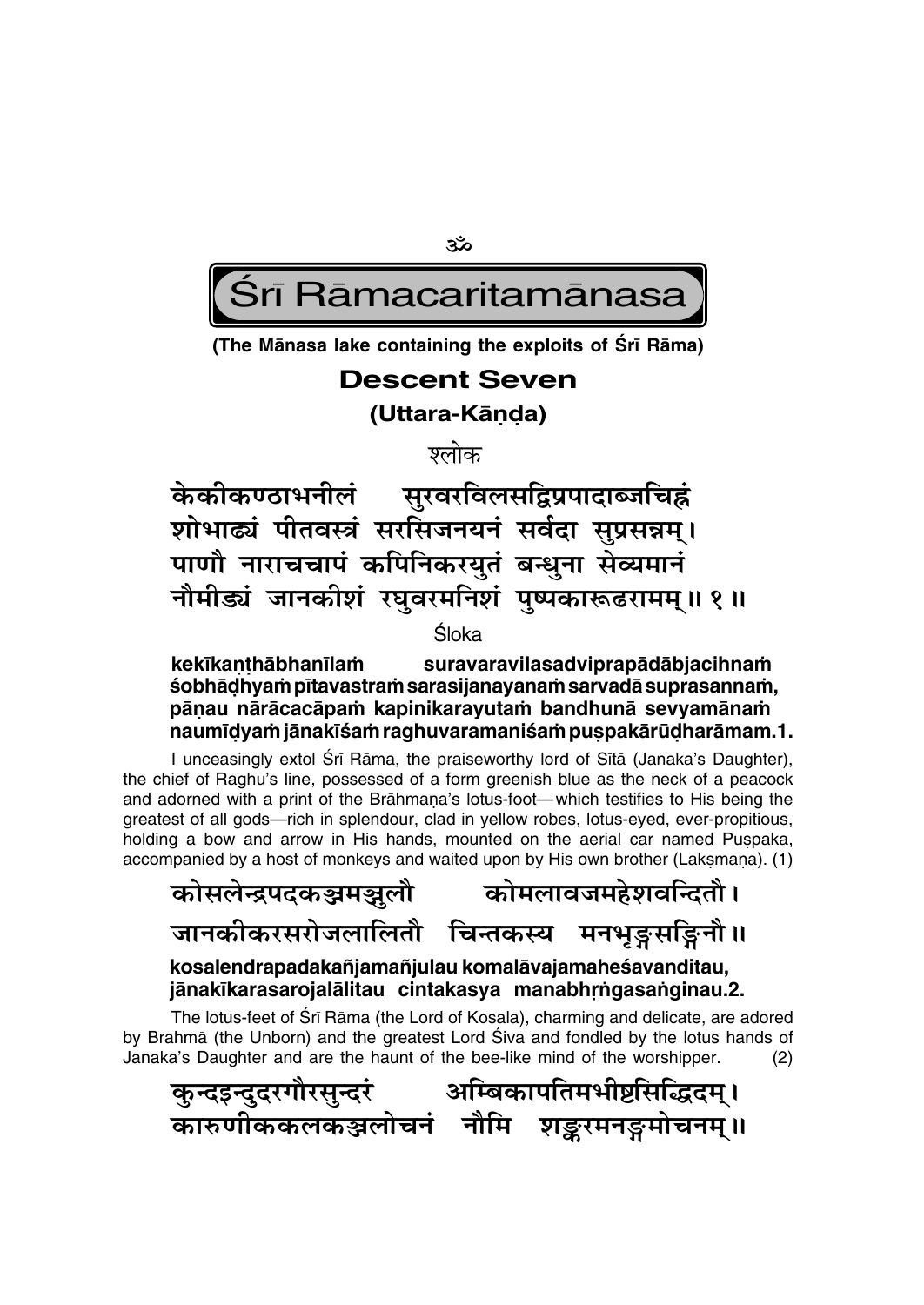### kundaindudaragaurasundaram ambikāpatimabhīstasiddhidam, kārunīkakalakañjalocanam naumi śankaramanangamocanam.3.

I glorify the All-merciful Lord Śankara, possessing a comely form, white as the jasmine flower, the moon and the conch, with eyes resembling a lovely lotus, Ambika's (Mother Pārvatī's) Spouse, the bestower of one's desired fruit and the deliverer from the clutches of carnality.  $(3)$ 

- के- रहा एक दिन अवधि कर अति आरत पुर लोग। जहँ तहँ सोचहिं नारि नर कृस तन राम बियोग॥ सगन होहिं सुंदर सकल केर। मन प्रसन्न सब जनाव जनु नगर चहँ फेर॥ प्रभ आगवन रम्य कौसल्यादि मातु सब मन अस होड़। अनंद आयउ प्रभु श्री अनुज जुत कहन चहत अब कोइ।। भरत नयन भज दच्छिन फरकत बारहिं बार। जानि सगुन मन हरष अति लागे करन बिचार॥
- Do.: rahā eka dina avadhi kara ati ārata pura loga, tahå socahi nāri nara krsa tana rāma biyoga. iahắ saguna hohi sumdara sakala mana prasanna saba kera, prabhu āgavana janāva janu nagara ramya cahů phera. kausalyādi mātu saba mana anamda asa hoi. āyau prabhu śrī anuja juta kahana cahata aba koi. bharata nayana bhuja dacchina pharakata bārahi bāra, jāni saguna mana harasa ati lāge karana bicāra.

The term of Srī Rāma's exile was to expire only the next day, which made the people of the city extremely anxious. Wasted in body through separation from Srī Rāma, men and women alike were plunged in thought everywhere. Meanwhile auspicious omens of all kinds occurred and everyone felt cheerful at heart. The city itself brightened up all round, as if to announce the Lord's advent. Kausalyā and the other mothers all felt inwardly happy as if someone was about to tell them that the Lord had come with Sita and Laksmana. Bharata's right eye and arm throbbed again and again. Recognizing this to be a lucky omen, he felt overjoyed at heart; but the very next moment he became thoughtful again.

|      | चौ०— रहेउ   एक  दिन  अवधि  अधारा । समुझत  मन  दुख  भयउ  अपारा॥ |  |  |  |                                                           |  |
|------|----------------------------------------------------------------|--|--|--|-----------------------------------------------------------|--|
| कारन |                                                                |  |  |  | कवन नाथ नहिं आयउ। जानि कुटिल किधौं मोहि बिसरायउ॥१॥        |  |
| अहह  |                                                                |  |  |  | धन्य लछिमन बड़भागी। राम  पदारबिंदु  अनुरागी॥              |  |
|      |                                                                |  |  |  | कपटी कुटिल मोहि प्रभु चीन्हा। ताते नाथ संग नहिं लीन्हा॥२॥ |  |
|      | जौं करनी समुझै प्रभु मोरी।नहिं निस्तार कलप सत कोरी॥            |  |  |  |                                                           |  |
| जन   |                                                                |  |  |  | अवगुन प्रभु मान न काऊ। दीन बंधु अति मृदुल सुभाऊ॥३॥        |  |
| मोरे |                                                                |  |  |  | जियँ भरोस दृढ़ सोई। मिलिहर्हि राम सगुन सुभ होई॥           |  |
|      |                                                                |  |  |  | बीतें अवधि रहहिं जौं प्राना। अधम कवन जग मोहि समाना॥४॥     |  |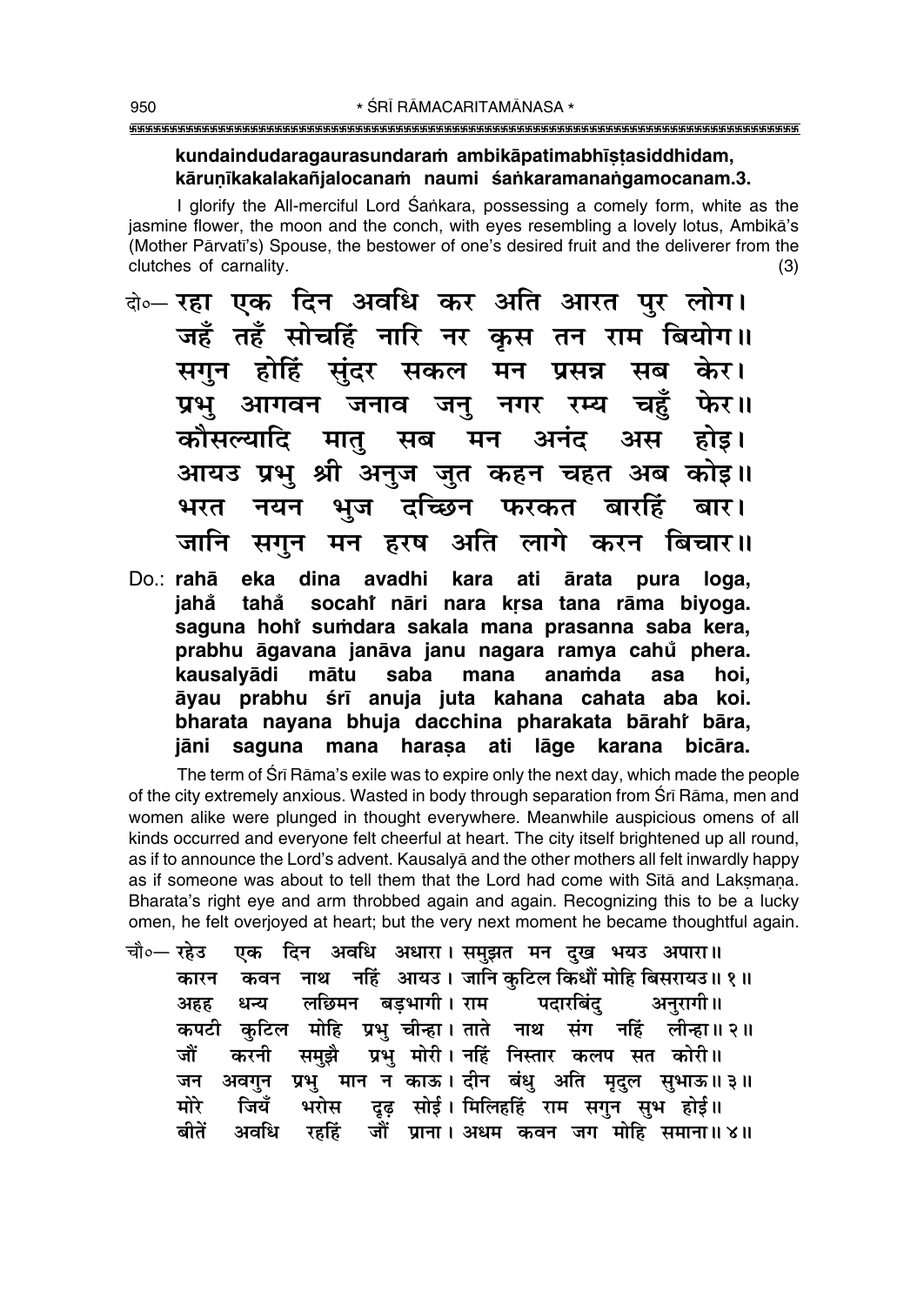\* UTTARA-KĀNDA \* 1951

"""""""""""""""""""""""""""""""""""""""""""""""""""""""""""""""""""""""""""""""""""

Cau.: **raheu eka dina avadhi adhårå, samujhata mana dukha bhayau apårå. kårana kavana nåtha nahiÚ åyau, jåni ku¢ila kidhau° mohi bisaråyau.1. ahaha dhanya lachimana baRabhåg∂, råma padårabi≈du anuråg∂.** kapaṭī kuṭila mohi prabhu cīnhā, tāte nātha samga nahi  **l∂nhå.2.** jaů karanī samujhai prabhu morī, nahť nistāra kalapa sata korī. jana avaguna prabhu māna na kāū, dīna bamdhu ati mrdula subhāū.3. more jiyå bharosa dṛRha soī, milihahi rāma saguna subha hoī. **b∂te avadhi rahahi ° Ú jau° prånå, adhama kavana jaga mohi samånå.4.**

The term of Srī Rāma's exile, which was the sole hope of his life, was going to expire only a day hence: the thought filled Bharata's mind with untold grief. "How is it that the Lord did not turn up? Has He cast me out of His mind, knowing me to be crooked? Ah ! How blessed and fortunate is Laksmana, who is truly devoted to Srī Rāma's lotus-feet. The Lord knew me to be false and perverse; that is why He refused to take me alongwith Him. If the Lord were to consider my doings, there would be no redemption for me even after countless cycles. But the Lord never takes into account the faults of His devotees, being a friend of the humble and most tender-hearted. I have a firm conviction in my heart that Srī Rāma will surely meet me; for the omens are so propitious. But, if I outlive the expiry of the time-limit, no one would be so despicable in this world as  $I$ .  $\sim$  (1–4)

- दो**०– राम बिरह सागर महँ भरत मगन मन होत।** बिप्र रूप धरि पवन सुत आइ गयउ जनु पोत॥ १ (क)॥ **'Ò∆U ŒÁπ ∑ȧ'Ê'Ÿ ¡≈UÊ ◊È∑ȧ≈U ∑Χ' ªÊÖ**  $\overline{\mathbf{v}}$ सम रघुपति जपत स्त्रवत नयन जलजात॥ १ (ख)॥
- Do.: **råma biraha sågara maha bharata magana mana hota, °** bipra rūpa dhari pavana suta āi gayau janu pota.1(A). **bai¢he dekhi kusåsana ja¢å muku¢a kæsa gåta, råma råma raghupati japata sravata nayana jalajåta.1(B).**

While Bharata's mind was thus sinking in the ocean of separation from Śrī Rāma, the son of the wind-god, disguised as a Brāhmaṇa, came like a bark to his rescue. He found Bharata seated on a mat of Kusa grass, emaciated in body, with a coil of matted hair for a crown and the words, "Rāma, Rāma, Raghupati" on his lips, his lotus eyes streaming with tears. (1 A-B)

चौ०— <mark>देखत हनूमान अति हरषेउ । पुलक गात लोचन जल बरषेउ ॥</mark> **मन महँ बहुत भाँति सुख मानी। बोलेउ श्रवन सुधा सम बानी॥१॥** ँजासु बिरहँ सोचहु दिन राती।**रटहु निरंतर गुन गन पाँती**॥ **⁄ घुकुल तिलक सुजन सुखदाता । आयउ कुसल देव मुनि त्राता ॥ २ ॥** रिपु रन जीति सुजस सुर गावत। सीता सहित अनुज प्रभु आवत॥ सुनत बचन बिसरे सब दूखा।**तृषावंत जिमि पाइ पियूषा॥३॥** <u>को तुम्ह तात कहाँ ते आए। मोहि परम प्रिय बचन सुनाए॥</u> <u>मारुत सुत मैं कपि हुनुमाना। नामु मोर सुनु</u> कुपानिधाना॥४॥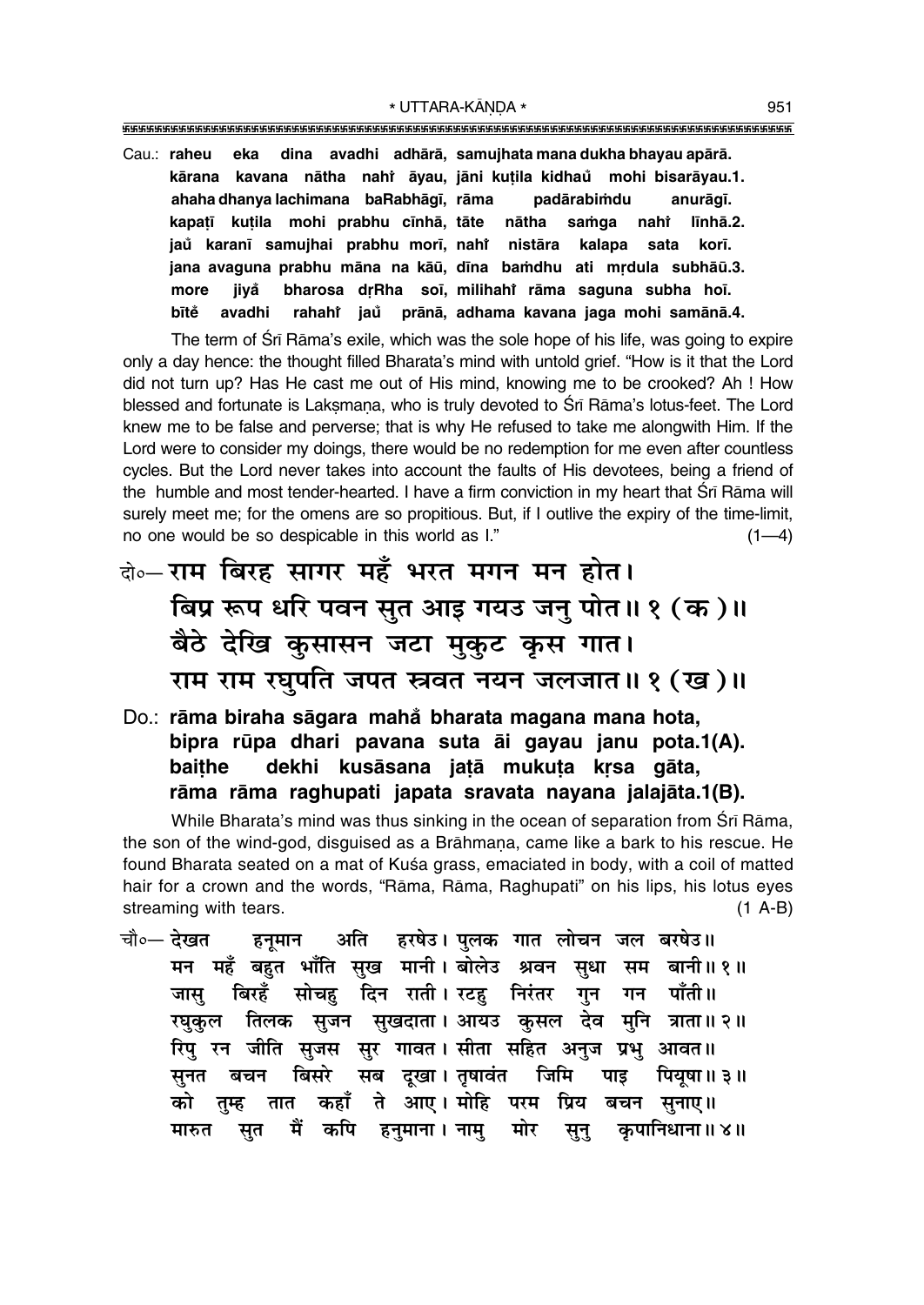किंकर। सुनत भरत भेंटेउ उठि सादर॥ दीनबंध रघपति कर नहिं हृदयँ समाता। नयन स्त्रवत जल पुलकित गाता॥५॥ मिलत प्रेम कपि तव दरस सकल दख बीते। मिले आज मोहि राम पिरीते॥ कसलाता। तो कहूँ देउँ काह सून् भ्राता॥६॥ बृझी बार बार माहीं। करि बिचार देखेउँ कछ नाहीं॥ एहि संदेस सरिस जग उरिन मैं तोही। अब प्रभु चरित सुनावह मोही॥७॥ नाहिन तात पद माथा। कहे सकल रघपति गन गाथा॥ नाड हनमंत तब कपि कबहँ कपाल गोसाईं। समिरहिं मोहि दास की नाईं॥८॥ कह Cau.: dekhata hanūmāna ati haraseu, pulaka gāta locana jala baraseu. mana mahå bahuta bhåti sukha mānī, boleu śravana sudhā sama bānī.1. birahå socahu dina rātī, ratahu niramtara guna gana pātī. iāsu raghukula tilaka sujana sukhadātā, āyau kusala deva muni trātā.2. ripu rana jīti sujasa sura gāvata, sītā sahita anuja prabhu āvata. sunata bacana bisare saba dūkhā, trsāvamta jimi pāi pivūsā.3. ko tumha tāta kahå te ãe, mohi parama priya bacana sunãe. māruta suta mai kapi hanumānā, nāmu mora sunu krpānidhānā.4. dīnabamdhu raghupati kara kimkara, sunata bharata bheteu uthi sādara. milata prema nahi hrdayå samātā, nayana sravata jala pulakita gātā.5. kapi tava darasa sakala dukha bīte, mile āju mohi rāma pirīte. kusalātā, to kahů deů kāha sunu bhrātā.6. bāra bāra būihī samdesa sarisa jaga ehi māhi, kari bicāra dekheů kachu nāhī. nāhina tāta urina mat tohī, aba prabhu carita sunāvahu mohī.7. taba hanumamta nāi pada māthā, kahe sakala raghupati guna gāthā. kahu kapi kabahů krpāla gosāi, sumiraht mohi dāsa kī nāi̇̃.8.

At this sight Hanuman was over-joyed; every hair on his body stood erect and his eyes rained copiously. He felt gratified at heart in everyway and addressed Bharata in words that were as nectar to his ears: "He, in whose absence you sorrow day and night, the catalogue of whose virtues you are incessantly recounting the glory of Raghu's line, the delight of the virtuous and the deliverer of gods and sages, has safely arrived. Having conquered His foe in battle, with the gods to hymn His praises, the Lord is now on His way with Sita and Laksmana." The moment Bharata heard these words he forgot all his woes, like a thirsty man who has secured nectar. "Who are you, my beloved friend, and whence have you come? You have told me a most pleasing news." " Listen, O fountain of mercy: I am the son of the wind-god, a monkey; Hanuman is my name. I am a humble servant of Sri Rama (the Lord of the Raghus), the befriender of the meek." Hearing this, Bharata rose and reverently embraced him. The affection with which he embraced him was too great for his heart to contain; his eyes streamed with tears and every hair on his body stood erect. "At your very sight, O Hanuman, all my woes have disappeared. In you I have embraced today my beloved Rama Himself." Again and again he enguired after Śrī Rāma's health and said, "Listen, brother; what shall I give you (in return for this happy news)? I have pondered and found that there is nothing in this world to match the news you have brought. I am thus unable to repay my debt to you. Now, pray, recount to me the doings of my lord." Then Hanuman bowed his head at Bharata's feet and

952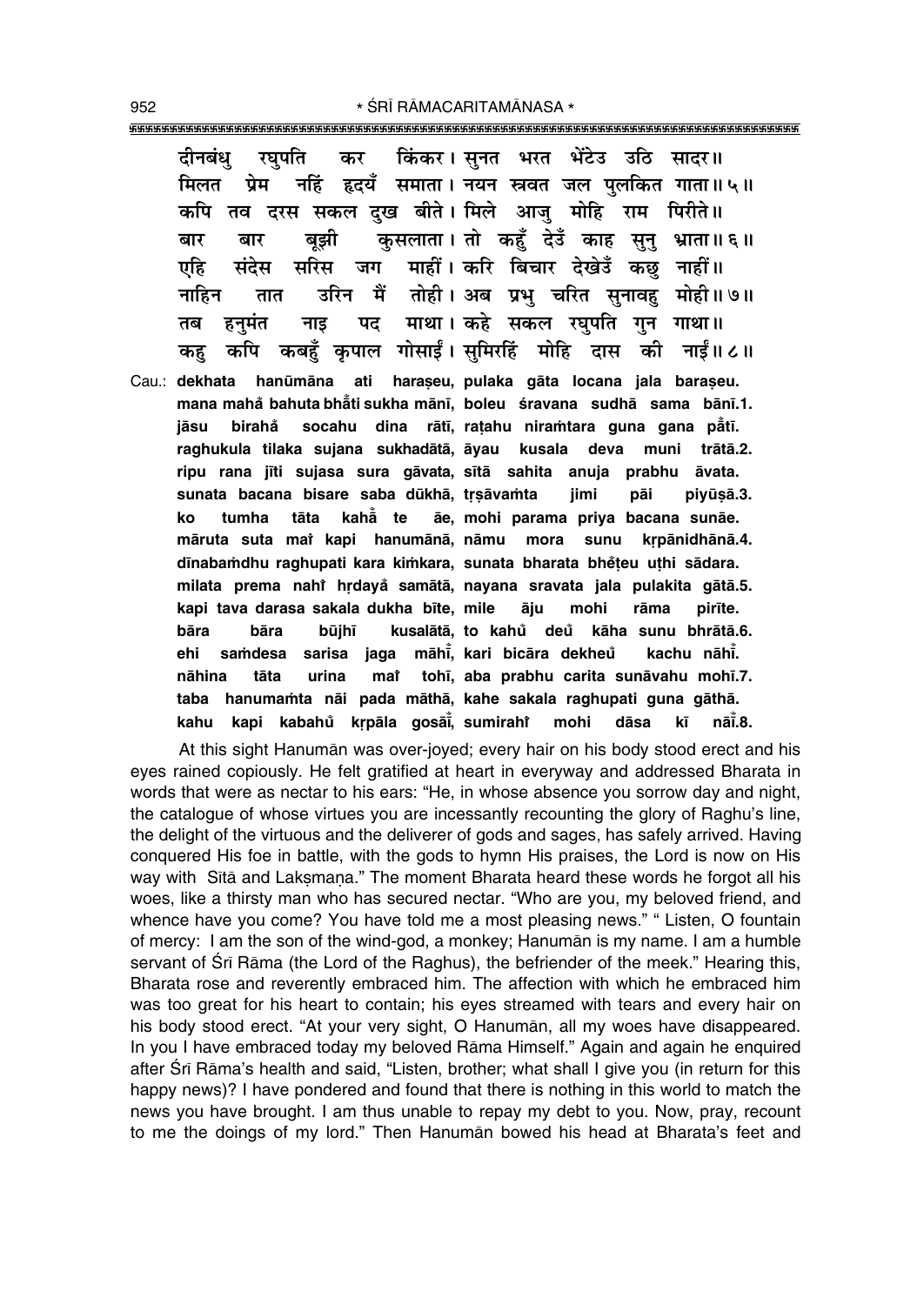narrated all the meritorious deeds of Srī Rāma (the Lord of the Raghus). "Tell me, Hanuman, does my gracious lord ever remember me as one of His servants?" (1–8)

<u>ं :-</u> निज दास ज्यों रघुबंसभूषन कबहँ मम सुमिरन कर्चा। सुनि भरत बचन बिनीत अति कपि पुलकि तन चरनन्हि पर्त्यो ॥ रघुबीर निज मुख जासु गुन गन कहत अग जग नाथ जो। काहे न होड़ बिनीत परम पुनीत सदगुन सिंधु सो।।

Cham.: nija dāsa jyo raghubamsabhūsana kabahu mama sumirana karyo, suni bharata bacana binīta ati kapi pulaki tana carananhi paryo. raghubīra nija mukha jāsu guna gana kahata aga jaga nātha jo, kāhe na hoi binīta parama punīta sadaguna simdhu so.

"Did the Jewel of Raghu's line ever remember me as His servant ?" Hanuman was thrilled with joy to hear this over-modest question of Bharata and fell at the latter's feet, saying to himself, "How can he be otherwise than humble, the holiest of the holy and an ocean of noble virtues, whose praises Srī Rāma (the Hero of Raghu's line), the lord of the animate and inanimate creation, recites with His own lips?"

## वे⊶ राम प्रान प्रिय नाथ तुम्ह सत्य बचन मम तात। पुनि पुनि मिलत भरत सुनि हरष न हृदयँ समात॥ २ ( क )॥ को०- भरत चरन सिरु नाइ तुरित गयउ कपि राम पहिं। कही कसल सब जाइ हरषि चलेउ प्रभु जान चढ़ि॥ २ ( ख )॥

Do.: rāma prāna priva nātha tumha satva bacana mama tāta, puni puni milata bharata suni harasa na hrdayă samāta.2(A).

So.: bharata carana siru nāi turita gayau kapi rāma pahi, kahī kusala saba jāi harasi caleu prabhu jāna caRhi.2(B).

"To Rāma you are dear as life, my lord: take my words to be true, dear brother." Hearing this, Bharata embraced Hanuman again and again with a joy which could not be contained in his heart. Bowing his head at Bharata's feet, Hanuman forth with returned to Sri Rama and drawing close to Him told Him that all was well. The Lord then mounted His aerial car and joyfully proceeded (towards His destination).  $(2 A-B)$ 

|        |  |  |  |  | चौ०— हरषि भरत कोसलपुर आए। समाचार सब गुरहि सुनाए॥           |  |
|--------|--|--|--|--|------------------------------------------------------------|--|
| पनि    |  |  |  |  | मंदिर महँ बात जनाई।अावत नगर कुसल रघुराई॥१॥                 |  |
|        |  |  |  |  | सुनत सकल जननीं उठि धाईं। कहि प्रभु कुसल भरत समुझाईं॥       |  |
| समाचार |  |  |  |  | पुरबासिन्ह     पाए । नर अरु नारि हरषि सब धाए॥२॥            |  |
| दधि    |  |  |  |  | दुर्बा रोचन फल फूला।नव तुलसी दल मंगल मूला॥                 |  |
|        |  |  |  |  | भरि भरि हेम थार भामिनी।गावत चलिं सिंधुरगामिनी॥३॥           |  |
|        |  |  |  |  | जे जैसेहिं तैसेहिं उठि धावहिं। बाल बृद्ध कहँ संग न लावहिं॥ |  |
| एक     |  |  |  |  | एकन्ह कहँ बूझहिं भाई।तुम्ह देखे दयाल रघुराई॥४॥             |  |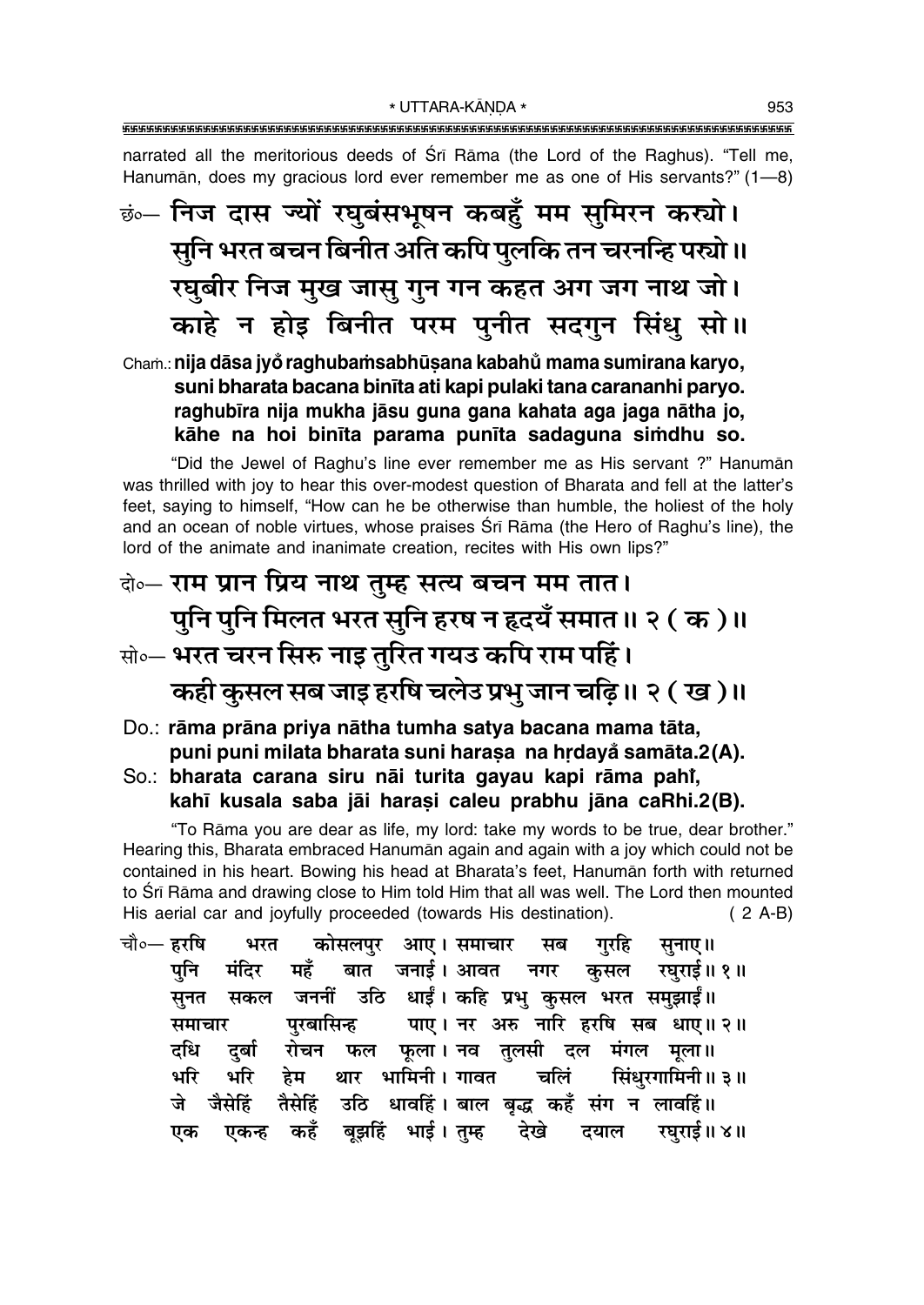सोभा कै आवत जानी । भई सकल खानी॥ अवधपरी प्रभ समीरा। भइ त्रिबिध अति निर्मल नीरा॥५॥ बहड सहावन सरज Cau.: harasi bharata kosalapura āe. samācāra saba qurahi sunāe. puni mamdira mahå bāta janāī, āvata kusala raghurāī.1. nagara sunata sakala ianani̇̃ uthi dhāi, kahi prabhu kusala bharata samujhāi. pāe, nara aru nāri harasi saba dhāe.2. samācāra purabāsinha dadhi durbā rocana phala phūlā, nava tulasī dala mamgala mūlā. bhari bhari hema thāra bhāminī, gāvata cali simdhuragāminī.3. ie iaiseht taiseht uthi dhāvahi, bāla brddha kahå samqa na lāvahi. būjhahi bhāī, tumha dekhe davāla eka ekanha kahå raghurāī.4. jānī, bhaī khānī. avadhapurī prabhu āvata sakala sobhā kai

suhāvana tribidha samīrā, bhai

Bharata too returned with joy to Ayodhya and broke all the news to his preceptor (the sage Vasistha). He then made it known inside the palace that the Lord of the Raghus was approaching Ayodhya safe and sound. On hearing the news all the mothers started up and ran; but Bharata eased their mind by personally telling them of the Lord's welfare. When the information reached the citizens, men and women all ran out in their joy (to meet their lord). With gold plates containing curds, Dūrvā grass, the sacred yellow pigment known by the name of Gorocana, fruits and flowers and young leaves of the sacred Tulasi (basil) plant, the root of all blessings, ladies sallied forth with the stately gait of an elephant, singing as they went. All ran out just as they happened to be and did not take children or old folk with them. People asked one another: "Brother, did you see the gracious Lord of the Raghus?" Having come to know of the Lord's advent, the city of Ayodhya became a mine of all beauty. A delightful breeze breathed soft, cool and fragrant. The Sarayū rolled down crystal clear water.  $(1 - 5)$ 

sarajū

ati

nirmala

nīrā.5.

- बेञ्- हरषित गुर परिजन अनुज भूसुर बृंद समेत। चले भरत मन प्रेम अति सन्मुख कृपानिकेत॥३ ( क )॥ बहुतक चढ़ीं अटारिन्ह निरखहिं गगन बिमान। देखि मधुर सुर हरषित करहिं सुमंगल गान॥३ (ख)॥ राका ससि रघुपति पुर सिंधु देखि हरषान। बढ्यो कोलाहल करत जनु नारि तरंग समान॥३ (ग)॥
- Do.: harasita qura parijana anuja bhūsura brmda sameta, cale bharata mana prema ati sanmukha krpāniketa.3(A). bahutaka caRhi atārinha nirakhahi gagana bimāna, dekhi madhura sura harasita karahi sumamgala gāna.3(B). rākā sasi raghupati pura simdhu dekhi harasāna, baRhyo kolāhala karata janu nāri taramga samāna.3(C).

Accompanied by his preceptor (the sage Vasistha) and kinsmen, his younger brother (Satrughna) and a host of Brāhmanas, with a heart overflowing with affection,

bahai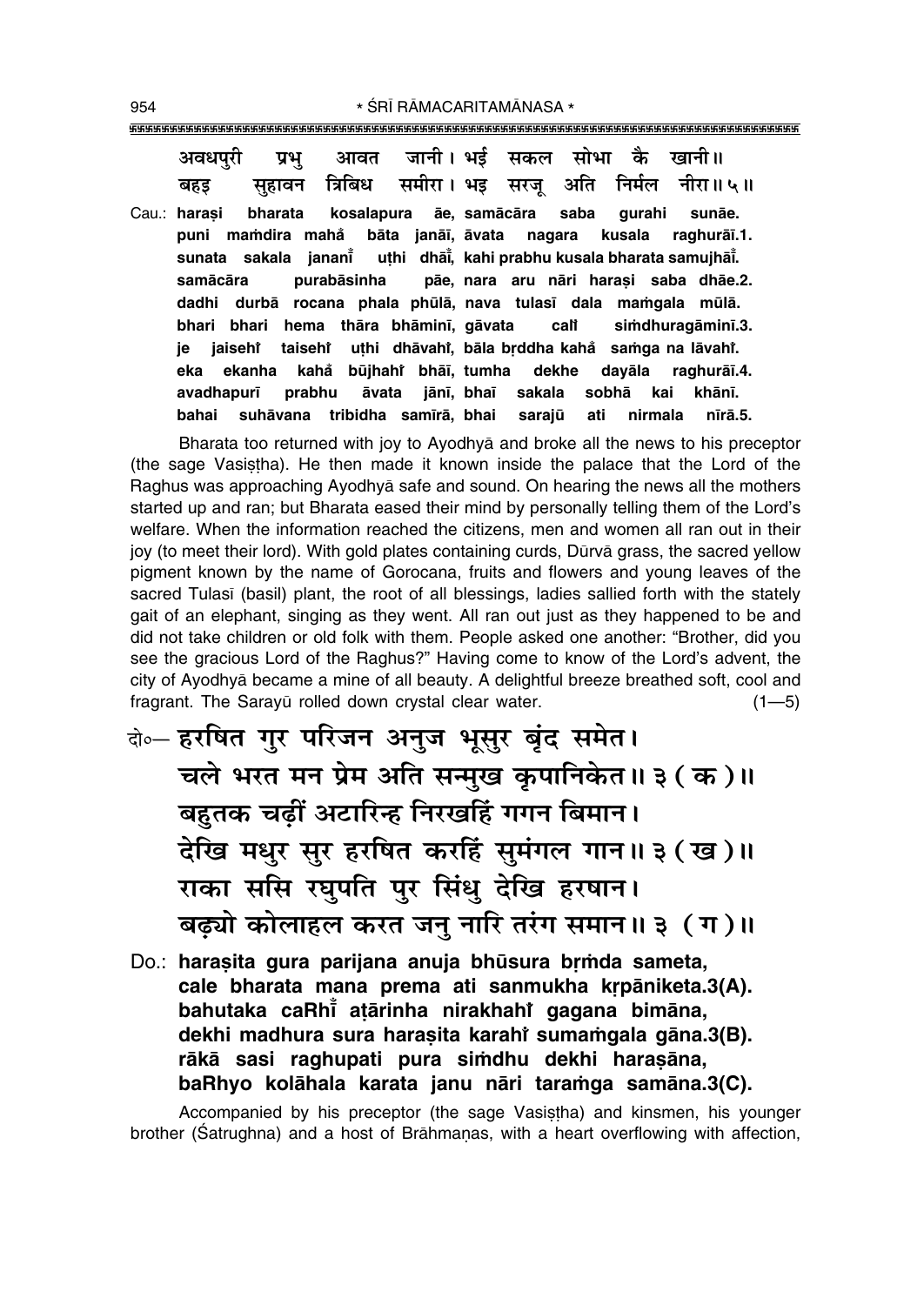\* UTTARA-KĀNDA \* 

Bharata joyfully set forth to receive the All-merciful. Many women, who had climbed up their attics, looked above for the aerial car in the sky. And the moment they espied it they began in their joy to sing festal songs in melodious strains. Just as the sight of the full moon brings joy to the ocean and swells it, the city of Ayodhya too joyfully rushed with a tumultuous noise to meet the Lord of the Raghus, the women of the city moving to and fro like so many waves.  $(3 A - C)$ 

- चौ०— इहाँ कमल दिवाकर। कपिन्ह देखावत नगर मनोहर॥ भानकल लंकेसा। पावन पुरी रुचिर यह देसा॥१॥ अंगद कपीस सन बखाना। बेद परान बिदित जग जाना॥ जद्यपि बैकंठ सब प्रिय नहिं सोऊ। यह प्रसंग जानड कोउ कोऊ॥२॥ अवधपरी सम सहावनि । उत्तर दिसि बह सरजू पावनि॥ जन्मभमि मम परी ते बिनहिं प्रयासा। मम समीप मजन नर पावहिं बासा॥ ३॥ जा मोहि इहाँ के बासी। मम अति प्रिय धामदा परी सख रासी॥ सब कपि सनि प्रभ बानी। धन्य अवध जो राम बखानी॥४॥ हरषे
- Cau.: iha bhānukula kamala divākara, kapinha dekhāvata nagara manohara. amgada lamkesā, pāvana purī rucira yaha sunu kapīsa desā.1. jadyapi saba baikumtha bakhānā, beda purāna bidita jagu iānā. avadhapurī sama priya nahi soū, yaha prasamga jānai kou koū.2. janmabhūmi mama purī suhāvani, uttara disi baha sarajū pāvani. majjana binahi prayāsā, mama samīpa nara pāvahi bāsā.3. jā te ihå ke bāsī, mama dhāmadā purī sukha rāsī. ati priva mohi harașe saba kapi suni prabhu bānī, dhanya avadha jo rāma bakhānī.4.

At the other end Sri Rama, who brought delight to the solar race as the sun to the lotus, was busy showing the charming city to the monkeys. "Listen, Sugriva (lord of the monkeys), Angada and Vibhisana (lord of Lanka), holy is this city and beautiful this land. Although all have extolled Vaikuntha (My divine Abode), which is familiar to the Vedas and the Purānas and known throughout the world, it is not so dear to Me as the city of Ayodhyā: only some rare soul knows this secret. This beautiful city is My birthplace; to the north of it flows the holy Sarayū, by bathing in which men secure a home near Me without any difficulty. The dwellers here are very dear to Me; the city is not only full of bliss itself but bestows a residence in My divine Abode." The monkeys were all delighted to hear these words of the Lord and said, "Blessed indeed is Ayodhya, that has evoked praise from Srī Rāma Himself!"  $(1-4)$ 

- बे॰– आवत देखि लोग सब कृपासिंधु भगवान। नगर निकट प्रभु प्रेरेड उतरेड भूमि बिमान॥४ (क)॥ उतरि कहेउ प्रभु पुष्पकहि तुम्ह कुबेर पहिं जाहु। प्रेरित राम चलेउ सो हरषु बिरहु अति ताहु॥४ (ख)॥
- dekhi loga saba krpāsimdhu Do.: **āvata** bhagavāna, nagara nikata prabhu prereu utareu bhūmi bimāna.4(A).

955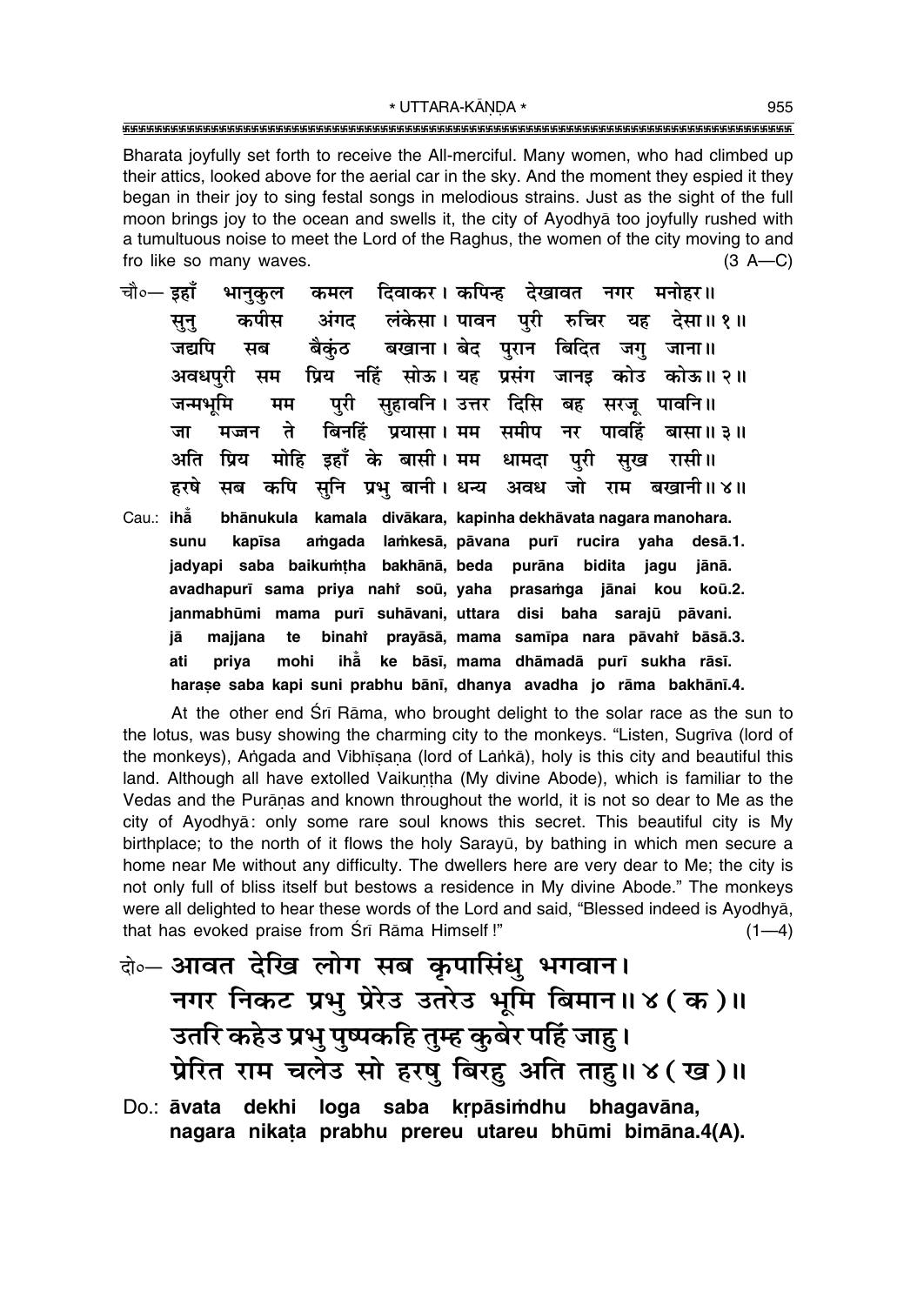### utari kaheu prabhu puspakahi tumha kubera pahi jāhu, prerita rāma caleu so harasu birahu ati tāhu.4(B).

When the All-merciful Lord saw all the people coming out to meet Him, He urged on the aerial car to halt near the city and so it came down to the ground. On alighting from the car, the Lord said to the Puspaka, "You now return to Kubera." Thus enjoined by Srī Rāma, the aerial car, departed, full of joy and deep agony at parting.  $(4 \text{ A-B})$ 

- चौ०— आए भरत संग मब लोगा। कस तन श्रीरघबीर बियोगा॥ मुनिनायक। देखे प्रभु महि धरि धनु सायक॥१॥ बसिष्ट बामदेव सरोरुह। अनुज सहित अति पुलक तनोरुह।। धाड गर चरन धरे बूझी मुनिराया। हमरें कुसल तुम्हारिहिं दाया॥२॥ भेंटि कसल सकल द्विजन्ह मिलि नायउ माथा। धर्म धरंधर रघुकुलनाथा ॥ गहे भरत पुनि प्रभु पद पंकज। नमत जिन्हहि सुर मुनि संकर अज॥३॥ परे भमि उठत उठाए। बर करि कपासिंध उर लाए॥ नहिं भए ठाढे।नव राजीव नयन जल बाढे॥ ४॥ स्यामल गात रोम saba logā, krsa tana śrīraghubīra Cau.: ae bharata samqa bivogā.
- munināyaka, dekhe prabhu mahi dhari dhanu sāyaka.1. bāmadeva basista dhāi dhare gura carana saroruha, anuja sahita ati pulaka tanoruha. būjhī munirāyā, hamarė kusala tumhārihi dāvā.2. bhěti kusala sakala dvijanha mili nāyau māthā, dharma dhuramdhara raghukulanāthā. gahe bharata puni prabhu pada pamkaja, namata jinhahi sura muni samkara aja.3. pare bhūmi nahi uthata uthāe bara kari krpāsimdhu ura lãe. syāmala gāta roma bhae-thāRhe, nava rājīva navana jala bāRhe.4.

Alongwith Bharata came all the other people, emaciated in body because of their separation from the Hero of Raghu's line. When the Lord saw the great sages Vāmadeva, Vasistha and others, He dropped His bow and arrows on the ground and ran with His brother (Laksmana) to clasp His preceptor's lotus-feet with every hair on their body erect. Vasistha (the chief of the sages) embraced them (in return) and enguired after their welfare. Srī Rāma replied, "It is in your grace alone that our welfare lies." The Lord of Raghu's race, the champion of righteousness, now met all the other Brāhmanas and bowed His head to them. Then Bharata clasped the Lord's lotus-feet, which are adored by gods and sages, Sankara and Brahma not excepted. He lay prostrate on the ground and would not rise even though being lifted up, till at last the All-merciful forcibly took and pressed him to His bosom. Every hair on His swarthy form stood erect and His lotus eves were flooded with tears.  $(1-4)$ 

छं— राजीव लोचन स्त्रवत जल तन ललित पुलकावलि बनी। अति प्रेम हृदयँ लगाइ अनुजहि मिले प्रभु त्रिभुअन धनी ।। प्रभु मिलत अनुजहि सोह मो पहिं जाति नहिं उपमा कही। जनु प्रेम अरु सिंगार तनु धरि मिले बर सुषमा लही ॥ १ ॥ बूझत कृपानिधि कुसल भरतहि बचन बेगि न आवई। सुनु सिवा सो सुख बचन मन ते भिन्न जान जो पावई॥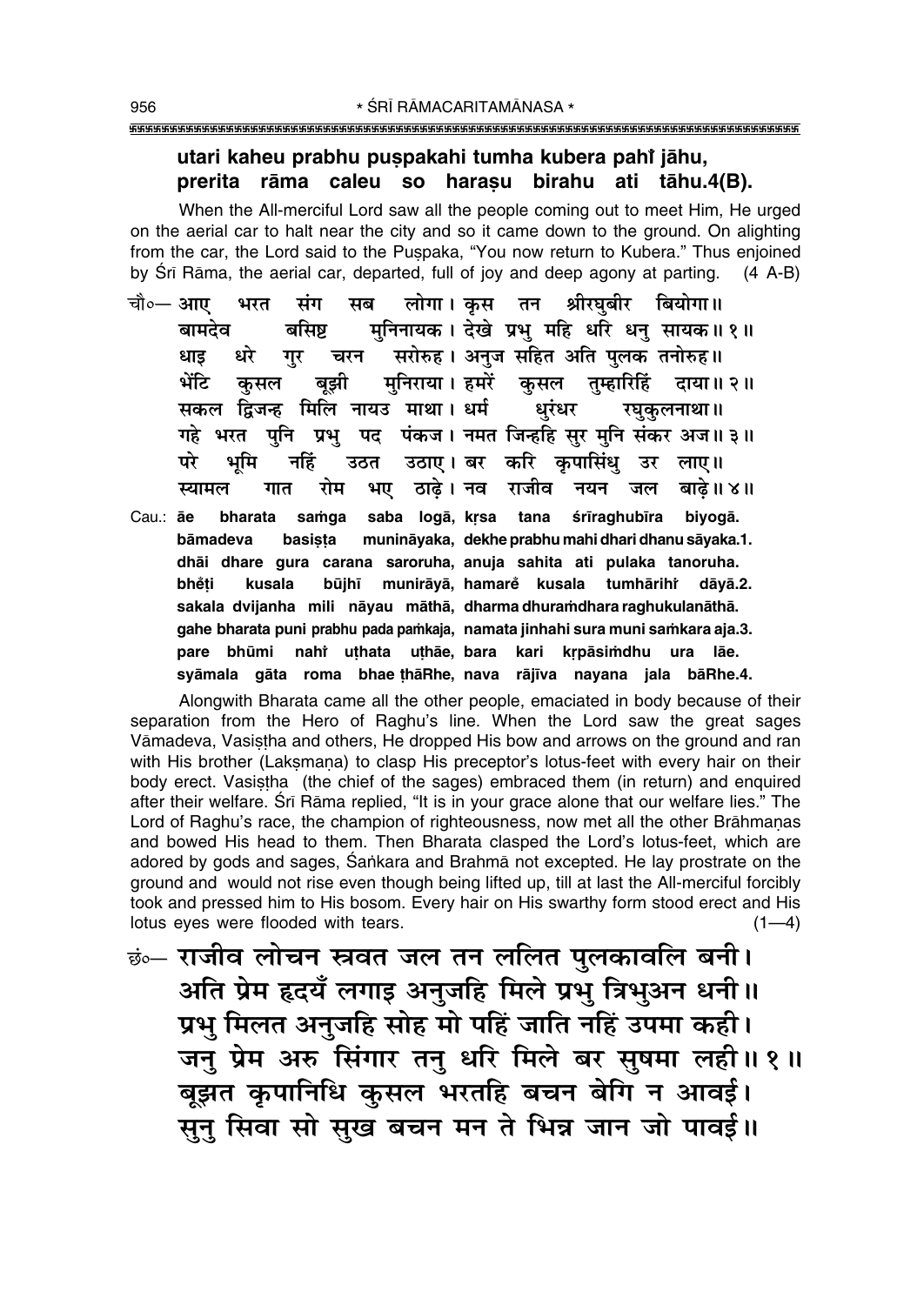## अब कुसल कौसलनाथ आरत जानि जन दरसन दियो। बुड़त बिरह बारीस कुपानिधान मोहि कर गहि लियो।। २॥

Cham.: rājīva locana sravata jala tana lalita pulakāvali banī, ati prema hrdayå lagāi anujahi mile prabhu tribhuana dhanī. prabhu milata anujahi soha mo pahi jāti nahi upamā kahī, janu prema aru simgāra tanu dhari mile bara susamā lahī.1. būjhata krpānidhi kusala bharatahi bacana begi na āvaī, sunu sivā so sukha bacana mana te bhinna jāna jo pāvaī. aba kusala kausalanātha ārata jāni jana darasana divo, būRata biraha bārīsa krpānidhāna mohi kara gahi liyo.2.

His lotus eyes streamed with tears, while bristling hair served to adorn His comely person as Lord Śrī Rāma, the sovereign of the three spheres, clasped Bharata to His bosom with utmost affection. I find no parallel by which I may illustrate the beauty of the Lord's meeting with his younger brother: it seemed as though the Erotic sentiment and affection had met together in exquisite bodily form. The All-merciful enquired after Bharata's welfare; but words did not readily come to his help. Listen, Siva: (continues Lord Śiva,) the bliss (which Bharata enjoyed at the moment) was beyond one's speech and mind; it is known only to those who feel it. "All is now well with me, since the All-merciful Lord of Kosala has blessed me with His sight, realizing the distress of His servant, and taken me by the hand just when I was sinking in the ocean of desolation.  $(1-2)$ 

### प्रभु हरषि सत्रुहन भेंटे हृदयँ लगाइ। दो∘— **पनि** लछिमन भरत मिले तब परम प्रेम दोउ भाइ॥५॥

Do.: puni prabhu harasi satruhana bhěte hrdayå lagāi, lachimana bharata mile taba parama prema dou bhāi.5.

The Lord then gladly met Satrughna and pressed him to His bosom. Next came the turn of Laksmana and Bharata and the two brothers embraced each other with utmost affection.  $(5)$ 

- पुनि भेंटे। दुसह बिरह संभव दुख मेटे॥ चौ०— भरतानुज लछिमन ्<br> चरन भरत सिरु नावा । अनुज समेत परम सुख पावा ॥ १ ॥ सीता हरषे पुरबासी। जनित बियोग बिपति सब नासी॥ प्रभ बिलोकि लोग निहारी। कौतुक कीन्ह कृपाल खरारी॥२॥ प्रेमातर सब अमित रूप प्रगटे तेहि काला।जथाजोग मिले सबहि कृपाला॥ विलोकी। किए सकल नर नारि बिसोकी॥३॥ कपादष्टि रघबीर छन महिं सबहि मिले भगवाना। उमा मरम यह काहँ न जाना॥ एहि बिधि सबहि सुखी करि रामा। आगें चले सील गुन धामा॥४॥ कौसल्यादि धाई। निरखि बच्छ जन् धेन् लवाई॥५॥ मात सब
- Cau.: bharatānuja lachimana puni bhemțe, dusaha biraha sambhava dukha mețe. carana bharata siru nāvā, anuja sameta parama sukha pāvā.1. sītā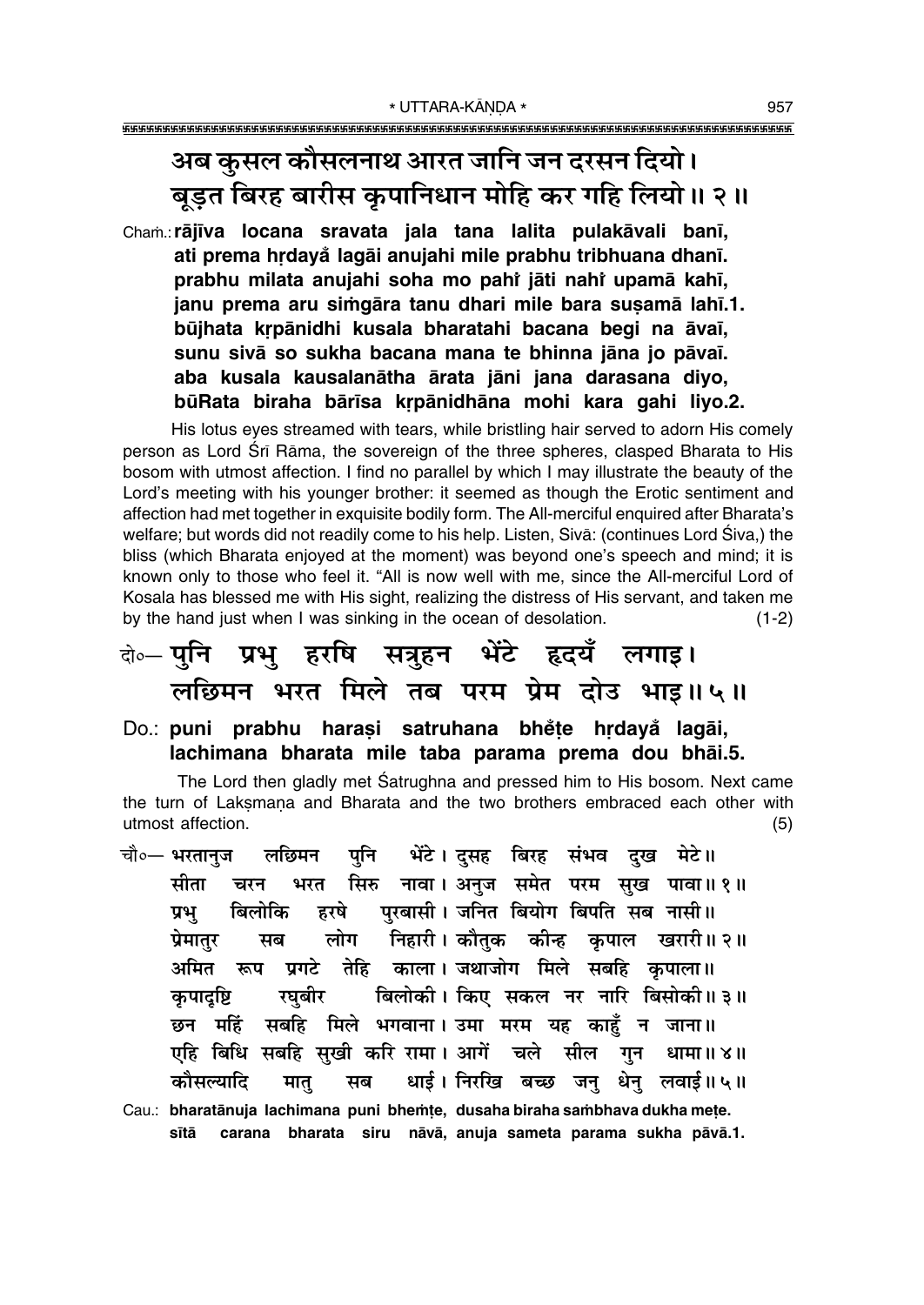"""""""""""""""""""""""""""""""""""""""""""""""""""""""""""""""""""""""""""""""""""

**prabhu biloki hara¶e purabås∂, janita biyoga bipati saba nås∂. premåtura saba loga nihår∂, kautuka k∂nha kæpåla kharår∂.2. amita rµupa praga¢e tehi kålå, jathå joga mile sabahi kæpålå. kæpådæ¶¢i raghub∂ra bilok∂, kie sakala nara nåri bisok∂.3. chana mahiÚ sabahi mile bhagavånå, umå marama yaha kåhu na jånå. ° ehi bidhi sabahi sukh∂ kari råmå, åge cale s∂la guna dhåmå.4. ° kausalyådi måtu saba dhå∂, nirakhi baccha janu dhenu lavå∂.5.**

Then Laksmana embraced Satrughna (Bharata's younger brother)<sup>\*</sup> and thus relieved each other of the terrible agony of separation. Bharata and Satrughna bowed their head at Sītā's feet and felt supreme delight. The citizens were transported with joy at the sight of the Lord. All the woes begotten of their separation from the Lord now ended. Seeing all the people impatient in thier love to meet the Lord, the All-merciful Slayer of Khara wrought a miracle. He forthwith appeared in countless forms and in this way the gracious Lord met everybody in an appropriate manner. The Hero of Raghuís line rid all men and women of their sorrow by casting His benign look on them. In a moment the Lord greeted them all; Umå, this was a mystery which none could comprehend. Having thus gratified all, Śrī Rāma, who was a repository of amiability and goodness, proceeded further. Kausalyå and the other mothers all ran out to meet Him, even as a cow that has lately calved would run at the sight of its little one.  $(1-5)$ 

 $\vec{v}$ <sub>0</sub>— जनु धेनु बालक बच्छ तजि गृहँ चरन बन परबस गईं। दिन अंत पुर रुख स्त्रवत थन हुंकार करि धावत भईं ।। <u>अति प्रेम प्रभु</u> सब मातु भेटीं बचन मृदु बहुबिधि कहे। **गड़ बिषम बिपति बियोग भव तिन्ह हरष सुख अगनित लहे।।** 

Chaṁ.: **janu dhenu bālaka baccha taji gṛhẳ carana bana parabasa gai̇̃, dina a≈ta pura rukha sravata thana hu≈kåra kari dhåvata bha∂° . ati prema prabhu saba måtu bhe¢∂° bacana mædu bahubidhi kahe,** gai bisama bipati biyoga bhava tinha harasa sukha aganita lahe.

It seemed as though cows that had recently calved and had been forced to go out to the woods for grazing, leaving their little ones at home, had at the close of day rushed forth lowing towards the village with dripping teats. The Lord met all the mothers with utmost affection and spoke many a soft words to them. In this way the dire calamity that had come upon them as a result of separation from Srī Rāma came to an end and they derived infinite joy and gratification.

# दो**०– भेटेउ तनय सुमित्राँ राम चरन रति जानि।**  $\overline{x}$ समहि मिलत कैकई हृदयँ बहुत सकुचानि॥६ (क)॥ **लछिमन सब मातन्ह मिलि हरषे आसिष पाइ।** े कैकइ कहँ पुनि पुनि मिले मन कर छोभु न जाइ॥ ६ ( ख )॥

\* Although Laksmana and Śatrughna were real brothers, the latter bore greater affinity to Bharata and preferred to live with him. Hence he is referred to here as Bharata's younger brother.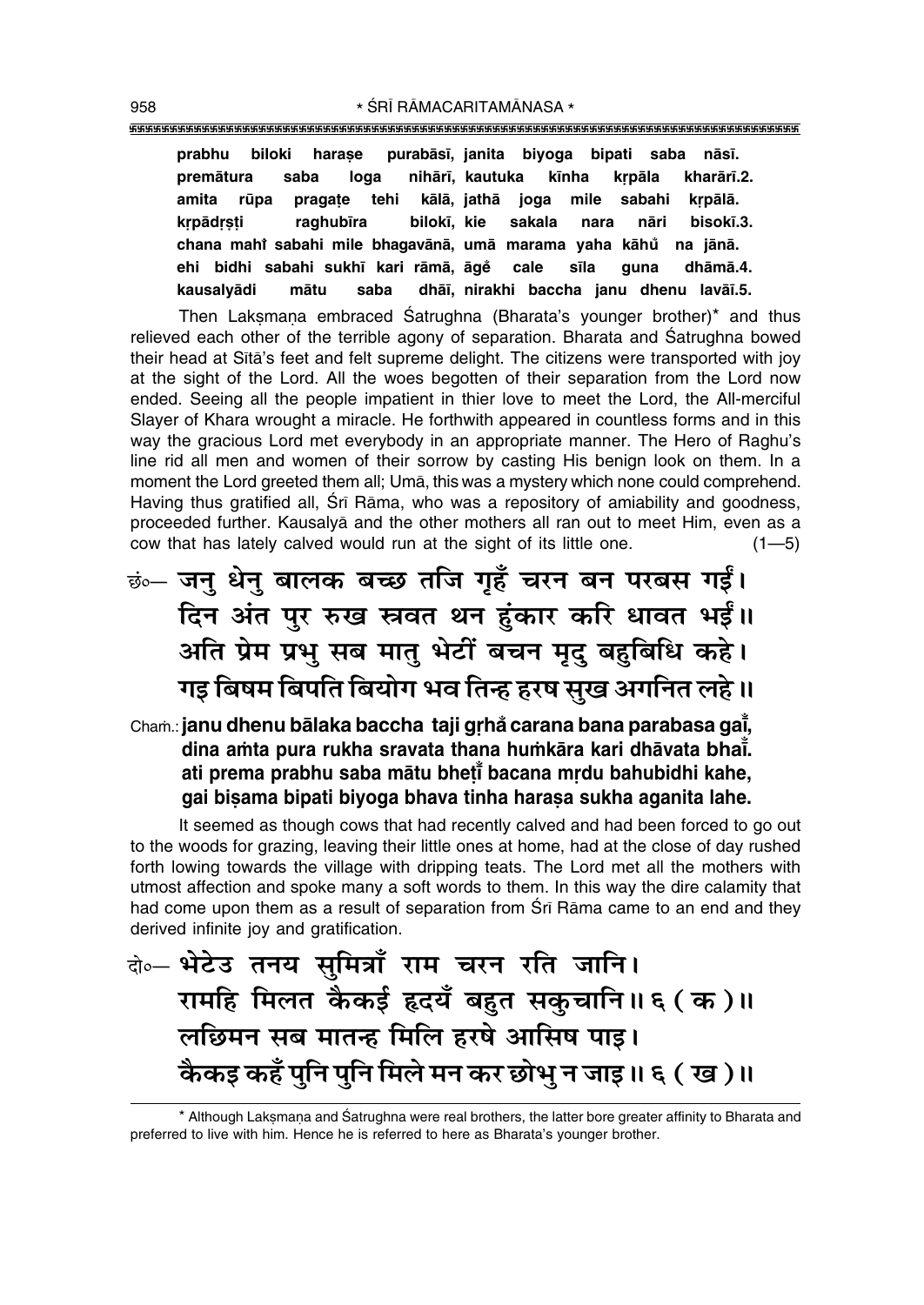#### sumitrå Do.: bheteu tanaya rāma carana rati iāni. milata kaikaī hrdayå bahuta sakucāni.6(A). rāmahi lachimana saba mātanha mili harase āsisa pāi, kaikai kahå puni puni mile mana kara chobhu na jāi.6(B).

Sumitrā embraced her son (Laksmana) remembering how devoted he was to Śrī Rāma's feet. As for Kaikeyī, she felt very uncomfortable at heart while embracing Śrī Rāma. Laksmana too embraced all his mothers and was delighted to receive their blessings. But even though he met Kaikeyī again and again, his bitterness of feeling towards her did not leave him.  $(6 A-B)$ 

- बैदेही। चरनन्हि लागि हरषु अति तेही॥ मिली चौ०— सासन्ह सबनि बझि कसलाता । होड़ अचल तम्हार अहिवाता॥१॥ देहिं असीस सब खपति मख कमल बिलोकहिं। मंगल जानि नयन जल रोकहिं॥ उतारहिं। बार बार प्रभ आरती निहारहिं ॥ २ ॥ थार गात कनक भाँति निछावरि करहीं। परमानंद हरष भरहीं ॥ नाना उर कौसल्या पनि पनि रघबीरहि । चितवति कपासिंध रनधीरहि॥ ३॥ हृदयँ बिचारति बारहिं बारा। कवन भाँति लंकापति मारा ॥ अति सुकुमार जुगल मेरे बारे । निसिचर सुभट महाबल भारे॥ ४॥
- Cau.: sāsunha sabani milī baidehī, carananhi lāgi harasu ati tehī. deht asīsa būjhi kusalātā, hoi acala tumhāra ahivātā.1. saba raghupati mukha kamala bilokahi, mamgala jāni nayana jala rokahi. utārahi, bāra bāra prabhu gāta nihārahi.2. kanaka thāra āratī bhẳti nānā nichāvari karahi, paramānamda harasa ura bharahi. puni puni raghubīrahi, citavati krpāsimdhu ranadhīrahi.3. kausalvā bhẳti hrdavå bicārati bārahi bārā, kavana lamkāpati mārā. sukumāra jugala mere bāre, nisicara subhata mahābala bhāre.4. ati

Videha's Daughter (Sītā) greeted all Her mothers-in-law and was transported with joy as She clasped their feet. They enquired after Her welfare and blessed Her: "May your married life be happy forever." All gazed upon the lotus face of Sri Rama (the Lord of the Raghus) and, remembering that it was an occasion for rejoicing, checked the tears that rose in their eyes. Burning festal lights in gold plates they waved them above Srī Rāma's head (in order to ward off evil forces) and again and again contemplated the Lord's person. They scattered every kind of offering about Him (in order to avert an evil eye), their heart full of supreme felicity and jubilation. Again and again did Kausalya gaze upon the Hero of Raghu's line, who was an ocean of compassion and an irresistible warrior, each time pondering within herself: "How can he have killed the lord of Lanka? Too delicate of body are my two boys, while the demons were great champions of extraordinary might!"  $(1-4)$ 

वेञ्-लछिमन अरु सीता सहित प्रभुहि बिलोकति मातु। परमानंद मगन मन पुनि पुनि पुलकित गातु॥७॥ Do.: lachimana aru sītā sahita prabhuhi bilokati mātu, paramānamda magana mana puni puni pulakita gātu.7.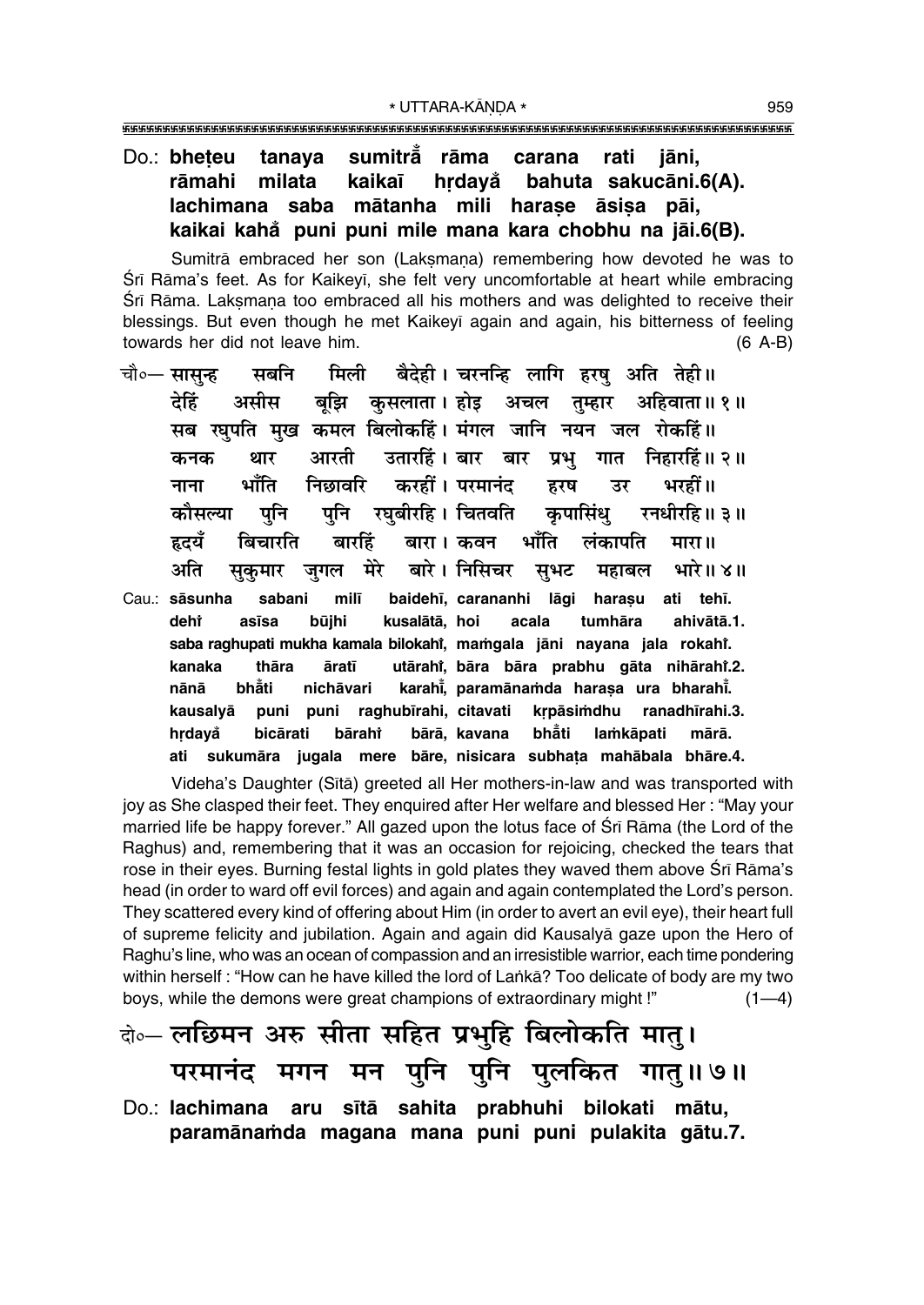As the mother (Kausalya) looked upon the Lord with Laksmana and Sītā, her soul was overwhelmed with supreme felicity and the hair on her body bristled up again and again.  $(7)$ 

- चौ०— **लंकापति** नीला । जामवंत कपीस नल अंगत सभसीला॥ बानर बीरा। धरे हनमदादि मब मनोहर सरीरा॥ १॥ मनुज सनेह ब्रत नेमा।सादर सब बरनहिं अति प्रेमा॥ भरत मील देखि कै रीती। सकल सराहहिं प्रभु पद प्रीती॥२॥ नगरबासिन्ह पनि सखा बोलाए। मनि पद लागह सकल सिखाए॥ रघपति सब बसिष्ट हमारे। इन्ह की कपाँ दनज रन मारे॥३॥ गर कलपज्य मेरे । भए समर सागर कहँ बेरे ॥ सूनह मुनि ए सब सखा इन्ह हारे। भरतह ते मोहि अधिक पिआरे॥४॥ ਸਸ हित लागि जन्म भए। निमिष निमिष उपजत सुख नए॥५॥ सनि प्रभ मगन सब बचन
- Cau.: lamkāpati nīlā, jāmavamta amgada kapīsa nala subhasīlā. saba bīrā, dhare manohara manuja hanumadādi bānara sarīrā.1. bharata saneha sīla brata nemā, sādara saba baranahi ati premā. dekhi nagarabāsinha kai rītī, sakala sarāhahi prabhu pada prītī.2. puni raghupati saba sakhā bolāe, muni pada lāgahu sakala sikhāe. basista kulapūjya hamāre, inha kī krpā danuja rana māre.3. qura e saba sakhā sunahu muni mere, bhae samara sāgara kahå bere. mama hita lāgi janma inha hāre, bharatahu te mohi adhika piāre.4. suni prabhu bacana magana saba bhae, nimisa nimisa upajata sukha nae.5.

Vibhīsana (the king of Lanka), Sugrīva (the lord of the monkeys), Nala, Nīla, Jāmbavān, Angada, Hanumān and the other monkey heroes, who were all of a virtuous disposition, had assumed charming human forms. With great reverence and love all applauded Bharata's affection, amiability, austerities and discipline. When they saw the citizens' mode of life, they all extolled their devotion to the Lord's feet. Then the Lord of the Raghus summoned all His comrades and exhorted them: "Clasp the feet of My Guru, the sage Vasistha, who is worthy of adoration to our whole race. It was by his grace that all the demons were slain in battle." "(Turning to the sage) Listen, holy Sir: all these My comrades proved as so many barks in taking Me across the ocean of the battle. They staked their life in My cause: they are dearer to Me even than Bharata." They were all enraptured to hear the Lord's word; every moment that passed gave birth to some new joy.  $(1 - 5)$ 

- बेन कौसल्या के चरनन्हि पुनि तिन्ह नायउ माथ। आसिष दीन्हे हरषि तुम्ह प्रिय मम जिमि रघुनाथ॥८ ( क )॥ सूमन बृष्टि नभ संकुल भवन चले सुखकंद। चढ़ी अटारिन्ह देखहिं नगर नारि नर बुंद॥८ (ख)॥
- Do.: kausalyā ke carananhi puni tinha nāyau mātha, āsisa dīnhe harasi tumha priya mama jimi raghunātha.8(A). sumana brsti nabha samkula bhavana cale sukhakamda, caRhī aṭārinha dekhahi nagara nāri nara brmda.8(B).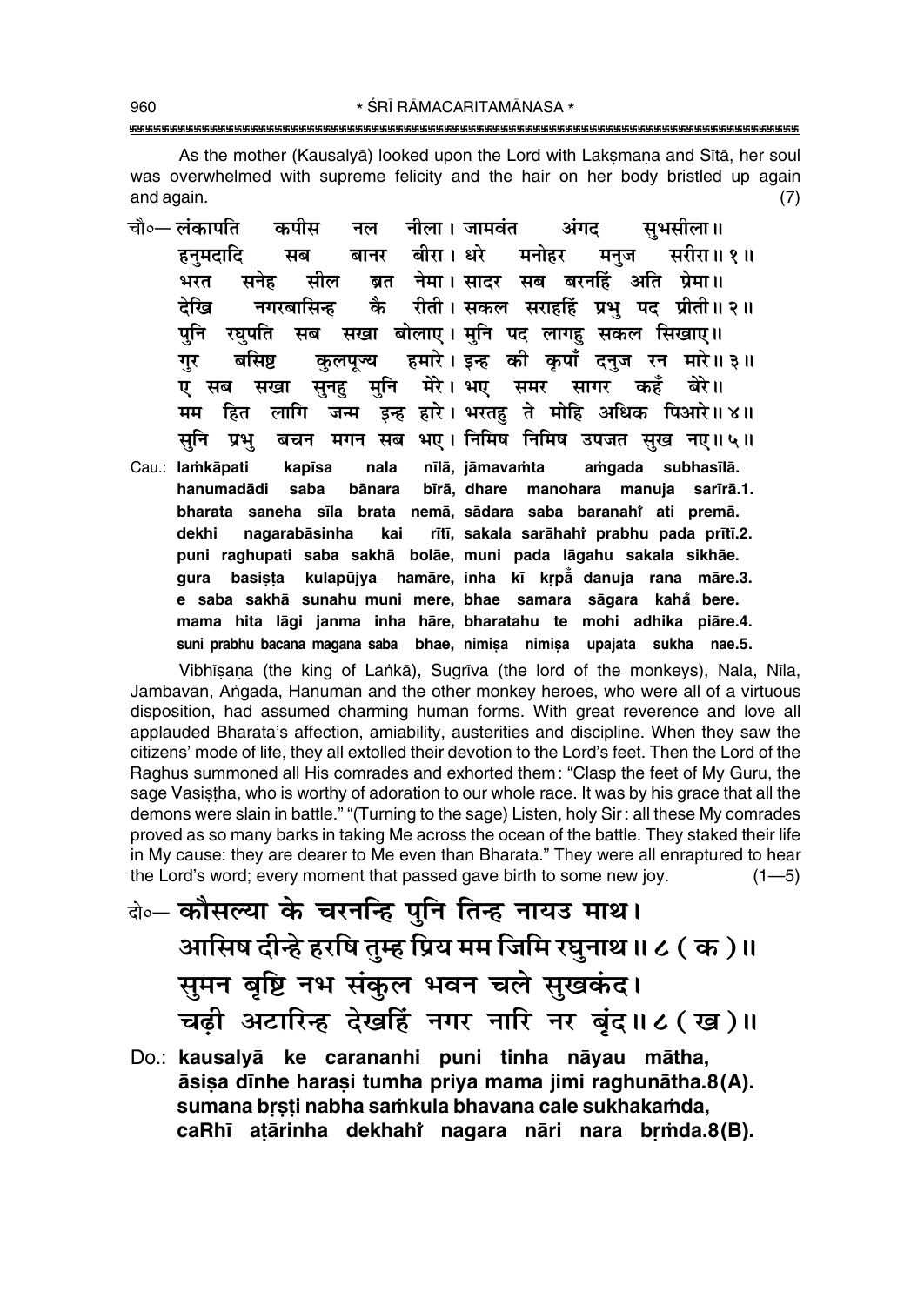\* UTTARA-KĀNDA \* 

Then they bowed their heads at Kausalya's feet, who rejoiced to give them her blessing, adding: "You are as dear to me as the Lord of the Raghus." The sky was obscured with the showers of flowers as the Fountain of joy took His way to the palace. Throngs of men and women of the city mounted the attics to have a look at the Lord.  $(8 A-B)$ 

- सँवारे। सबहिं धरे सजि निज निज द्वारे॥ चौ०— कंचन बिचित्र कलस केत । सबन्धि बनाए मंगल बंदनवार हेत॥ १ ॥ पताका बीथीं सिंचाईं। गजमनि रचि बहु चौक पुराईं॥ सुगंध सकल समंगल साजे। हरषि नगर निसान बह बाजे॥ २॥ भाँति नाना नारि निछावरि करहीं। देहिं असीस हरष जहँ तहँ उर भरहीं॥ नाना। जुबतीं सजें करहिं सुभ गाना॥३॥ आरतीं कंचन थार कें। रघुकुल कमल बिपिन दिनकर कें॥ करहिं आरती आरतिहर पर मोभा संपति कल्याना । निगम सेष सारदा बखाना ॥ ४॥ चरित देखि ठगि रहहीं। उमा तास गन नर किमि कहहीं॥५॥ तेउ यह
- såvāre, sabaht dhare saji nija nija dvāre. Cau.: kamcana kalasa bicitra bamdanavāra patākā ketū, sabanhi banāe mamqala hetū.1. bīthī simcāi, gajamani raci bahu cauka purāi. sakala sugamdha bhẳti sāje, harasi nagara nisāna bahu bāje.2. nānā sumamgala nāri nichāvari karahi, dehr asīsa harasa ura bharahi. jahå tahå nānā, jubatī saje karahi subha kamcana thāra āratī gānā.3. karaht āratī āratihara kė, raghukula kamala bipina dinakara kė. pura sampati kalyānā, nigama sobhā sesa sāradā bakhānā.4. teu yaha carita dekhi thagi rahahi, umā tāsu guna nara kimi kahahi.5.

All the people placed at their door vases of gold picturesquely decorated and equipped with necessary articles. Everyone prepared and set festoons, flags and buntings, all to make a glad show. All the streets were sprinkled with perfumes and scented water and a number of mystic squares were drawn and filled in with pearls found in the projections of an elephant's forehead. Every kind of festive preparation was taken in hand; the city was en fete and a large number of kettledrums sounded all at once. Ladies scattered their offerings about the Lord wherever He went, and invoked blessing on Him with their hearts full of joy. Bevies of young women sang festal songs, while gold plates provided with lights were ready at hand, which they waved about the Lord, who is the Reliever of all agony and brought delight to Raghu's race even as the sun delights a bed of lotuses. The splendour, the wealth and the good fortune of the city have been extolled by the Vedas, Sesa (the serpent-god) and Sarada (the goddess of speech and learning). But they too were dazed to see this spectacle. Uma, (continues Lord Śiva,) how, then, can any mortal recount His virtues?  $(1 - 5)$ 

बेञ्- नारि कुमुदिनीं अवध सर रघुपति बिरह दिनेस। अस्त भएँ बिगसत भईं निरखि राम राकेस॥९(क)॥ होहिं सगुन सुभ बिबिधि बिधि बाजहिं गगन निसान। पुर नर नारि सनाथ करि भवन चले भगवान॥९ (ख)॥

961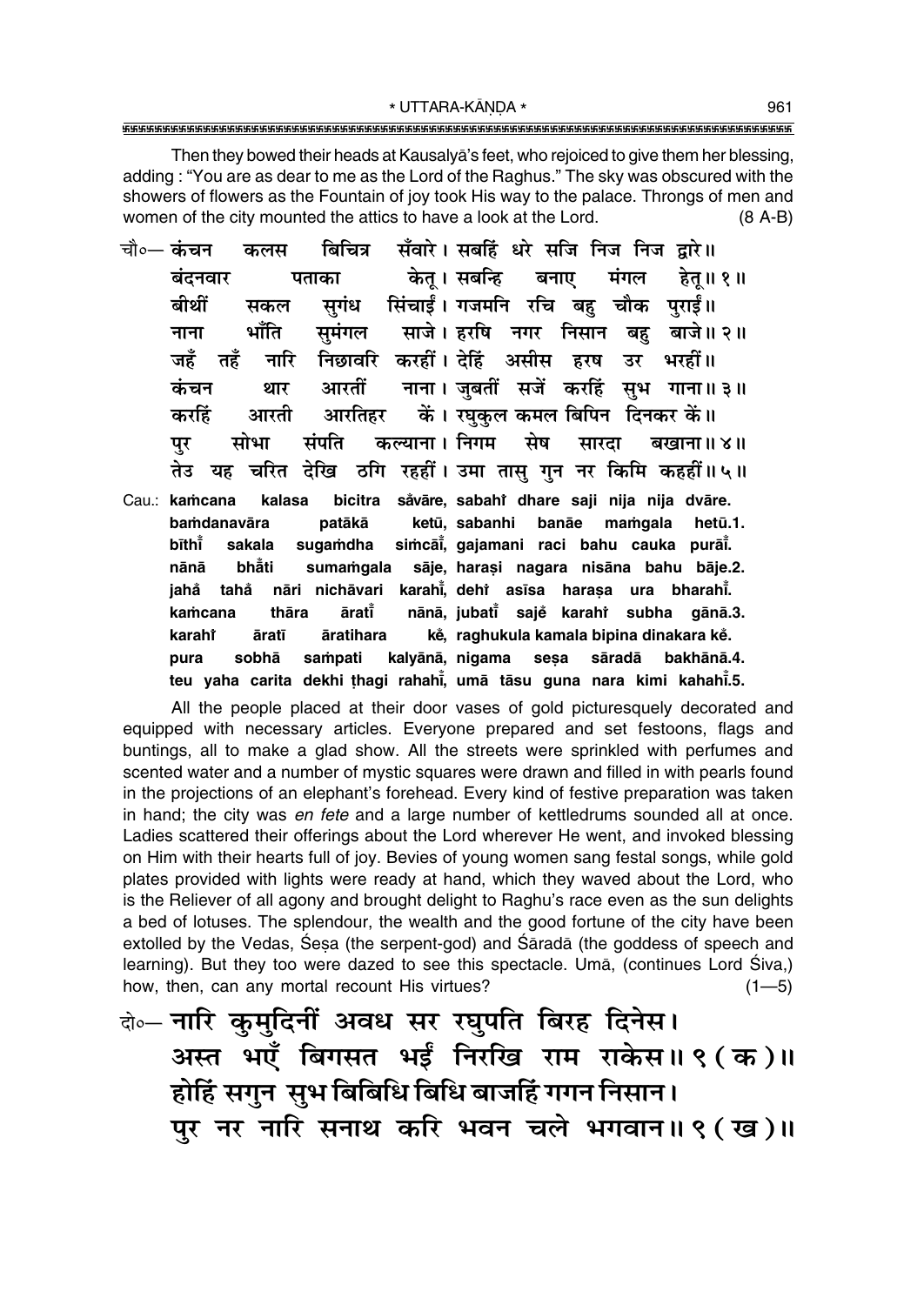### Do.: nāri kumudini avadha sara raghupati biraha dinesa, bhaě bigasata bhat nirakhi asta rāma rākesa.9(A). hohi saguna subha bibidhi bidhi bājahi gagana nisāna, pura nara nāri sanātha kari bhavana cale bhagavāna.9(B).

The women, who were like water-lilies growing in the lake of Ayodhya and had been withered by the sun in the form of separation from the Lord of the Raghus, blossomed again at the sight of Sri Rama, who resembled the full moon, the sun of separation having now set. Auspicious omens of every description occurred and kettledrums sounded in the sky as the Lord proceeded to the palace after blessing the men and women of the city with His sight.  $(9 A-B)$ 

- कैकर्द गए भवानी॥ चौ०— **प्रभ** जानी लजानी। प्रथम तास गह ताहि प्रबोधि बहुत सुख दीन्हा। पुनि निज भवन गवन हरि कीन्हा॥ १॥ कपासिंध मंदिर गए। पुर नर नारि सुखी सब भए॥ जब लिए बलाई। आज संघरी संदिन समदाई॥ २॥ गर बसिष्ट द्विज सब द्विज देहु हरषि अनुसासन। रामचंद्र बैठहिं सिंघासन॥ मनि बसिष्ट सुहाए। सुनत सकल बिप्रन्ह अति भाए॥३॥ के बचन कहहिं बचन मृद् बिप्र अनेका। जग अभिराम राम अभिषेका॥ बिलंब नहिं कीजै। महाराज कहँ करीजै॥४॥ अब मनिबर तिलक kaikaī lajānī, prathama tāsu grha gae bhavānī. Cau.: prabhu jānī
- tāhi prabodhi bahuta sukha dīnhā, puni nija bhavana gavana hari kīnhā.1. krpāsimdhu jaba mamdira gae, pura nara nāri sukhī saba bhae. basista lie bulāī, āju sugharī sudina qura dvija samudāī.2. saba dvija dehu harasi anusāsana, rāmacamdra baithahi simghāsana. basista ke bacana suhāe, sunata sakala bipranha ati bhāe.3. muni kahahi bacana mrdu bipra anekā, jaga abhirāma rāma abhisekā. aba munibara bilamba nahi kījai, mahārāja kahå tilaka karījai.4.

Bhavānī, (continues Lord Śiva,) the Lord came to know that Kaikeyī was ashamed and went first to her palace. After reassuring and gratifying her much Sri Hari (Sri Rāma) then moved to His own palace. When the All-merciful entered the palace, every man and woman of the city felt gratified. The preceptor, Vasistha called the Brāhmanas and said to them, "The day and the hour, nay, all the other factors are favourable today. Therefore, all of you, Brāhmaṇas, be pleased to order that Srī Rāmacandra may occupy the royal throne." On hearing the agreeable words of the sage Vasistha all the Brāhmanas warmly welcomed them. Many of the Brāhmanas spoke in endearing terms, "Srī Rāma's coronation will bring delight to the whole world. Delay no more, O good sage, but apply the sacred mark on the forehead of His Majesty as a token of sovereignty."  $(1-4)$ 

केन्ट तब मुनि कहेउ सुमंत्र सन सुनत चलेउ हरषाइ। रथ अनेक बहु बाजि गज तुरत सँवारे जाइ॥१० (क)॥ जहँ तहँ धावन पठइ पुनि मंगल द्रब्य मगाइ। हरष समेत बसिष्ट पद पुनि सिरु नायउ आइ॥ १० (ख)॥

962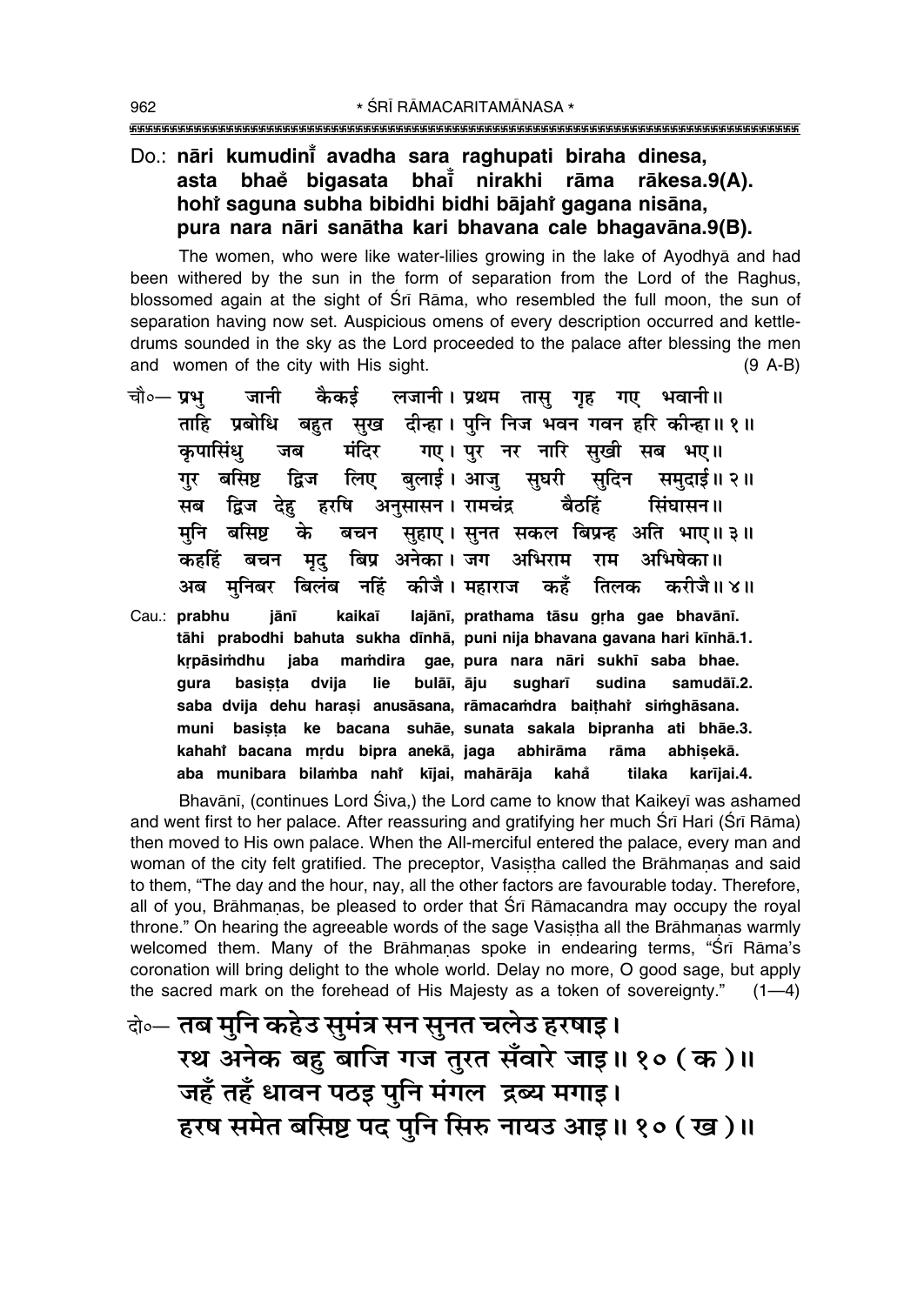### 

### Do.: taba muni kaheu sumamtra sana sunata caleu harasāi, ratha aneka bahu bāji gaja turata såvāre jāi.10(A). jahå tahå dhāvana pathai puni mamqala drabva maqāj. harasa sameta basista pada puni siru nāyau āi.10(B).

The sage thereupon instructed Sumantra, who, as soon as he received the order, merrily proceeded and forthwith got ready a number of chariots and numerous horses and elephants. Despatching messengers here and there he sent for articles of good omen; then gladly returning to Vasistha, he bowed his head at his feet.  $(10 A-B)$ 

[PAUSE 8 FOR A NINE-DAY RECITATION]

|         | चौ∘— अवधपुरी अति रुचिर बनाई। देवन्ह सुमन बृष्टि झरि लाई॥           |                                                          |  |  |          |  |  |
|---------|--------------------------------------------------------------------|----------------------------------------------------------|--|--|----------|--|--|
| राम     | कहा सेवकन्ह बुलाई।प्रथम सखन्ह अन्हवावहु जाई॥१॥                     |                                                          |  |  |          |  |  |
|         | सुनत बचन जहँ तहँ जन धाए । सुग्रीवादि  तुरत  अन्हवाए ॥              |                                                          |  |  |          |  |  |
|         | पुनि करुनानिधि भरतु हँकारे।निज कर राम जटा निरुआरे॥२॥               |                                                          |  |  |          |  |  |
|         | अन्हवाए प्रभु तीनिउ भाई। भगत बछल कृपाल रघुराई॥                     |                                                          |  |  |          |  |  |
|         | भरत भाग्य प्रभु कोमलताई।सेष कोटिसत सकहिं न गाई॥३॥                  |                                                          |  |  |          |  |  |
|         | पुनि निज जटा राम बिबराए।गुर अनुसासन मागि नहाए॥                     |                                                          |  |  |          |  |  |
|         | करि मज्जन प्रभु भूषन साजे।अंग अनंग देखि सत लाजे॥४॥                 |                                                          |  |  |          |  |  |
|         | Cau.: avadhapurī ati rucira banāī, devanha sumana brsti jhari lāī. |                                                          |  |  |          |  |  |
| rāma    | kahā sevakanha bulāi, prathama sakhanha anhavāvahu jāi.1.          |                                                          |  |  |          |  |  |
|         | sunata bacana jahå tahå jana dhāe, sugrīvādi burata                |                                                          |  |  | anhavāe. |  |  |
|         | puni karunānidhi bharatu håkāre, nija kara rāma jatā niruāre.2.    |                                                          |  |  |          |  |  |
| anhavāe | prabhu tīniu bhāī, bhagata bachala krpāla raghurāī.                |                                                          |  |  |          |  |  |
|         | bharata bhāgya prabhu komalatāī, seṣa koṭi sata sakahi na gāī.3.   |                                                          |  |  |          |  |  |
| puni    |                                                                    | nija jaṭā rāma bibarāe, gura anusāsana<br>māgi<br>nahāe. |  |  |          |  |  |
|         | kari majjana prabhu bhūṣana sāje, amga anamga dekhi sata lāje.4.   |                                                          |  |  |          |  |  |

The city of Ayodhya was most tastefully decorated and the gods rained down a continuous shower of flowers. Srī Rāma called His servants and said, "Go and first arrange a bath for my comrades." The moment they heard the command the servants ran in all promptness and quickly bathed Sugriva and the rest. The All-merciful Rāma next called Bharata and disentangled his matted hair with His own hands. The gracious and almighty Lord of the Raghus, who is so fond of His devotees, now bathed all His three brothers. The blessedness of Bharata and the Lord's tenderness were both more than countless Sesas could sing. Then Sri Rama disentangled His own matted hair, and after obtaining the Guru's permission bathed Himself. Having finished His ablutions, the Lord decked Himself with jewels; the beauty of His person put to shame hundreds of Cupids.

बे॰- सासुन्ह सादर जानकिहि मज्जन तुरत कराइ। दिब्य बसन बर भूषन अँग अँग सजे बनाइ॥११ (क)॥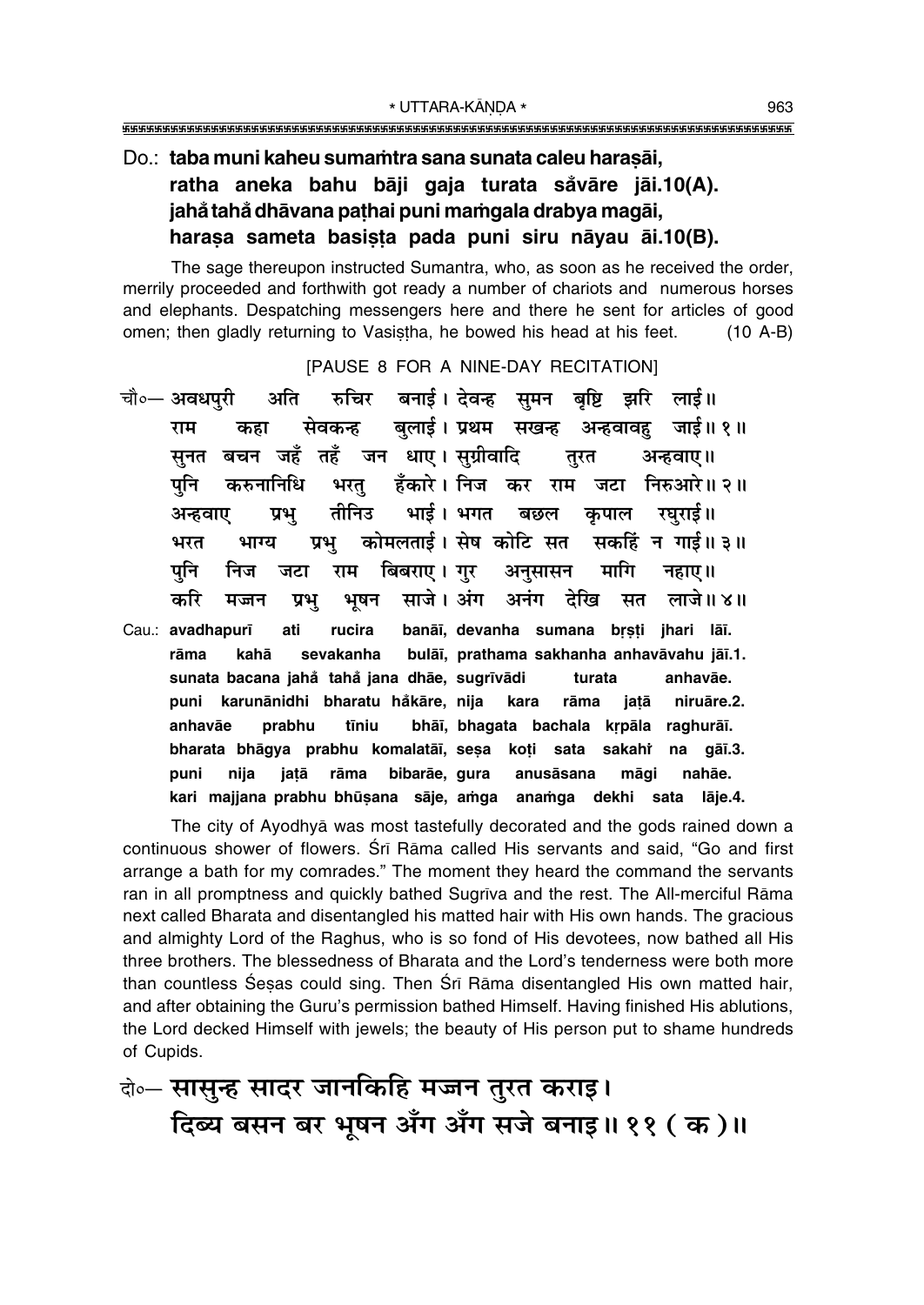# राम बाम दिसि सोभति रमा रूप गुन खानि। देखि मातु सब हरषीं जन्म सुफल निज जानि॥ ११ ( ख )॥ सूनु खगेस तेहि अवसर ब्रह्मा सिव मुनि बृंद। चढ़ि बिमान आए सब सुर देखन सुखकंद।। ११ ( ग )।।

Do.: sāsunha sādara iānakihi maijana turata karāj. dibva basana bara bhūsana ăga ăga saje banāi.11(A). rāma bāma disi sobhati ramā rūpa guna khāni. dekhi mātu saba harasi janma suphala nija jāni.11(B). sunu khaqesa tehi avasara brahmā siva muni brmda, caRhi bimāna āe saba sura dekhana sukhakamda.11(C).

(In the gynaeceum) the mothers-in-law immediately bathed Janaka's Daughter with all tenderness and carefully attired her in heavenly robes with rich jewels for every part of Her body. On Śrī Rāma's left side shone forth Ramā (Laksmī) Herself, a mine of beauty and goodness. The mothers were all delighted at the sight and accounted their life as fully rewarded. Listen, O king of the birds: (continues Kākabhuśundi) on that occasion Brahma (the Creator), Lord Śiva and multitudes of sages came to see the Fountain of joy and so did all the gods, mounted on their aerial cars.  $(11 A - C)$ 

| चौ०— प्रभु बिलोकि  मुनि  मन अनुरागा। तुरत  दिब्य  सिंघासन  मागा॥       |  |
|------------------------------------------------------------------------|--|
| रबि सम तेज सो बरनि न जाई। बैठे राम द्विजन्ह सिरु नाई॥१॥                |  |
| जनकसुता समेत रघुराई। पेखि प्रहरषे मुनि समुदाई॥                         |  |
| मंत्र तब द्विजन्ह उचारे। नभ सुर मुनि जय जयति पुकारे॥२॥<br>बेद          |  |
| प्रथम तिलक बसिष्ट मुनि कीन्हा। पुनि सब बिप्रन्ह आयसु दीन्हा॥           |  |
| बिलोकि हरषीं महतारी।बार बार आरती उतारी॥३॥<br>सुत                       |  |
| बिप्रन्ह दान बिबिधि बिधि दीन्हे।जाचक सकल अजाचक कीन्हे॥                 |  |
| सिंघासन पर त्रिभुअन साईं। देखि सुरन्ह दुंदुभीं बजाईं॥ ४॥               |  |
| Cau.: prabhu biloki muni mana anurāgā, turata dibya simghāsana māgā.   |  |
| rabi sama teja so barani na jāi, baithe rāma dvijanha siru nāi.1.      |  |
| sameta raghurāi, pekhi praharașe muni samudāi.<br>janakasutā           |  |
| beda mamtra taba dvijanha ucāre, nabha sura muni jaya jayati pukāre.2. |  |
| prathama tilaka basista muni kīnhā, puni saba bipranha āyasu dīnhā.    |  |
| harasi̇̃ mahatārī, bāra bāra<br>biloki<br>utārī.3.<br>suta<br>āratī    |  |
| bipranha dāna bibidhi bidhi dīnhe, jācaka sakala ajācaka<br>kīnhe.     |  |
| simghāsana para tribhuana sāi, dekhi suranha<br>dumdubhi<br>bajāī.4.   |  |

The soul of the sage (Vasistha) was enraptured as he gazed upon the Lord; he sent at once for a heavenly throne, which was effulgent as the sun and defied all description. Bowing His head to the Brāhmanas, Śrī Rāma took His seat thereon. The whole host of sages was overjoyed as they looked upon the Lord of the Raghus alongwith Janaka's Daughter. Then the Brāhmanas recited the Vedic hymns, while in the heavens above the gods and sage shouted, "Victory! Victory!" The sage Vasistha first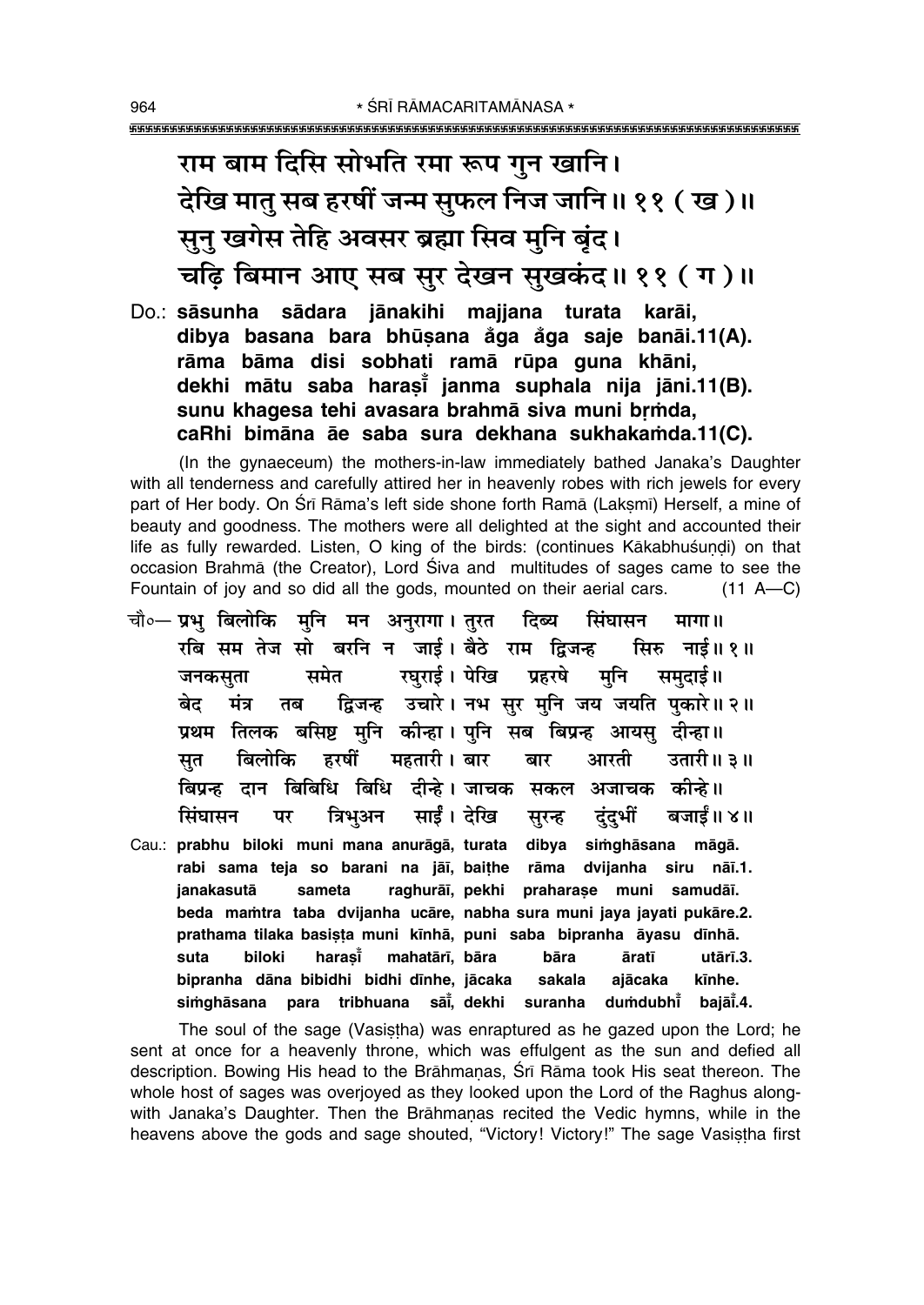\* UTTARA-KĀNDA \* 

of all applied the sacred mark himself and then he directed all the other Brāhmaṇas to do likewise. The mothers were transported with joy at the sight of their son and waved lights above His head again and again. They bestowed a variety of gifts on the Brāhmanas and gave the beggars so much that they begged no more. Perceiving the lord of all the three spheres seated on the throne of Ayodhya the gods sounded their kettledrums.  $(1-4)$ 

छं… नभ दुंदुभीं बाजहिं बिपुल गंधर्ब किंनर गावहीं। नाचहिं अपछरा बृंद परमानंद सुर मुनि पावहीं॥ भरतादि अनुज बिभीषनांगद हनुमदादि समेत ते। गहें छत्र चामर ब्यजन धनु असि चर्म सक्ति बिराजते ॥ १ ॥ श्री सहित दिनकर बंस भूषन काम बहु छबि सोहई। नव अंबुधर बर गात अंबर पीत सुर मन मोहई।। मुकुटांगदादि बिचित्र भूषन अंग अंगन्हि प्रति सजे। अंभोज नयन बिसाल उर भुज धन्य नर निरखंति जे ॥ २ ॥

Cham.: nabha dumdubhi bājahi bipula qamdharba kimnara qāvahi, nācahi apacharā brmda paramānamda sura muni pāvahī. bharatādi anuja bibhīsanāmgada hanumadādi sameta te, gahe chatra cāmara byajana dhanu asi carma sakti birājate.1. śrī sahita dinakara bamsa bhūsana kāma bahu chabi sohaī, nava ambudhara bara gāta ambara pīta sura mana mohaī. mukutāmgadādi bicitra bhūsana amga amganhi prati saje, ambhoja nayana bisāla ura bhuja dhanya nara nirakhamti je.2.

A large number of kettledrums sounded in the heavens above; the Gandharvas and Kinnaras (the celestial musicians) sang and heavenly nymphs danced to the supreme delight of the gods and sages. Bharata, Laksmana and Satrughna with Vibhisana, Angada, Hanumān and the rest shone forth beside the Lord each holding severally the royal umbrella, chowrie, fan, bow, sword with shield and spear. With Laksmi (Sita) by His side the Jewel of the solar race shone forth with the beauty of a myriad Cupids. His exquisite form, possessing the hue of a fresh rain-cloud, clad in yellow robes, enchanted the soul of gods. A diadem, armlets and other marvellous ornaments adorned the various parts of His body; He had lotus-like eyes and a broad chest and long arms. Blessed indeed are those men who behold such a form.  $(1-2)$ 

बेन्ट वह सोभा समाज सुख कहत न बनइ खगेस। बरनहिं सारद सेष श्रुति सो रस जान महेस ॥ १२ ( क ) ॥ भिन्न भिन्न अस्तुति करि गए सुर निज निज धाम। बंदी बेष बेद तब आए जहँ श्रीराम॥१२ (ख)॥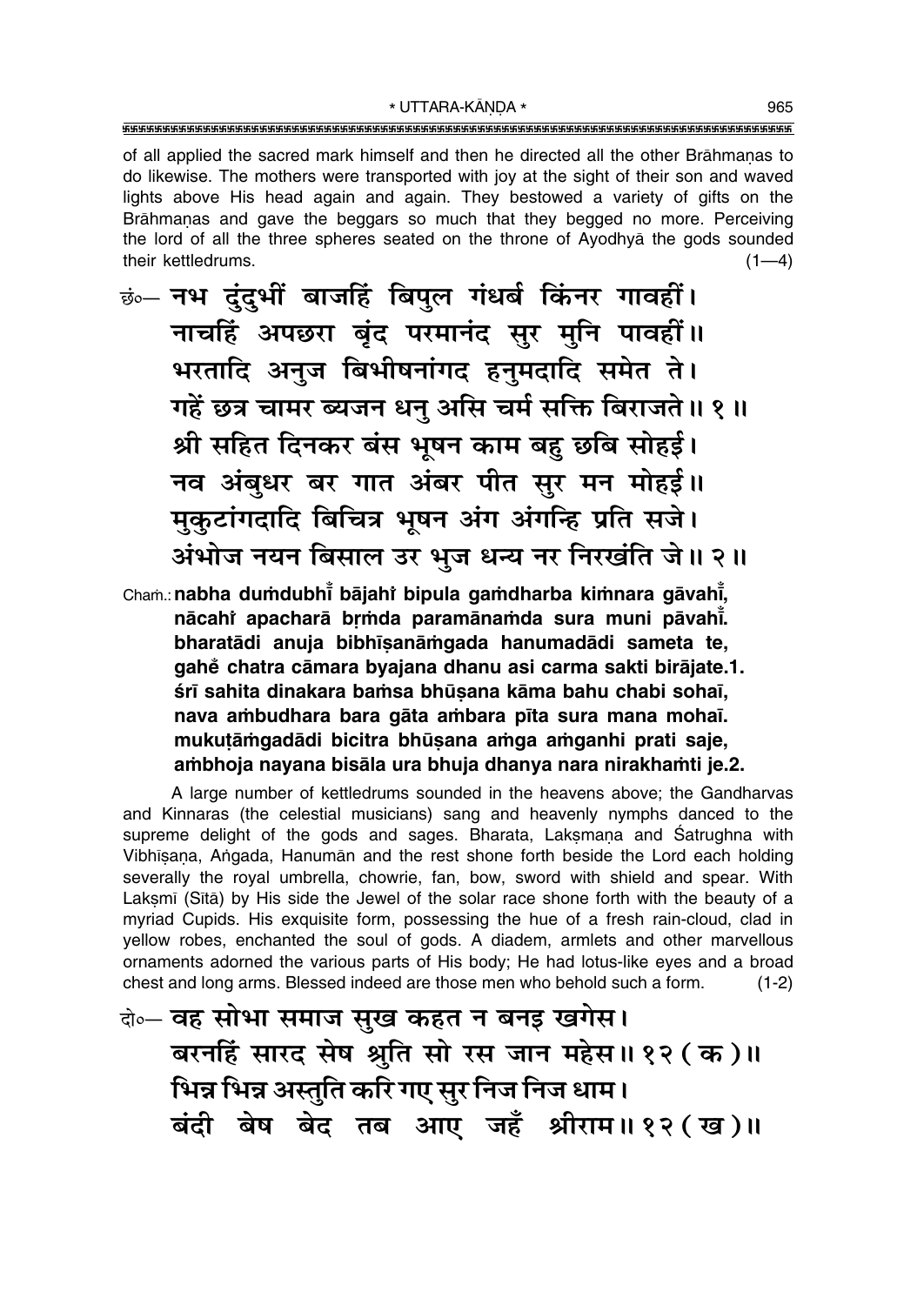# प्रभ सर्बग्य कीन्ह अति आदर कृपानिधान। लखेड न काहूँ मरम कछु लगे करन गुन गान॥ १२ ( ग )॥

Do.: vaha sobhā samāja sukha kahata na banai khagesa, baranahi sārada sesa śruti so rasa jāna mahesa.12(A). bhinna bhinna astuti kari gae sura nija nija dhāma, bamdī beda taba āe iahå śrīrāma.12(B). besa prabhu sarbagya kīnha ati ādara krpānidhāna, lakheu na kāhū marama kachu lage karana guna gāna.12(C).

O king of the birds, (continues Kākabhuśundi), the beauty of the sight, the uniqueness of the assembly and the delight of the occasion each defied description. Śāradā (the goddess of learning), Śesa (the thousand-headed serpent-god) and the Vedas ever describe them; while their sapor is known to the great Lord Siva alone. Having severally hymned the Lord's praises the gods returned each to his own abode. Then came the Vedas, in the disguise of bards, into the presence of Sri Rama. The omniscient and All-merciful Lord received them with great honour, though no else could penetrate into the mystery; and the bards began to recite His praises:-(12 A—C)

<u>ं क</u>र्— जय सगुन निर्गुन रूप रूप अनूप भूप सिरोमने। दसकंधरादि प्रचंड निसिचर प्रबल खल भुज बल हने॥ अवतार नर संसार भार बिभंजि दारुन दुख दहे। जय प्रनतपाल दयाल प्रभु संजुक्त सक्ति नमामहे।। १॥ तव बिषम माया बस सुरासुर नाग नर अग जग हरे। भव पंथ भ्रमत अमित दिवस निसि काल कर्म गुननि भरे॥ जे नाथ करि करुना बिलोके त्रिबिधि दुख ते निर्बहे। भव खेद छेदन दच्छ हम कहँ रच्छ राम नमामहे।। २॥ जे ग्यान मान बिमत्त तव भव हरनि भक्ति न आदरी। ते पाइ सुर दुर्लभ पदादपि परत हम देखत हरी।। बिस्वास करि सब आस परिहरि दास तव जे होड़ रहे। जपि नाम तव बिन् श्रम तरहिं भव नाथ सो समरामहे॥ ३॥ जे चरन सिव अज पूज्य रज सुभ परसि मुनिपतिनी तरी। नख निर्गता मुनि बंदिता त्रैलोक पावनि सुरसरी ।। ध्वज कुलिस अंकुस कंज जुत बन फिरत कंटक किन लहे। पद कंज द्वंद मुकुंद राम रमेस नित्य भजामहे ॥ ४॥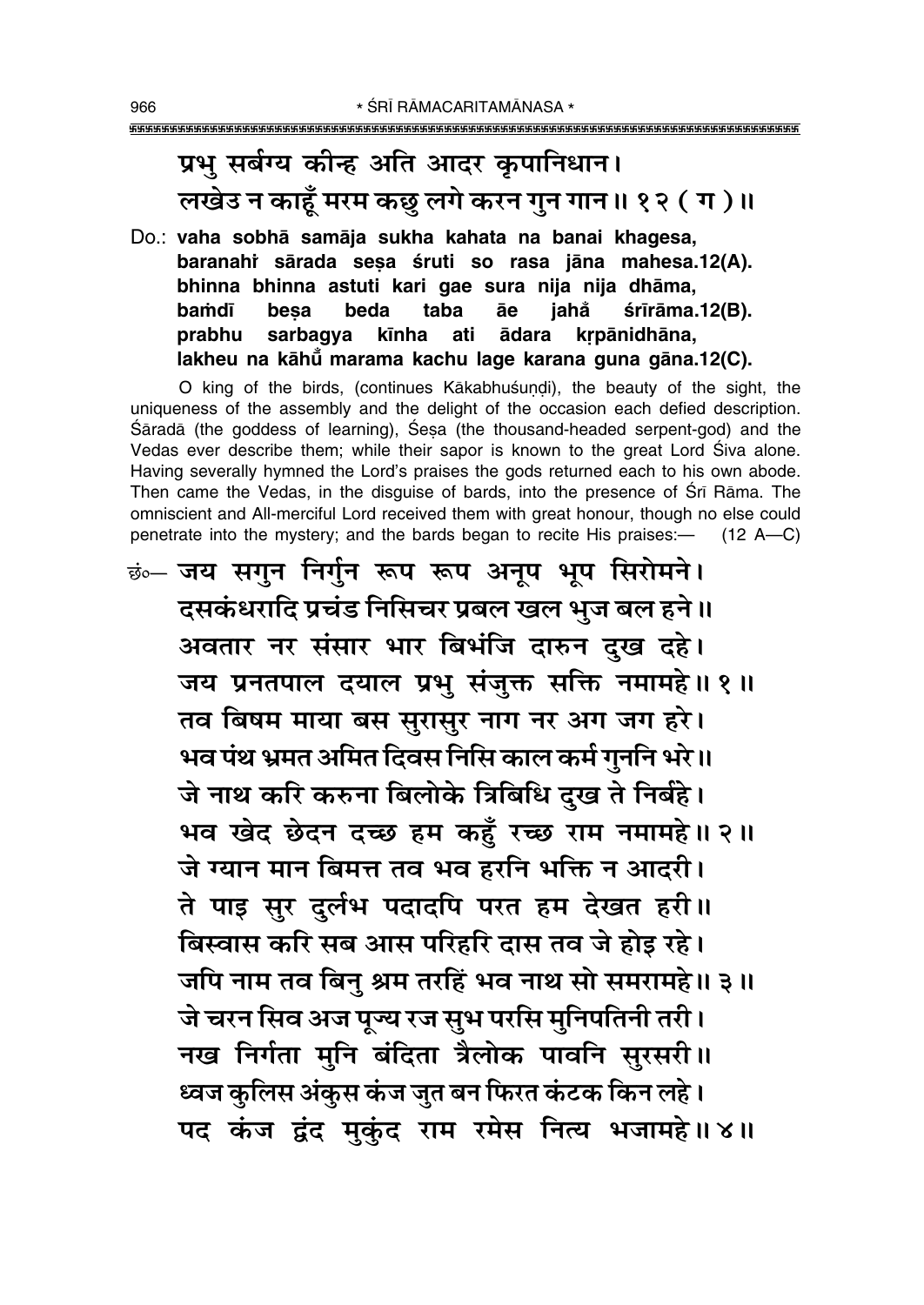\* UTTARA-KĀNDA \* 

अब्यक्तमूलमनादि तरु त्वच चारि निगमागम भने। षट कंध साखा पंच बीस अनेक पर्न सुमन घने।। फल जुगल बिधि कटु मधुर बेलि अकेलि जेहि आश्रित रहे। पल्लवत फूलत नवल नित संसार बिटप नमामहे॥५॥ जे ब्रह्म अजमद्वैतमनुभवगम्य मनपर ध्यावहीं। ते कहहुँ जानहुँ नाथ हम तव सगुन जस नित गावहीं॥ करुनायतन प्रभु सदगुनाकर देव यह बर मागहीं। मन बचन कर्म बिकार तजि तव चरन हम अनुरागहीं॥६॥

Cham.: jaya saguna nirguna rūpa rūpa anūpa bhūpa siromane, dasakamdharādi pracamda nisicara prabala khala bhuja bala hane. avatāra nara samsāra bhāra bibhamii dāruna dukha dahe, jaya pranatapāla dayāla prabhu samjukta sakti namāmahe.1. tava bisama māyā basa surāsura nāga nara aga jaga hare, bhava pamtha bhramata amita divasa nisi kāla karma gunani bhare. je nātha kari karunā biloke tribidhi dukha te nirbahe. bhava kheda chedana daccha hama kahů raccha rāma namāmahe.2. je gyāna māna bimatta tava bhava harani bhakti na ādarī, te pāi sura durlabha padādapi parata hama dekhata harī. bisvāsa kari saba āsa parihari dāsa tava je hoi rahe, japi nāma tava binu śrama tarahī bhava nātha so samarāmahe.3. je carana siva aja pūjya raja subha parasi munipatinī tarī, muni bamditā trailoka nakha nirgatā pāvani surasarī. dhvaja kulisa amkusa kamja juta bana phirata kamtaka kina lahe, pada kamja dvamda mukumda rāma ramesa nitya bhajāmahe.4. tvaca cāri nigamāgama bhane, abvaktamūlamanādi taru sata kamdha sākhā pamca bīsa aneka parna sumana ghane. phala jugala bidhi katu madhura beli akeli jehi āśrita rahe, pallavata phūlata navala nita samsāra bitapa namāmahe.5. je brahma ajamadvaitamanubhavagamya manapara dhyāvahi, te kahahů jānahů nātha hama tava saguna jasa nita gāvahi. karunāyatana prabhu sadagunākara deva yaha bara māgahī, mana bacana karma bikāra taji tava carana hama anurāgahi.6.

"Hail, Crest-Jewel of kings, incomparable is your beauty; though transcending Māyā and her attributes, you possess innumerable divine attributes. You killed by the might of Your arm fierce, mighty and wicked demons like the ten-headed Rāvana. Appearing in human garb, you crushed the armies that constituted the Earth's burden and ended her terrible woes. Hail, merciful Lord, Protector of the suppliant ! We adore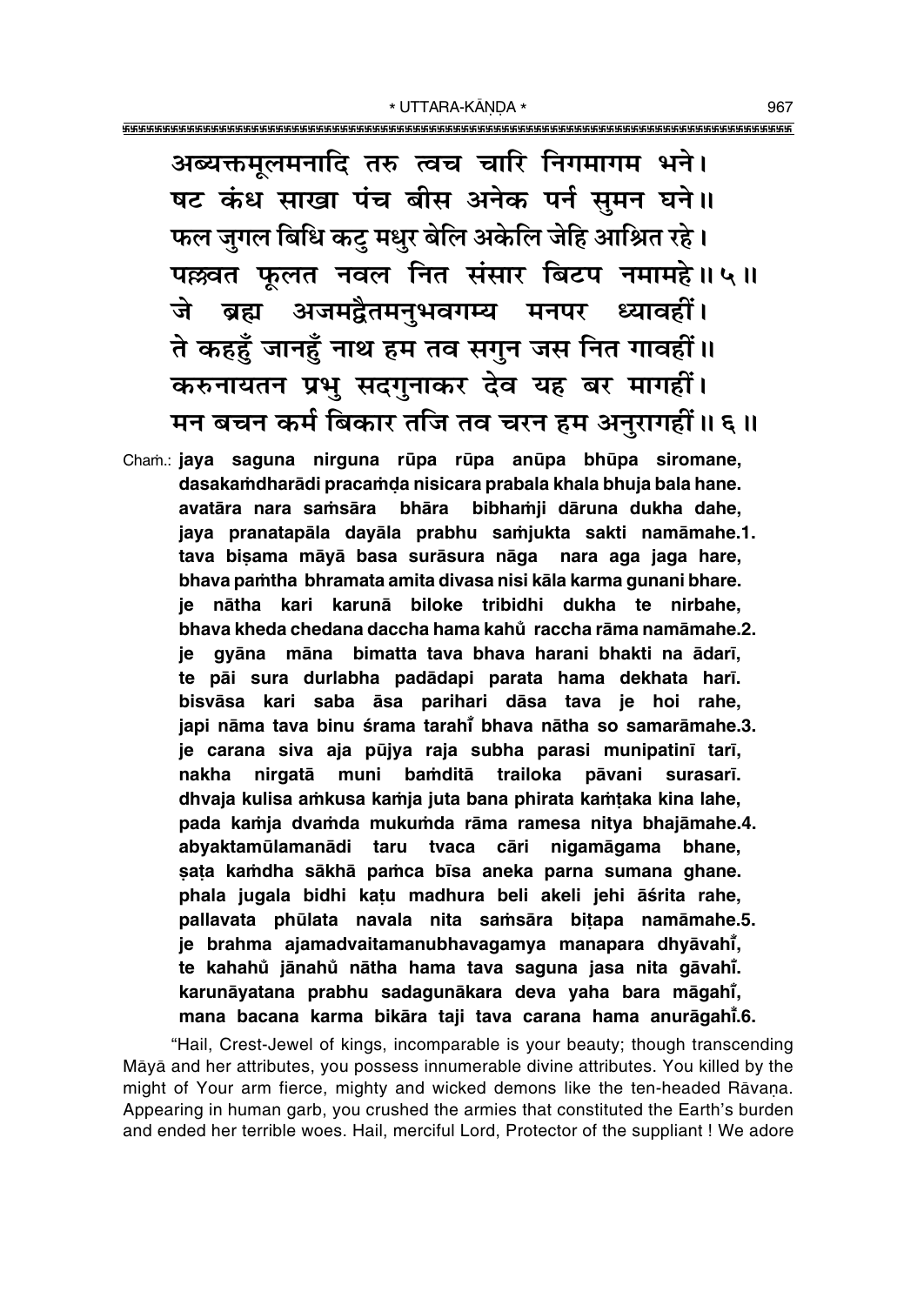### """"""""""""""""""""""""""""""""""""""""""""""""""""""""""""""""""""""""""""""""""" 968 \* SRĪ RĀMACARITAMĀNASA \*

you with Your Spouse. Subject to Your relentless Måyå (deluding potency), O Hari, gods and demons, Någas and human beings, nay, all animate and inanimate beings wander for numberless days and nights in the path of metempsychosis impelled by Time, Karma (destiny) and the Gunas (modes of Prakrti). Those, O Lord, whom You ever regarded with compassion have been rid of the threefold affliction. Protect us, Råma, prompt as You are in putting an end to the toils of mundane existence; we adore You. Intoxicated with the pride of wisdom, they who respect not Devotion to You, which takes away the fear of transmigration, may climb up to a rank which even gods find it difficult to attain; yet, O Hari, we see them fall from it. On the other hand, they who have abandoned all other hopes and with unqualified faith choose to remain Your servants easily cross the ocean of transmigration by merely repeating Your name. It is for this reason, O Lord, that we particularly invoke You. O Mukunda (Bestower of Liberation), O Råma, O Lord of Ramå (Lak¶m∂), we ever adore Your lotus-feet, which are worthy of adoration to Lord Siva and the unborn Brahma, the touch of whose blessed dust redeemed Ahalyå (the wife of the sage Gautama), from whose nails flowed the heavenly stream (Ganga)—which is reverenced even by the sages and sanctifies all the three spheres— and the soles of which, while bearing the marks of a flag, thunderbolt, goad and lotus, are further adorned by scars left by thorns that pricked them in course of Your wanderings in the forest. We further adore You as the tree of the universe, which, as the Vedas and the Ågamas (Tantras) declare, has its root in the Unmanifest (Brahma) and has existed from time without beginning; which has four coats\* of bark, six stems, twenty-five boughs, numberless leaves and abundant flowers; which bears two kinds of fruits—bitter and sweet, which has a solitary creeper clinging to it and which puts on ever fresh foliage and evernew flowers. Let those who meditate on Brahma (the Absolute) as unborn, the one without a second, perceptible only through intuition and as beyond the ken of mind, preach and believe like that. We, for our part, O Lord, ever chant the glories of Your visible form. O All-merciful and All-effulgent Lord, O mine of noble virtues, this is the boon we ask of You: may we love Your feet, casting off all aberrations of thought, word and deed."  $(1-6)$ 

# दो**० सब के देखत बेदन्ह बिनती कीन्हि उदार। अंतर्धान भए पुनि गए ब्रह्म आगार॥१३ (क)॥** <u>बैनतेय सून संभु</u> तब आए जहँ रघुबीर। **बिनय करत गदगद गिरा पूरित पुलक सरीर॥ १३ ( ख)॥**

<sup>\*</sup> The four states of consciousness, viz., waking life (जाग्रत्), dream (स्वप्न), sound sleep (सुपुप्ति) and the pure impersonal state (तूरीय) are the four coats of bark referred to here; the six states of existence, viz., to be (अस्ति), to come into being (जायते), to undergo transformation (विपरिणमते), to grow (बर्द्धते), to decay (क्षीयते) and to perish (नश्यति), are the six stems; the twenty-five categories of which this world of matter is composed (viz., Prakrti or Primordial Matter, Mahat or Cosmic Reason, Ahankāra or the Cosmic Ego-sense, Manas or the Cosmic Mind, Citta or the Cosmic Intellect, the five senses of perception, viz., the senses of hearing, touch, sight, taste and smell, the five subtle elements (Tanmātrās) and the five Mahābhūtas are the twenty-five boughs; the countless latent desires are the numberless leaves, the numerous acts of volition to attain such desires are the abundant flowers, pleasure and pain are the twofold fruit and Måyå (Cosmic Illusion) is the creeper that clings to this tree of the universe.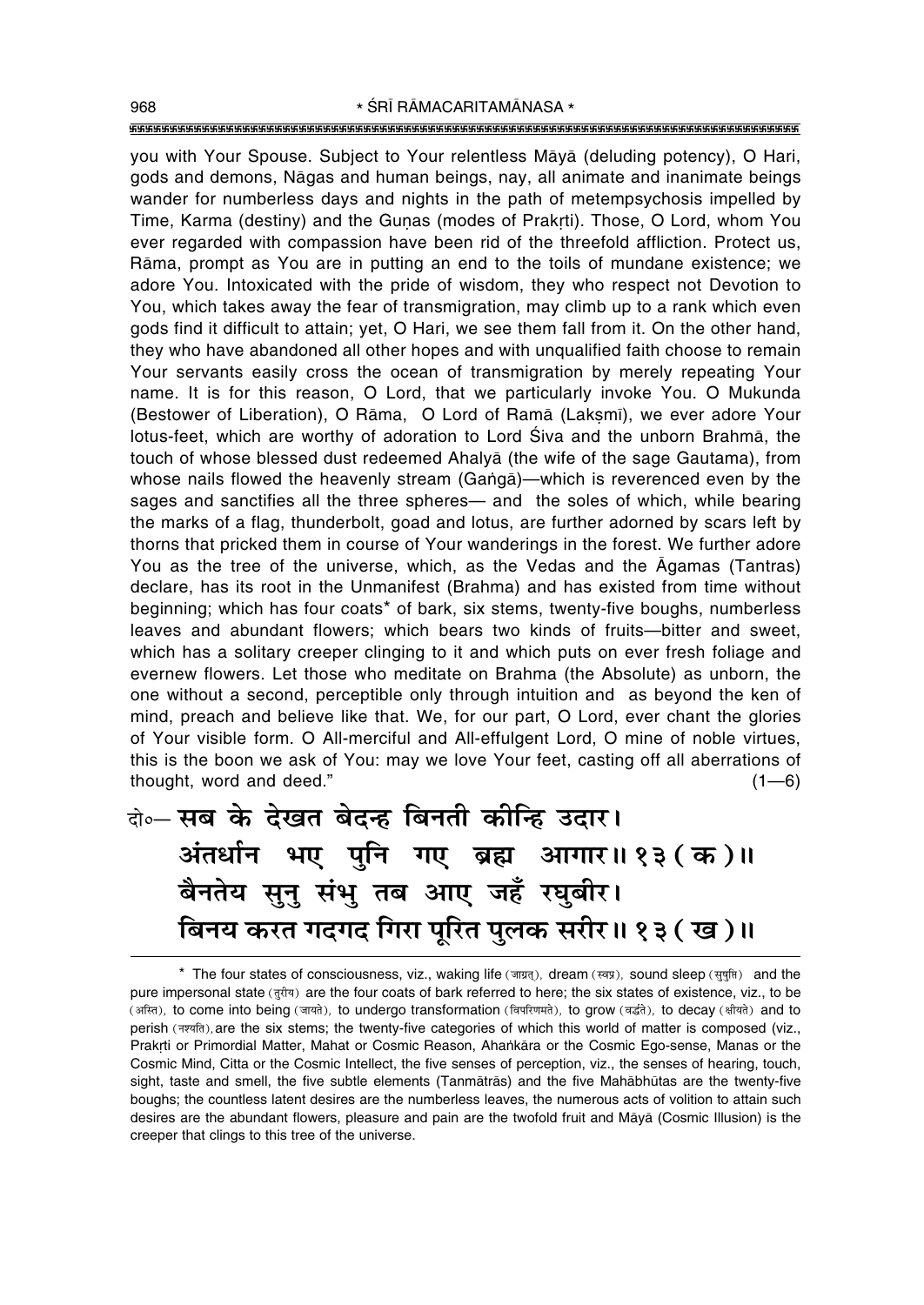#### Do.:  $saba$ ke dekhata bedanha binatī kīnhi udāra, amtardhāna qae **brahma** bhae puni  $\bar{a}$ gāra.13 $(A)$ . bainateya sunu sambhu taba āe jahå raghubīra, binaya karata gadagada girā pūrita pulaka sarīra.13(B).

While everyone looked on, the Vedas uttered their grand prayer; and then they vanished out of sight and returned to Brahma's abode (Satyaloka or the seventh Paradise). Listen, O Garuda (son of Vinatā): then came Śambhu (Lord Śiva) into the presence of Srī Rāma (the Hero of Raghu's line) and with a choking voice and every hair on his body standing erect He thus made supplication:- $(13 A-B)$ 

रमारमनं समनं । भव ताप भयाकल पाहि जनं॥ छं $-$  जय राम सुरेस रमेस बिभो। सरनागत मागत पाहि प्रभो॥ १ ॥ अवधेस दससीस बिनासन बीस भुजा। कृत दूरि महा महि भूरि रुजा॥ रजनीचर बृंद पतंग रहे। सर पावक तेज प्रचंड दहे॥ २ ॥ महि मंडल मंडन चारुतरं। धृत सायक चाप निषंग बरं॥ मद मोह महा ममता रजनी। तम पुंज दिवाकर तेज अनी॥ ३ ॥ मनजात किरात निपात किए। मूग लोग कुभोग सरेन हिए॥ हति नाथ अनाथनि पाहि हरे। बिषया बन पावँर भूलि परे॥ ४ ॥ बह रोग बियोगन्हि लोग हुए। भवदंघ्नि निरादर के फल ए॥ भव सिंधु अगाध परे नर ते। पद पंकज प्रेम न जे करते॥ ५ ॥ अति दीन मलीन दुखी नितहीं। जिन्ह कें पद पंकज प्रीति नहीं॥ अवलंब भवंत कथा जिन्ह कें। प्रिय संत अनंत सदा तिन्ह कें।। ६ ॥ नहिं राग न लोभ न मान मदा। तिन्ह कें सम बैभव वा बिपदा॥ एहिं ते तव सेवक होत मुदा। मुनित्यागतजोग भरोस सदा॥ ७॥ करि प्रेम निरंतर नेम लिएँ। पद पंकज सेवत सुद्ध हिएँ॥ मानि निरादर आदरही। सब संत सुखी बिचरंति मही॥ ८ ॥ सम मनि मानस पंकज भंग भजे। रघबीर महा रनधीर अजे।। नाम जपामि नमामि हरी। भव रोग महागद मान अरी॥ ९ ॥ तव कपा परमायतनं । प्रनमामि निरंतर श्रीरमनं ॥ सील गन द्वंद्वघनं । महिपाल बिलोकय दीनजनं ॥ १०॥ निकंदय रघनंद

Cham.: jaya rāma ramāramanam samanam, bhava tāpa bhayākula pāhi janam. avadhesa suresa ramesa bibho, saranāgata māgata pāhi prabho. 1. dasasīsa bināsana bīsa bhujā, krta dūri mahā mahi bhūri rujā. rajanīcara brmda patamga rahe, sara pāvaka teja pracamda dahe. 2. mahi mamdala mamdana cārutaram, dhrta sāyaka cāpa nisamga baram. mada moha mahā mamatā rajanī, tama pumja divākara teja anī. 3.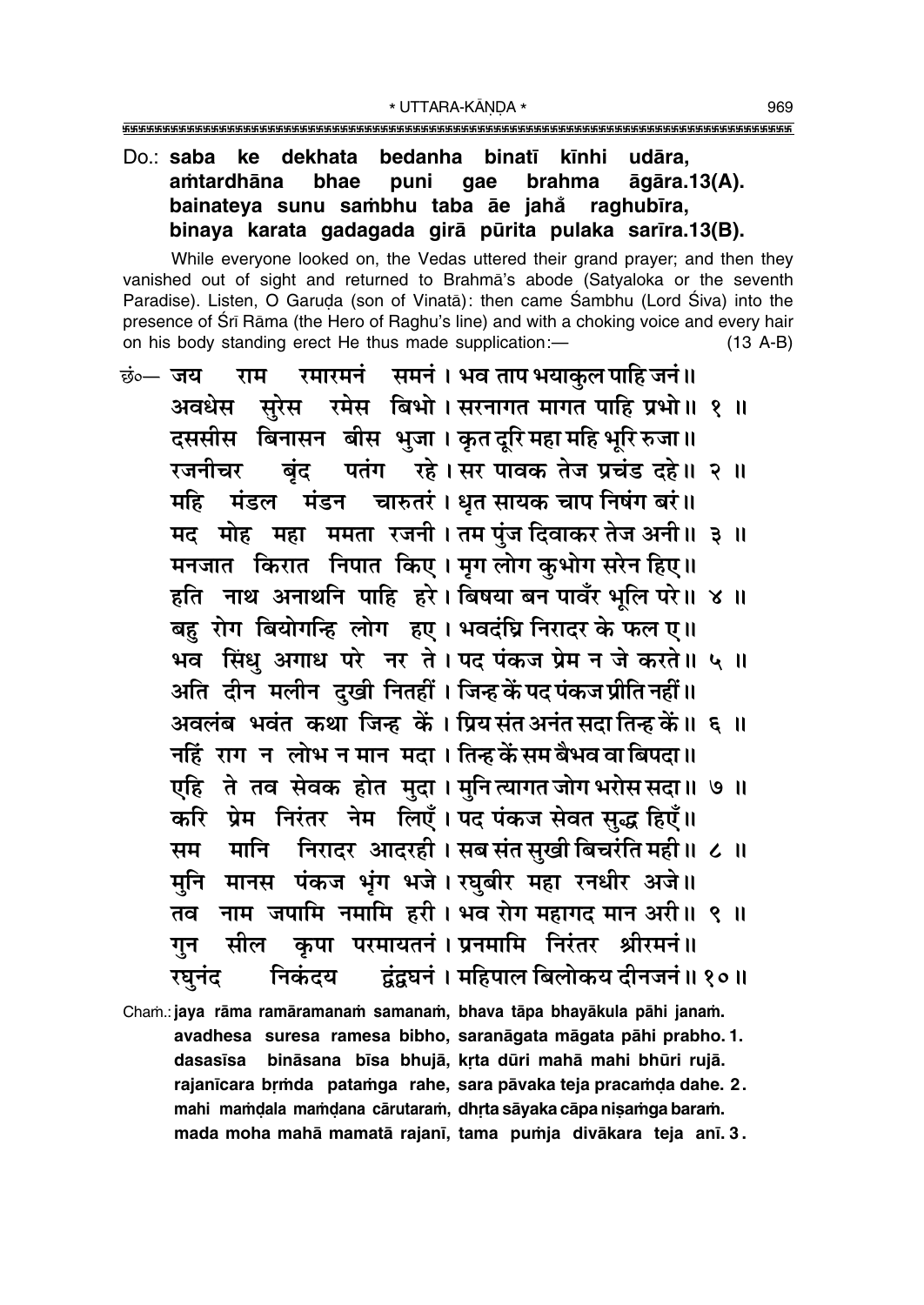manajāta kirāta nipāta kie, mrga loga kubhoga sarena hie. hati nātha anāthani pāhi hare, bisayā bana pāvåra bhūli pare. 4. bahu roga biyoganhi loga hae, bhavadamghri nirādara ke phala e. **bhava si≈dhu agådha pare narate, pada pa≈kaja prema na je karate. 5 . ati d∂na mal∂na dukh∂ nitah∂, jinha ke ° ° pada pa≈kaja pr∂ti nah∂.° avala≈ba bhava≈ta kathå jinha ke°, priya sa≈ta ana≈ta sadå tinha ke° .6. nahiÚ råga na lobha na måna madå, tinha ke° sama baibhava bå bipadå. ehi te tava sevaka hota mudå, muni tyågata joga bharosa sadå. 7 . kari prema nira≈tara nema lie° , pada pa≈kaja sevata suddha hie° . sama måni nirådara ådarah∂, saba sa≈ta sukh∂ bicara≈ti mah∂. 8 . muni månasa pa≈kaja bhæ≈ga bhaje, raghub∂ra mahå ranadh∂ra aje. tava nåma japåmi namåmi har∂, bhava roga mahågada måna ar∂. 9 .** guna sīla krpā paramāyatanaṁ, pranamāmi niraṁtara śrīramanaṁ. raghunamda nikamdaya dvamdvaghanam, mahipāla bilokaya dīnajanam.10.

ìHail to You, Råma, Ramåís (S∂tåís) Spouse, Reliever of the afflictions of worldly existence ! Protect this servant, who is obsessed with the fear of transmigration. O King of Ayodhyā, Ruler of the gods, Lord of Laksmī, all-pervading Master! Having fled to You for refuge, I implore You: pray, extend Your protection to Me. By disposing of Rāvana who possessed as many as ten heads and twenty arms. You rid the earth of many a severe scourge. The hosts of demons were a veritable swarm of moths that were reduced to ashes by the fierce glow of Your fire-like arrows. An exceedingly beautiful jewel of the terrestrial globe, You have armed Yourself with an excellent bow, arrows and quiver. You are a radiant sun as it were to disperse the thick darkness prevailing in the night of pride, gross ignorance and attachment. The hunter in the form of lust has laid low the human deer by piercing his heart with the shafts of evil desire: O Lord ! pray, kill the hunter and thus save the life of these poor helpless creatures, lost as they are in the wilderness of sensuality, O Hari! People are stricken with a host of diseases and bereavements, which are surely the result of neglecting Your feet. Those men who cherish no love for your lotus-feet continue to drift in the fathomless ocean of mundane existence. They are ever most wretched, impure and unhappy, who have no devotion to Your lotus-feet. On the other hand, they who derive their sustenance from Your stories hold the saints and the eternal Lord (Yourself) as constantly dear to them. They are free from passion, greed, pride and arrogance; prosperity and adversity are alike to them. That is why sages give up forever all faith in Yoga (mental discipline) and gladly become Your servants. With a pure heart and under a solemn pledge they constantly and lovingly adore Your lotus-feet. Regarding honour and ignominy alike, all such saints move about happily on earth. O Hero of Raghu's line, invincible and exceedingly staunch in battle, indwelling as a bee the lotus heart of sages, I take refuge in You. I repeat Your Name and bow to You, O Hari; You are a sovereign remedy for the disease of birth and death and an enemy of pride. I constantly greet You, Laksmi's Spouse, supreme abode of goodness, amiability and compassion. O Delight of the Raghus, put an end to all pairs of contrary experiences (such as joy and sorrow, pleasure and pain, attraction and repulsion, etc.); O Ruler of the earth, just cast a glance on this humble servant.  $(1-10)$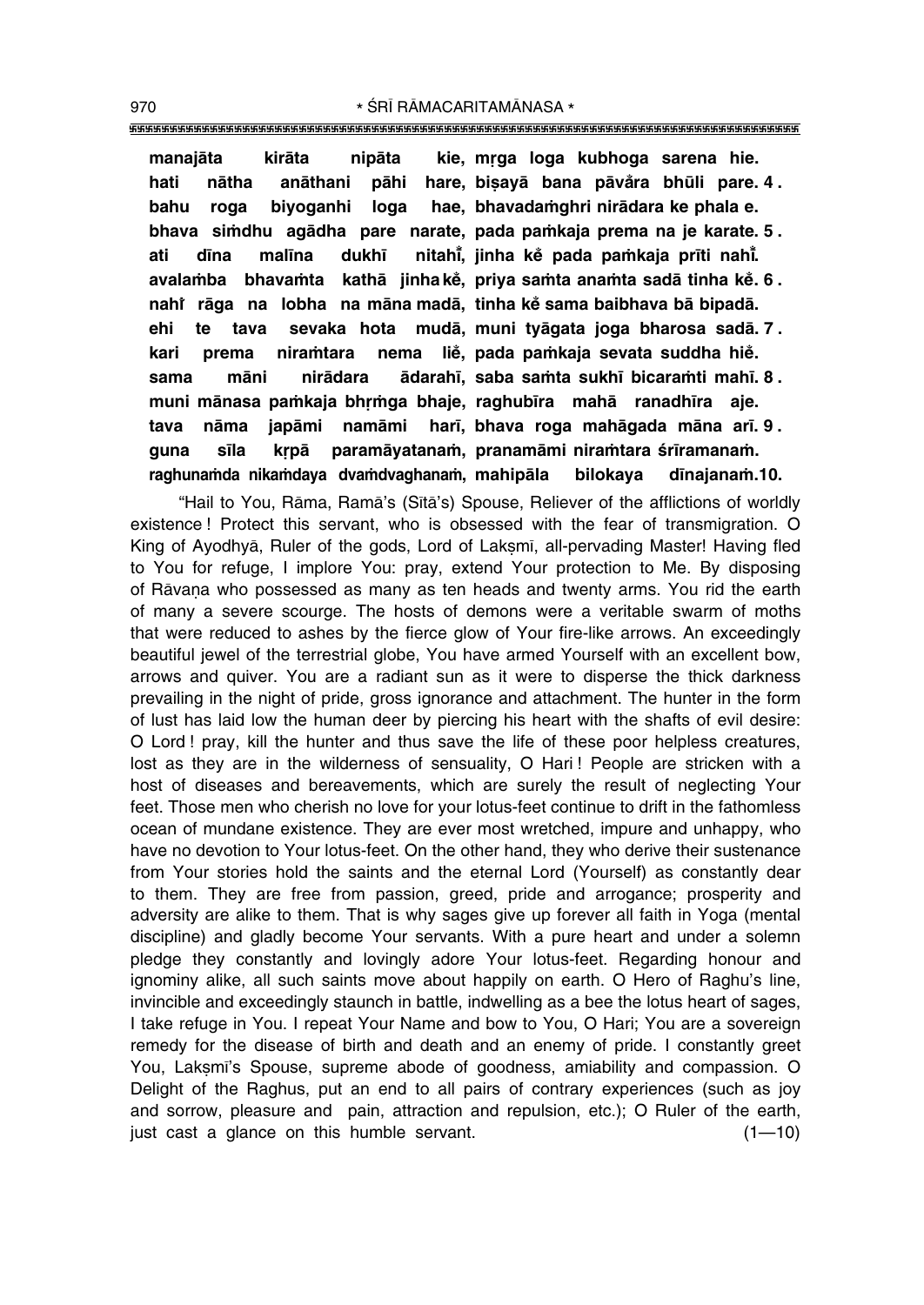# बे-बार बार बर मागडँ हरषि देहु श्रीरंग। पद सरोज अनपायनी भगति सदा सतसंग॥१४ ( क )॥ बरनि उमापति राम गुन हरषि गए कैलास। तब प्रभु कपिन्ह दिवाए सब बिधि सुखप्रद बास।। १४ (ख)॥

Do.: bāra bāra bara māgaŭ harasi dehu śrīramga, pada saroja anapāyanī bhagati sadā satasamga.14(A). barani umāpati rāma guna harasi gae kailāsa, taba prabhu kapinha divāe saba bidhi sukhaprada bāsa.14(B).

"Again and again I ask only this boon of You-be pleased to grant it, O Lord of Laksmi: unceasing devotion to Your lotus-feet and constant communion with your devotees." Having thus hymned Śrī Rāma's praises, Umā's Lord (Śiva) joyously returned to Kailasa. The Lord then assigned the monkeys residences that were comfortable in every respect.  $(14 A-B)$ 

- चौ∘—सुनु खगपति यह कथा पावनी।त्रिबिध ताप भव भय दावनी॥ सभ अभिषेका। सनत लहहिं नर बिरति बिबेका॥१॥ महाराज कर जे सकाम नर सुनहिं जे गावहिं। सुख संपति नाना बिधि पावहिं॥ सर दर्लभ सख करि जग माहीं। अंतकाल रघपति पर जाहीं॥ २॥ सुनहिं बिमुक्त बिरत अरु बिषई। लहहिं भगति गति संपति नई।। मैं बरनी। स्वमति बिलास त्रास दुख हरनी॥३॥ खगपति राम कथा बिरति बिबेक भगति दृढ करनी।मोह नदी कहँ संदर तरनी॥ कौसलपुरी। हरषित रहहिं लोग सब करी॥४॥ नित मंगल नव प्रीति राम पद पंकज। सब कें जिन्हहि नमत सिव मुनि अज॥ नित नड पहिराए। द्विजन्ह दान नाना बिधि पाए॥५॥ मंगन प्रकार बह
- Cau.: sunu khagapati yaha kathā pāvanī, tribidha tāpa bhava bhaya dāvanī. mahārāja kara subha abhisekā, sunata lahahi nara birati bibekā.1. je sakāma nara sunahi je gāvahi, sukha sampati nānā bidhi pāvahi. sura durlabha sukha kari jaga māhī, amtakāla raghupati pura iāhī.2. sunahi bimukta birata aru bişai, lahahi bhagati gati sampati nai. khagapati rāma kathā mai baranī, svamati bilāsa trāsa dukha haranī.3. birati bibeka bhagati drRha karanī, moha nadī kahå sumdara taranī. nava mamgala kausalapurī, harasita rahahi loga saba kurī.4. nita nita nai prīti rāma pada pamkaja, saba ke jinhahi namata siva muni aja. mamgana bahu prakāra pahirāe, dvijanha dāna nānā bidhi pāe.5.

Listen, O king of the birds, (continues Kākabhuśundi): this story purifies the heart and rids one of the threefold affliction and the fear of birth and death. By hearing the narrative of King Rāma's blessed Coronation men acquire dispassion and discernment. Those men who hear or sing it with some interested motive attain happiness and prosperity of every kind; after enjoying in this world pleasures to which even gods can scarce attain they ascend to Sri Rama's divine Abode at the end of their earthly career. If a liberated soul, a man of dispassion and a sensual person hear it, they severally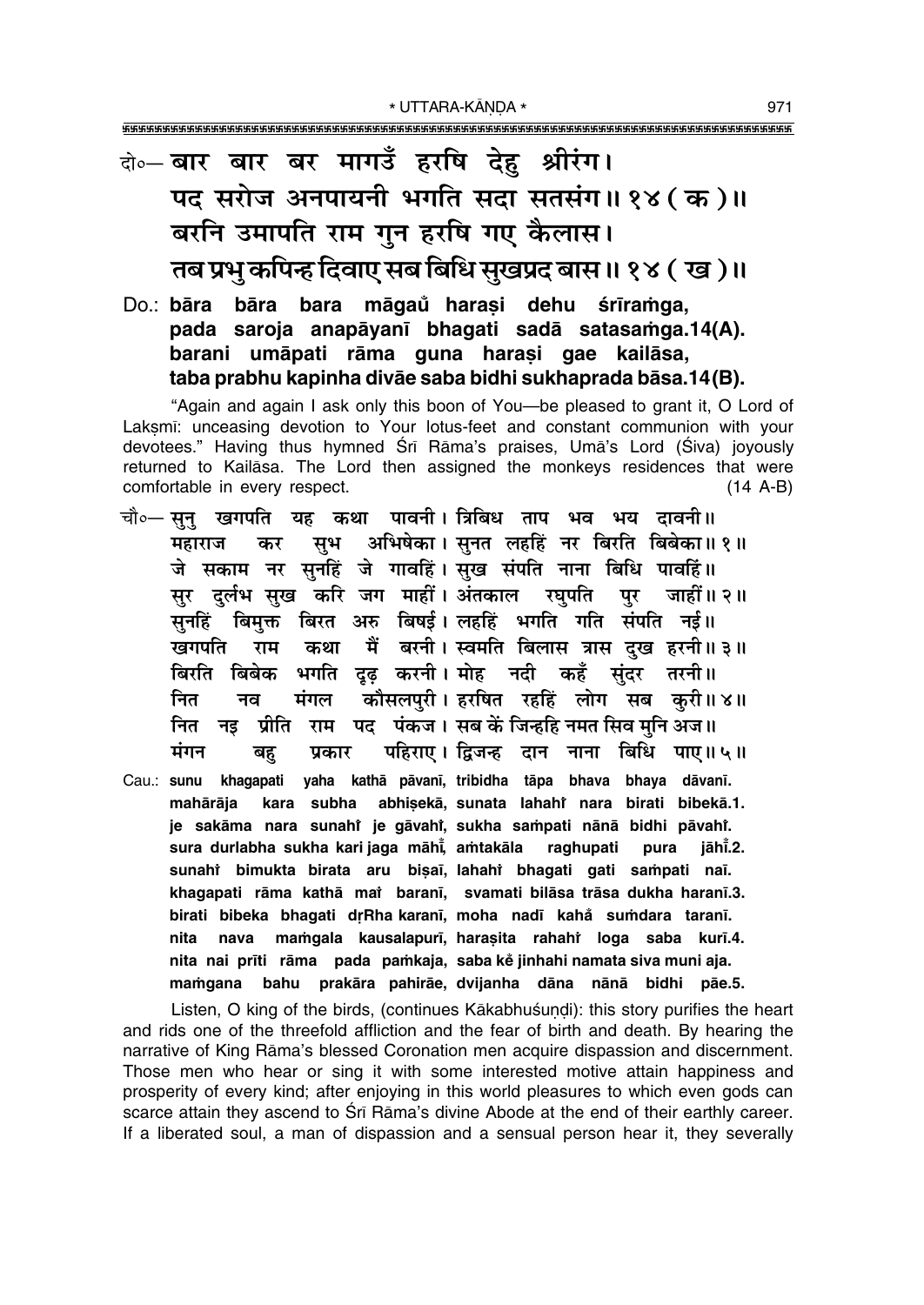obtain Devotion, final beatitude and everincreasing prosperity. O king of the birds, (continues Kākabhuśundi.) the story of Śrī Rāma, that I have narrated according to my own lights, takes away the fear of birth and death and rids one of sorrow. It confirms one's dispassion, discernment and devotion and is a splendid boat to take one across the river of ignorance. Everyday there was some new rejoicing in Kosalapura (the city of Ayodhya) people of all classes were happy. Everybody cherished an ever-growing affection for Śrī Rāma's lotus-feet, which are adored even by Lord Śiva, Brahmā (the Unborn) and the sages. Mendicants were provided with clothes of various kinds; while the twice-born (Brāhmanas) received gifts of every description.  $(1 - 5)$ 

## वे० ब्रह्मानंद मगन कपि सब कें प्रभु पद प्रीति। जात न जाने दिवस तिन्ह गए मास षट बीति॥१५॥

### Do.: brahmānamda magana kapi saba kẻ prabhu pada prīti, na jāne divasa tinha gae māsa sata bīti.15. jāta

The monkeys were drowned in the joy of absorption into Brahma; all were devoted to the Lord's feet. Days rolled by them unnoticed till a period of six months had elapsed.(15)

- गृह सपनेहुँ सुधि नाहीं।जिमि परद्रोह संत मन माहीं॥ चौ०— बिसरे तब रघुपति सब सखा बोलाए।अाइ सबन्हि सादर सिरु नाए॥१॥ बैठारे। भगत सुखद मृदु बचन उचारे॥ परम प्रीति समीप तुम्ह अति कीन्हि मोरि सेवकाई। मुख पर केहि बिधि करौं बड़ाई॥ २॥ ताते मोहि तुम्ह अति प्रिय लागे। मम हित लागि भवन सुख त्यागे॥ संपति बैदेही । देह गेह परिवार राज सनेही॥ ३॥ अनुज सब मम प्रिय नहिं तुम्हहि समाना। मृषा न कहउँ मोर यह बाना॥ सब कें प्रिय सेवक यह नीती।मोरें अधिक दास पर प्रीती॥४॥
- Cau.: bisare grha sapanehů sudhi nāhi, jimi paradroha samta mana māhi. taba raghupati saba sakhā bolāe, āi sabanhi sādara siru nāe.1. baithāre, bhagata sukhada mrdu bacana ucāre. parama prīti samīpa mori sevakāi, mukha para kehi bidhi karaŭ baRāi.2. tumha ati kīnhi tāte mohi tumha ati priya lāge, mama hita lāgi bhavana sukha tyāge. baidehī, deha anuja rāja sampati geha parivāra sanehī.3. saba mama priya nahi tumhahi samānā, mrsā na kahaŭ mora yaha bānā. saba ke priya sevaka yaha nītī, more adhika dāsa para prītī.4.

They had forgotten their home so completely that they never thought of it even in a dream any more than a saint would harbour ill-will towards another. The Lord of the Raghus then called all His comrades; all came and bowed their heads with reverence. Most lovingly He seated them by His side and addressed them in tender words, which were the delight of devotees: "You have rendered unstinted service to Me; but how can I praise you to your face? You renounced your home and comforts on My account; hence you have endeared yourselves most to Me. My younger brothers, My crown, My fortune, Sītā (My spouse), My life, My home, My near and dear once are all dear to Me; but none so dear as you; I tell you no untruth, I simply reveal My nature to you. Every master, as a rule, loves his servant; but I, for one, am exceptionally fond of My servants.  $(1-4)$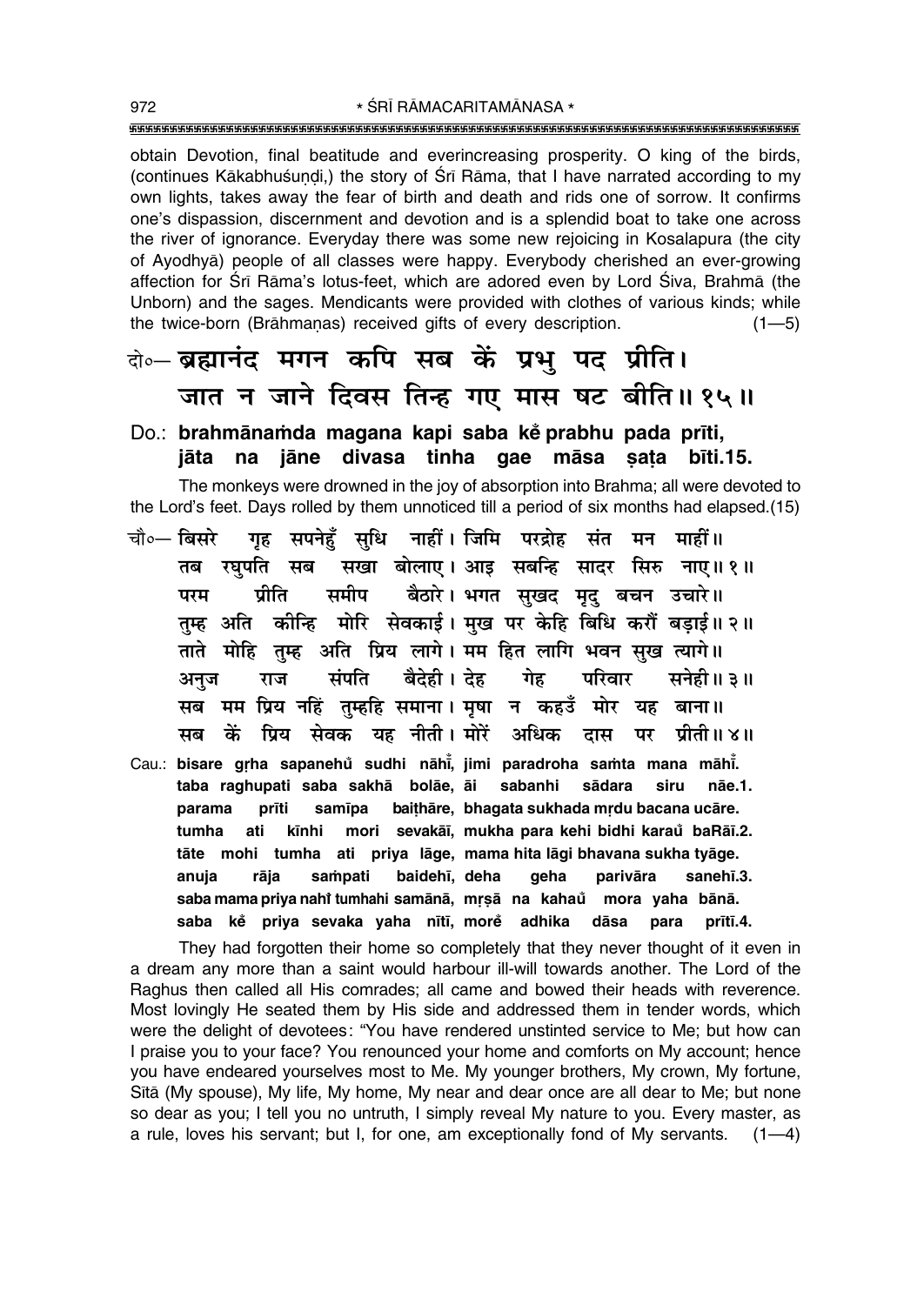## वे०- अब गृह जाहु सखा सब भजेहु मोहि दूढ़ नेम। सदा सर्बगत सर्बहित जानि करेह अति प्रेम॥१६॥

### Do.: aba grha jāhu sakhā saba bhajehu mohi drRha nema, sadā sarbagata sarbahita jāni karehu ati prema.16.

"Now, My comrades, return to your homes all of you, and, worship Me with a steadfast vow. Knowing Me as omnipresent and friendly to all, love Me most dearly." (16)

- चौ०—सूनि प्रभु बचन मगन सब भए।को हम कहाँ बिसरि तन गए॥ जोरि कर आगे। सकहिं न कछु कहि अति अनुरागे॥१॥ रहे एकटक परम प्रेम तिन्ह कर प्रभ देखा। कहा बिबिधि बिधि ग्यान बिसेषा॥ प्रभ सन्मख कछ कहन न पारहिं। पनि पनि चरन सरोज निहारहिं॥ २॥ तब प्रभ भूषन बसन मगाए। नाना रंग अनुप सहाए।। प्रथमहिं पहिराए। बसन भरत निज हाथ बनाए॥३॥ सग्रीवहि लछिमन पहिराए।लंकापति रघपति प्रभ प्रेरित मन भाए।। नहिं डोला। प्रीति देखि प्रभु ताहि न बोला॥४॥ अंगद ਕੈਠ रहा
- Cau.: suni prabhu bacana magana saba bhae, ko hama kaha bisari tana gae. āge, sakahi na kachu kahi ati anurāge.1. ekataka rahe jori kara parama prema tinha kara prabhu dekhā, kahā bibidhi bidhi qyāna bisesā. prabhu sanmukha kachu kahana na pārahi, puni puni carana saroja nihārahi.2. taba prabhu bhūṣana basana magāe, nānā ramga anūpa suhāe. suarīvahi prathamahi pahirāe, basana bharata nija hātha banāe.3. prabhu prerita lachimana pahirāe, lamkāpati raghupati mana bhāe. amgada baitha rahā nahi dolā, prīti dekhi prabhu tāhi na bolā.4.

On hearing the Lord's words all were so enraptured that they forgot their bodily existence and did not know who and where they were. Joining their palms they stood looking on with unwinking eyes; they were too overwhelmed with love to speak anything. The Lord perceived their excessive fondness and gave them special instruction in wisdom inculcating the truth on them in various ways. They, however, could not utter a word in the presence of the Lord; they would simply gaze on His lotus-feet again and again. The Lord then called for jewels and costumes of various colours, incomparably beautiful; and Bharata with his own hands got ready a set with which he invested Sugriva first of all. By the Lord's command Laksmana then invested Vibhisana (the king of Lanka) with another set, which gladdened the heart of Sri Rama (the Lord of the Raghus). Angada, however, remained seated and refused to stir; and the Lord who saw his affection did not call him.  $(1-4)$ 

दो∘– जामवंत नीलादि सब पहिराए रघुनाथ। हियँ धरि राम रूप सब चले नाइ पद माथ॥१७ (क)॥ तब अंगद उठि नाइ सिरु सजल नयन कर जोरि। अति बिनीत बोलेउ बचन मनहँ प्रेम रस बोरि॥ १७ (ख)॥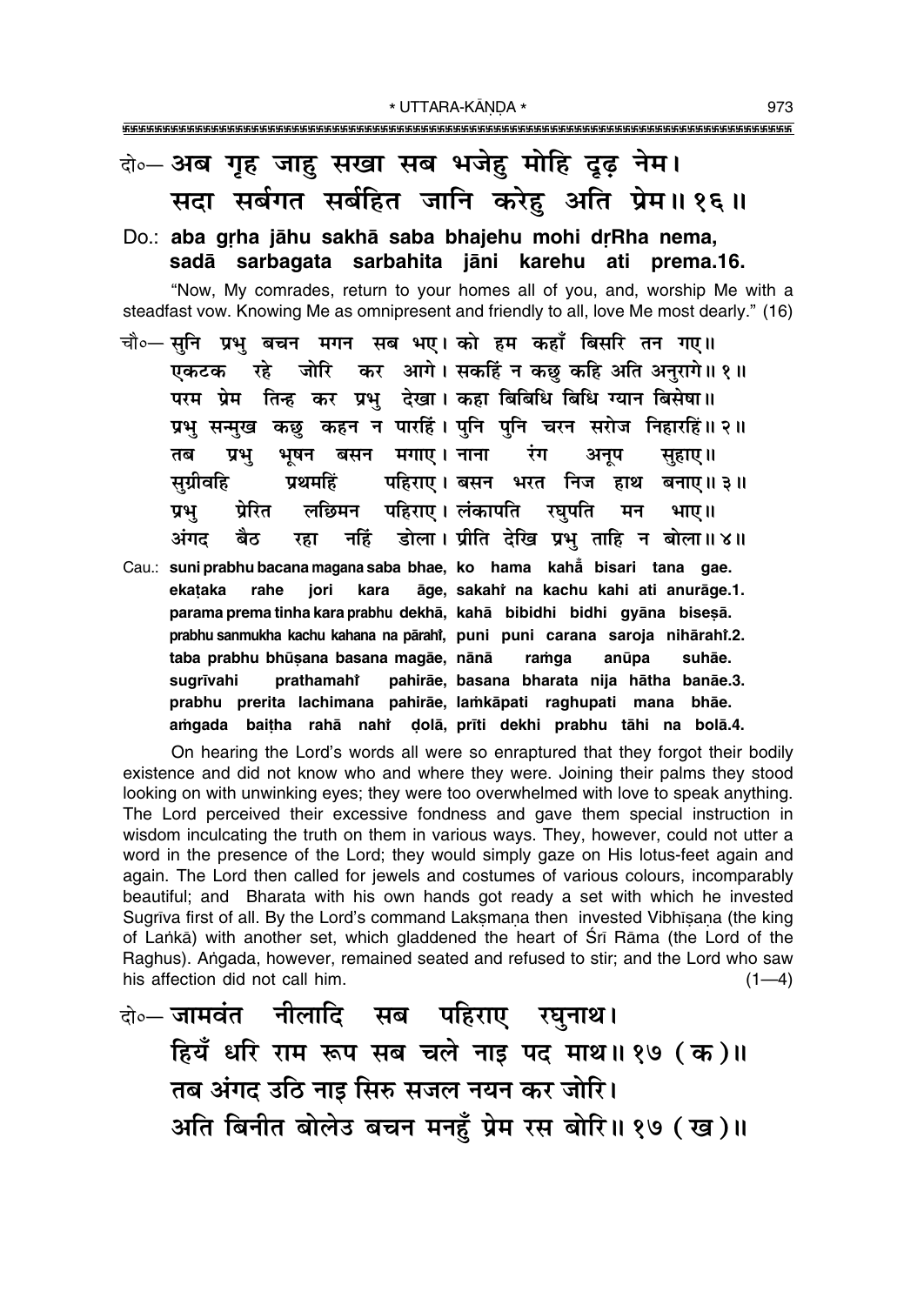#### Do.: jāmavamta nīlādi saba pahirāe raghunātha, hivă dhari rāma rūpa saba cale nāi pada mātha.17(A). taba amgada uthi nai siru sajala nayana kara jori, ati binīta boleu bacana manahů prema rasa bori.17(B).

Then the Lord of the Raghus Himself invested with clothes and jewels Jāmbavān, Nīla and all the rest; and enshrining Srī Rāma's image in their heart they all bowed their heads at His feet and took their leave. Now Angada arose and bowed his head; and with joined palms and eves full of tears he addressed the Lord in words which were not only most polite but steeped as it were in the nectar of love:- $(17 A-B)$ 

- चौ०— सूनु सर्बग्य कृपा सुख सिंधो।दीन दयाकर बंधो ॥ आरत मोहि बाली। गयउ तम्हारेहि कोंछें घाली॥१॥ मरती बेर नाथ बिरद संभारी। मोहि जनि तजह भगत हितकारी॥ अमरन सरन मोरें तुम्ह प्रभु गुर पितु माता।जाउँ कहाँ तजि पद जलजाता॥२॥ बिचारि कहहु नरनाहा। प्रभु तजि भवन काज मम काहा॥ तम्हहि बालक ग्यान बद्धि बल हीना।।राखह सरन नाथ जन दीना॥३॥ नीचि टहल गह कै सब करिहउँ। पद पंकज बिलोकि भव तरिहउँ॥ अस कहि चरन परेउ प्रभु पाही। अब जनि नाथ कहह गृह जाही॥४॥
- Cau.: sunu sarbagya krpā sukha simdho, dīna dayākara ārata bamdho. bālī, gayau tumhārehi komche qhālī.1. maratī bera nātha mohi asarana sarana biradu sambhārī, mohi jani tajahu bhagata hitakārī. morė tumha prabhu gura pitu mātā, jāů kahẵ taji pada jalajātā.2. tumhahi bicāri kahahu naranāhā, prabhu taji bhavana kāja mama kāhā. bālaka gyāna buddhi bala hīnā, rākhahu sarana nātha jana dīnā.3. nīci tahala grha kai saba karihau, pada pamkaja biloki bhava tarihau. asa kahi carana pareu prabhu pāhī, aba jani nātha kahahu grha jāhī.4.

"Listen, all-wise, all-merciful and all-blissful Lord, full of compassion to the meek and the befriender of the afflicted; it was in Your charge, my lord, that Vāli (my father) left me while departing from this world. Therefore, recalling Your vow of affording protection to the forlorn, forsake me not, O benefactor of the devotees. You are my master, preceptor, father and mother, all in one; where can I go, leaving Your lotus-feet? Ponder Yourself and tell me, O Ruler of men; severed from You, of what use is my home to me? Extend Your protection to this humble servant, a mere child, without knowledge, reason or strength. I will do all menial service in your household and shall cross the ocean of mundane existence by the mere sight of Your lotus-feet." So saying he fell at His feet, adding, "Save me, my lord, and tell me no more, my master, to return home."  $(1-4)$ 

- केन्ट अंगद बचन बिनीत सुनि रघुपति करुना सींव। प्रभु उठाइ उर लायउ सजल नयन राजीव॥१८ (क)॥ निज उर माल बसन मनि बालितनय पहिराइ। बिदा कीन्हि भगवान तब बहु प्रकार समुझाइ॥ १८ (ख)॥
- Do.: amgada bacana binīta suni raghupati karunā sīmva, prabhu uthāi ura lāyau sajala nayana rājīva.18(A).

974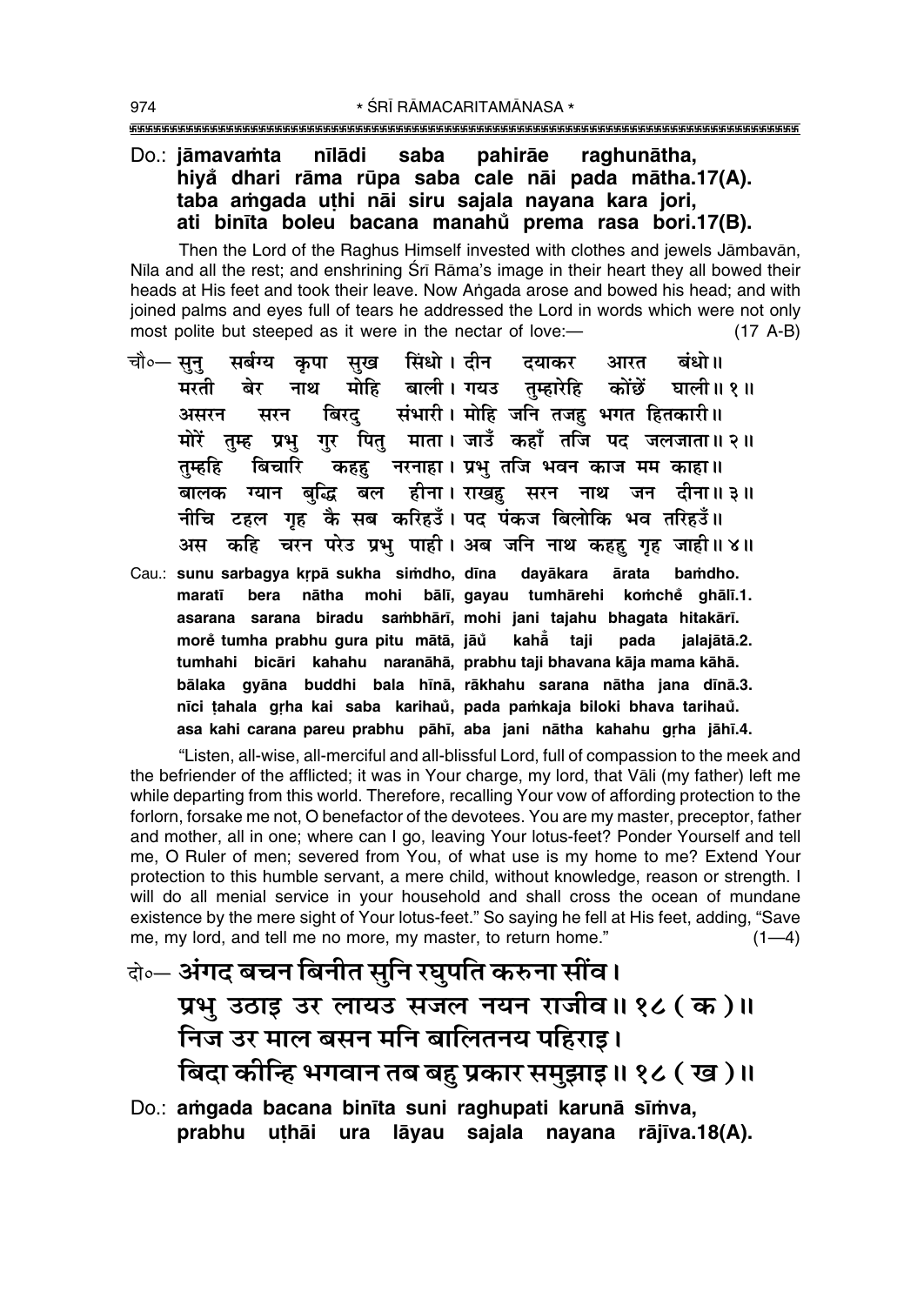### nija ura māla basana mani bālitanaya pahirāi, bidā kīnhi bhagavāna taba bahu prakāra samujhāi.18(B).

Hearing Angada's humble entreaty Lord Sri Rama, the perfection of tenderness, raised him and clasped him to His bosom. His lotus eves streaming with tears. Investing Vāli's son (Angada) with the garland that hung on His own bosom as well as with His own robes and jewels, the Lord then sent him away with many words of consolation.  $(18 A-B)$ 

सौमित्रि समेता। पठवन चले भगत कत चेता॥ चौ०— भरत अनज नहिं थोरा। फिरि फिरि चितव राम कीं ओरा॥१॥ अंगत हृदयँ पेम कर दंड प्रनामा। मन अस रहन कहहिं मोहि रामा॥ बार बार बिलोकनि बोलनि चलनी। सुमिरि सुमिरि सोचत हँसि मिलनी॥२॥ राम प्रभ रुख देखि बिनय बह भाषी। चलेउ हृदयँ पद पंकज राखी॥ सब कपि पहुँचाए। भाइन्ह सहित भरत पुनि आए॥३॥ अति आदर तब सग्रीव गहि नाना। भाँति बिनय चरन कीन्हे हनमाना ॥ दस करि रघुपति पद सेवा। पनि तव चरन देखिहउँ देवा॥४॥ दिन पवनकमारा । सेवह आगारा ॥ पंज तम्ह जाड कपा पन्य कहि कपि सब चले तुरंता । अंगद अस कहड सूनह हनुमंता ॥ ५ ॥

Cau.: bharata anuja saumitri sametā, pațhavana cale bhagata krta cetā. amgada hrdayå prema nahi thorā, phiri phiri citava rāma ki orā.1. bāra kara damda pranāmā, mana asa rahana kahahi mohi rāmā. bāra bilokani bolani calanī, sumiri sumiri socata hāsi milanī.2. rāma prabhu rukha dekhi binaya bahu bhāṣī, caleu hrdayǎ pada pamkaja rākhī. ati ādara saba kapi pahůcāe, bhāinha sahita bharata puni āe.3. sugrīva carana gahi nānā, bhāti taba binaya kīnhe hanumānā. dina dasa kari raghupati pada sevā, puni tava carana dekhihaŭ devā.4. punya pumja tumha pavanakumārā, sevahu iāi āgārā. krpā asa kahi kapi saba cale turamtā, amgada kahai sunahu hanumamtā.5.

Conscious of the devotees' services, Bharata as well as his younger brother (Satrughna) and Laksmana (Sumitra's son) proceeded to see them off. Angada's heart was so full of love that he would turn again and again to have one more look at Srī Rāma. He would repeatedly prostrate himself on the ground and expected that Srī Rāma might ask him to stay on. He became sad as he recalled the characteristic way in which Srī Rāma looked, talked, walked and smilingly greeted His friends. But when he perceived in the Lord's look what was in His mind, he departed with many a word of prayer, impressing His lotus-feet on his heart. Having seen all the monkeys off with utmost respect, Bharata and his younger brothers returned. Then Hanuman (who had evidently accompanied his master to see him off) clasped the feet of Sugriva and sought his favour in many ways: "After spending ten more days in the service of Srī Rāma (the Lord of the Raghus), if you please, I will see your feet again, my master." "A storehouse of merit as you are, O son of the wind-god, you go and serve the All-merciful." So saying, all the monkeys forthwith departed. Angada, however, tarried to say, Listen, Hanumān:- $(1 - 5)$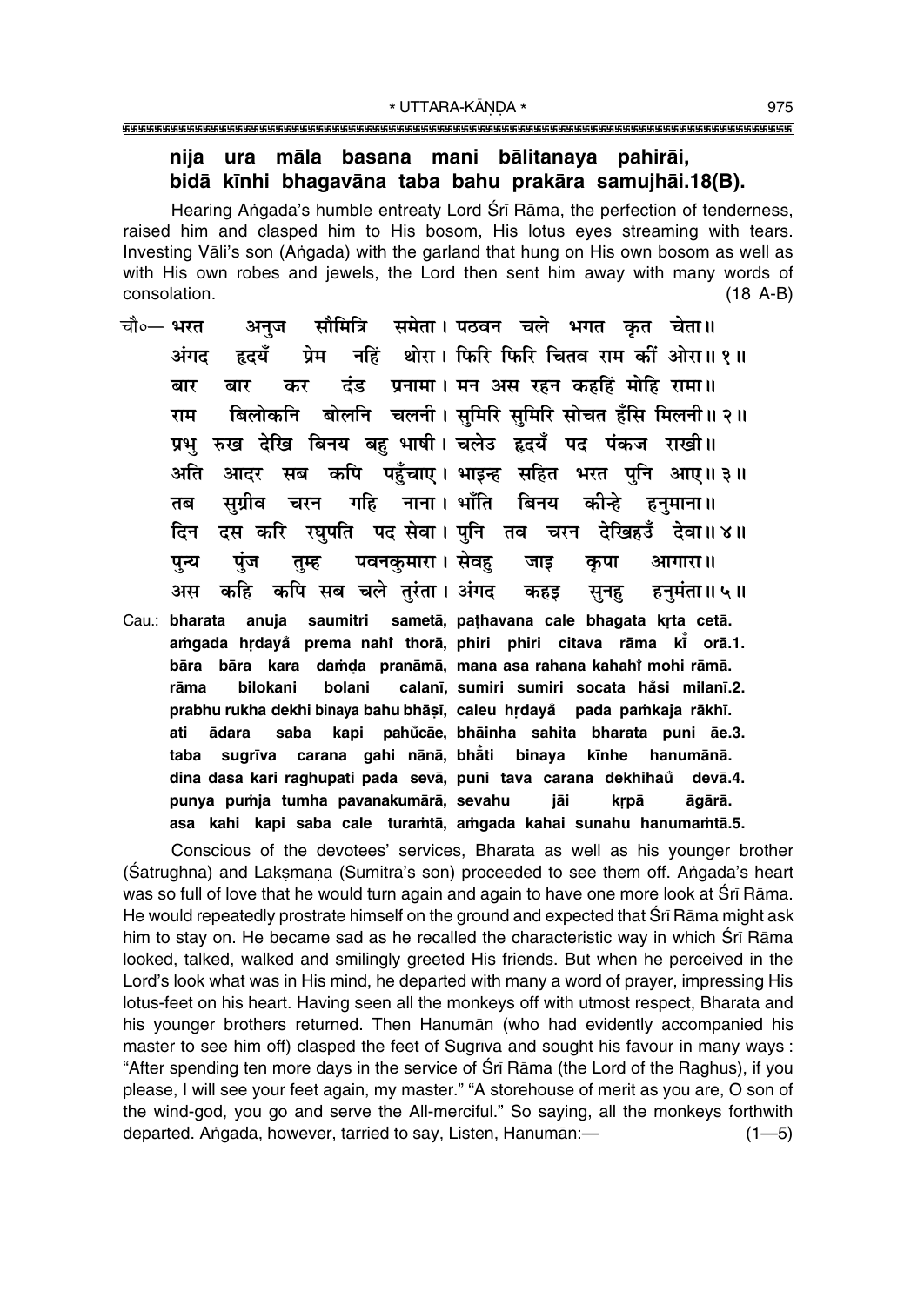- बे∘– कहेहु दंडवत प्रभु सैं तुम्हहि कहउँ कर जोरि। बार बार रघुनायकहि सुरति कराएह मोरि॥१९(क)॥ अस कहि चलेउ बालिसुत फिरि आयउ हनुमंत। तासु प्रीति प्रभु सन कही मगन भए भगवंत॥१९ (ख)॥ कुलिसहु चाहि कठोर अति कोमल कुसुमहु चाहि। चित्त खगेस राम कर समुझि परइ कह काहि॥ १९ (ग)॥
- Do.: kahehu damdavata prabhu sai tumhahi kahaŭ kara jori, surati bāra bāra raghunāvakahi karāehu mori.19(A). kahi caleu bālisuta phiri asa āvau hanumamta. tāsu prīti prabhu sana kahī magana bhae bhagavamta.19(B). kulisahu cāhi kathora ati komala kusumahu cāhi. citta khaqesa rāma kara samujhi parai kahu kāhi.19(C).

"With joined palms I beseech you: please convey my prostrations to the Lord and remember me to Śrī Rāma (the Lord of the Raghus) from time to time." So saying, Vāli's son (Angada) started on his journey; while Hanuman came back and told the Lord of Angada's love, which filled the Lord with ecstatic delight. Harder far than adamant and softer than a flower is the heart of Sri Rama, O king of the birds, (continues Kakabhusundi): tell me, who can know it?  $(19 A - C)$ 

चौ० पनि कपाल लियो बोलि निषादा। दीन्हे भूषन बसन प्रसादा ॥ सुमिरन करेह। मन क्रम बचन धर्म अनुसरेह॥१॥ जाह भवन मम तुम्ह मम सखा भरत सम भ्राता।सदा रहेह आवत जाता॥ पुर सुनत उपजा सुख भारी। परेउ चरन भरि लोचन बारी॥२॥ बचन चरन नलिन उर धरि गृह आवा। प्रभु सुभाउ परिजनन्हि सुनावा॥ पुरबासी। पनि पनि कहहिं धन्य सुखरासी॥३॥ रघुपति देखि चरित त्रैलोका। हरषित भए ਕੈਨੇਂ गए सब सोका॥ राम गज कर काहू सन कोई। राम बिषमता बयरु न प्रताप खोई॥४॥

boli nişādā, dīnhe bhūṣana basana prasādā. Cau.: puni krpāla liyo jāhu bhavana mama sumirana karehū, mana krama bacana dharma anusarehū.1. tumha mama sakhā bharata sama bhrātā, sadā rahehu pura āvata jātā. bacana sunata upajā sukha bhārī, pareu carana bhari locana bārī.2. carana nalina ura dhari grha āvā, prabhu subhāu parijananhi sunāvā. carita dekhi purabāsī, puni puni kahahi dhanya sukharāsī.3. raghupati trailokā, harasita bhae gae saba rāma rāja baithe sokā. bayaru na kara kāhū sana koī, rāma pratāpa bisamatā khoī.4.

Next the All-merciful summoned the Nisada chief (Guha) and presented him with jewels and raiment as a token of His pleasure. "Now return to your home; but remember Me and follow the dictates of religion in thought, word and deed. You, My friend, are as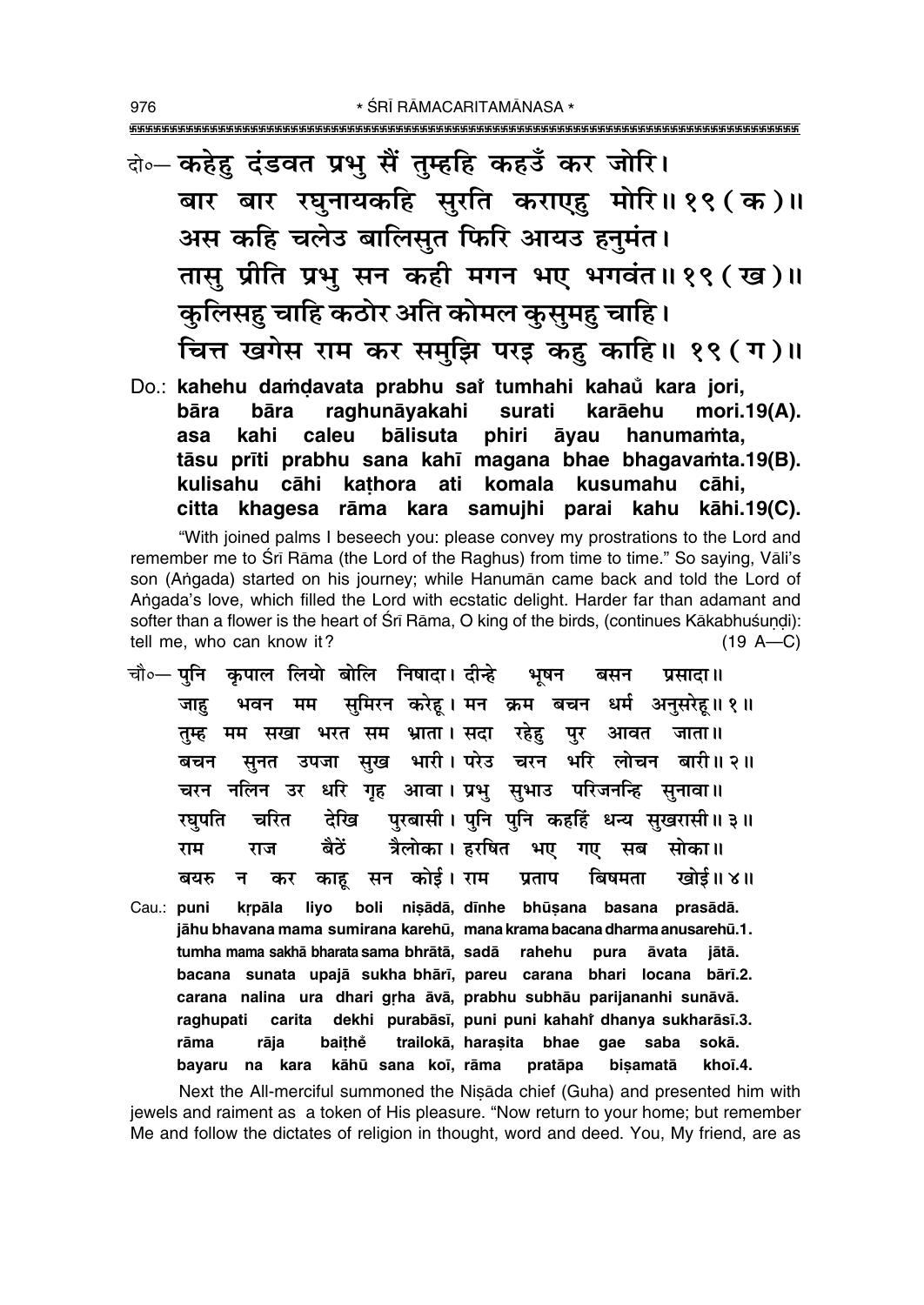\* UTTARA-KĀNDA \* 

much My brother as Bharata; you must continue to visit the capital every now and then." Guha was immensely gratified to hear these words; he fell at the Lord's feet, his eyes full of tears. Enshrining an image of His lotus feet in his heart he returned home and told his kinsmen of the Lord's amiable disposition. Witnessing the doings of Sri Rāma (the Lord of the Raghus) the citizens repeatedly said, "Blessed is the All-blissful Lord!" Srī Rāma's installation to the throne brought joy to all the three spheres and ended all their sorrows. No one bore enmity to another; Sri Rama's glory had obliterated all disharmony.  $(1-4)$ 

## बे- बरनाश्रम निज निज धरम निरत बेद पथ लोग। चलहिं सदा पावहिं सुखहि नहिं भय सोक न रोग॥ २०॥

### Do.: baranāśrama nija nija dharama nirata beda patha loga, calahî sadā pāvahî sukhahi nahî bhaya soka na roga.20.

Devoted to duty each according to his own caste and stage of life, the people trod the path of the Vedas and enjoyed happiness. They knew no fear, nor sorrow nor disease.  $(20)$ 

- चौ०— दैहिक दैविक तापा। राम राज नहिं काहहि ब्यापा॥ भौतिक परस्पर प्रीती। चलहिं स्वधर्म निरत श्रुति नीती॥१॥ करहिं मब नर जग माहीं। पूरि रहा सपनेहुँ अघ नाहीं॥ धर्म चारिउ चरन भगति रत नर अरु नारी। सकल परम गति के अधिकारी॥२॥ राम कवनिउ पीरा। सब संदर सब बिरुज सरीरा॥ नहिं अल्पमत्य दरिद्र कोउ दुखी न दीना। नहिं कोउ अबुध न लच्छन हीना॥३॥ नहिं पनी। नर अरु नारि चतर सब गनी॥ निर्दभ धर्मरत मब सब ग्यानी । सब कृतग्य नहिं कपट सयानी ॥ ४ ॥ गुनग्य सब पंडित
- daivika bhautika tāpā, rāma rāja nahi kāhuhi byāpā. Cau.: daihika saba nara karahi paraspara prītī, calahi svadharma nirata śruti nītī.1. carana dharma jaga māhi, pūri rahā sapanehů cāriu agha nāhī. bhagati rata nara aru nārī, sakala parama gati ke adhikārī.2. rāma alpamrtyu nahi kavaniu pīrā, saba sumdara saba biruja sarīrā. nahi daridra kou dukhī na dīnā, nahi kou abudha na lacchana hīnā.3. saba nirdambha dharmarata puni, nara aru nāri catura saba guni. saba gunagya pamdita saba gyānī, saba krtagya nahi kapata sayānī.4.

In the whole of Sri Rama's dominions there was none who suffered from affliction of any kind—whether of the body, or proceeding from divine or supernatural agencies or that caused by another living being. All men loved one another: each followed one's prescribed duty, conformably to the precepts of the Vedas. Dharma with its four pillars (viz., truth, purity—both external and internal, compassion and charity) reigned everywhere throughout the world; no one even dreamt of sin. Men and women alike were devoted to Srī Rāma's worship and all were qualified for final beatitude. There was no premature death nor suffering of any kind; everyone was comely and sound of body. No one was destitute, afflicted or miserable; no one was stupid or devoid of auspicious marks. All were unaffectedly good, pious and virtuous; all were clever and accomplished— both men and women. Everyone recognized the merits of others and was learned and wise;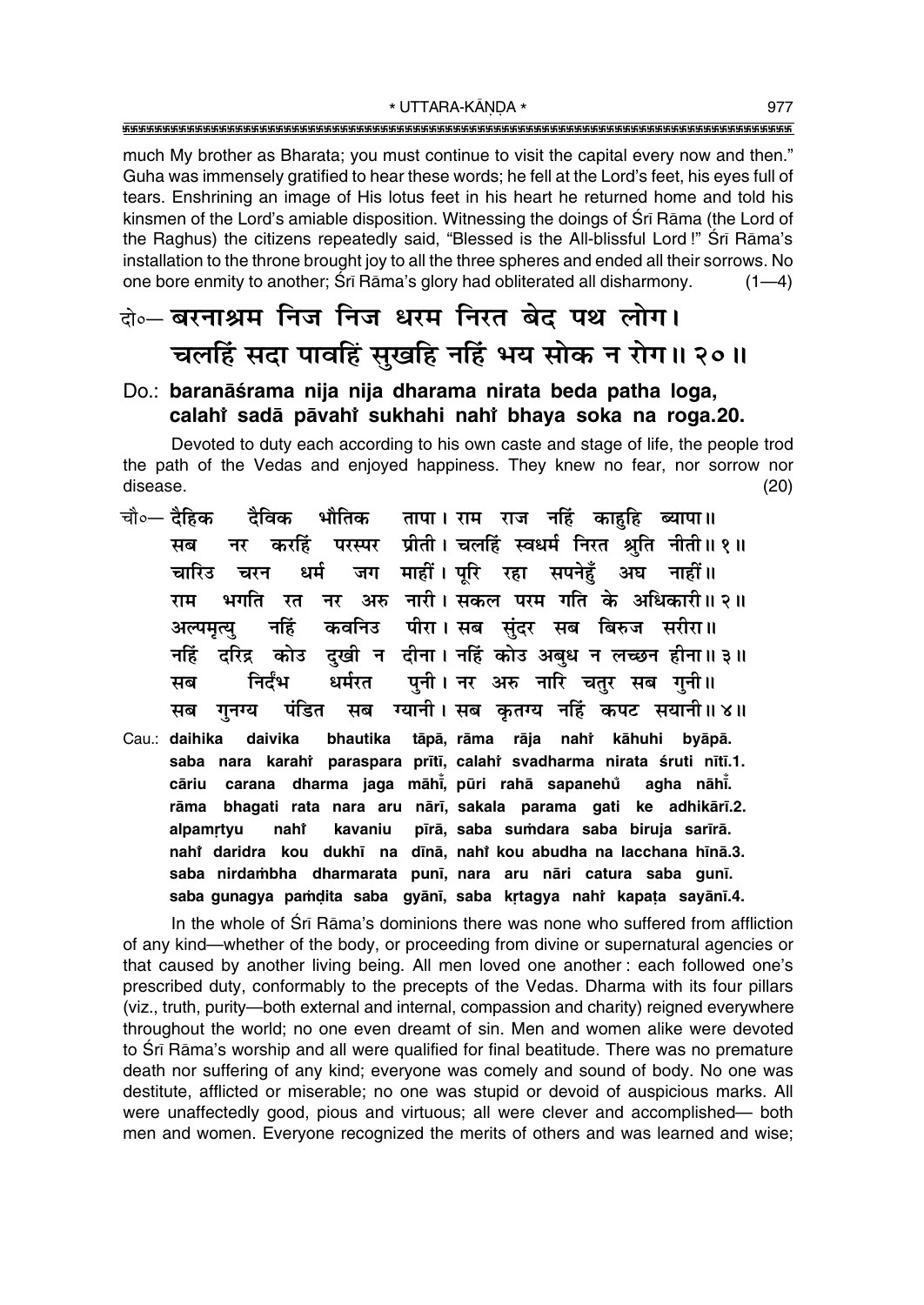nay, everyone acknowledged the services and benefits received from others and there was no quileful prudence.  $(1-4)$ 

### बे॰- राम राज नभगेस सूनु सचराचर जग माहिं। काल कर्म सुभाव गुन कृत दुख काहुहि नाहिं॥ २१॥ Do.: rāma rāja nabhagesa sunu sacarācara jaga māhi, kāla karma subhāva guna krta dukha kāhuhi nāhi.21.

Listen, O king of the birds, (continues Kākabhuśundi,) during Śrī Rāma's reign there was not a creature in this world, animate or inanimate, that was liable to any of the sufferings attributable to time, past conduct, personal temperament and character. (21)

- रघपति कोसला॥ चौ०— भमि मेखला। एक भूप सप्त सागर प्रति जासू । यह प्रभुता कछु बहुत न तासू ॥ १ ॥ भुअन अनेक रोम प्रभु केरी। यह मो महिमा समझत बरनत हीनता घनेरी॥ महिमा खगेस जिन्ह जानी। फिरि एहिं चरित तिन्हहँ रति मानी॥ २॥ मोउ जाने कर फल यह लीला। कहहिं महा मुनिबर दमसीला॥ मोउ संपदा। बरनि न सकइ फनीस सारदा॥३॥ राम राज कर सख पर उपकारी। बिप चरन सेवक नर नारी॥ मब उदार मब झारी। ते मन बच क्रम पति हितकारी॥४॥ एकनारि सब ब्रत रत mekhalā, eka Cau.: bhūmi sapta sāgara bhūpa raghupati kosalā.
- aneka roma prati jāsū, yaha prabhutā kachu bahuta na tāsū.1. hhuana so mahimā samujhata prabhu kerī, yaha baranata hīnatā ghanerī. mahimā khagesa jinha jānī, phiri ehr carita tinhahů rati mānī.2. sou jāne kara phala yaha līlā, kahahi mahā munibara damasīlā. sou rāja kara sukha sampadā, barani na sakai phanīsa sāradā.3. rāma saba udāra saba para upakārī, bipra carana sevaka nara nārī. saba jhārī, te mana baca krama pati hitakārī.4. ekanāri brata rata

Śrī Rāma (the Lord of the Raghus), who reigned in Avodhyā, was the undisputed sovereign of the entire globe girdled by the seven oceans. This lordship (of the entire globe) was nothing great for Him every hair-hole in whose (Cosmic) body contains myriads of universes. To him who has realized such infinite greatness of the Lord, even this description (viz., to speak of Him as the sovereign of the entire globe) will sound highly disparaging. But even those, O king of the birds, (continues Kākabhuśundi) who have realized the greatness of the Lord (as indicated above) have turned round and conceived a fondness for this story of the Lord. For the immediate perception of such exploits of the Lord is the reward of knowing His infinite greatness; so declare the greatest of sages that have subdued their senses. The happiness and prosperity of Srī Rāma's reign were more than even Sesa (the serpent-god) and Sāradā (the goddess of learning) could describe. All were generous and all beneficent; men and women alike were devoted to the feet of the Brāhmanas. Every husband was pledged to a vow of monogamy and the wives too were devoted to their husband in thought, word and deed.  $(1-4)$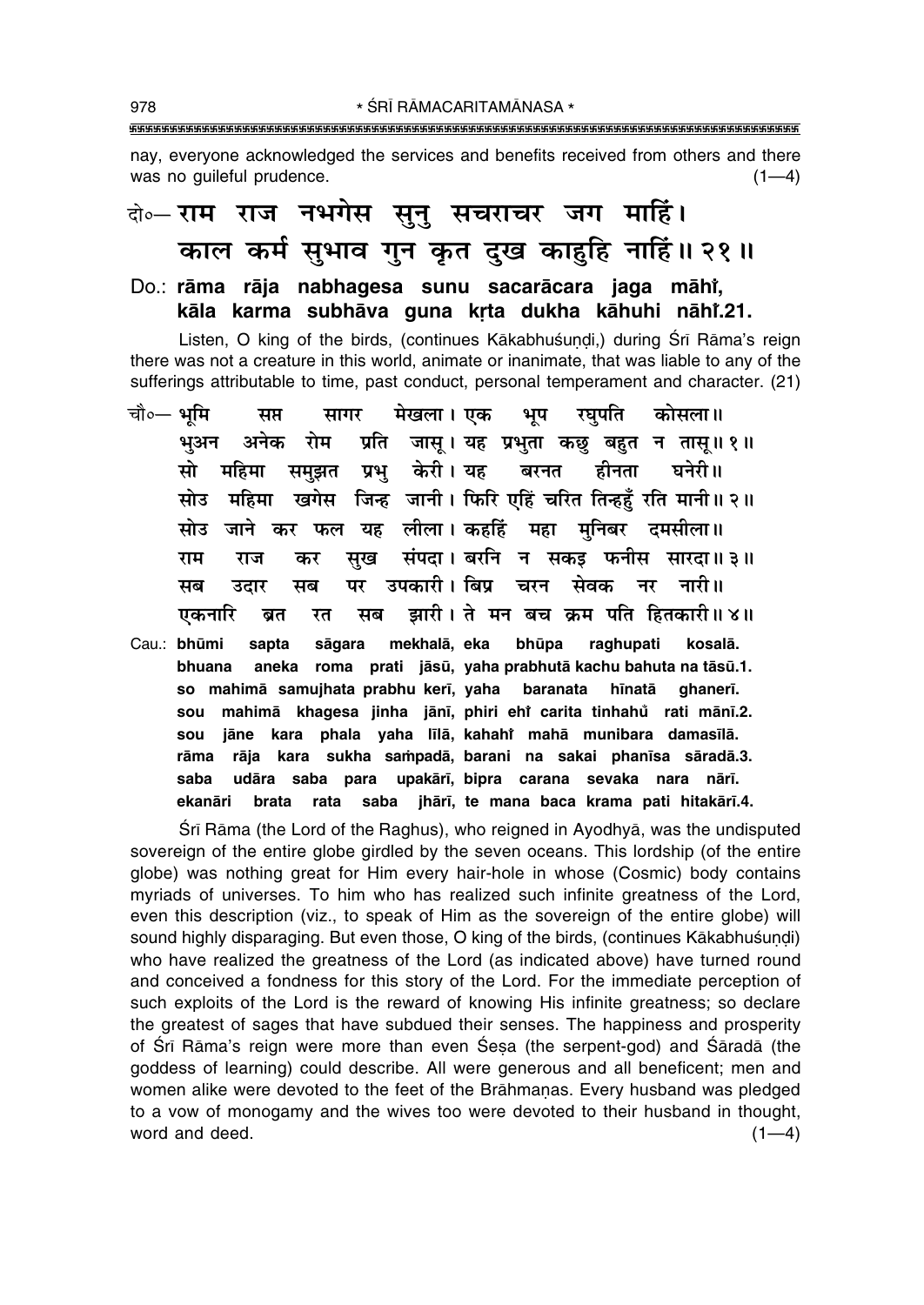# बे॰ दंड जतिन्ह कर भेद जहँ नर्तक नृत्य समाज। जीतह मनहि सुनिअ अस रामचंद्र कें राज॥ २२॥

#### Do.: damda jatinha kara bheda jahå nartaka nrtya samāja, iītahu manahi sunia asa rāmacamdra kě rāia.22.

'Danda'\* was never seen save in the hands of the recluse and 'Bheda' too had ceased to exist except among the dancers in a dancing party. Even so the order 'Conquer!' was heard only with reference to the mind throughout the realm of Sri Ramacandra. (22)

- सदा तरु कानन। रहहिं एक सँग गज पंचानन॥ चौ∘— फलहिं फरहिं बयरु बिसराई। सबन्हि प्रीति परस्पर खग मृग सहज बढाई॥ १॥ कर्जाहें खग मग नाना बंदा। अभय चरहिं बन करहिं अनंदा॥ बह मंदा। गुंजत अलि लै चलि मकरंदा॥२॥ सूरभि सीतल पवन बिटप मार्गे मध चवहीं। मनभावतो धेन लता पय स्रवहीं ॥ रह धरनी। त्रेताँ भड़ कतजग कै करनी॥३॥ ससि संपन्न सदा प्रगर्टी गिरिन्ह बिबिधि मनि खानी। जगदातमा भूप जानी ॥ जग ्बर बारी। सीतल अमल स्वाद सुखकारी॥४॥ मरिता सकल बहहिं मरजादाँ रहहीं । डारहिं रत्न तटन्हि निज नर लहहीं॥ सागर सकल तड़ागा। अति प्रसन्न दस दिसा बिभागा॥५॥ मरमिज संकल
- Cau.: phūlahi pharahi sadā taru kānana, rahahi eka såga gaja pamcānana. khaga mrga sahaja bayaru bisarāi, sabanhi paraspara prīti baRhāi.1. kūjaht khaga mrga nānā brmdā, abhaya caraht bana karaht anamdā. sītala surabhi pavana baha mamdā, gumjata ali lai cali makaramdā.2. latā bitapa māgē madhu cavahī, manabhāvato dhenu paya sravahī. sasi sampanna sadā raha dharanī, tretā bhai krtajuga kai karanī.3. pragati girinha bibidhi mani khānī, jagadātamā bhūpa jaga jānī. saritā sakala bahahi bara bārī, sītala sukhakārī.4. amala svāda rahahi, dārahi ratna tatanhi nara lahahi. sāgara nija marajādā samkula sakala taRāgā, ati prasanna dasa disā bibhāgā.5. sarasija

Trees in the forest blossomed and bore fruit throughout the year; the elephant and the lion lived together as friends. Nay, birds and beasts of every description had forgotten their natural animosities and developed friendly relations with one another. Birds sang and beasts fearlessly moved about in the woods in distinct herds, making merry all the time. The air breathed cool, soft and fragrant; bees hummed even as they

<sup>\*</sup> Our scriptures have recognized four common methods of persuasion, viz., (1) Sāma (argument or expostulation), (2) Dana (inducement in the shape of gift etc.), (3) Danda (use of force or corporal punishment) and (4) Bheda (sowing seeds of dissension); it is the last two of the above four methods that are evidently referred to in this context. There is however, a pun on these words. The word 'Danda' when used with reference to a recluse denotes the staff which he is required to carry as a symbol of self-restraint; and 'Bheda' ordinarily means variety. The poet thus seeks to convey through this verse that during Srī Rāma's reign such absolute harmony and moral uprightness prevailed throughout the world that the last two methods of persuasion had become entirely obsolete. The word 'Danda' was understood only in the sense of a staff carried by a Samnyasi and the word 'Bheda' merely conveyed the variety of notes and cadence displayed in music and dancing. Similarly, since there was no enemy to conquer, the only object to be conquered was the mind.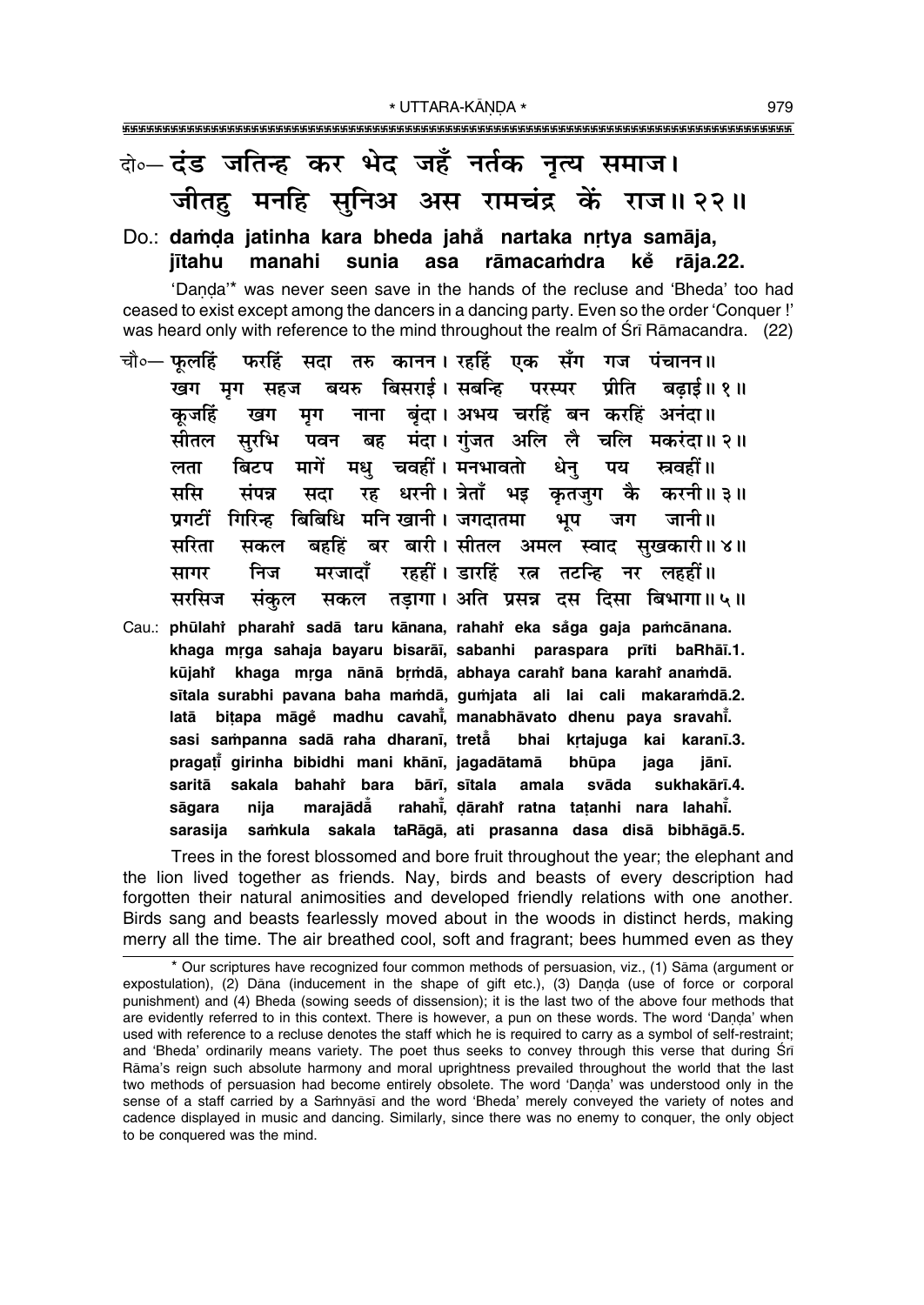moved about laden with honey. Creepers and trees dropped honey to those who asked for it; cows yielded milk to one's heart's content. The earth was ever clothed with crops; even in the Treta age the conditions of the Satyayuga prevailed. Conscious of the fact that the Ruler of the earth was no other than the Universal Spirit, the mountains brought to light their mines containing jewels of every description. Every river carried in it excellent water-cool, transparent and pleasant to the taste. The oceans kept within their bounds and scattered jewels on their shores for men to gather. Ponds were all thick with lotuses and every quarter was clear and bright.  $(1 - 5)$ 

## बे- बिधु महि पूर मयूखन्हि रबि तप जेतनेहि काज। मार्गे बारिद देहिं जल रामचंद्र कें राज॥ २३॥

#### Do.: bidhu mahi pūra mayūkhanhi rabi tapa jetanehi kāja, māgě bārida dehr jala rāmacamdra ke rāja.23.

The moon flooded the earth with her rays, while the sun shone just as much as was necessary. Similarly clouds poured forth showers for the mere asking so long as Śrī Rāmacandra wielded the sceptre.  $(23)$ 

- कोन्हे । दान अनेक द्विजन्ह कहँ दीन्हे ॥ चौ०— कोटिन्ह बाजिमेध प्रभ पालक धर्म धरंधर। गनातीत अरु भोग परंदर॥ १॥ श्रति पथ अनुकूल सदा रह सीता।सोभा खानि सुसील बिनीता॥ पति कपासिंध प्रभताई। सेवति चरन कमल मन लाई॥२॥ जानति गहँ सेवक सेवकिनी।।बिपल सदा सेवा बिधि गनी॥ जद्यपि गह परिचरजा करई। रामचंद्र अनसरई॥ ३॥ निज आयस कर बिधि कुपासिंध सख मानड़। सोड़ कर श्री सेवा बिधि जानड़॥ जेहि कौसल्यादि गह माहीं। सेवड सबन्हि मान मद नाहीं॥४॥ सास बंदिता। जगदंबा उमा ब्रह्मादि संततमनिंदिता॥ ५॥ रमा
- Cau.: koținha bājimedha prabhu kīnhe, dāna aneka dvijanha kahå dīnhe. śruti patha pālaka dharma dhuramdhara, gunātīta aru bhoga puramdara.1. pati anukūla sadā raha sītā, sobhā khāni susīla binītā. jānati krpāsimdhu prabhutāi, sevati carana kamala mana lāī.2. jadyapi grhå sevaka sevakinī, bipula sadā sevā bidhi gunī. nija kara grha paricarajā karaī, rāmacamdra anusaraī.3. āyasu jehi bidhi krpāsimdhu sukha mānai, soi kara śrī sevā bidhi jānai. kausalvādi sāsu qrha māhi, sevai sabanhi māna mada nāhi.4. umā brahmādi bamditā, jagadambā ramā samtatamanimditā.5.

The Lord performed myriads of horse-sacrifices and bestowed innumerable gifts on the Brāhmanas. The Defender of the Vedic usage and the champion of righteousness, He transcended the three modes of Prakrti (Sattva, Rajas and Tamas) and was another Indra (the lord of paradise) so for as enjoyment was concerned. A mine of beauty, virtuous and meek, Sita was ever devoted to Her lord. She knew the greatness of the All-merciful Lord and adored His lotus-feet with a devoted heart. Although there were many man-servants and maid-servants in Her palace, all expert in the art of service, She did all household work with Her own hands and carried out the behests of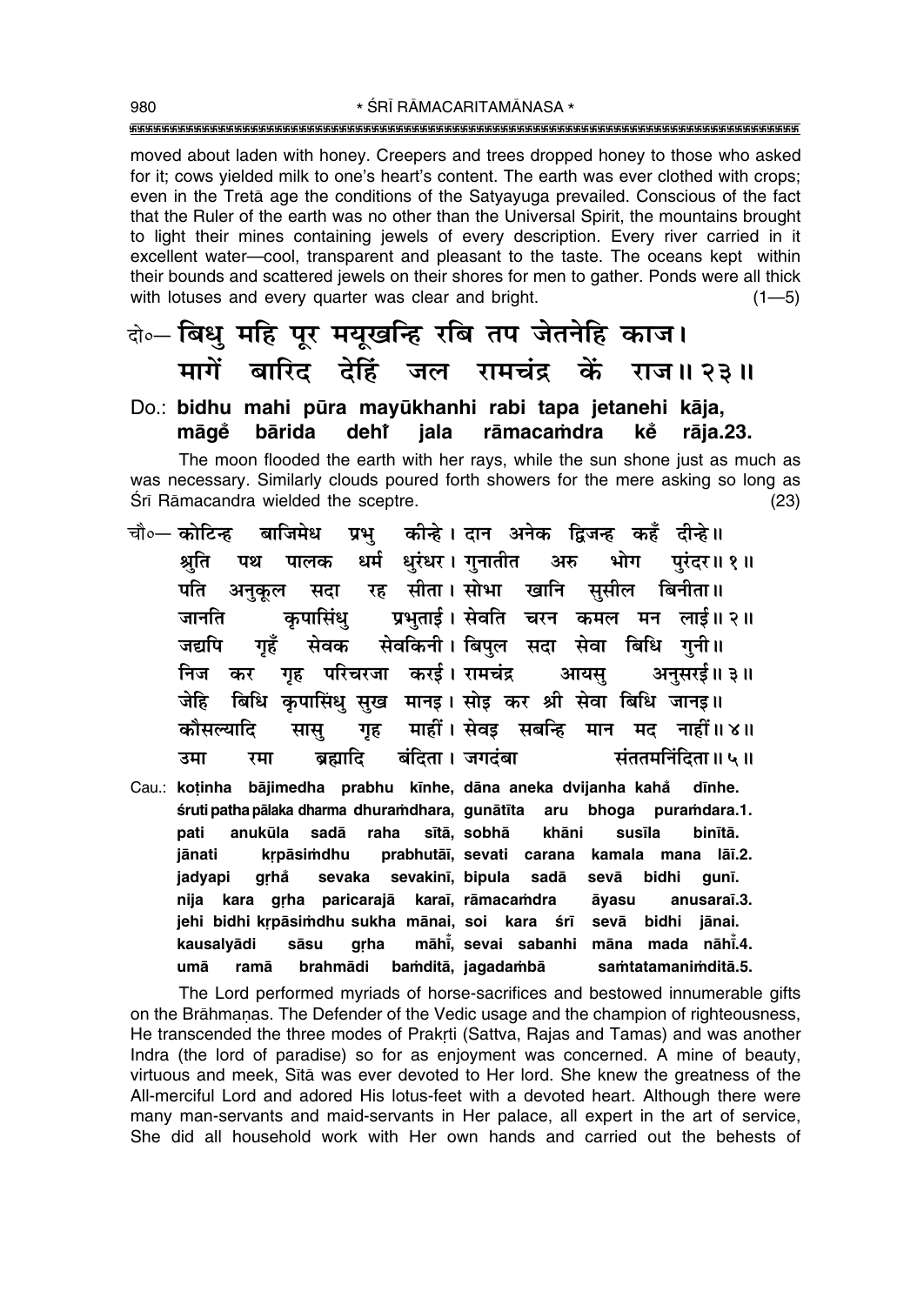Srī Rāmacandra. Sītā invariably did what would afford delight to the All-merciful, conversant as She was with the art of service. Devoid of pride and conceit, She waited upon Kausalyā and all the other mothers-in-law in the palace. Umā, (continues Lord Śiva,) Sītā was no other than Goddess Ramā (Laksmī), the Mother of the universe, who is adored even by Brahma and other gods and is ever flawless.  $(1 - 5)$ 

### बेन्चासु कृपा कटाच्छु सुर चाहत चितव न सोइ। पदारबिंद रति करति सुभावहि खोइ॥२४॥ राम sura cāhata citava na Do.: Jāsu krpā katācchu soi.

rati

padārabimda

rāma

The same Laksmi whose benign look is craved by the gods but who never casts a glance at them constantly loves Srī Rāma's lotus feet, forgetting Her natural majesty. (24)

karati

subhāvahi

khoi.24.

- चौ०— सेवहिं भाई । रामचरन रति अति अधिकाई॥ सब सानकुल प्रभु मुख कमल बिलोकत रहहीं। कबहुँ कृपाल हमहि कछु कहहीं॥१॥ पर प्रीती। नाना भाँति सिखावहिं नीती ॥ राम करहिं भ्रातन्ह नगर के लोगा। करहिं सकल सुर दुर्लभ भोगा॥२॥ हरषित रहहिं बिधिहि मनावत रहहीं। श्रीरघुबीर अहनिसि चरन रति चहहीं ॥ सीताँ जाए।लव कस बेद पुरानन्ह गाए॥३॥ संदर सूत दड मंदिर। हरि प्रतिबिंब मनहँ अति संदर॥ दोउ बिजड़ें बिनर्ड गुन भ्रातन्ह केरे। भए सील घनेरे॥ ४॥ रूप गुन सूत सब दुइ दुइ
- bhāī, rāmacarana Cau.: sevahi sānakūla saba rati ati adhikāī. prabhu mukha kamala bilokata rahahi, kabahu krpāla hamahi kachu kahahi.1. rāma karahi bhrātanha para prītī, nānā bhăti sikhāvahi nītī. rahahi nagara ke logā, karahi sakala sura durlabha bhogā.2. harasita manāvata rahahi, śrīraghubīra carana rati cahahi. ahanisi bidhihi sumdara sītă jāe, lava kusa beda purānanha gāe.3. dui suta uob bijaī binaī quna mamdira, hari pratibimba manahů ati sumdara. dui dui suta saba bhrātanha kere, bhae rūpa guna sīla ghanere.4.

All the younger brothers served the Lord with great fidelity; for their love for Sri Rāma knew no bounds. They ever kept gazing on His lotus face in the hope that the benign Lord might give some order to them at any moment. Srī Rāma too loved His younger brothers and taught them wisdom of every kind. The citizens led a happy life and enjoyed all sorts of pleasures which even gods could scarcely obtain. Day and night they prayed to God and sought the boon of devotion to the feet of Sri Rama (the Hero of Raghu's line). Sitā gave birth to two pretty sons, Lava and Kuśa by name, who have figured in the Vedas and Purānas. Both these boys were victorious in battle, modest, accomplished and handsome, the very images as it were of Srī Hari (Rāma). Srī Rāma's other brothers too had two sons each, pre-eminent in comeliness of form, merit and virtue.  $(1-4)$ 

केन्- ग्यान गिरा गोतीत अज माया मन गुन पार। सोड़ सच्चिदानंद घन कर नर चरित उदार॥ २५॥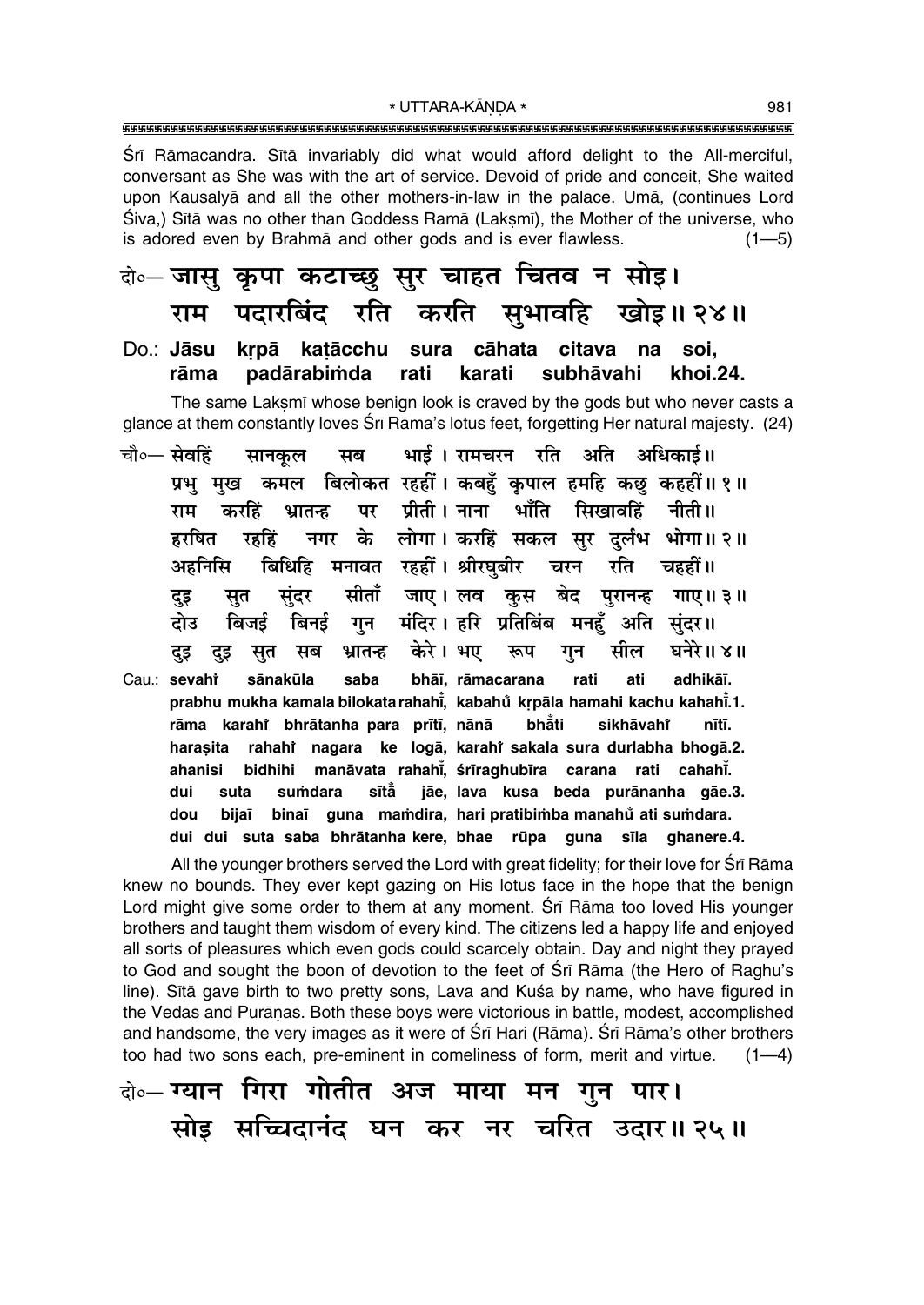#### Do.: gyāna girā gotīta aja māyā mana guna pāra, saccidānamda ghana kara nara carita udāra.25. soi

The same Brahma who is beyond all knowledge, speech and sense-perception, nay, who is unborn and transcends Māyā (Prakrti or Matter), the mind and the modes of Prakrti and is truth, knowledge and bliss solidified, exhibited the ideal behaviour of a human being.  $(25)$ 

- करि मज्जन। बैठहिं सभाँ संग द्विज सज्जन॥ चौ∘— प्रातकाल सरऊ बखानहिं । सनहिं राम जद्यपि सब जानहिं ॥ १ ॥ बसिष्ट बेद पुरान भोजन करहीं। देखि सकल जननीं सख भरहीं॥ संजत अनजन्ह दोनउ भाई। सहित पवनसृत उपबन जाई॥ २॥ सत्रहन भरत गुन गाहा।कह हनुमान सुमति अवगाहा॥ बैठि राम बझहिं सुनत बिमल गुन अति सुख पावहिं। बहरि बहरि करि बिनय कहावहिं॥३॥ गह होहिं पराना। रामचरित पावन बिधि नाना॥ मब कें गृह नारि राम गन गानहिं। करहिं दिवस निसि जात न जानहिं॥४॥ नर अरु
- Cau.: prātakāla saraū kari majjana, baithahi sabha samga dvija sajjana. beda purāna basista bakhānahi, sunahi rāma jadvapi saba jānahi.1. anujanha samjuta bhojana karahi, dekhi sakala janani sukha bharahi. satruhana donau bhāi, sahita pavanasuta upabana jāi.2. bharata būjhaht baithi rāma guna gāhā, kaha hanumāna sumati avagāhā. sunata bimala guna ati sukha pāvahi, bahuri bahuri kari binaya kahāvahi.3. saba ke grha grha hohi purānā, rāmacarita pāvana bidhi nānā. nara aru nāri rāma guna gānahi, karahi divasa nisi jāta na jānahi.4.

After taking a bath in the Sarayū early in the morning the Lord sat in an assembly of Brāhmanas and holy men. The sage Vasistha expounded the Vedas and Purānas, while Sri Rama listened to the exposition, even though He knew everything Himself. He took His meals with His younger brothers and the sight filled all the mothers with joy. The two brothers, Bharata and Satrughna, would accompany the son of the wind-god to some grove, where they would sit and ask Hanuman to expatiate on Sri Rama's virtues, and Hanuman would plunge his sound intellect into the ocean of His virtues and then recount them. The two brothers derived much joy from the discourse on His immaculate virtues and with much entreaty had it repeated again and again. Everywhere-in every house the people recited the Puranas and narrated Sri Rama's holy exploits of a diverse character. Men and women alike joined in hymning Srī Rāma's praises and days and nights passed on unnoticed.  $(1-4)$ 

## बे॰ अवधपुरी बासिन्ह कर सुख संपदा समाज। सहस सेष नहिं कहि सकहिं जहँ नूप राम बिराज॥ २६॥

### Do.: avadhapurī bāsinha kara sukha sampadā samāja, sahasa sesa nahi kahi sakahi jahă nrpa rāma birāja. 26.

Not a thousand Sesas could tell all the happiness and prosperity of the people of Avodhyā, where Śrī Rāma reigned as King.  $(26)$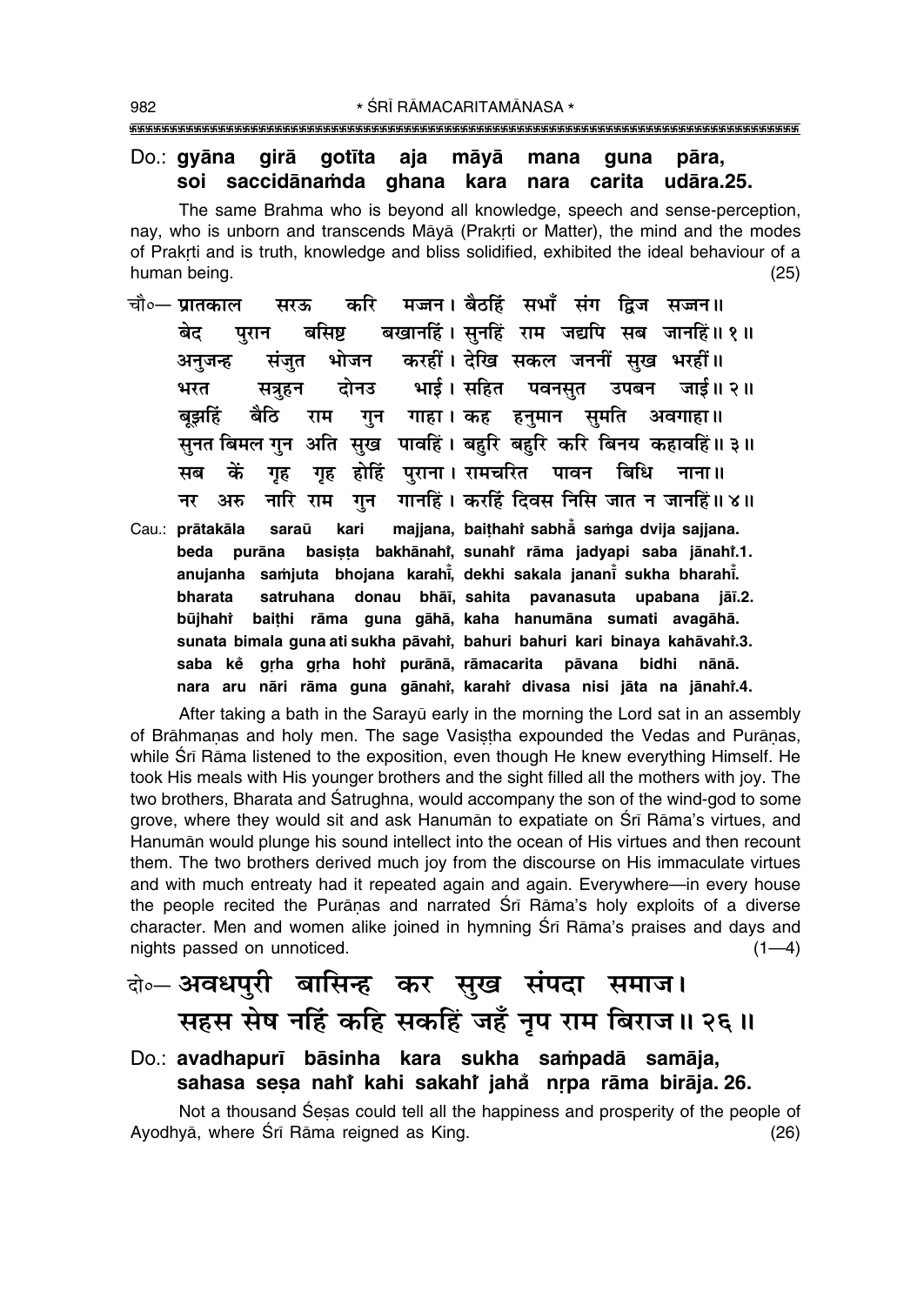\* UTTARA-KĀNDA \*

चौ∘— नारदादि सनकादि मनीसा । दरसन लागि कोसलाधीसा ॥ दिन प्रति सकल अजोध्या आवहिं। देखि बिराग बिसरावहिं॥ १॥ नगरु अटारीं । नाना रुचिर मनि रचित रंग जातरूप गच हारीं ॥ पास कोट अति संदर। रचे कँगरा पर चहँ रंग रंग बर॥ २॥ निकर अनीक बनाई । जन घेरी आर्ड ॥ अमरावति नव ग्रह गच काँचा। जो बिलोकि मनिबर मन नाचा॥३॥ महि रंग रचित बह चंबत। कलस मनहँ रबि ससि दति निंदत॥ धवल धाम ऊपर नभ रचित झरोखा भ्राजहिं। गृह गृह प्रति मनि दीप बिराजहिं॥४॥ बह मनि Cau.: nāradādi sanakādi munīsā, darasana lāgi kosalādhīsā. dina prati sakala ajodhyā āvahi, dekhi nagaru birāgu bisarāvahi.1. atāri, nānā ramqa rucira gaca jātarūpa mani racita dhārī. pura cahů pāsa kota ati sumdara, race kågūrā ramga ramga bara.2. nava graha nikara anīka banāī, janu gherī amarāvati āī. mahi bahu ramga racita gaca kaca, jo biloki munibara mana nācā.3. dhavala dhāma ūpara nabha cumbata, kalasa manahů rabi sasi duti nimdata. bahu mani racita jharokhā bhrājahi, grha grha prati mani dīpa birājahi.4.

All great sages like Nārada, Sanaka and others came to Ayodhyā everyday to have a sight of the Lord of Kosala, and forgot all their indifference to the world the moment they saw the city, with its attics built of gold and jewels and having splendid pavements laid in diverse colours. A most beautiful boundary wall with its battlements painted in different colours enclosed the city on all sides, as though the nine planets had mustered a large army and besieged Amarāvatī (Indra's capital). The ground (the streets and squares etc.,) was so beautifully paved with crystals of various colours that the mind of the greatest Sages would be enraptured at the sight. The white palaces were so high as to reach the skies; their shining pinnacles put to shame as it were the effulgence of the sun and the moon. Latticed windows made of diverse precious stones shone here and there; while every house was lit up with jewels that served as lamps.  $(1-4)$ 

छं… मनि दीप राजहिं भवन भ्राजहिं देहरीं बिद्रुम रची। मनि खंभ भीति बिरंचि बिरची कनक मनि मरकत खची।। संदर मनोहर मंदिरायत अजिर रुचिर फटिक रचे। प्रति द्वार द्वार कपाट पुरट बनाइ बहु बज्रन्हि खचे॥ Cham.: mani dīpa rājahi bhavana bhrājahi deharī bidruma racī,

mani khambha bhīti biramci biracī kanaka mani marakata khacī. sumdara manohara mamdirāvata ajira rucira phatika race, prati dvāra dvāra kapāta purata banāi bahu bajranhi khace.

The mansions were illumined by jewels that served as so many lamps and had shining thresholds made of coral, pillars of jewels and walls of gold inlaid with emeralds, which were as lovely as though they had been built by the Creator (Brahma) himself. Beautiful, charming and commodious as the palaces were, they had their courtyards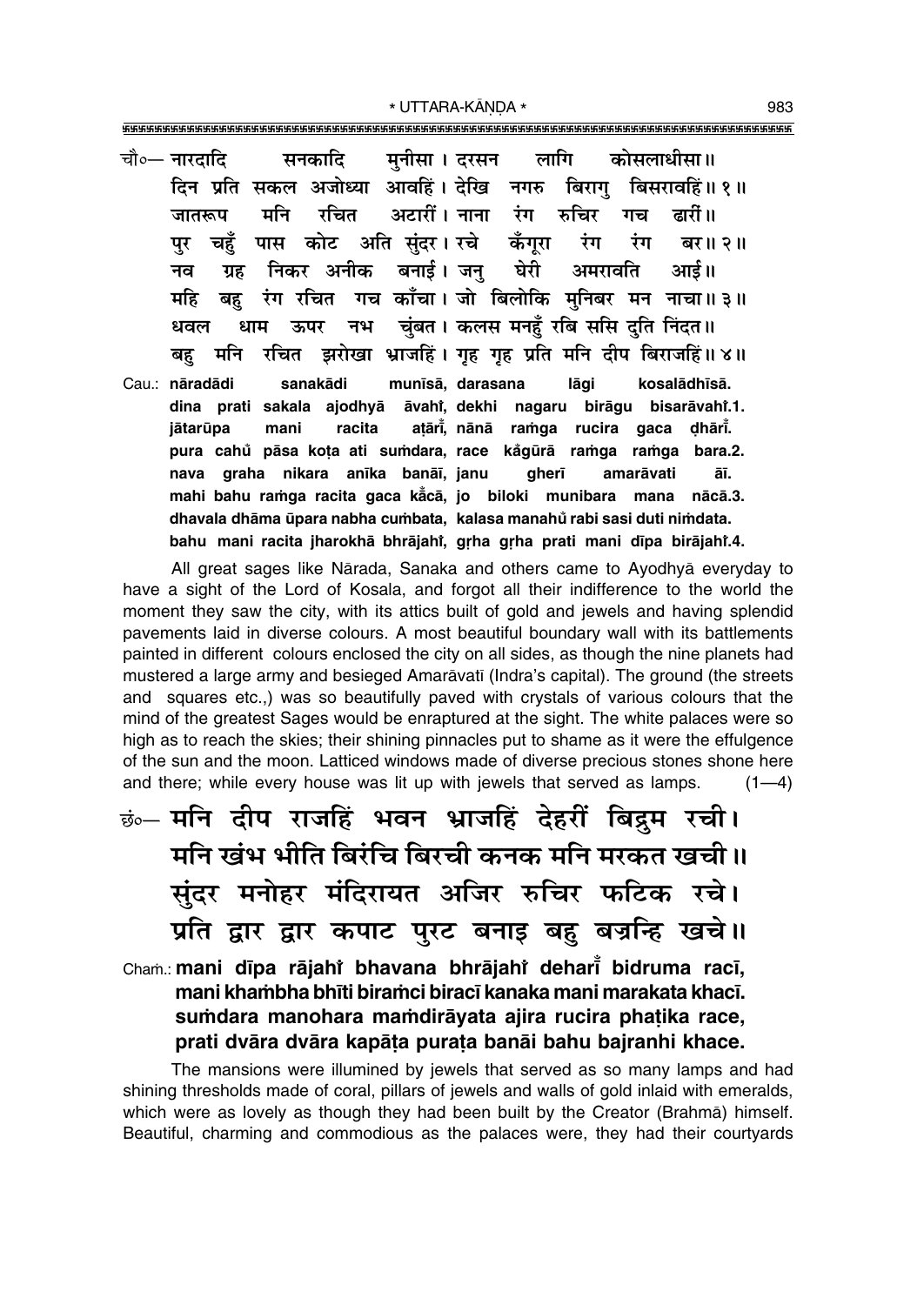inworked with crystal, and every gate thereof was provided with doors of gold embossed with diamonds.

# बे॰ चारु चित्रसाला गृह गृह प्रति लिखे बनाइ। राम चरित जे निरख मूनि ते मन लेहिं चोराइ॥ २७॥

Do.: cāru citrasālā arha arha prati likhe banāi. rāma carita je nirakha muni te mana lehi corāi.27.

Every house equipped with a hall adorned with lovely frescos which had Sri Rāma's exploits reproduced in such beautiful colours that they would ravish the soul of a sage who looked at them.  $(27)$ 

सबहिं लगाईं। बिबिध भाँति करि जतन बनाईं॥ चौ०— समन बाटिका ललित बहु जाति सहाईं। फलहिं सदा बसंत कि नाईं॥१॥ लता मखर मनोहर। मारुत त्रिबिधि सदा बह संदर॥ गंजत मधकर बालकन्हि जिआए। बोलत सूहाए।। २॥ नाना खग मधुर उडात मोर हंस पारावत। भवननि पर सोभा अति पावत॥ सारस तहँ देखहिं निज परिछाहीं। बहु बिधि कुजहिं नृत्य कराहीं॥३॥ जहँ पढ़ावहिं बालक। कहहु राम रघुपति जनपालक॥ सारिका सुक बिधि चारू। बीथीं चौहट रुचिर राज दुआर सकल बजारू ॥ ४॥ lagāi, bibidha bhāti kari jatana banāi. Cau.: sumana bātikā sabaht lalita iāti suhāi, phūlahi sadā basamta ki  $n\overline{a}$  $\overline{i}$ .1. latā bahu gumjata madhukara mukhara manohara, māruta tribidhi sadā baha sumdara. nānā bālakanhi jiāe, bolata madhura uRāta suhāe.2. khaga

mora hamsa sārasa pārāvata, bhavanani para sobhā ati pāvata. jahå tahå dekhahi nija parichāhi, bahu bidhi kūjahi nrtya karāhi.3. bālaka, kahahu rāma raghupati janapālaka. sūka sārikā paRhāvahi duāra sakala bidhi cārū, bīthī cauhata bajārū.4. rāja rucira

Everyone had a flower garden planted in a characteristic design and trimmed with the greatest care, in which beautiful and lovely creepers of every variety blossomed all the year round as in the vernal season. Bees hummed in a pleasant strain and a delightful breeze breathed cool, soft and fragrant. Birds of all kinds, reared by the children, sang in melodious notes and looked graceful in their flight. Peacocks, swans, cranes and pigeons presented a most lovely sight on the houses, warbling and dancing in a variety of ways at the sight of their own shadow reflected everywhere (on the glossy surface of the roofs and balconies etc.). The children taught parrots and Mainās to repeat the words, "Rāma, Raghupati (the Lord of the Raghus), the Protector of His devotees." The gates of the royal palace were magnificent in everyway; the streets, cross-roads and bazars were all splendid.  $(1-4)$ 

छं⊶ बाजार रुचिर न बनइ बरनत बस्तु बिनु गथ पाइए। जहँ भूप रमानिवास तहँ की संपदा किमि गाइए॥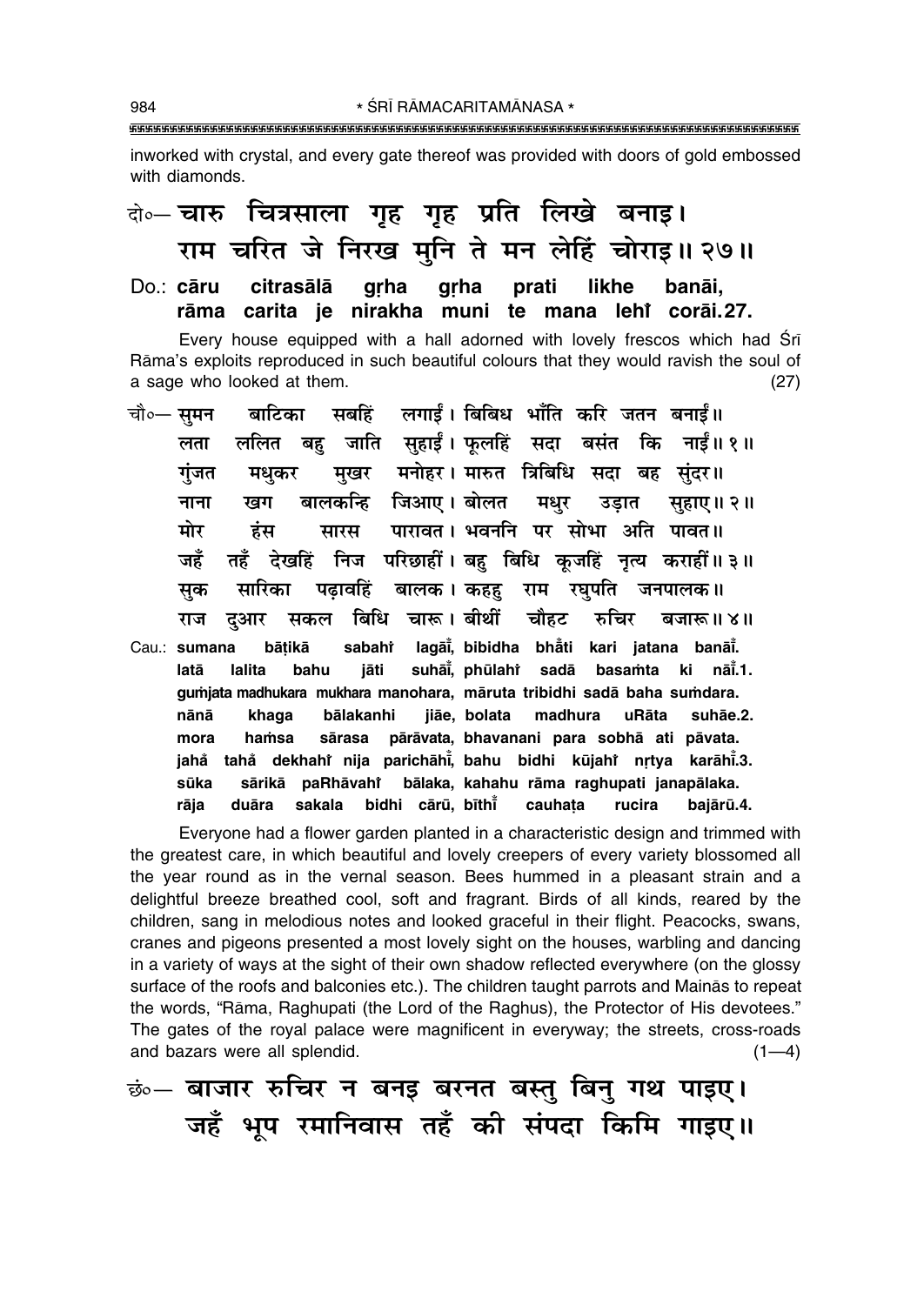# बैठे बजाज सराफ बनिक अनेक मनहँ कुबेर ते। सब सुखी सब सच्चरित सुंदर नारि नर सिसु जरठ जे।।

#### Cham.: bājāra rucira na banai baranata bastu binu gatha pāie, bhūpa ramānivāsa tahå kī sampadā kimi gāie. iahå baithe bajāja sarāpha banika aneka manahů kubera te, saba sukhī saba saccarita sumdara nāri nara sisu jaratha je.

The bazars were splendid beyond description; things could be had without any consideration there. How can anyone describe the wealth of the city where the Abode of Laksmi Himself reigned as King? The cloth- merchants, bankers and other dealers sat at their shops like so many Kuberas (gods of riches). All men and women, children and aged folk alike were happy, all of good conduct and comely in appearance.

दिसि सरजू बह निर्मल जल गंभीर। ते⊶ उत्तर घाट मनोहर स्वल्प पंक नहिं तीर॥२८॥ बाँधे Do.: uttara disi sarajū baha nirmala jala qambhīra,

# bādhe ghāta manohara svalpa pamka nahi tīra.28.

To the north (of the city) flowed the deep and limpid stream of the Sarayū with a line of charming Ghatas and no trace of mud at the bank.  $(28)$ रुचिर सो घाटा। जहँ जल पिअहिं बाजि गज ठाटा॥ चौ∘— दरि फराक मनोहर नाना। तहाँ न पुरुष करहिं अस्त्राना॥१॥ पनिघट परम सुंदर बर। मज्जहिं तहाँ बरन चारिउ नर॥ सब बिधि राजघाट के मंदिर। चहँ दिसि तिन्ह के उपबन संदर॥ २॥ तीर तीर देवन्ह सरिता तीर उदासी।बसहिं ग्यान रत मनि संन्यासी॥ कहँ कहँ तीर तीर तलसिका सहाई।बंद बंद बह मनिन्ह लगाई॥३॥ पर सोभा कछ बरनि न जाई।बाहेर रुचिराई॥ नगर परम देखत अखिल बापिका परी अघ भागा। बन उपबन तडागा ॥ ४ ॥ Cau.: dūri pharāka rucira so ghātā, jahå jala piahi bāji gaja thātā. panighata parama manohara nānā, tahā na puruṣa karahi asnānā.1. rājaghāṭa saba bidhi sumdara bara, majjahi tahā barana cāriu nara. tīra tīra devanha ke mamdira, cahů disi tinha ke upabana sumdara.2. kahů kahů saritā tīra udāsī, basahi gyāna rata muni samnyāsī. tīra tīra tulasikā suhāī, brmda brmda bahu muninha lagāī.3. pura sobhā kachu barani na jāī, bāhera nagara parama rucirāī.

dekhata purī akhila agha bhāgā, bana upabana bāpikā taRāgā.4.

Apart from the other Ghātas and situated at some distance from them was the fine Ghāta where multitudes of horses and elephants went to drink. There were numerous most charming Ghātas for women to take water from, where men did not bathe. The best of all and beautiful in everyway was the royal Ghata, where men of all the four castes could bathe. All along the bank stood temples sacred to the gods and surrounded by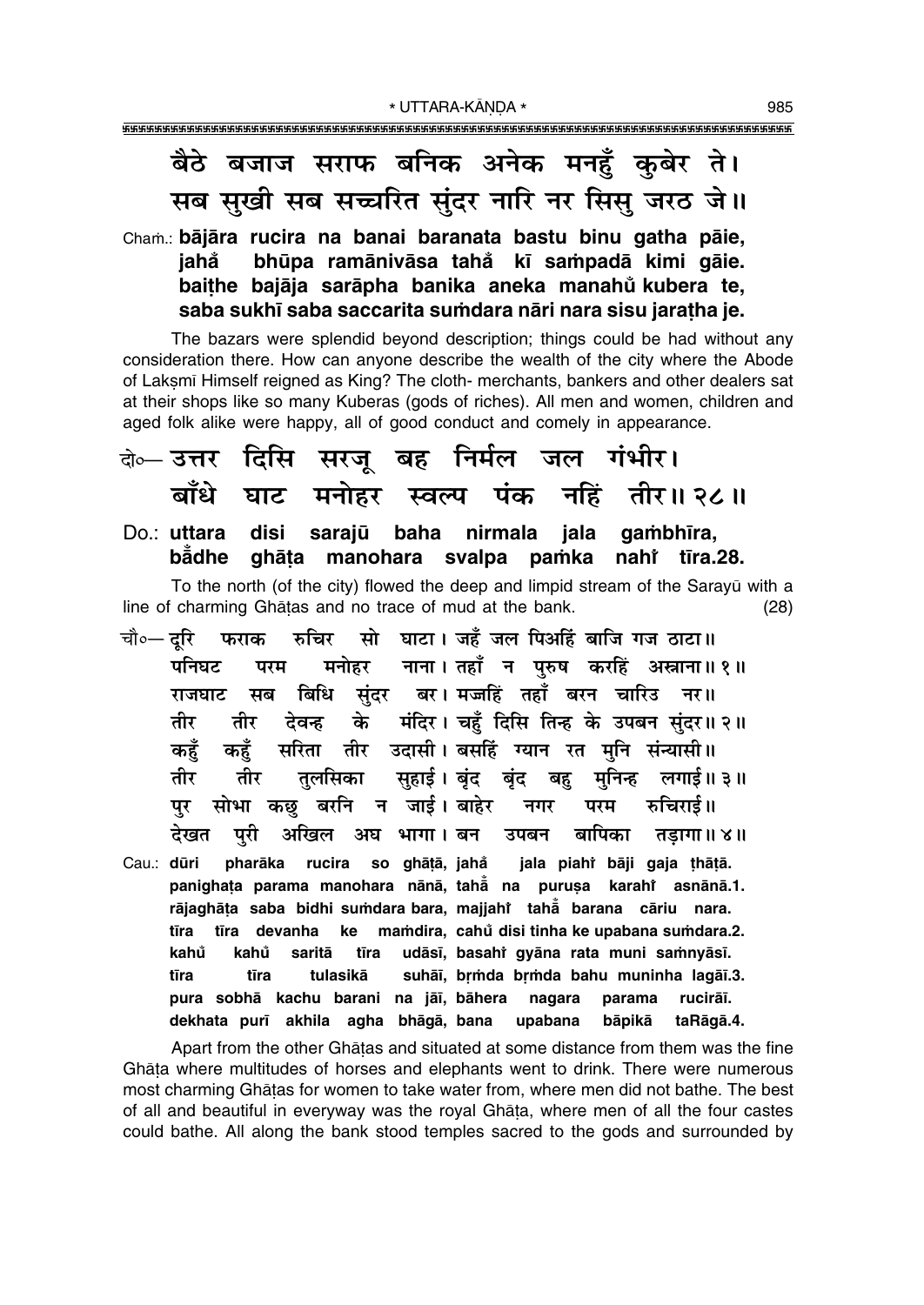lovely groves. Here and there on the river bank dwelt sages and recluses unconcerned with the world and devoted to spiritual wisdom. All along the bank stood in clusters many a lovely Tulasi plant reared by hermits. The splendour of the city defied all description; its outskirts too were most picturesque. The very sight of the city with its groves and gardens, wells and ponds, drove away all one's sins.  $(1-4)$ 

तड़ाग अनूप कूप मनोहरायत सोहहीं। <sub>छं०—</sub> बापीं सोपान सुंदर नीर निर्मल देखि सुर मुनि मोहहीं॥ बहु रंग कंज अनेक खग कूजहिं मधुप गुंजारहीं। आराम रम्य पिकादि खग रव जन् पथिक हंकारहीं॥ Cham.: bāpi taRāqa anūpa kūpa manoharāyata sohahĭ. sopāna sumdara nīra nirmala dekhi sura muni mohahi. bahu ramga kamja aneka khaga kūjahi madhupa gumjārahi, ārāma ramya pikādi khaga rava janu pathika hamkārahī.

Its peerless ponds and tanks and charming and spacious wells looked so beautiful with their elegant flights of steps and transparent water that even gods and sages were fascinated by their sight. The lakes were adorned with many-coloured lotuses and resounded with the cooing of the numerous birds and the humming of the bees; and the delightful gardens seemed to invite the passers-by through the notes of the cuckoos and other birds.

# वे॰- रमानाथ जहँ राजा सो पुर बरनि कि जाइ। अनिमादिक सुख संपदा रहीं अवध सब छाइ॥ २९॥

iahå rājā so pura barani ki iāi. Do.: ramānātha animādika sukha sampadā rahī avadha saba chāi.29.

Is it ever possible to describe the city of which Rama's lord was the King ? Anima (the power of assuming atomic size) and all other superhuman powers and even so joys and riches of every kind stayed in Ayodhya forever.  $(29)$ 

चौ०— जहँ तहँ नर रघुपति गुन गावहिं। बैठि परसपर इहइ सिखावहिं॥ प्रनत प्रतिपालक रामहि। सोभा सील रूप गुन धामहि॥१॥ भजह बिलोचन स्यामल गातहि। पलक नयन इव सेवक त्रातहि॥ जलज रुचिर चाप तुनीरहि।संत कंज बन रबि रनधीरहि॥२॥ धत सर ब्याल खगराजहि। नमत राम अकाम ममता जहि॥ काल कराल मृगजूथ किरातहि । मनसिज करि हरि जन सुखदातहि ॥ ३ ॥ लोभ मोह संसय सोक निबिड़ तम भानुहि। दनुज गहन घन दहन कृसानुहि॥ समेत रघुबीरहि। कस न भजहु भंजन भव भीरहि॥४॥ जनकसूता बासना मसक हिम रासिहि। सदा एकरस अज अबिनासिहि॥ बह महि भारहि। तुलसिदास के प्रभुहि उदारहि॥५॥ मनि रंजन भंजन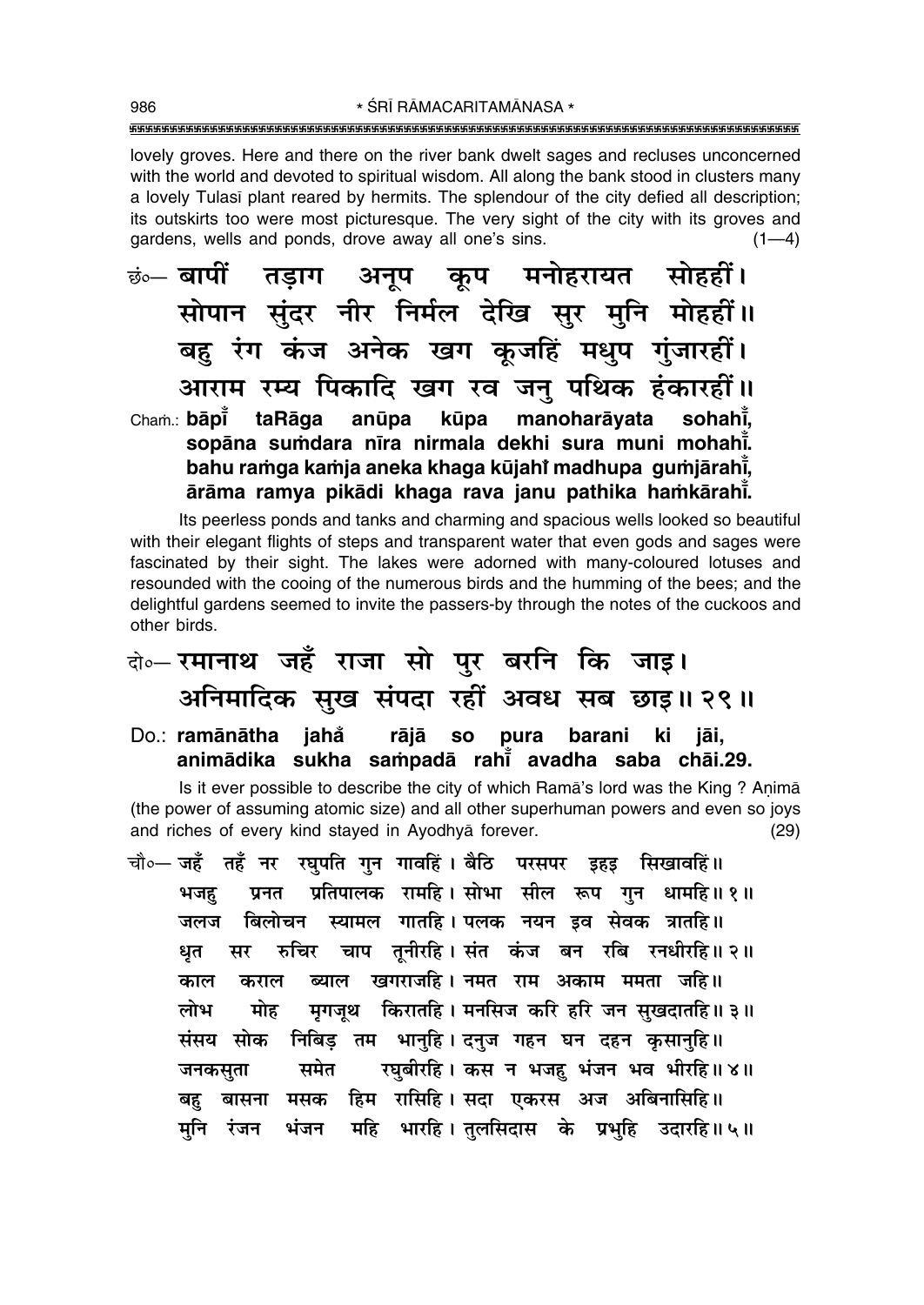\* UTTARA-KĀNDA \* 

Cau.: jahå tahå nara raghupati guna gāvahi, baithi parasapara ihai sikhāvahi. bhajahu pranata pratipālaka rāmahi, sobhā sīla rūpa guna dhāmahi.1. bilocana syāmala gātahi, palaka nayana iva sevaka trātahi. ialaia dhrta sara rucira cāpa tūnīrahi, samta kamja bana rabi ranadhīrahi.2. kāla karāla byāla khagarājahi, namata rāma akāma mamatā jahi. mrgajūtha kirātahi, manasija kari hari jana sukhadātahi.3. **lobha** moha samsaya soka nibiRa tama bhānuhi, danuja gahana ghana dahana krsānuhi. raghubīrahi, kasa na bhajahu bhamjana bhava bhīrahi.4. sameta janakasutā bahu bāsanā masaka hima rāsihi, sadā ekarasa aja abināsihi. muni ramjana bhamjana mahi bhārahi, tulasidāsa ke prabhuhi udārahi.5.

Everywhere men sang the praises of Sri Rama (the Lord of the Raghus), and even as they sat this is how they exhorted one another: "Worship Srī Rāma, the Protector of the suppliant, the home of elegance, amiability, beauty and goodness, who has lotus-like eyes and swarthy limbs, who looks after His servants even as the eyelids guard the eyeballs, who is armed with a splendid bow, arrows and quiver and is staunch in battle, who delights the saints even as the sun brings joy to a bed of lotuses, who is a Garuda (the king of the birds) to devour the dreadful serpent in the shape of Death, who destroys the feeling of mineness the moment a person bows to Him in a disinterested spirit, and who is a hunter to kill the herd of deer in the shape of greed and infatuation, a lion to quell the elephant of concupiscence, the delight of His servants, a sun to scatter the thick darkness of doubt and sorrow, and a fire to consume the dense forest of the demon race. Oh, why should you not adore the Hero of Raghu's line, who is ever accompanied by Janaka's Daughter, who dispels the fear of transmigration, who plays the role of frost to destroy mosquitoes in the disquise of manifold latent desires, who is ever unchangeable, unborn and imperishable, the delight of the sages, the reliever of the earth's burdens, the munificent lord of Tulasīdāsa."  $(1 - 5)$ 

## बे-एहि बिधि नगर नारि नर करहिं राम गुन गान। सानुकूल सब पर रहहिं संतत कृपानिधान॥३०॥

Do.: ehi bidhi nagara nāri nara karahi rāma guna gāna, saba para rahahi samtata krpānidhāna.30. sānukūla

In this way the men and women of the city sang Sri Rama's praises and the Allmerciful was ever propitious to all.  $(30)$ 

चौ०— जब खगेसा। उदित भयउ अति प्रबल दिनेसा॥ ते गम प्रताप परि प्रकास रहेउ तिहँ लोका। बहतेन्ह सख बहतन मन सोका॥१॥ जिन्हहि सोक ते कहउँ बखानी। प्रथम अबिद्या निसा नसानी॥ तहाँ लकाने। काम क्रोध उलक जहँ कैरव सकचाने॥२॥ अघ काल सभाऊ। ए चकोर सख लहहिं न काऊ॥ बिबिध कर्म गन चोरा। इन्ह कर हुनर न कवनिहूँ ओरा॥३॥ मोह मद मान मत्सर बिग्याना । ए पंकज बिकसे बिधि नाना॥ धरम ग्यान तडाग बिबेका। बिगत सोक ए कोक अनेका॥४॥ संतोष बिराग सख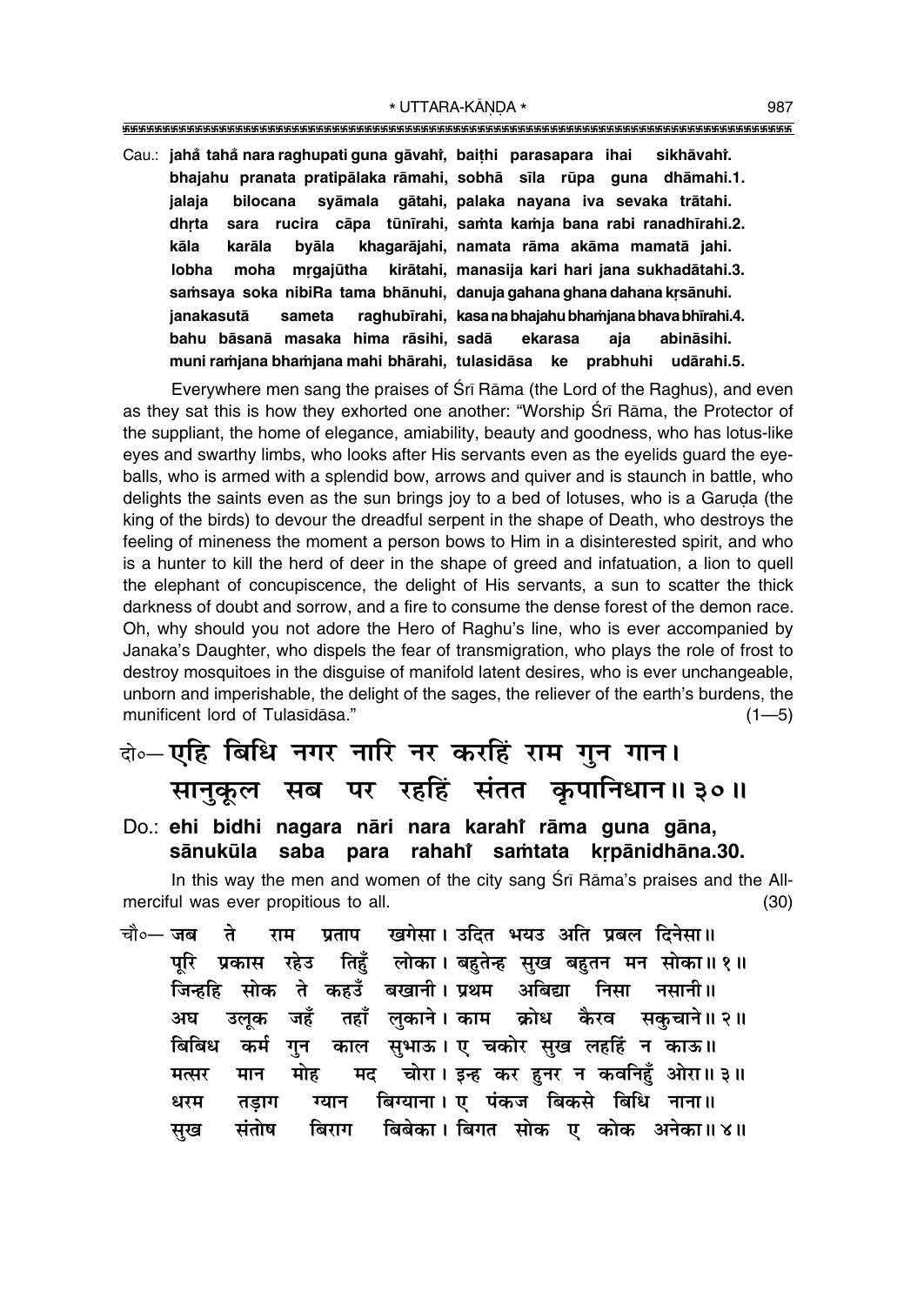""""""""""""""""""""""""""""""""""""""""""""""""""""""""""""""""""""""""""""""""""" 988 \* SRĪ RĀMACARITAMĀNASA \*

Cau.: **jaba te råma pratåpa khageså, udita bhayau ati prabala dineså. pµuri prakåsa raheu tihu° lokå, bahutenha sukha bahutana mana sokå.1. jinhahi soka te kahau° bakhån∂, prathama abidyå niså nasån∂. agha ulµuka jaha° tahå° lukåne, kåma krodha kairava sakucåne.2.** bibidha karma guna kāla subhāū, e cakora sukha lahah<mark>î na kāū.</mark> **matsara måna moha mada corå, inha kara hunara na kavanihu orå.3. ° dharama taRåga gyåna bigyånå, e pa≈kaja bikase bidhi nånå. sukha sa≈to¶a biråga bibekå, bigata soka e koka anekå.4.**

From the time, O king of the birds, (continues Kākabhus undi,) the most dazzling sun of Srī Rāma's glory appeared on the horizon the three spheres were all flooded with light, which brought delight to many and sorrow to many others. First I enumerate at length those to whom it caused sorrow. To begin with, the night of ignorance terminated; the owl-like sins hid themselves wherever they could; the white lily in the shape of lust and anger closed. Cakora birds in the shape of activities of various kinds, the phenomenal existence, Time and Nature never rejoiced; thieves like jealousy, pride, infatuation and arrogance had no occasion to display their skill in any quarter; lotuses of every description in the shape of knowledge and realization opened in the pond of piety. Happiness, contentment, dispassion and discernment, like so many Cakravåka birds, were rid of sorrow.  $(1-4)$ 

## दो∘– **यह प्रताप रबि जाकें उर जब करड़ प्रकास।** पछिले बाढहिं प्रथम जे कहे ते पावहिं नास॥३१॥

Do.: **yaha pratåpa rabi jåke ura jaba karai prakåsa, ° pachile båRhahiÚ prathama je kahe te påvahiÚ nåsa.31.**

When the sun of Śrī Rāma's glory illumines the heart of an individual, the qualities enumerated in the end grow while those mentioned in the beginning die away. (31)

- <sup>चौ०</sup>— भ्रातन्ह सहित राम् एक बारा। संग परम प्रिय पवनकुमारा॥ 'सुंदर उपबन देखन गए। सब तरु कुसुमित प**ऴव नए॥**१॥ जानि समय सनकादिक आए।**तेज पंज गन सील सहाए**॥ **ब्रह्मानंद** सदा लयलीना । देखत बालक बहकालीना ॥ २ ॥ रूप धरें जन् चारिउ बेदा।**समदरसी मुनि बिगत बिभेदा**॥ <u>आसा बसन ब्यसन यह तिन्हहीं। रघुपति चरित होइ तहँ सुनहीं॥३॥</u> तहाँ रहे सनकादि भवानी।जहँ घटसंभव मुनिबर ग्यानी॥  $\overline{\textbf{v}}$ एम कथा मनिबर बह बरनी। ग्यान जोनि पावक जिमि अरनी॥४॥
- Cau.: bhrātanha sahita rāmu eka bārā, samga parama priya pavanakumārā. **su≈dara upabana dekhana gae, saba taru kusumita pallava nae.1.** jāni samaya sanakādika āe, teja pumja guna sīla suhāe. **brahmåna≈da sadå layal∂nå, dekhata bålaka bahukål∂nå.2. rµupa dhare janu cåriu ° bedå, samadaras∂ muni bigata bibhedå. åså basana byasana yaha tinhah∂° , raghupati carita hoi taha° sunah∂° .3. tahå° rahe sanakådi bhavån∂, jaha° gha¢asa≈bhava munibara gyån∂. råma kathå munibara bahu baran∂, gyåna joni påvaka jimi aran∂.4.**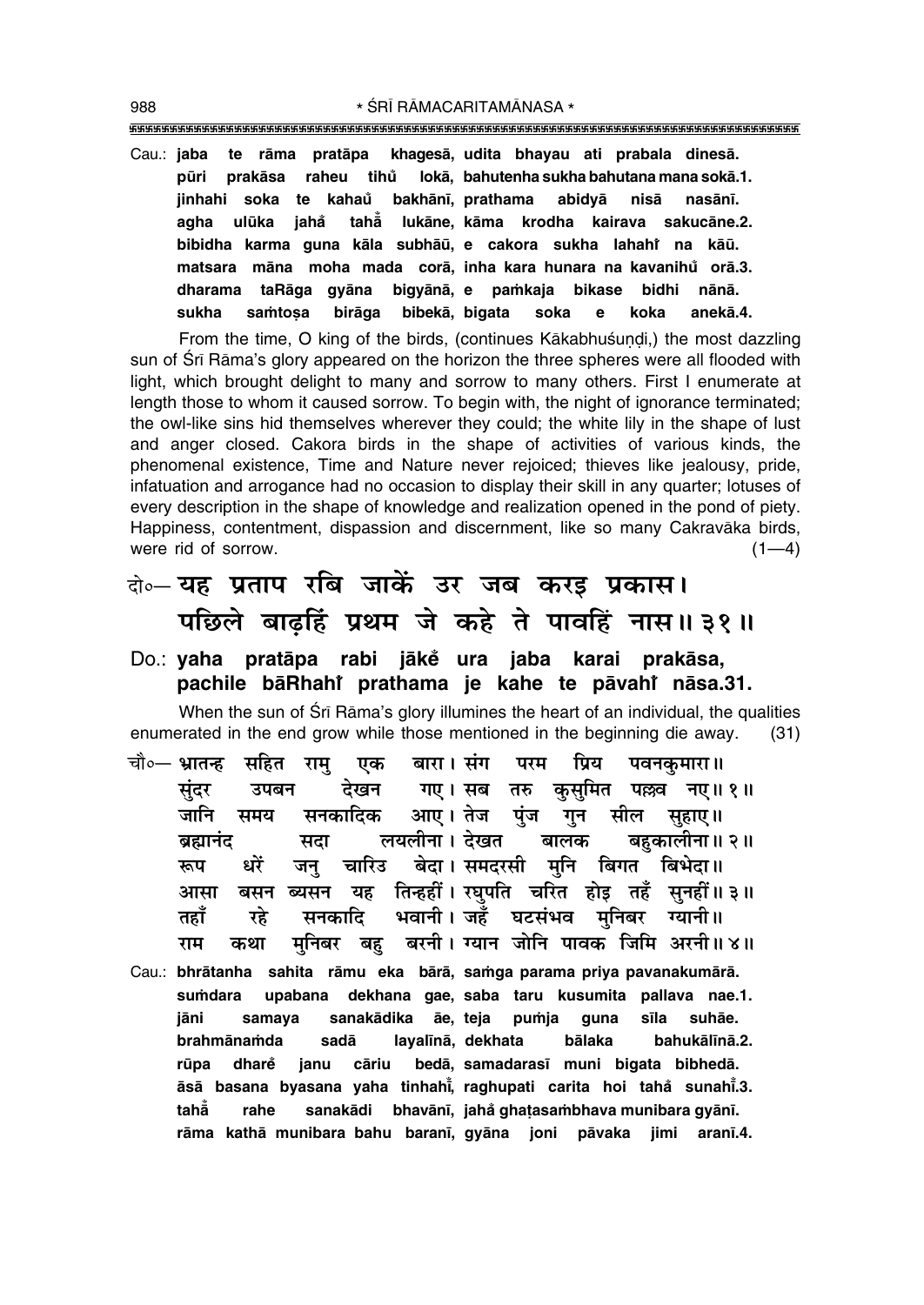One day, Srī Rāma and his brothers, accompanied by His most favourite Hanumān, went to see a beautiful grove, where the trees were all blossoming and had put on fresh leaves. Finding it a good opportunity the sage Sanaka<sup>\*</sup> and his three brothers (Sanandana, Sanātana and Sanatkumāra) arrived there. They were all embodiments of spiritual glow. adorned with amiability and other noble qualities and constantly absorbed in the ecstasy of union with Brahma; though infants to all appearance, they are aeons old. The sages looked upon all with the same eye and were above all diversity; it seemed as if the four Vedas had each assumed a bodily form. They had no covering on their body except the quarters; and their only hobby was to hear the recital of Sri Rama's exploits wherever it was carried on. Sanaka and his brothers, O Bhavānī, (continues Lord Śiva,) had stayed in the hermitage of the enlightened sage Agastya and the noble sage had narrated to them many a story relating to Srī Rāma, which are productive of wisdom in the same way as the friction of two pieces of wood produces fire.  $(1-4)$ 

# केन्टेखि राम मुनि आवत हरषि दंडवत कीन्ह। स्वागत पूँछि पीत पट प्रभु बैठन कहँ दीन्ह।। ३२॥

Do.: dekhi rāma muni āvata harasi damdavata kīnha, svāgata pūchi pīta pata prabhu baithana kahā dīnha.32.

Śrī Rāma saw the sages approaching and gladly prostrated Himself before them. And after an enquiry about their health etc., the Lord spread His own yellow scarf for them to squat on.  $(32)$ 

- तीनिउँ भाई। सहित पवनसुत सुख अधिकाई॥ चौ∘— कोन्ह टंडवत मुनि रघुपति छबि अतुल बिलोकी। भए मगन मन सके न रोकी॥१॥ सरोरुह लोचन।संदरता मंदिर स्यामल गात भव मोचन॥ रहे निमेष न लावहिं।प्रभु कर जोरें सीस नवावहिं॥२॥ एकटक कै दसा देखि रघबीरा। स्रवत नयन जल पलक सरीरा॥ तिन्ह प्रभु मनिबर बैठारे। परम मनोहर कर गहि बचन उचारे॥ ३॥ मुनीसा। तुम्हरें दरस जाहिं अघ खीसा॥ मैं धन्य सनह आज बडे सतसंगा। बिनहिं प्रयास होहिं भव भंगा॥४॥ भाग पाड़ब
- Cau.: kinha damdavata tīniů bhāī, sahita pavanasuta sukha adhikāī. muni raghupati chabi atula biloki, bhae magana mana sake na roki.1. locana, sumdaratā mamdira bhava mocana. svāmala saroruha qāta ekataka rahe nimesa na lāvahi, prabhu kara jorė sīsa navāvahi.2. tinha kai dasā dekhi raghubīrā, sravata nayana jala pulaka sarīrā. kara gahi prabhu munibara baithāre, parama manohara bacana ucāre.3. āju dhanya mat sunahu munīsā, tumhare darasa jāht agha khīsā. satasamgā, binahi prayāsa hohi bhava bhamgā.4. baRe bhāga pāiba

All His three brothers (Bharata, Laksmana and Satrughna) then prostrated themselves alongwith Hanuman and everyone felt very happy. The sages were beside themselves

<sup>\*</sup> The sage Sanaka and his three brothers are the first progeny of Brahma during the present creation, and therefore the eldest of all creation. They are perpetual celibates and are still living in the abode of Brahmā, their present age being computed at 1,95,00,00,000 odd years.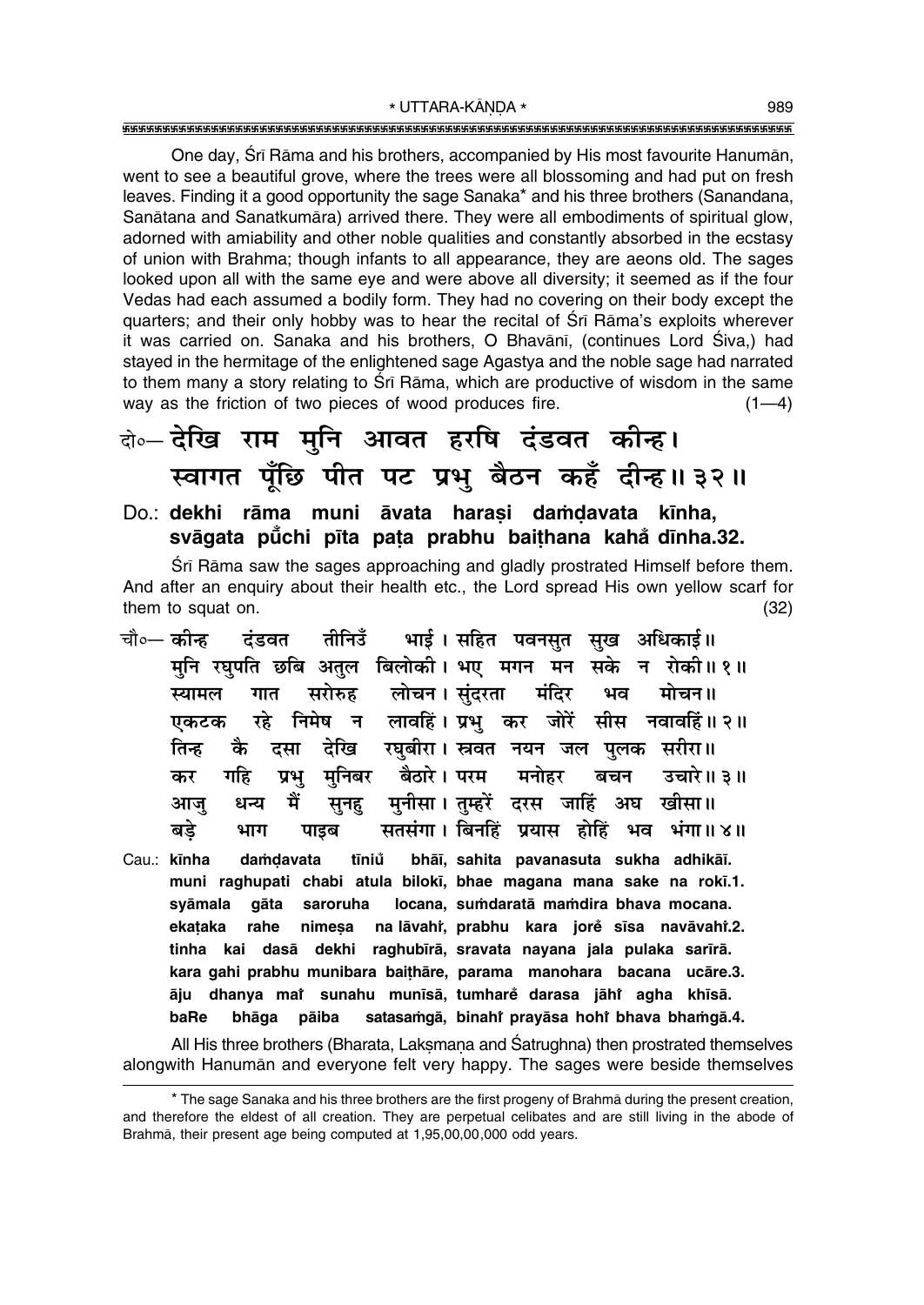with rapture on beholding the incomparable beauty of Sri Rama (the Lord of the Raghus). They remained gazing with unwinking eyes on the Lord, who is the abode of comeliness and brings about release from worldly existence and has a swarthy form and lotus-eyes. The Lord in His turn bowed His head with joined palms. When the Hero of Raghu's line perceived their condition, His eyes too streamed with tears and every hair on His body stood on its end. Taking them by the hand, the Lord seated them and addressed them in most charming words: "Listen, great sages: I am indeed blessed today. By your very sight all one's sins are wiped out. By extreme good luck one is able to secure the company of saints; for through such communion the chain of births and deaths is broken without the least exertion.  $(1-4)$ 

# वे॰ संत संग अपबर्ग कर कामी भव कर पंथ। कहहिं संत कबि कोबिद श्रुति पुरान सदग्रंथ॥३३॥

### Do.: samta samga apabarga kara kāmī bhava kara pamtha, kahahi samta kabi kobida śruti purāna sadagramtha.33.

"Communion with saints is the road to emancipation, while that of the sensualist paves the way for transmigration: so declare the saints themselves, the men of wisdom and the learned, as well as the Vedas, Purānas and other real scriptures."  $(33)$ 

|      |  |  |  | चौ∘— सुनि प्रभु बचन हरषि मुनि चारी। पुलकित तन अस्तुति अनुसारी॥ |  |  |
|------|--|--|--|----------------------------------------------------------------|--|--|
| जय   |  |  |  | भगवंत अनंत अनामय।अनघ अनेक एक करुनामय॥१॥                        |  |  |
|      |  |  |  | जय निर्गुण जय जय गुन सागर। सुख मंदिर सुंदर अति नागर॥           |  |  |
|      |  |  |  | जय इंदिरा रमन जय भूधर।अनुपम अज अनादि सोभाकर॥२॥                 |  |  |
|      |  |  |  | ग्यान निधान अमान मानप्रद।पावन सुजस पुरान बेद बद॥               |  |  |
| तग्य |  |  |  | ्कृतग्य अग्यता भंजन।नाम अनेक अनाम निरंजन॥३॥                    |  |  |
| सर्ब |  |  |  | सर्बगत सर्ब उरालय। बससि सदा हम कहुँ परिपालय॥                   |  |  |
|      |  |  |  | द्वंद बिपति भव फंद बिभंजय। हृदि बसि राम काम मद गंजय॥४॥         |  |  |

Cau.: suni prabhu bacana harași muni cārī, pulakita tana astuti anusārī. jaya bhagavamta anamta anāmaya, anagha aneka eka karunāmaya.1. jaya nirguna jaya jaya guna sāgara, sukha mamdira sumdara ati nāgara. jaya imdirā ramana jaya bhūdhara, anupama aja anādi sobhākara.2. gyāna nidhāna amāna mānaprada, pāvana sujasa purāna beda bada. tagya krtagya agyatā bhamjana, nāma aneka anāma niramiana.3. sarba sarbagata sarba urālaya, basasi sadā hama kahu paripālaya. dvamda bipati bhava phamda bibhamjaya, hrdi basi rāma kāma mada gamjaya.4.

The four sages were all rejoiced to hear the Lord's words and with every hair on their body standing erect they proceeded to hymn His praises : "Glory to the Almighty Lord, who is infinite, immutable and sinless, who is one as well as many and allgracious! Glory to the Lord who is beyond the modes of Prakrti! Glory, glory to the Ocean of goodness, the Abode of bliss, handsome and most urbane in manners. Glory to Indirā's (Laksmī's) Spouse ! Glory to the Supporter of the earth, peerless, unborn and dateless, a mine of elegance. A storehouse of wisdom that You are, You are free from pride and yet bestow honour on others : the Vedas and Purāna's sing Your sanctifying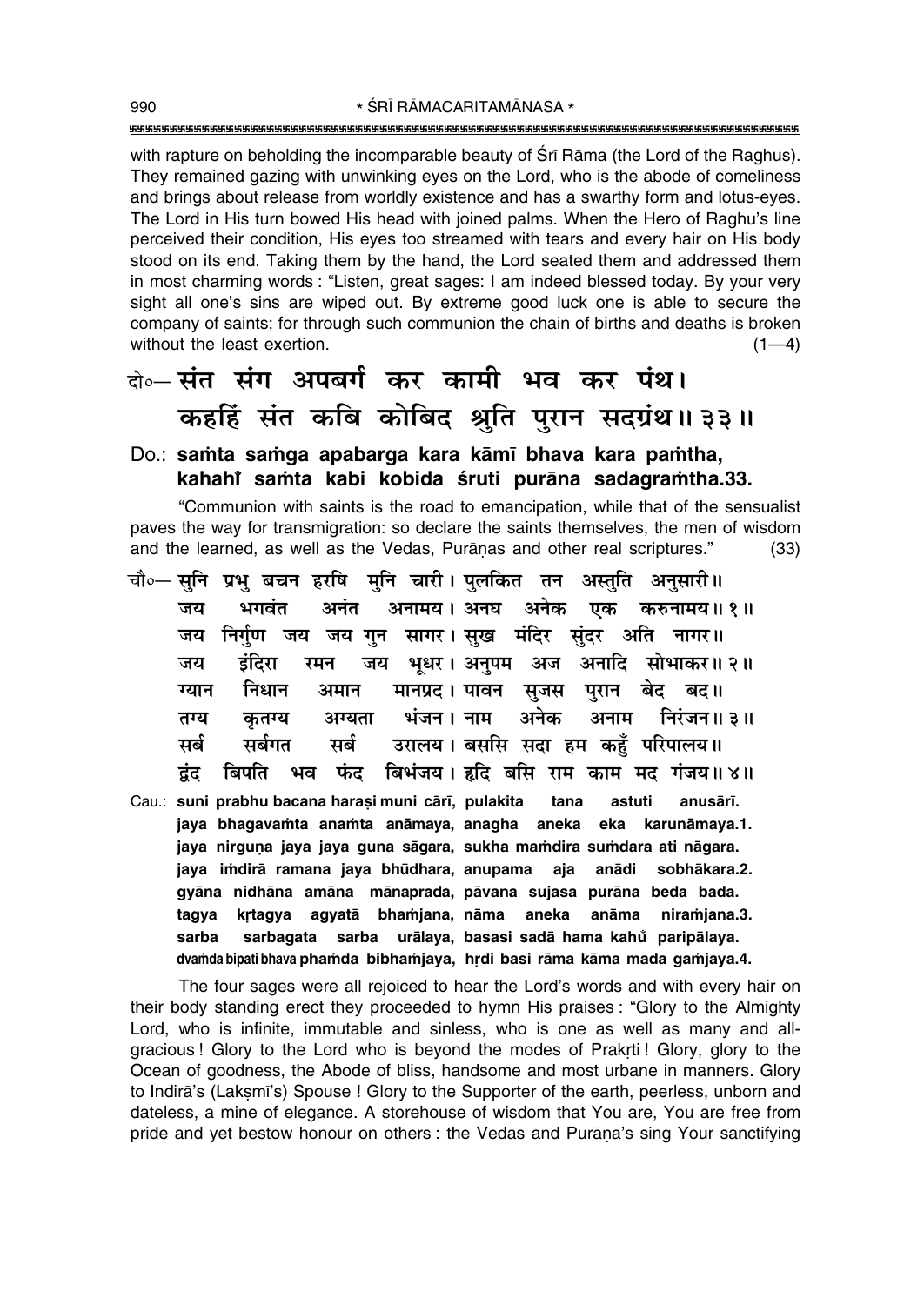\* UTTARA-KĀNDA \* 

glory. Knower of Truth, You acknowledge the services of Your devotees and destroy their ignorance. Untainted by Māyā, You bear numberless names and are yet beyond all. You are manifest as all, pervade all and dwell in the heart of all; therefore, protect us every moment. Break asunder the bonds in the form of pairs of opposites (such as heat and cold, joy and sorrow, etc.,) adversity and mundane existence; and abiding in our heart, O Rāma, eradicate our sensuality and vanity.  $(1-4)$ 

परिपरन दो**०— परमानंद** कपायतन मन काम। भगति अनपायनी देहु हमहि श्रीराम॥३४॥ पेम

#### Do.: paramānamda krpāyatana mana paripūrana kāma. anapāyanī hamahi śrīrāma.34. prema bhaqati dehu

"You are supreme bliss personified and the abode of mercy and fulfil the desire of Your devotees' heart. Pray, grant me the boon of unceasing love and devotion (to Your feet), O graceful Rāma."  $(34)$ 

चौ०— देह भगति रघपति अति पावनि । त्रिबिधि ताप भव दाप नसावनि ॥ कलपतरु । होड़ प्रसन्न दीजै प्रभ यह बरु ॥ १ ॥ सरधेन प्रनत काम बारिधि कुंभज रघुनायक। सेवत सुलभ सकल सुख दायक॥ भव दारुन दख दारय। दीनबंध संभव समता बिस्तारय॥ २॥ मन इरिषादि निवारक। बिनय बिबेक बिरति बिस्तारक॥ आस त्रास मंडन धरनी। देहि भगति संसुति सरि तरनी॥३॥ मौलि मनि भूप हंस निरंतर। चरन कमल बंदित अज संकर॥ मनि मन मानस श्रुति रच्छक। काल करम सुभाउ गुन भच्छक॥४॥ केत सेत् रघकल दूषन। तुलसिदास प्रभु त्रिभुवन भूषन॥५॥ तारन तरन हरन सब

Cau.: dehu bhagati raghupati ati pāvani, tribidhi tāpa bhava dāpa nasāvani. pranata kāma suradhenu kalapataru, hoi prasanna dījai prabhu yaha baru.1. bhava bāridhi kumbhaja raghunāyaka, sevata sulabha sakala sukha dāyaka. mana sambhava dāruna dukha dāraya, dīnabamdhu samatā bistāraya.2. āsa trāsa irisādi nivāraka, binaya bibeka birati bistāraka. bhūpa mauli mani mamdana dharanī, dehi bhagati samsrti sari taranī.3. muni mana mānasa hamsa niramtara, carana kamala bamdita aja samkara. raghukula ketu setu śruti racchaka, kāla karama subhāu guna bhacchaka .4. tārana tarana harana saba dūsana, tulasidāsa prabhu tribhuvana bhūsana.5.

"Bestow on us, O Lord of the Raghus, that most sanctifying devotion which destroys the threefold agony and the turmoils of transmigration. A celestial cow and a wish-yielding tree to satisfy the desires of the suppliant, be propitious, my lord, and grant this boon. A veritable jar-born sage (Agastya) to suck up the ocean of mundane existence, O Chief of the Raghus, You are easy of access to those who adore You and bestow all blessings on them. Put an end to the terrible sufferings caused by the mind and diffuse even-mindedness in us, O befriender of the meek. O banisher of hope (of gratifying oneself through self-indulgence), fear, jealousy etc., and propagator of humility, right judgment and dispassion, crest-jewel of earthly kings, and ornament of the globe,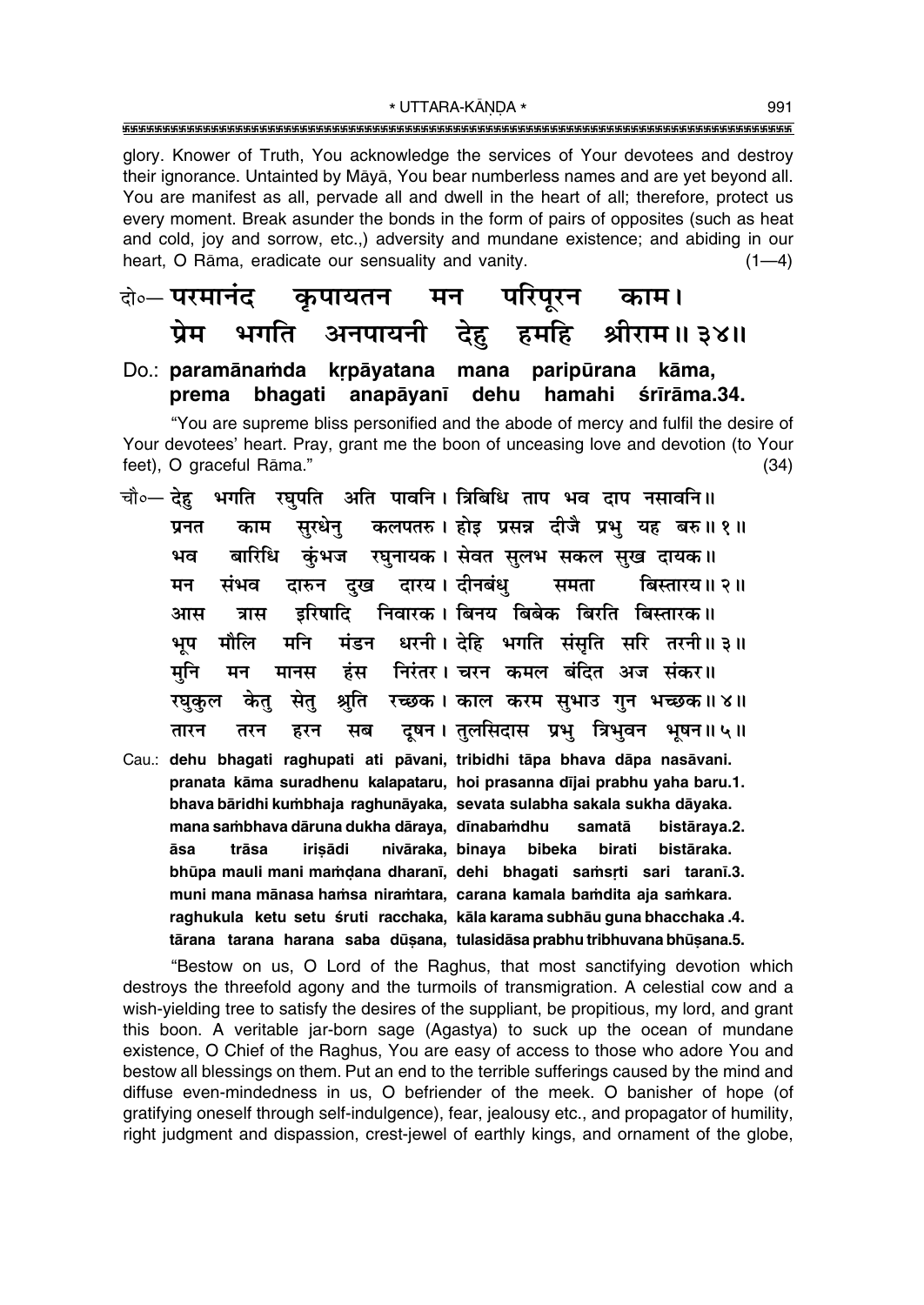grant us devotion to Your feet, which serves as a boat to take one across the river of mundane existence. A swan that You are, constantly residing in the Mānasa lake of the sages' mind, Your lotus feet are adored even by Brahma and Lord Sankara. Glory of Raghu's race, custodian of the Vedic laws, devourer of time, destiny, Prakrti (Primordial Nature) and the three Gunas You are both the boatman and the boat to take Your devotees across the ocean of metempsychosis and the stealer of all vices, the lord of Tulasīdāsa, the jewel of the three spheres."  $(1 - 5)$ 

## बे॰-बार बार अस्तुति करि प्रेम सहित सिरु नाइ। ब्रह्म भवन सनकादि गे अति अभीष्ट बर पाइ॥ ३५॥

#### Do.: bāra bāra astuti kari prema sahita siru nāi. brahma bhavana sanakādi ge ati abhīsta bara pāi.35.

Having thus extolled the Lord again and again. Sanaka and his three brothers lovingly bowed their head and, having obtained their most cherished boon, returned to Brahmā's abode.  $(35)$ 

- चौ∘— सनकादिक बिधि लोक सिधाए। भ्रातन्ह राम चरन सिरु नाए॥ प्रभहि सकल सकचाहीं।।चितवहिं सब मारुतसत पाहीं॥१॥ पछत सनी चहहिं प्रभ मख कै बानी। जो सनि होड़ सकल भ्रम हानी॥ जाना। बूझत कहह अंतरजामी प्रभ सभ काह हनमाना ॥ २ ॥ भगवंता ॥ जोरि पानि कह तब हनुमंता। सुनहु दीनदयाल पँछन चहहीं। प्रस्न करत मन सकचत अहहीं॥३॥ नाथ भरत कछ जानह कपि मोर सुभाऊ। भरतहि मोहि कछ अंतर काऊ॥ तुम्ह सुनि प्रभु बचन भरत गहे चरना। सुनहु प्रनतारति नाथ हरना॥ ४॥
- Cau.: sanakādika bidhi loka sidhāe, bhrātanha rāma carana siru nāe. pūchata prabhuhi sakala sakucāhi, citavahi saba mārutasuta pāhī.1. sunī cahahi prabhu mukha kai bānī, jo suni hoi sakala bhrama hānī. amtarajāmī prabhu sabha jānā, būjhata kahahu kāha hanumānā.2. jori pāni kaha taba hanumamtā, sunahu dīnadayāla bhagavamtā. nātha bharata kachu pūchana cahahi, prasna karata mana sakucata ahahi.3. tumha jānahu kapi mora subhāū, bharatahi mohi kachu amtara kāū. suni prabhu bacana bharata gahe caranā, sunahu nātha pranatārati haranā.4.

When Sanaka and his brothers had left for Brahma's abode, the three brothers (Bharata, Laksmana and Śatrughna) bowed their head at Śrī Rāma's feet; but being too modest themselves to interrogate the Lord, they all looked at the son of the wind-god. They wished to hear from the Lord's own mouth something which would eradicate all the misconceptions. The Lord, however, who regulates the internal feelings of all, came to know everything and enquired: "Tell me, Hanuman, what is the matter?" Hanuman replied with joined palms, "Listen, O lord, compassionate as You are to the meek. Bharata, my lord, wishes to ask something; but he is too diffident at heart to put the question." "Hanumān, you know my disposition. Has there ever been any secrecy between Bharata and myself?" On hearing the Lord's words Bharata clasped His feet.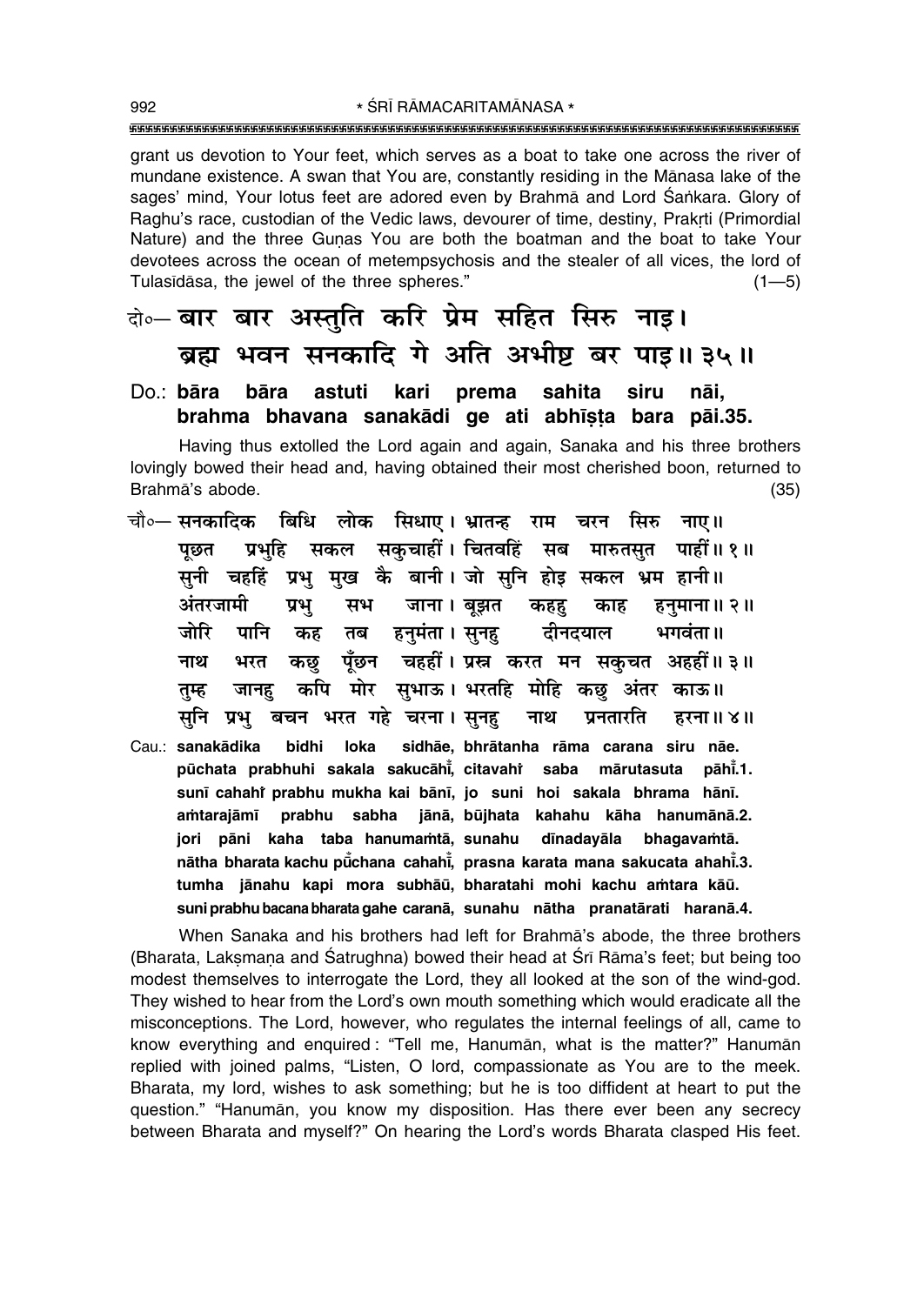\* UTTARA-KĀNDA \*

Listen, my lord, reliever of the suppliant's agony:- $(1-4)$ वे॰ नाथ न मोहि संदेह कछ सपनेहूँ सोक न मोह। तुम्हारिहि कृपानंद संदोह॥३६॥ केवल कपा Do.: nātha na mohi samdeha kachu sapanehů soka na moha, kevala krpā tumhārihi krpānamda samdoha.36. "I have no doubts whatever, my lord, nor have I ever known any dejection or infatuation even in a dream. It is all due to Your grace, O all-merciful and all blissful Lord."  $(36)$ कपानिधि चौ०— करउँ एक ढिठाई। मैं सेवक तुम्ह जन सुखदाई॥ महिमा रघराई। बह बिधि बेद परानन्ह गाई॥ १॥ कै संतन्ह श्रीमख तम्ह पनि कीन्हि बडाई। तिन्ह पर प्रभहि प्रीति अधिकाई॥ सुना चहउँ प्रभु तिन्ह कर लच्छन। कुपासिंधु गुन ग्यान बिचच्छन॥२॥ बिलगाई। प्रनतपाल मोहि कहह बझाई॥ संत असंत भेद सुनु भ्राता। अगनित श्रुति पुरान बिख्याता॥३॥ संतन्ह के लच्छन कै असि करनी।जिमि कुठार चंदन आचरनी॥ संत असंतन्धि सूनु भाई। निज गुन देइ सुगंध बसाई॥४॥ मलय काटड परस् dhithāi, mai sevaka tumha jana sukhadāi. Cau.: karaů krpānidhi eka saṁtanha kai mahimā raghurāi, bahu bidhi beda purānanha gāi.1. śrīmukha tumha puni kīnhi baRāī, tinha para prabhuhi prīti adhikāī. sunā cahaŭ prabhu tinha kara lacchana, krpāsimdhu guna gyāna bicacchana.2. bilagāi, pranatapāla mohi kahahu bujhāi. samta asamta bheda samtanha ke lacchana sunu bhrātā, aganita śruti purāna bikhvātā.3. samta asamtanhi kai asi karanī, jimi kuthāra camdana ācaranī. kātai parasu malaya sunu bhāi, nija guna dei sugamdha basāi.4.

"Yet, O storehouse of compassion, I make bold to make one submission, I being Your servant and You the delight of Your devotees. The glory of the saints, O Lord of the Raghus, has been sung in various ways by the Vedas and Purānas. You too have exalted them by Your own graceful mouth and my lord bears great affection for them. I would fain hear, my lord, their distinctive marks, O Ocean of compassion, conspicuous as You are by Your excellences and wisdom. O protector of the suppliant, tell me clearly and severally the distinguishing traits of the good and the wicked." "Hear, brother, the characteristics of saints, which as told in the Vedas and Purānas are innumerable. The conduct of saints and the wicked is analogous to that of sandalwood and the axe. Mark, brother: the axe cuts down a sandal-tree, while the latter in its turn perfumes the axe by imparting its virtue (fragrance) to it."  $(1-4)$ 

# बे॰- ताते सुर सीसन्ह चढ़त जग बल्लभ श्रीखंड। अनल दाहि पीटत घनहिं परसु बदन यह दंड।। ३७॥ Do.: tāte sura sīsanha caRhata jaga ballabha śrīkhamda,

anala dāhi pītata ghanahi parasu badana yaha damda.37.

993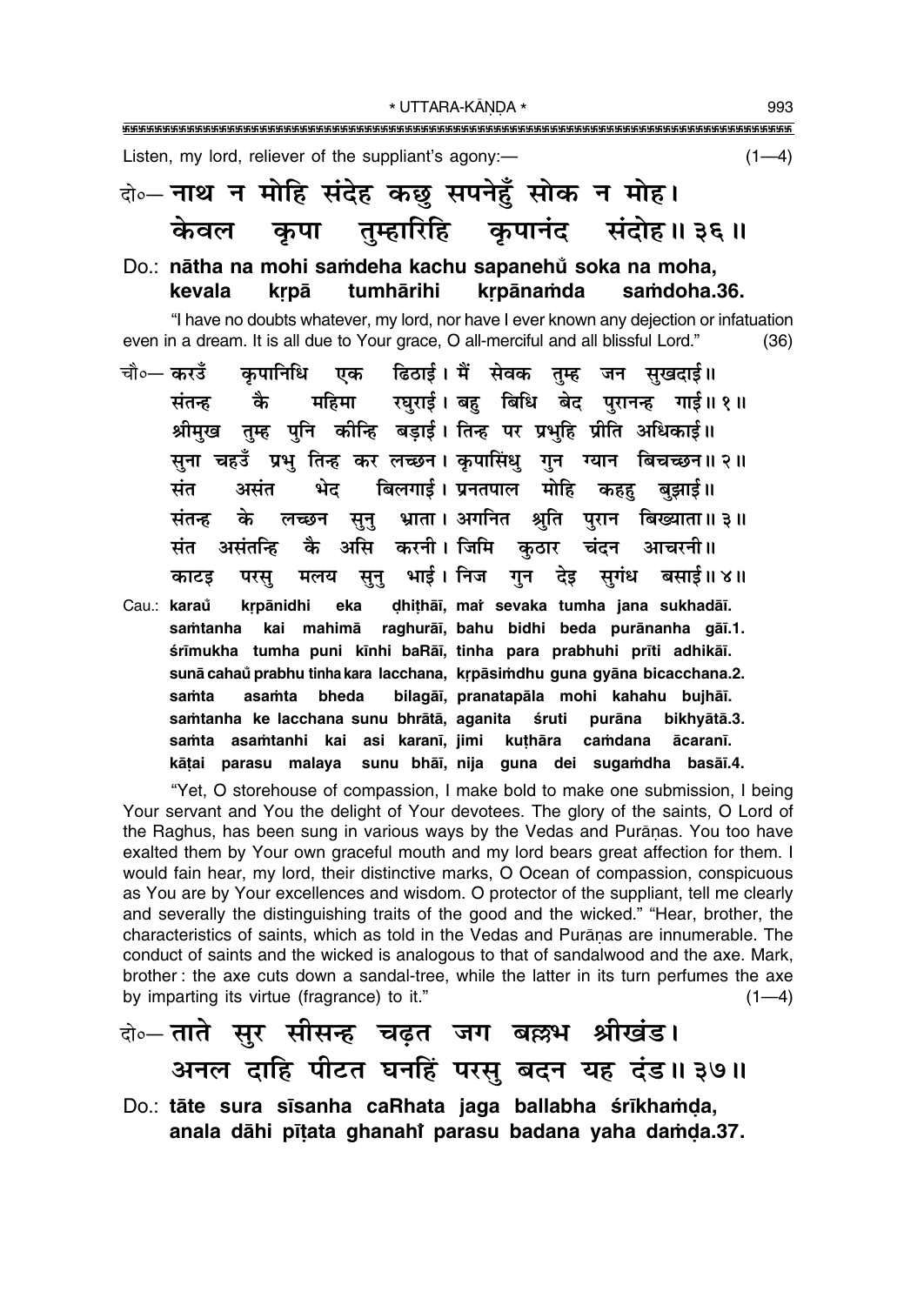"For this reason sandalwood (in the form of paste) finds its way to the head of gods (their images) and is loved by the world so much; while the axe has its steel edge heated in the fire and beaten with a hammer as punishment."  $(37)$ 

- ਹੀ $o$  ਕਿਥਹ अलंपट मील गनाकर। पर दख दख सख सख देखे पर॥ बिरागी। लोभामरष हरष सम अभतरिप बिमट भय त्यागी॥ १॥ दाया। मन बच क्रम मम भगति अमाया॥ कोमलचित दीनन्ह पर सबहि अमानी। भरत प्रान सम मम ते प्रानी॥ २॥ मानप्रद आप परायन। सांति बिरति बिनती मदितायन॥ बिगत काम मम नाम मयत्री । द्विज पद प्रीति धर्म जनयत्री ॥ ३ ॥ सीतलता सरलता ए सब लच्छन बसहिं जासु उर।जजानेहु तात संत संतत फुर॥ सम दम नियम नीति नहिं डोलहिं। परुष बचन कबहँ नहिं बोलहिं॥४॥
- Cau.: bisaya alampata sīla gunākara, para dukha dukha sukha sukha dekhe para. sama abhūtaripu bimada birāgī, lobhāmaraṣa haraṣa bhaya tyāgī.1. komalacita dīnanha para dāyā, mana baca krama mama bhagati amāyā. āpu amānī, bharata prāna sama mama te prānī.2. sabahi mānaprada bigata kāma mama nāma parāyana, sāmti birati binatī muditāyana. sītalatā mayatrī, dvija pada prīti dharma janayatrī.3. saralatā e saba lacchana basahi iāsu ura iānehu tāta samta samtata phura. sama dama niyama nīti nahi dolahi, parusa bacana kabahu nahi bolahi.4.

"Saints as a rule have no hankering for the pleasures of sense and are the very mines of amiability and other virtues. They grieve to see others in distress and rejoice at the sight of others' joy. They are even-minded and look upon none as their enemy. Free from vanity and passion, they are conquerers of greed, anger, joy and fear. Tender of heart and compassionate to the distressed, they cherish guileless devotion to Me in thought, word and deed; and giving honour to all, they are modest themselves. Such souls, Bharata, are dear to Me as life. Having no interested motive of their own they are devoted to My Name and are abodes of tranquillity, dispassion, humility and good humour. Again, know him for all time, dear brother, a genuine saint, whose heart is a home of all such noble qualities as placidity, guilelessness, friendliness and devotion to the feet of the Brāhmanas, which is the fountain of all virtues. They never swerve from the control of their mind and senses, religious observances and correct behaviour and never utter a harsh word."  $(1-4)$ 

## वे॰– निंदा अस्तुति उभय सम ममता मम पद कंज। ते सज्जन मम प्रानप्रिय गुन मंदिर सुख पुंज॥३८॥

### Do.: nimdā astuti ubhaya sama mamatā mama pada kamja, te sajjana mama prānapriya guna mamdira sukha pumja.38.

"They who regard both obloguy and praise alike and who claim My lotus feet as their only possession-such saintly souls are dear to Me as life and are veritable abodes of noble qualities and embodiments of bliss."  $(38)$ 

|  | चौ०— सुनहु      असंतन्ह     केर     सुभाऊ । भूलेहुँ   संगति  करिअ   न   काऊ ॥ |  |  |
|--|-------------------------------------------------------------------------------|--|--|
|  | तिन्ह कर संग सदा दुखदाई।।जिमि कपिलहि घालइ हरहाई॥१॥                            |  |  |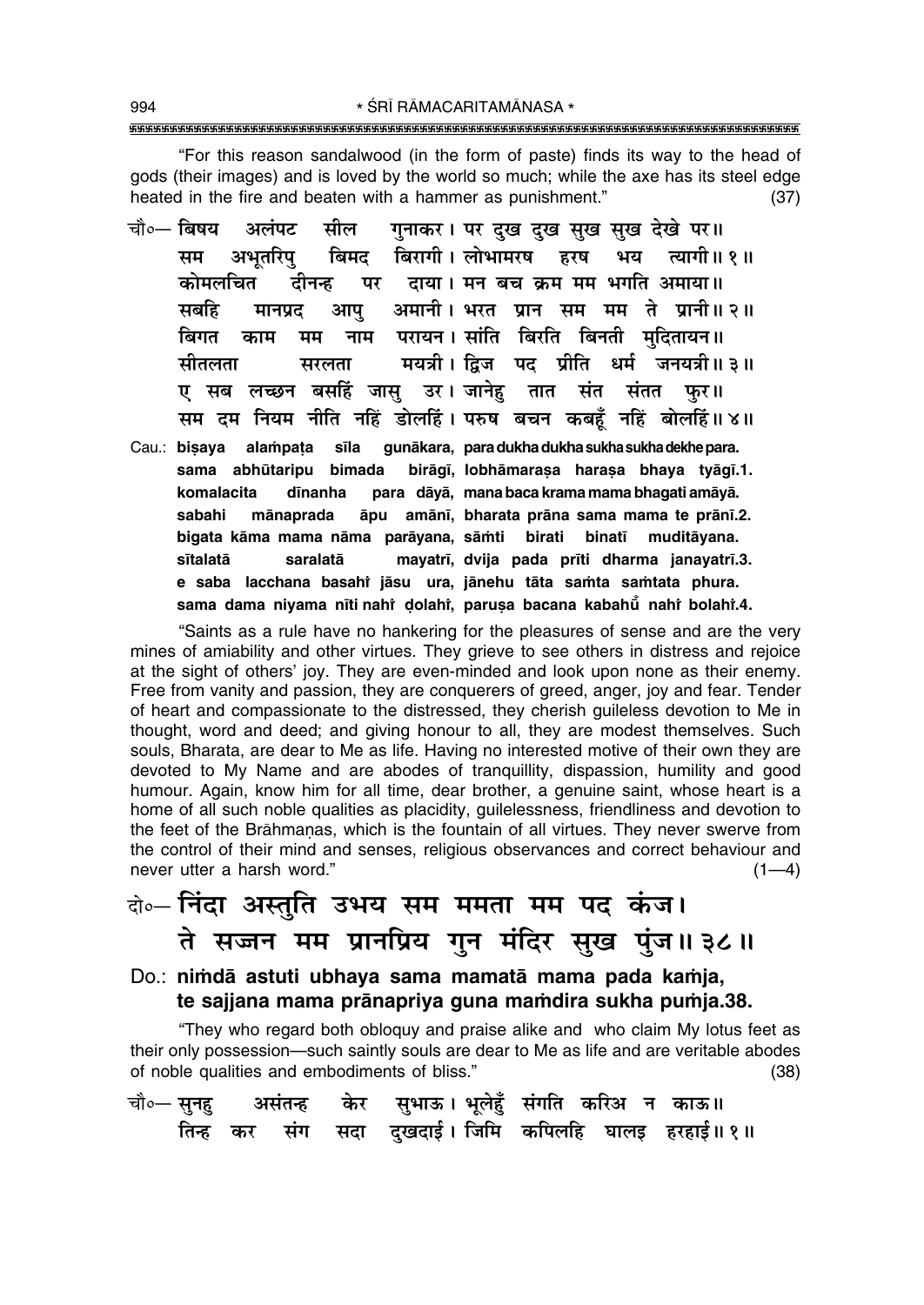\* UTTARA-KĀNDA \* 

हृदयँ अति ताप बिसेषी। जरहिं सदा पर संपति देखी।। खलन्ह निंदा सनहिं पराई। हरषहिं मनहँ परी निधि पाई॥ २॥ जहँ कहँ लोभ परायन। निर्दय कपटी कटिल मलायन॥ कोध काम मद काह सों। जो कर हित अनहित ताह सों॥३॥ सब बयरु अकारन देना। झठइ भोजन लेना झठ चबेना॥ झठड झठड जिमि मोरा। खाइ महा बोलहिं बचन मधर अहि हृदय कठोरा॥४॥ Cau.: sunahu asamtanha kera subhāū, bhūlehů samgati karia na kāū. tinha kara samga sadā dukhadāī, jimi kapilahi ghālai harahāī.1. khalanha hrdayå ati tāpa bisesī, jarahi sadā para sampati dekhī. iahå kahů nimdā sunahi parāī, harasahi manahů parī nidhi pāī.2. kāma krodha mada lobha parāyana, nirdaya kapatī kutila malāvana. tāhū sỏ.3. bayaru akārana saba kāhū so, jo kara hita anahita ihūthai lenā jhūthai denā, įhūthai bhojana jhūtha cabenā. bolahi madhura bacana jimi morā, khāi mahā ahi hrdaya kathorā.4.

"Now hear the characteristics of the impious, association with whom should be scrupulously avoided; for their company ever brings woe, even as a wicked cow ruins by her company a cow of noble breed. The heart of the wicked suffers terrible agony; for they ever burn at the sight of others' prosperity. Wherever they hear others reviled, they feel delighted as though they had stumbled upon a treasure lying on the road. Devoted to sensuality, anger, arrogance and greed, they are merciless, deceitful, crooked and impure. They bear enmity towards all without rhyme or reason; nay, they behave inimically even with those who are actively kind to them. They are false in their dealings (lying is their stock-in-trade); nay, falsehood is their dinner and falsehood their breakfast (whatever they eat is intended to deceive others). They speak honeyed words just like the peacock, that has a stony heart and devours the most venomous snake."  $(1-4)$ 

|  |  |  |  | वे⊶ पर द्रोही पर दार रत पर धन पर अपबाद। |
|--|--|--|--|-----------------------------------------|
|  |  |  |  | ते नर पाँवर पापमय देह धरें मनुजाद॥३९॥   |

#### Do.: para drohi para dāra rata para dhana para apabāda, nara pāvara pāpamaya deha dhare manujāda.39. te

"Malevolent by nature, they enjoy others' wives and others' wealth and take delight in slandering others. Such vile and sinful men are demons in human garb."  $(39)$ 

|  | चौ०— लोभइ ओढ़न लोभइ डासन। सिस्नोदर पर जमपुर त्रास न॥    |  |  |  |  |
|--|---------------------------------------------------------|--|--|--|--|
|  | काहू की जौं सुनहिं बड़ाई।स्वास लेहिं जनु जूड़ी आई॥१॥    |  |  |  |  |
|  | जब काहू कै देखहिं बिपती।सुखी भए मानहुँ जग नृपती॥        |  |  |  |  |
|  | स्वारथ रत परिवार बिरोधी।लंपट काम लोभ अति क्रोधी॥२॥      |  |  |  |  |
|  | मातु पिता गुर बिप्र न मानहिं। आपु गए अरु घालहिं आनहिं॥  |  |  |  |  |
|  | करहिं मोह बस द्रोह परावा।संत संग हरि कथा न भावा॥३॥      |  |  |  |  |
|  | अवगुन सिंधु मंदमति कामी।बेद बिदूषक परधन स्वामी॥         |  |  |  |  |
|  | बिप्र द्रोह पर द्रोह बिसेषा।दंभ कपट जियँ धरें सुबेषा॥४॥ |  |  |  |  |

995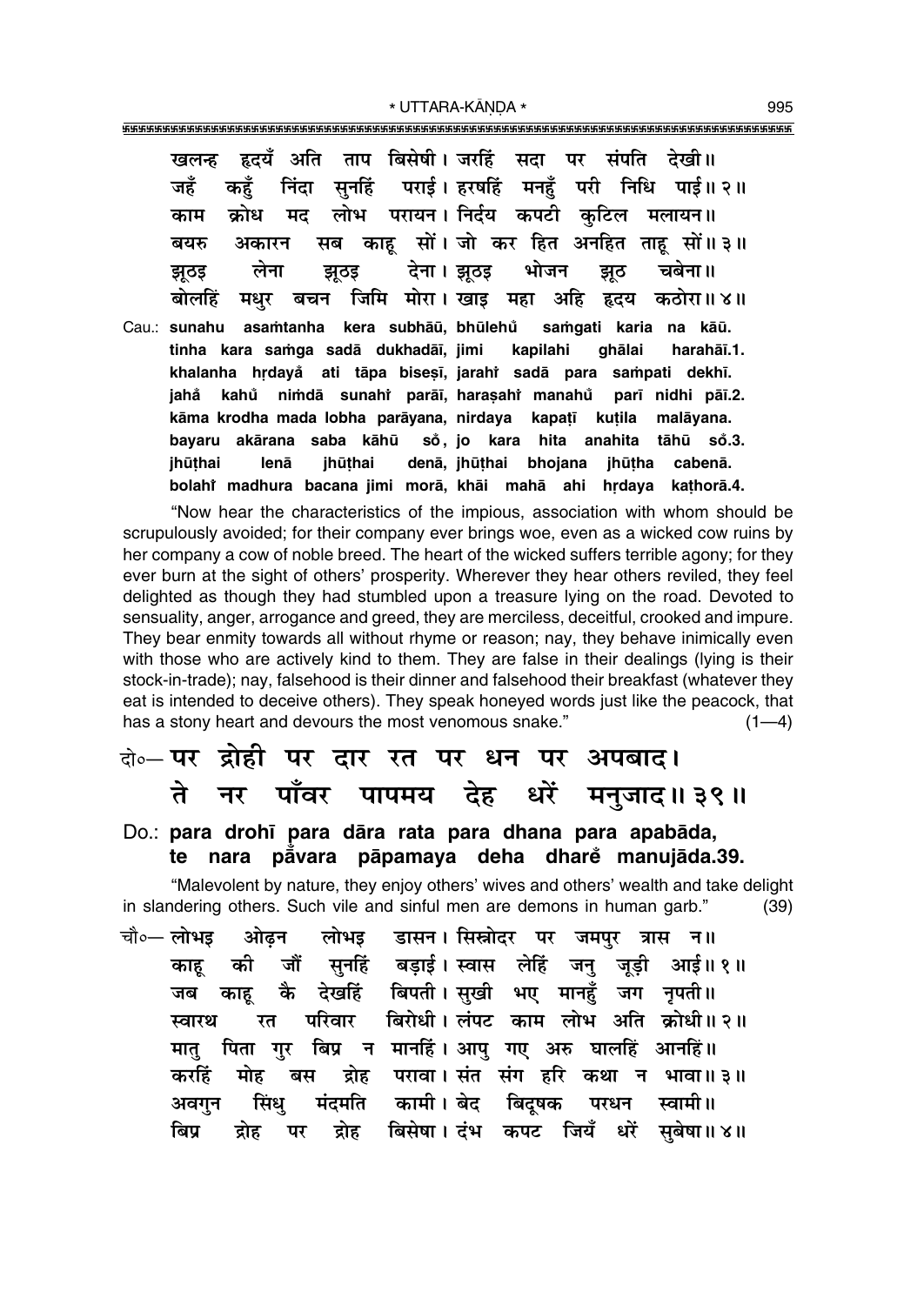\* ŚRĪ RĀMACARITAMĀNASA \* 

dāsana, sisnodara para jamapura trāsa na. Cau.: **lobhai** oRhana lobhai baRāī, svāsa kāhū kī sunaht lehř janu jūRī jaů āī.1. bipatī, sukhī bhae mānahů kāhū dekhahî iaba kai iaga nrpatī. birodhī, lampata kāma lobha ati krodhī.2. svāratha rata parivāra mātu pitā gura bipra na mānahi, āpu qae aru ahālahi ānahi. karahi moha basa droha parāvā, samta samga hari kathā na bhāvā.3. avaguna simdhu mamdamati kāmī, beda bidūsaka paradhana svāmī. bipra droha para droha bisesā, dambha kapata jiva dhare subesā.4.

"Greed is their covering and greed their bedding (they wallow in greed; they are ever given up to sexual enjoyment and gluttony and have no fear of punishment in the abode of Yama (the god of death). If they ever hear anyone exalted, they heave a deep sigh as though they had an attack of ague. On the other hand, when they find anyone in distress, they rejoice as though they had attained the sovereignty of the whole world. Devoted to their own selfish interests, they antagonize their kinsfolk, are given up to sensuality and greed and are most irascible. They recognize neither mother nor father nor preceptor nor the Brāhmanas; utterly ruined themselves, they bring ruin upon others. Overcome by infatuation they bear malice to others and have no love for communion with saints nor for the stories relating to Srī Hari. Oceans of vice, dull-witted and lascivious, they revile the Vedas and usurp others' wealth. Though bearing malice to all, they are enemies of the Brāhmanas in particular; and full of hypocrisy and deceit at heart, they outwardly wear a saintly appearance."  $(1-4)$ 

- बे॰- ऐसे अधम मनुज खल कृतजुग त्रेताँ नाहिं। द्वापर कछुक बृंद बहु होइहहिं कलिजुग माहिं॥४०॥
- Do.: aise adhama manuja khala krtajuga tretå nāhi, dvāpara kachuka brmda bahu hoihahi kalijuga māhi.40.

"Such vile and wicked men are absent in the Satya and Treta Yugas; a sprinkling of them will appear in Dvāpara, while multitudes of them will crop forth in the Kali age." (40)

- चौ०— पर हित सरिस धर्म नहिं भाई। पर पीड़ा सम नहिं अधमाई॥ पुरान बेद कर।कहेउँ तात जानहिं कोबिद नर॥१॥ निर्नय सकल नर सरीर धरि जे पर पीरा। करहिं ते सहहिं महा भव भीरा॥ करहिं मोह बस नर अघ नाना। स्वारथ रत परलोक नसाना ॥ २॥ तिन्ह कहँ मैं भ्राता। सुभ अरु असुभ कर्म फल दाता॥ कालरूप बिचारि जे परम सयाने। भजहिं मोहि संसत दख जाने॥३॥ अस सभासभ दायक। भजहिं मोहि सर नर मनि नायक॥ त्यागहिं ਕਸ਼ੰ गुन भाषे। ते न परहिं भव जिन्ह लखि राखे॥४॥ के संत असंतन्ह
- Cau.: para hita sarisa dharma nahi bhāi, para pīRā sama nahi adhamāi. nirnaya sakala purāna beda kara, kaheů tāta jānahi kobida nara.1. nara sarīra dhari je para pīrā, karahi te sahahi mahā bhava bhīrā. karahi moha basa nara agha nānā, svāratha rata paraloka nasānā.2.

996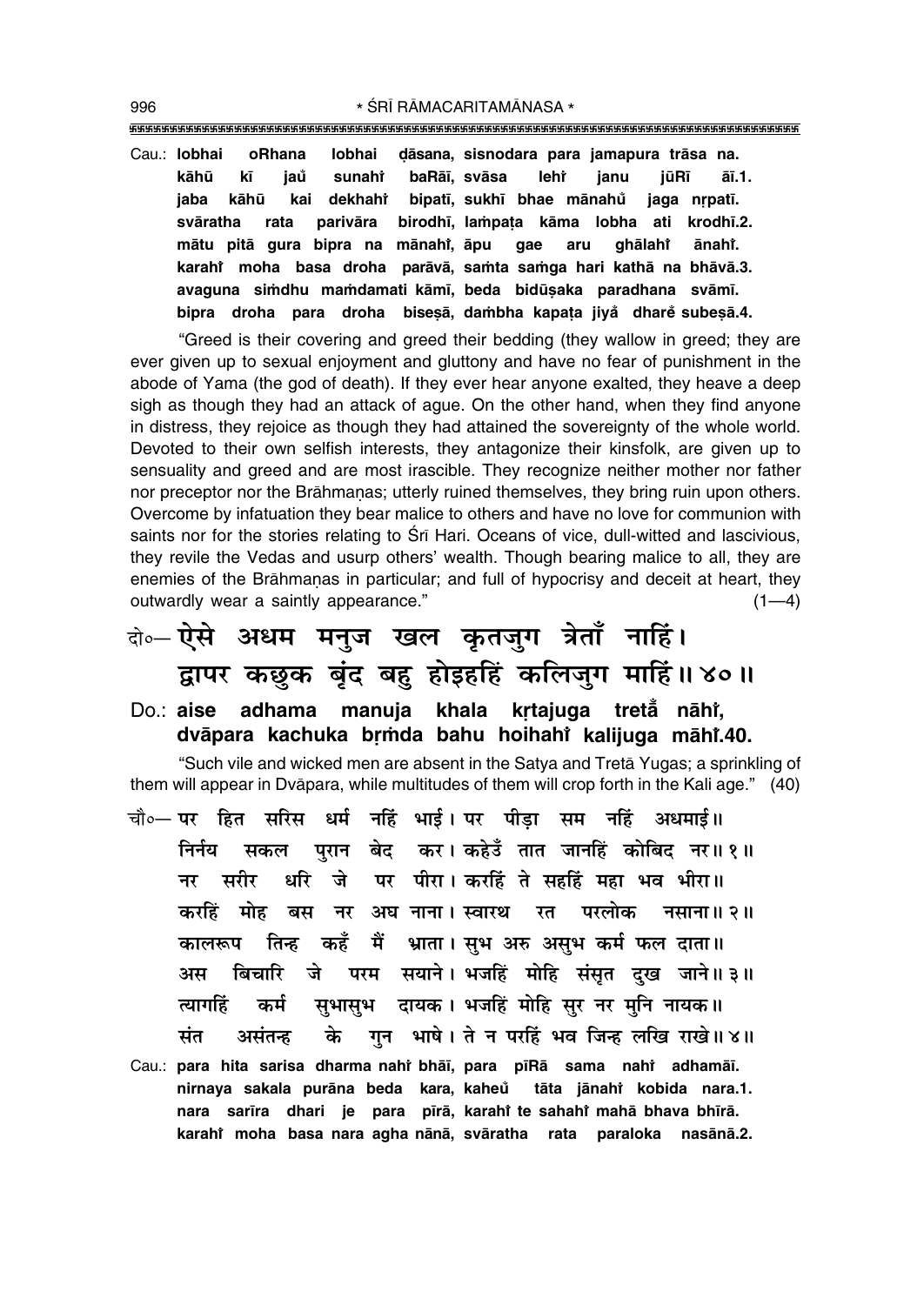#### 

kālarūpa tinha kahå mar bhrātā, subha aru asubha karma phala dātā. je parama sayāne, bhajahi mohi samsrta dukha jāne.3. asa bicāri tvāgahi karma subhāsubha dāvaka, bhaiahi mohi sura nara muni nāvaka. samta asamtanha ke guna bhāse, te na parahi bhava jinha lakhi rākhe.4.

"Brother, there is no virtue like benevolence, and no meanness like oppressing others. I have declared to you, dear brother, the verdict of all the Vedas and Puranas: the wise also know it. They who inflict pain on others even after attaining the human body have to suffer the terrible pangs of birth and death. Dominated by infatuation and devoted to their selfish interest men commit various sins and thereby ruin their prospects in the next world. Figuring as Yama (the god of death) for their sake, brother, I dispense the fruit of their good and evil actions. Realizing this, those who are supremely clever adore Me, knowing the cycle of births and deaths as full of pain. They renounce actions which yield good or evil results and take refuge in Me, the lord of gods, men and sages. Thus I have told you the characteristics of saints and vile men. They who have fully comprehended them are no more subjected to the process of transmigration.  $(1-4)$ 

# बे॰–सूनहु तात माया कृत गुन अरु दोष अनेक। गुन यह उभय न देखिअहिं देखिअ सो अबिबेक॥४१॥

### Do.: sunahu tāta māyā krta guna aru dosa aneka, guna yaha ubhaya na dekhiahi dekhia so abibeka.41.

"Listen, dear brother: the numerous merits and demerits are all products of Māyā. The greatest merit is that they should cease to exist in one's eve; to discern them is ignorance."  $(41)$ 

- चौ०— श्रीमुख बचन सुनत सब भाई। हरषे प्रेम न हृदयँ समाई॥ करहिं बिनय अति बारहिं बारा। हनमान हियँ हरष अपारा॥१॥ पनि रघुपति निज मंदिर गए। एहि बिधि चरित करत नित नए॥ बार नारद मनि आवहिं। चरित पनीत राम के गावहिं॥२॥ बार नित नव चरित देखि मनि जाहीं। ब्रह्मलोक सब कथा कहाहीं॥ सुनि बिरंचि अतिसय सुख मानहिं। पुनि पुनि तात करहु गुन गानहिं॥३॥ सराहहिं । जद्यपि ब्रह्म निरत मनि आहहिं॥ मनकादिक नारदहि सनि गन गान समाधि बिसारी।सादर सुनहिं परम अधिकारी॥४॥
- Cau.: śrīmukha bacana sunata saba bhāī, harașe prema na hrdayă samāī. karahî binaya ati bārahî bārā, hanūmāna hiyå harasa apārā.1. puni raghupati nija mamdira gae, ehi bidhi carita karata nita nae. nārada muni āvahi, carita punīta rāma ke bāra bāra gāvahi.2. nita nava carita dekhi muni jāhī, brahmaloka saba kathā kahāhī. suni biramci atisaya sukha mānahi, puni puni tāta karahu guna gānahi.3. sanakādika nāradahi sarāhahi, jadyapi brahma nirata muni āhahi. suni guna gāna samādhi bisārī, sādara sunahi parama adhikārī.4.

All the three brothers (Bharata, Laksmana and Satrughna) rejoiced to hear these words from the blessed lips of the Lord and their heart overflowed with love. Again and again they showed Him profound reverence; there was immence joy in the heart of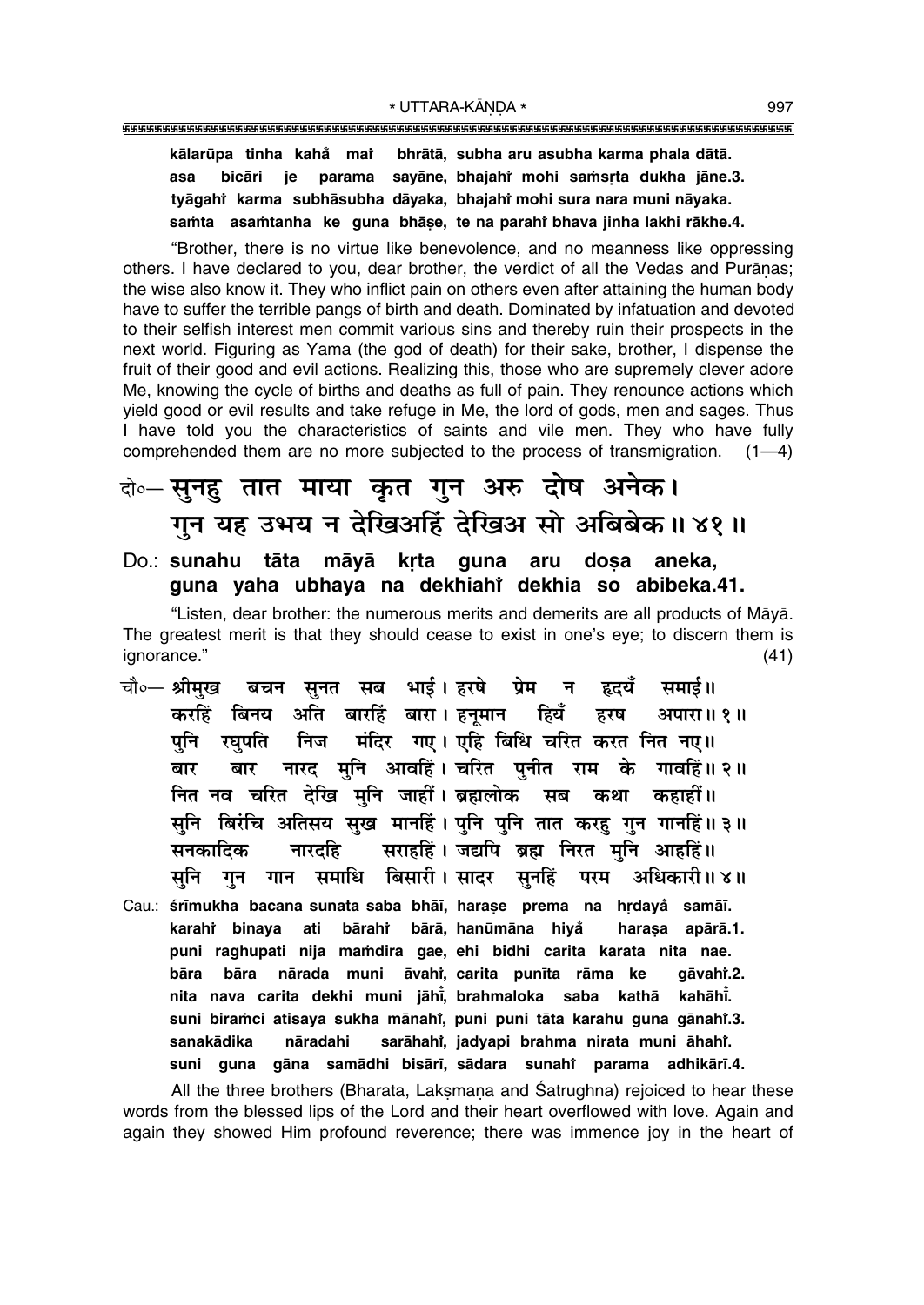Hanuman in particular. The Lord of the Raghus then retired to His own palace. In this way He enacted some new sport everyday. The sage Nārada paid frequent visits and sang Śrī Rāma's holy exploits. After witnessing fresh deeds everyday, the sage returned to Brahma's abode and recited the whole story there. Virañci (the Creator) felt overjoyed to hear it and said, "Dear son, hymn His praises again and again." Sanaka and his three brothers extolled Nārada: and, though absorbed in Brahma (the Infinite), the sages forgot their Samadhi (absorption) on hearing the hymn of praise to the Lord and listened to it with reverence, supremely qualified as they were.  $(1-4)$ 

## के— जीवनमुक्त ब्रह्मपर चरित सुनहिं तजि ध्यान। जे हरि कथाँ न करहिं रति तिन्ह के हिय पाषान॥४२॥

### Do.: jīvanamukta brahmapara carita sunahi taji dhyāna, je hari kathå na karahi rati tinha ke hiya pāṣāna.42.

Even those (like Sanaka and others) who are liberated though embodied and are absorbed in Brahma hear the narrative of Sri Rama even by interrupting their meditation (abstraction). Truly theirs must be a heart of stone, who take no delight in the stories of Śrī Hari.  $(42)$ 

- चौ०— एक बार रघुनाथ बोलाए। गुर द्विज पुरबासी सब आए॥ बैठे गुर मुनि अरु द्विज सज्जन। बोले बचन भगत भव भंजन॥१॥ परजन मम बानी। कहउँ न कछ ममता उर आनी॥ सनह सकल कछ् प्रभुताई। सुनहु करहु जो तुम्हहि सोहाई॥२॥ नहिं अनीति नहिं प्रियतम मम सोई।मम अनुसासन सोड सेवक मानै जोर्ड ॥ भाषौं भाई। तौ मोहि बरजह भय बिसराई॥ ३॥ जौं अनीति कछ पावा। सर दर्लभ सब ग्रंथन्हि गावा॥ बडें भाग मानुष तन् मोच्छ द्वारा। पाइ न जेहिं परलोक सँवारा॥ ४॥ कर साधन धाम
- Cau.: eka bāra raghunātha bolāe, gura dvija purabāsī saba āe. baithe gura muni aru dvija sajjana, bole bacana bhagata bhava bhamjana.1. sunahu sakala purajana mama bānī, kahaŭ na kachu mamatā ura ānī. nahi anīti nahi kachu prabhutāī, sunahu karahu jo tumhahi sohāī.2. soi sevaka priyatama mama soi, mama anusāsana mānai ioī. jaů anīti kachu bhāṣaů bhāī, tau mohi barajahu bhaya bisarāī.3. bhāga mānusa tanu pāvā, sura durlabha saba gramthanhi gāvā. baRe sādhana dhāma moccha kara dvārā, pāi jehř paraloka såvārā.4. na

One day, invited by the Lord of the Raghus, the preceptor (Vasistha) and other leading Brāhmanas and all the other citizens assembled (in the royal court). When the preceptor and the other sages and Brāhmanas as well as all other gentlemen had taken their seats, the Lord who puts an end to the round of births of His devotees, addressed them in the following words:-'Listen to My words, citizens all: I am not going to say anything out of attachment for you in My heart; I do not ask you to do any thing wrong nor do I make use of My authority. Therefore, listen to Me and act accordingly if you please. He is My servant and he is dearest to Me, who obeys My command. If I say anything which is wrong, brethren, be not afraid to correct Me. It is by good fortune that

998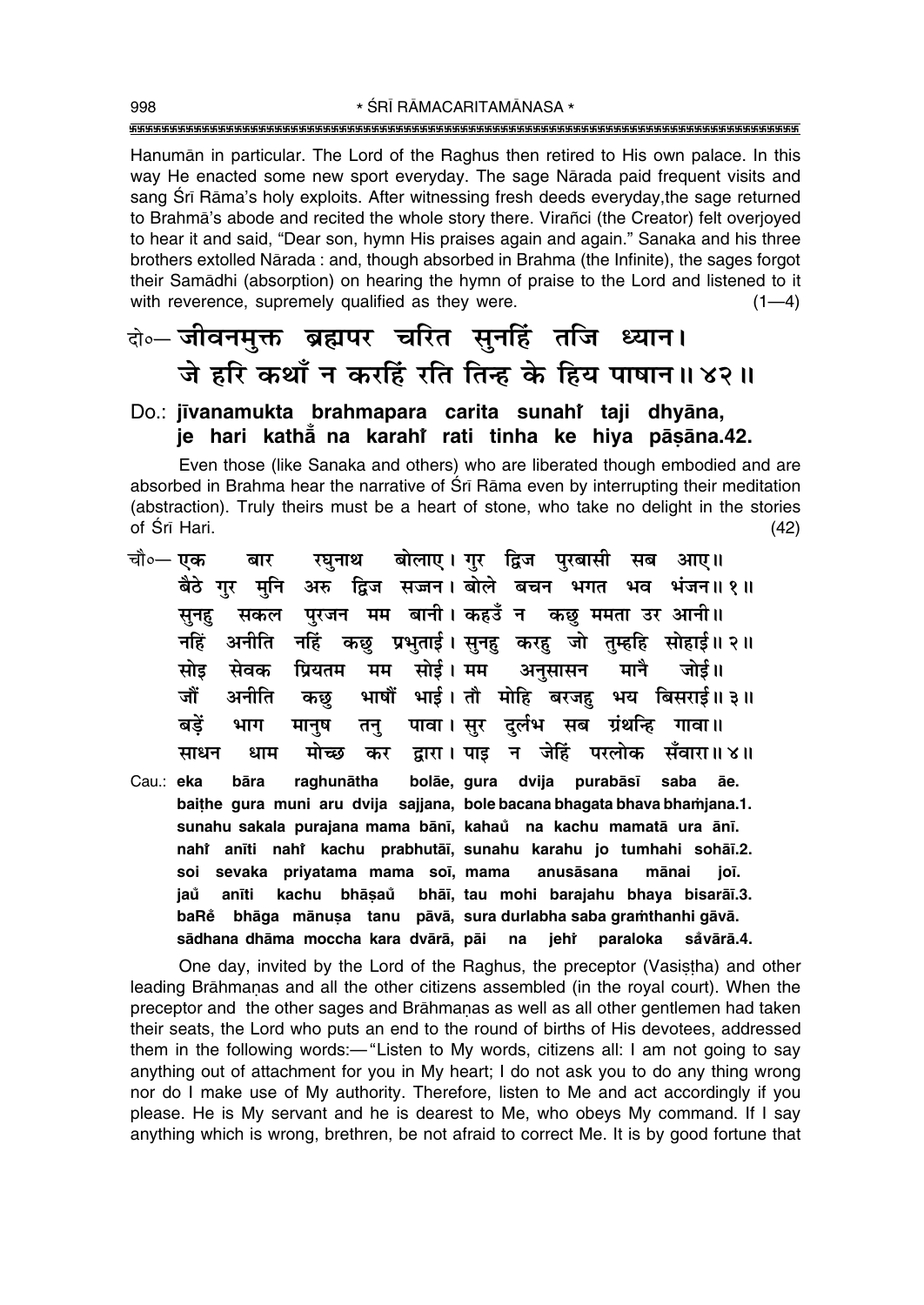you have secured a human body, which—as declared by all the scriptures—is difficult even for the gods to attain. It is a tabernacle suitable for spiritual endeavours, gateway to liberation. He who fails to earn a good destiny hereafter even on attaining it."  $(1-4)$ 

# बे॰-सो परत्र दुख पावइ सिर धुनि धुनि पछिताइ। कालहि कर्महि ईस्वरहि मिथ्या दोष लगाइ॥४३॥

#### Do.: so paratra dukha pāvai sira dhuni dhuni pachitāi, kālahi karmahi **isvarahi** mithyā dosa lagāi.43.

"He reaps torture in the other world and beats his head in remorse, wrongly attributing the blame to Time, Fate and God."  $(43)$ 

- चौ० एहि तन कर फल बिषय न भाई। स्वर्गउ स्वल्प अंत दखदाई॥ पाइ बिषयँ मन देहीं। पलटि सुधा ते सठ बिष लेहीं॥ १॥ नर तन् ताहि कबहँ भल कहड़ न कोई। गुंजा ग्रहड़ परस मनि खोई॥ चौरासी। जोनि भ्रमत यह जिव अबिनासी॥२॥ चारि लच्छ आकर कर प्रेरा। काल कर्म सुभाव गुन घेरा॥ माया फिरत सदा करि करुना नर देही।देत ईस कबहँक बिन् हेत सनेही॥ ३॥ बारिधि कहँ बेरो। सन्मुख नर तन भव मरुत अनुग्रह मेरो॥ नावा। दुर्लभ साज सुलभ करि पावा॥४॥ करनधार सदगुर दूढ़
- Cau.: ehi tana kara phala bişaya na bhāī, svargau svalpa amta dukhadāī. nara tanu pāi bisaya mana dehi, palați sudhā te sațha bisa lehi.1. tāhi kabahů bhala kahai na koī, gumjā grahai parasa mani khoī. ākara cāri laccha caurāsī, joni bhramata yaha jiva abināsī.2. sadā māyā kara prerā, kāla karma subhāva guna gherā. phirata kabahůka kari karunā nara dehī, deta **Tsa** binu hetu sanehī.3. nara tanu bhava bāridhi kahů bero, sanmukha maruta anugraha mero. karanadhāra sadagura drRha nāvā, durlabha sāja sulabha kari pāvā.4.

"Sensuous enjoyment, brethren, is not the be-all and end-all of human existence; even heavenly enjoyment is short-lived and ends in sorrow. The fools who devote their mind to the pleasures of sense even after attaining human birth take poison in exchange for nectar. None will ever speak well of him who picks up a peppercorn throwing away the philosopher's stone. This immortal soul goes round through eightyfour lakh species of life, falling under four broad divisions. Driven by Māyā (My deluding potency) and encompassed by Time, destiny, Nature and phenomenal existence, it ever drifts along. Rarely does God, who loves the Jiva without any selfinterest, graciously bestow on it a human form, which is a veritable raft whereby it can cross the ocean of mundane existence, with My grace for a favourable wind and a worthy preceptor for a helmsman to steer this strong bark—a combination which, though difficult to secure, has been made easily available to it."  $(1-4)$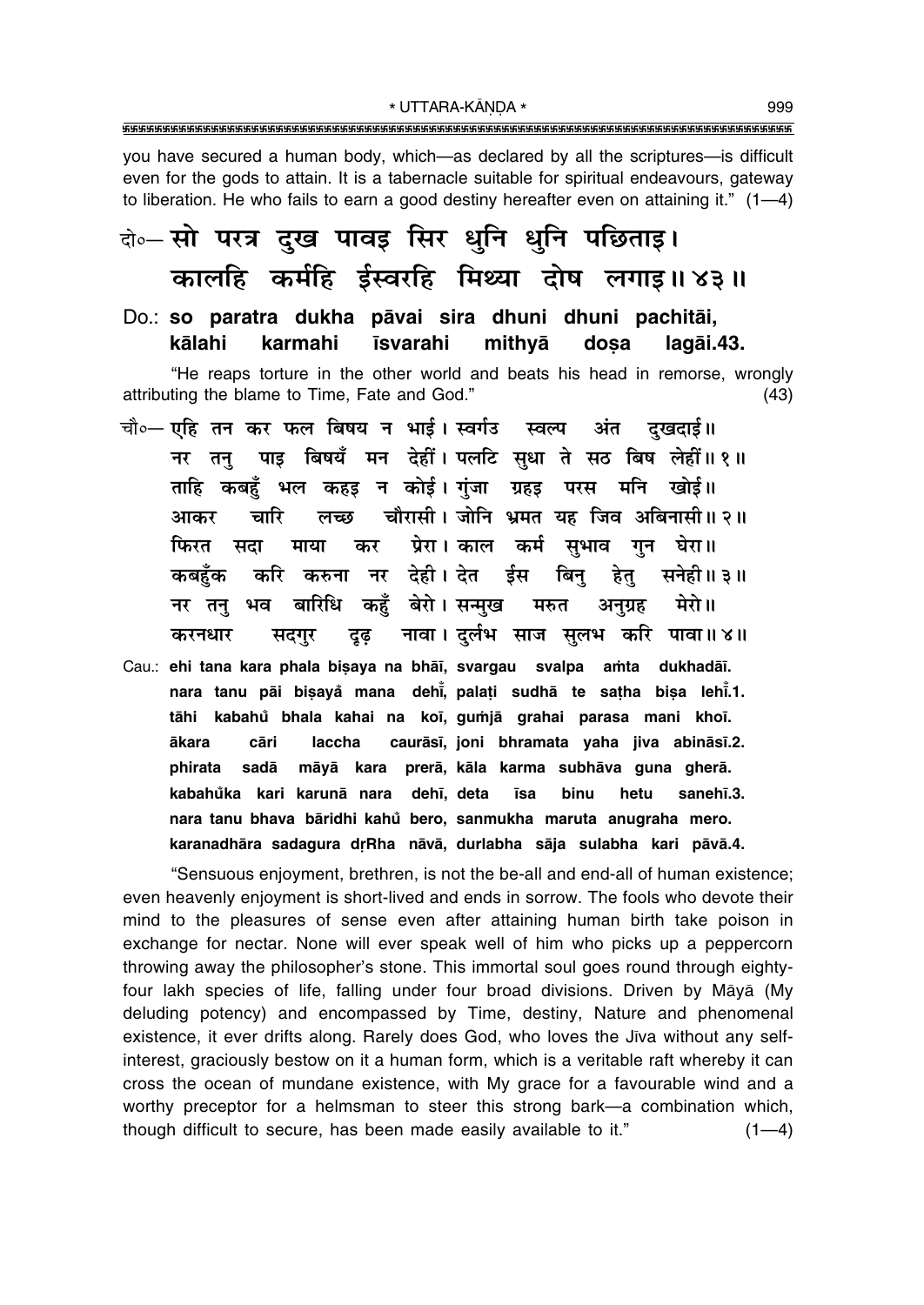## के जो न तरै भव सागर नर समाज अस पाइ। सो कृत निंदक मंदमति आत्माहन गति जाइ॥४४॥

Do.: io na tarai bhava sāgara nara samāja asa pāj. nimdaka mamdamati ātmāhana **SO** krta gati jāi.44.

"The man who, though equipped with all these resources, fails to cross the ocean of metempsychosis is ungrateful and dull-witted and meets the fate of a self-murderer." (44)

- सख चहह। सनि मम बचन हृदयँ दृढ गहह॥ चौ०— जौं परलोक डहाँ मारग यह भाई। भगति मोरि परान श्रति गाई॥१॥ सखट सलभ प्रत्युह अनेका। साधन कठिन न मन कहँ टेका॥ ग्यान अगम बह पावड कोऊ। भक्ति हीन मोहि प्रिय नहिं सोऊ॥ २ ॥ कष्ट करत भक्ति सतंत्र सकल सख खानी। बिन सतसंग न पावहिं प्रानी॥ पुंज बिनु मिलहिं न संता।सतसंगति संसृति कर अंता॥३॥ पुन्य पुन्य एक जग महुँ नहिँ दूजा। मन क्रम बचन बिप्र पद पूजा॥ तेहि पर मनि देवा। जो तजि कपट् करइ द्विज सेवा॥४॥ सानकुल
- Cau.: jaŭ paraloka iha sukha cahahū, suni mama bacana hrdayă drRha gahahū. sulabha sukhada māraga yaha bhāi, bhagati mori purāna śruti qāī.1. agama pratyūha anekā, sādhana kathina na mana kahů tekā. gyāna karata kasta bahu pāvai koū, bhakti hīna mohi priya nahi soū.2. bhakti sutamtra sakala sukha khānī, binu satasamga na pāvahi prānī. punya pumja binu milahi na samtā, satasamgati samsrti kara amtā.3. punya eka jaga mahu nahi dūjā, mana krama bacana bipra pada pūjā. sānukūla tehi para muni devā, jo taji kapatu karai dvija sevā.4.

"If you seek happiness here as well as hereafter, listen to My words and imprint them deeply in your heart. It is an easy and pleasant road, brethren, that of devotion to My feet, extolled in the Puranas and Vedas. Gnosis is difficult to attain and beset with numerous obstacles. The path is rugged and there is no solid ground for the mind to rest on. Scarcely one attains it after a hard struggle; yet, lacking in Devotion, the man fails to win My love. Devotion is independent and a mine of all blessings; men, however, cannot attain it except through the fellowship of saints. Saints for their part are inaccessible without a stock of merit; communion with the Lord's devotees in any case brings to an end the cycle of births and deaths. There is only one meritorious act in this world and no otherto adore the feet of the Brāhmanas by thought, word and deed. The sages and gods are propitious to him who guilelessly serves the twice-born (the Brāhmaṇas)."  $(1-4)$ 

## के-अौरउ एक गुपुत मत सबहि कहउँ कर जोरि। संकर भजन बिना नर भगति न पावड़ मोरि॥४५॥

### Do.: aurau eka guputa mata sabahi kahaŭ kara jori, samkara bhajana binā nara bhagati na pāvai mori.45.

"With joined palms I lay before you all another secret doctrine: without adoring Sankara (Lord Siva) man cannot attain devotion to Me."  $(45)$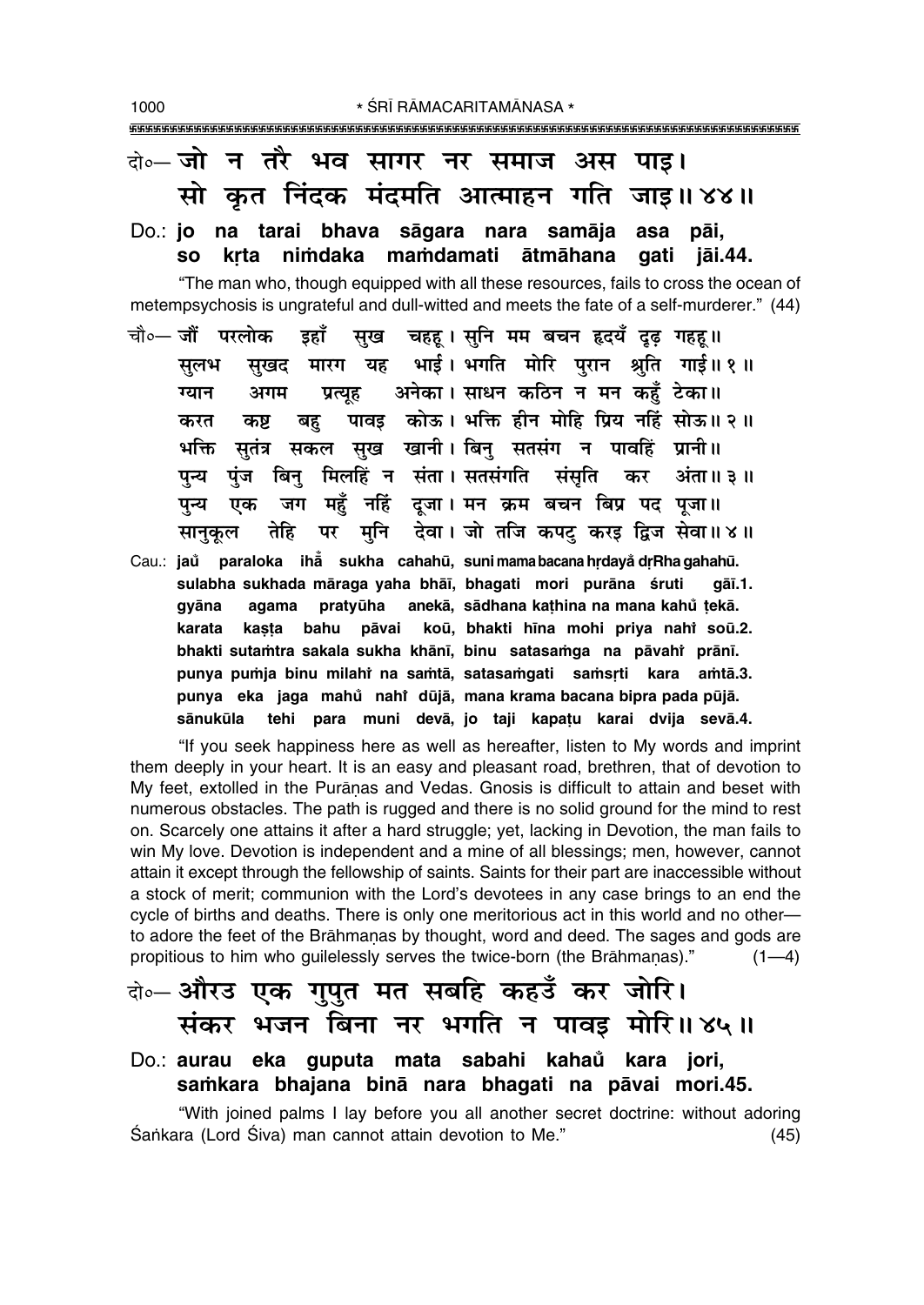\* UTTARA-KĀNDA \* 

| चौ∘— कहहु भगति पथ कवन प्रयासा। जोग न मख जप तप उपवासा॥ |                                                                             |
|-------------------------------------------------------|-----------------------------------------------------------------------------|
| सरल                                                   | सुभाव न मन कुटिलाई। जथा लाभ संतोष सदाई॥१॥                                   |
| मोर दास कहाइ नर आसा।करइ तौ कहहु कहा बिस्वासा॥         |                                                                             |
|                                                       | बहुत कहउँ का कथा बढ़ाई।एहि आचरन बस्य मैं भाई॥२॥                             |
| बैर न बिग्रह आस न त्रासा।सुखमय ताहि सदा सब आसा॥       |                                                                             |
|                                                       | अनारंभ अनिकेत अमानी । अनघ अरोष दच्छ बिग्यानी ॥ ३ ॥                          |
|                                                       | प्रीति सदा सज्जन संसर्गा।तुन् समंबिषयं स्वर्गं अपबर्गा॥                     |
|                                                       | भगति पच्छ हठ नहिं सठताई।दुष्ट तर्क सब दूरि बहाई॥४॥                          |
|                                                       | Cau.: kahahu bhagati patha kavana prayāsā, joga na makha japa tapa upavāsā. |
|                                                       | sarala subhāva na mana kuṭilāī, jathā lābha saṁtoṣa sadāī.1.                |
| dāsa<br>mora                                          | kahāi nara āsā, karai tau kahahu kahā bisvāsā.                              |
|                                                       | bahuta kahaŭ kā kathā baRhāī, ehi ācarana basya mat bhāī.2.                 |
|                                                       | baira na bigraha āsa na trāsā, sukhamaya tāhi sadā saba āsā.                |
| anāraṁbha                                             | aniketa amānī, anagha arosa daccha bigyānī.3.                               |
| prīti                                                 | sadā sajjana samsargā, trna sama bisaya svarga apabargā.                    |
|                                                       | bhaqati paccha hatha nahi  sathatāī, dusta   tarka   saba   dūri   bahāī.4. |

"Tell Me what pains are involved in treading the path of Devotion: it requires neither Yoga (mind-control), nor sacrifices, nor Japa (muttering of prayers), nor penance, nor fasting. A guileless disposition, a mind free from perversity and absolute contentment with whatever may be got—this is all that is needed. If he who is called a devotee yet counts upon man, tell me, what faith does he have in Me? What use My dwelling on the subject further: I am won by the conduct of a man as depicted below, brethren. He who has no enmity or quarrel with anyone and is devoid of hope and fear-to such a man all the quarters are ever full of joy. Undertaking nothing (with an interested motive). without home, without pride and without sin, free from wrath, clever and wise, ever loving the company of saints and accounting the enjoyments even of heaven as well as final beatitude as no more than a blade of grass, tenaciously adhering to the cult of Devotion but avoiding bigotry, and giving up all sophistical reasoning:- $(1-4)$ 

### वे० सम गुन ग्राम नाम रत गत ममता मद मोह। ता कर सख सोड़ जानड़ परानंद संदोह॥४६॥

#### Do.: mama guna grāma nāma rata gata mamatā mada moha, kara sukha soi jānai parānamda saṁdoha.46. tā

"Fond of singing and hearing My praises and devoted to My Name, and free from attachment to the world, arrogance and infatuation—the felicity that such a man enjoys is known to him alone who has become one with God, the embodiment of supreme bliss."  $(46)$ 

चौ०— सुनत सुधासम बचन राम के। गहे सबनि पद कृपाधाम के॥ जननि जनक गुर बंधु हमारे।कृपा निधान प्रान ते प्यारे॥१॥ धनु धाम राम हितकारी।सब बिधि तुम्ह प्रनतारति हारी॥ तन असि सिख तुम्ह बिन् देइ न कोऊ। मात् पिता स्वारथ रत ओऊ॥२॥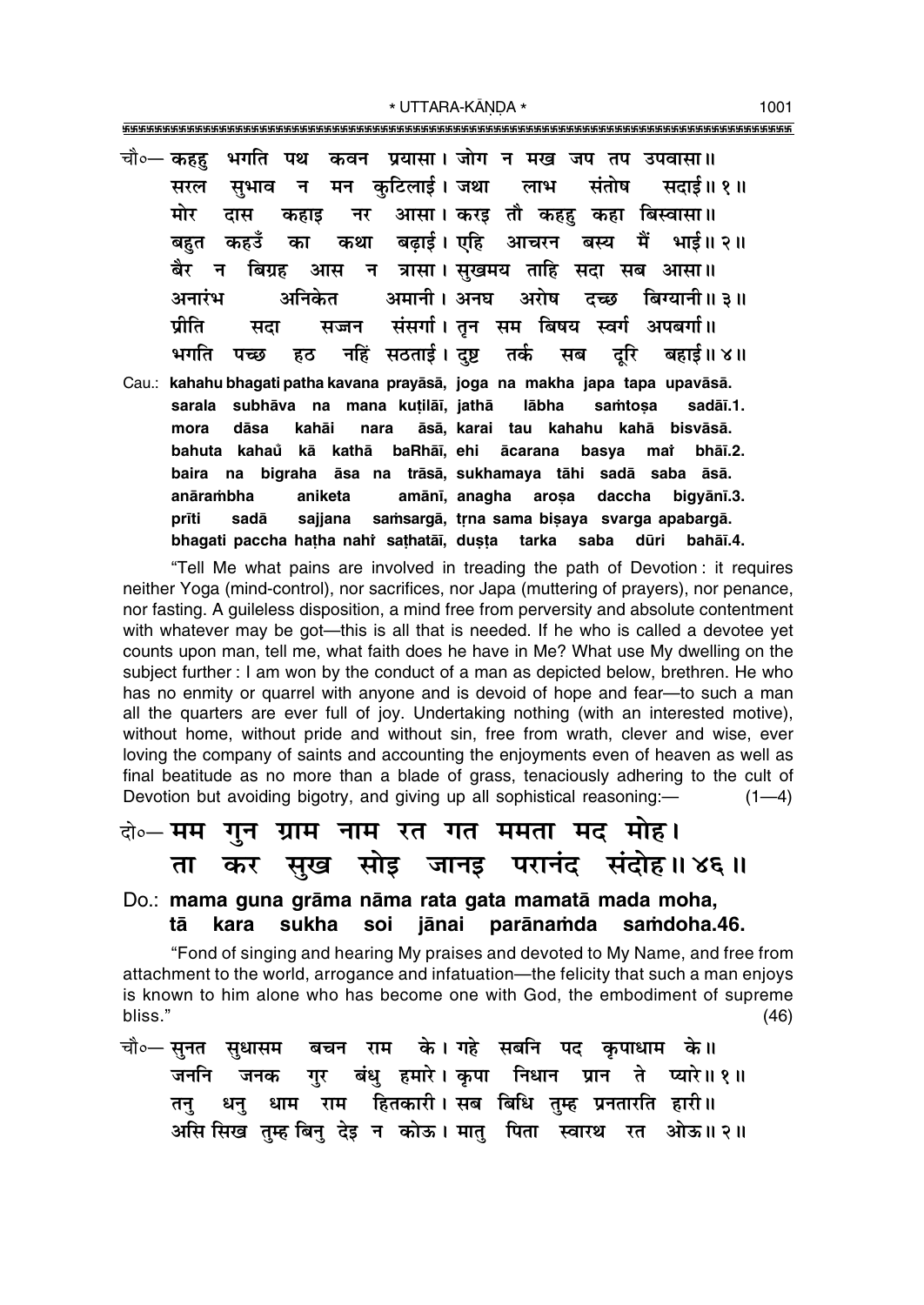""""""""""""""""""""""""""""""""""""""""""""""""""""""""""""""""""""""""""""""""""" हेत रहित जग जग उपकारी।तम्ह तम्हार सेवक असरारी॥ रवारथ मीत सकल जग माहीं।**सपनेहँ प्रभ परमारथ नाहीं॥३॥** सब के बचन प्रेम रस साने।सुनि रघुनाथ हृदयँ हरषाने॥ निज निज गह गए आयस पाई। बरनत प्रभ बतकही सहाई॥४॥ Cau.: sunata sudhāsama bacana rāma ke, gahe sabani pada krpādhāma ke. **janani janaka gura ba≈dhu hamåre, kæpå nidhåna pråna te pyåre.1. tanu dhanu dhåma råma hitakår∂, saba bidhi tumha pranatårati hår∂.** asi sikha tumha binu dei na koū, mātu pitā svāratha rata oū.2. **hetu rahita jaga juga upakår∂, tumha tumhåra sevaka asurår∂. svåratha m∂ta sakala jaga måh∂° , sapanehu prabhu paramåratha nåh∂ ° ° .3. saba ke bacana prema rasa sāne, suni raghunātha hrdaya harasāne. nija nija gæha gae åyasu på∂, baranata prabhu batakah∂ suhå∂.4.**

On hearing Srī Rāma's nectar-like words all who (had assembled there) clasped the feet of the All-merciful. "Fountain of mercy ! You are our father and mother, preceptor and kinsman; You are dearer to us than our own life. Råma, You are our body, wealth and habitat and You are beneficent to us in everyway, relieving as You do the agony of the suppliant. None other than You could give such instruction; for even father and mother are devoted to their own interest. You two are the only disinterested benefactors in this world—Yourself and Your servant, O Destroyer of the demons. Everyone else in this world has his own interest to serve; no one thinks of other's highest (spiritual) interests even in a dream, O Lord." The Lord of the Raghus was delighted at heart to hear the words of all, steeped as they were in the nectar of love. On receiving the Lord's permission they returned each to his own residence, repeating on the way the Lord's charming discourse. (1–4)

दो**०– उमा अवधबासी नर नारि कृतारथ रूप। ब्रह्म सच्चिदानंद घन रघुनायक जहँ भुप॥४७॥** Do.: **umå avadhabås∂ nara nåri kætåratha rµupa, brahma saccidānamda ghana raghunāyaka jaha bhūpa.47.** 

Umā, (continues Lord Śiva,) the people of Ayodhyā, both men and women, were the very picture of blessedness : for the Lord of the Raghus, who was none other than Brahma, the embodiment of truth, intelligence and bliss, ruled there as king. (47)

चौ०— **एक बार बसिष्ट मुनि आए। जहाँ राम सुखधाम सुहाए॥** <u>अति आदर रघुनायक कीन्हा। पद पखारि पादोदक लीन्हा॥१॥</u> **राम सुनह मुनि कह कर जोरी।** कृपासिंधु बिनती कछ मोरी॥ देखि देखि आचरन तम्हारा।**होत मोह मम हृदयँ अपारा॥२**॥ <u>महिमा अमिति बेद नहिं जाना। मैं केहि भाँति कहउँ भगवाना॥</u> उपरोहित्य कर्म अति मंदा।बेद पुरान सुमृति कर निंदा॥३॥ जब न लेउँ मैं तब बिधि मोही। कहा लाभ आगें सत तोही॥ परमातमा ब्रह्म नर रूपा।**होइहि रघकल भषन भपा॥४॥**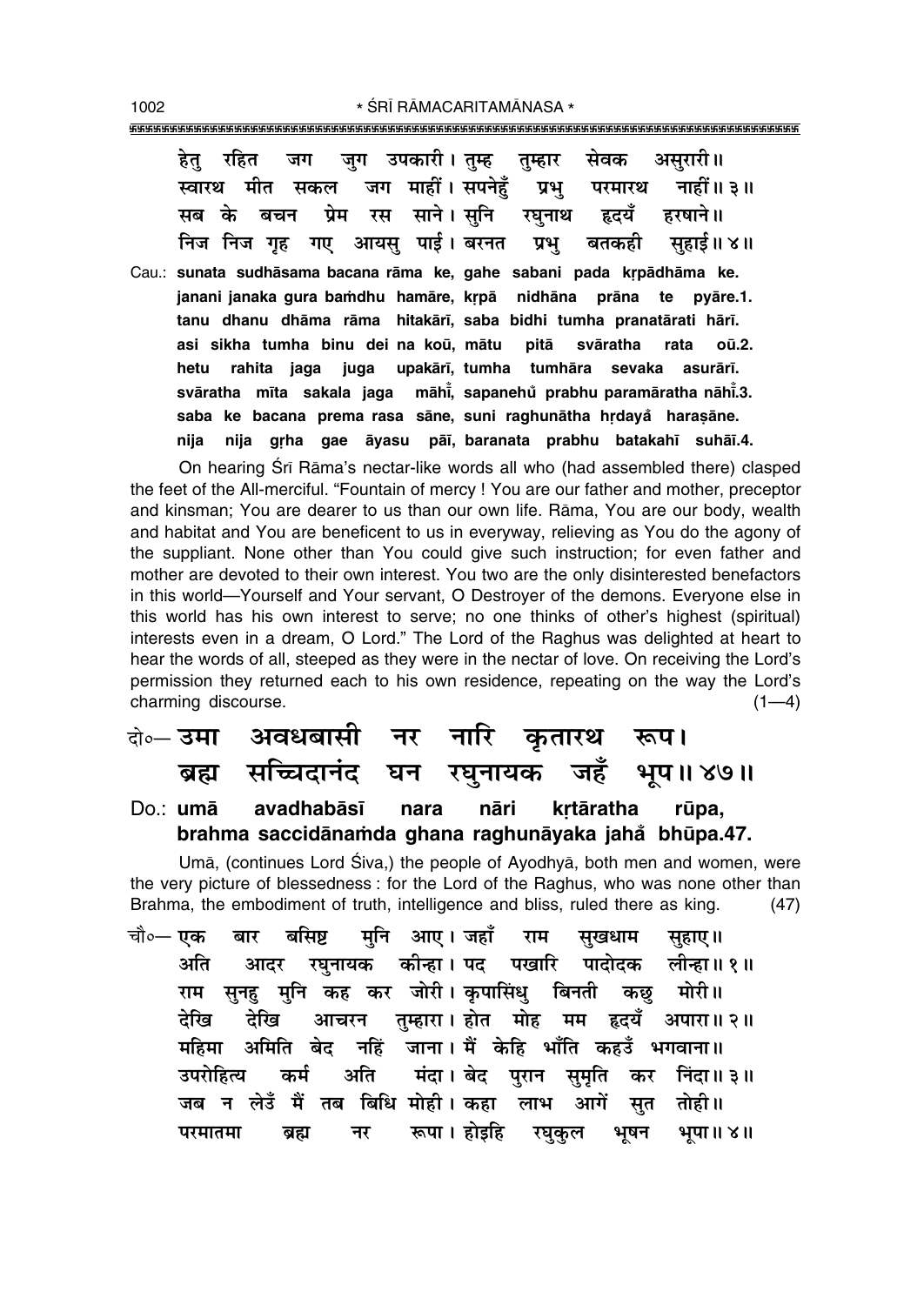\* UTTARA-KĀNDA \* 1003

""""""""""""""""""""""""""""""""""""""""""""""""""""""""""""""""""""""""""""""""""" Cau.: **eka bāra basista muni āe, jah**ă  **råma sukhadhåma suhåe. ati ådara raghunåyaka k∂nhå, pada pakhåri pådodaka l∂nhå.1.**

rāma sunahu muni kaha kara\_iorī, krpāsiṁdhu binatī kachu morī. **dekhi dekhi åcarana tumhårå, hota moha mama hædaya° apårå.2. mahimå amiti beda nahiÚ jånå, maiÚ kehi bhå° ti kahau bhagavånå. °** uparohitya karma ati mamdā, beda purāna sumrti kara nimdā.3. jaba na leů ma† taba bidhi mohī, kahā lābha āg<mark>ě suta toh</mark>ī. **paramåtamå brahma nara rµupå, hoihi raghukula bhµu¶ana bhµupå.4.**

One day the sage Vasistha called at the palace where the charming and all-blissful Srī Rāma was. The Lord of the Raghus received him with great reverence, laved his feet and sipped the water into which they had been washed. "Listen, Rāma :" said the sage with joined palms, "I make my humble submission, O Ocean of mercy. Even as I watch Your doings infinite bewilderment possesses my soul. Your immeasurable greatness is beyond the knowledge of the Vedas; how can I describe it, O Almighty Lord? The vocation of a familypriest is very low : the Vedas, Purānas and the Smrti texts equally denounce it. When I would not accept it, Brahma (my father) said to me, "It will redound to your benefit hereafter, my son : Brahma Itself, the Supreme Spirit, will appear in human semblance as a king, the ornament of Raghu's race".  $(1-4)$ 

## दो**0 तब मैं हृदयँ बिचारा जोग जग्य ब्रत दान।** जा कहँ करिअ सो पैहउँ धर्म न एहि सम आन॥४८॥

#### Do.: taba ma**ř** hrdavå  **hædaya bicårå joga jagya brata dåna, ° jå kahu karia so paihau ° dharma na ehi sama åna.48. °**

ìThen I thought to myself, (through this very office) I shall attain to Him who is the object of Yogic practices, performance of sacrifices, religious vows and charity. Thus there can be no other vocation like this." (48)

- चौ०— जप**्तप** नियम जोग निज धर्मा। श्रुति संभव नाना सुभ कर्मा॥  $\frac{1}{2}$  ग्वान दया दम तीरथ मज्जन। जहँ लगि धर्म कहत श्रुति सज्जन॥ १॥ आगम निगम पुरान अनेका । पढ़े सुने कर फल प्रभु एका ॥ तव पद पंकज प्रीति निरंतर। सब साधन कर यह फल सुंदर॥ २॥ छूटइ मल कि मलहि के धोएँ।**घृत कि पाव कोइ बारि बिलोएँ**॥ प्रेम भगति जल बिन**्रघराई। अभिअंतर मल कबहँ न जाई॥**३॥ सोइ सर्बग्य तग्य सोइ पंडित।सोइ गुन गृह बिग्यान अखंडित॥ दच्छ सकल लच्छन जत**सोई। जाकें पद सरोज रति होई॥४**॥
- Cau.: **japa tapa niyama joga nija dharmå, ‹ruti sa≈bhava nånå subha karmå. gyåna dayå dama t∂ratha majjana, jaha° lagi dharma kahata ‹ruti sajjana.1. ågama nigama puråna anekå, paRhe sune kara phala prabhu ekå. tava pada pa≈kaja pr∂ti nira≈tara, saba sådhana kara yaha phala su≈dara.2. chµu¢ai mala ki malahi ke dhoe° , ghæta ki påva koi båri biloe° . prema bhagati jala binu raghurå∂, abhia≈tara mala kabahu na jå∂.3. °** soi sarbagya tagya soi pamdita, soi guna grha bigyāna akhamdita. **daccha sakala lacchana juta so∂, jåke pada saroja rati ho∂.4. °**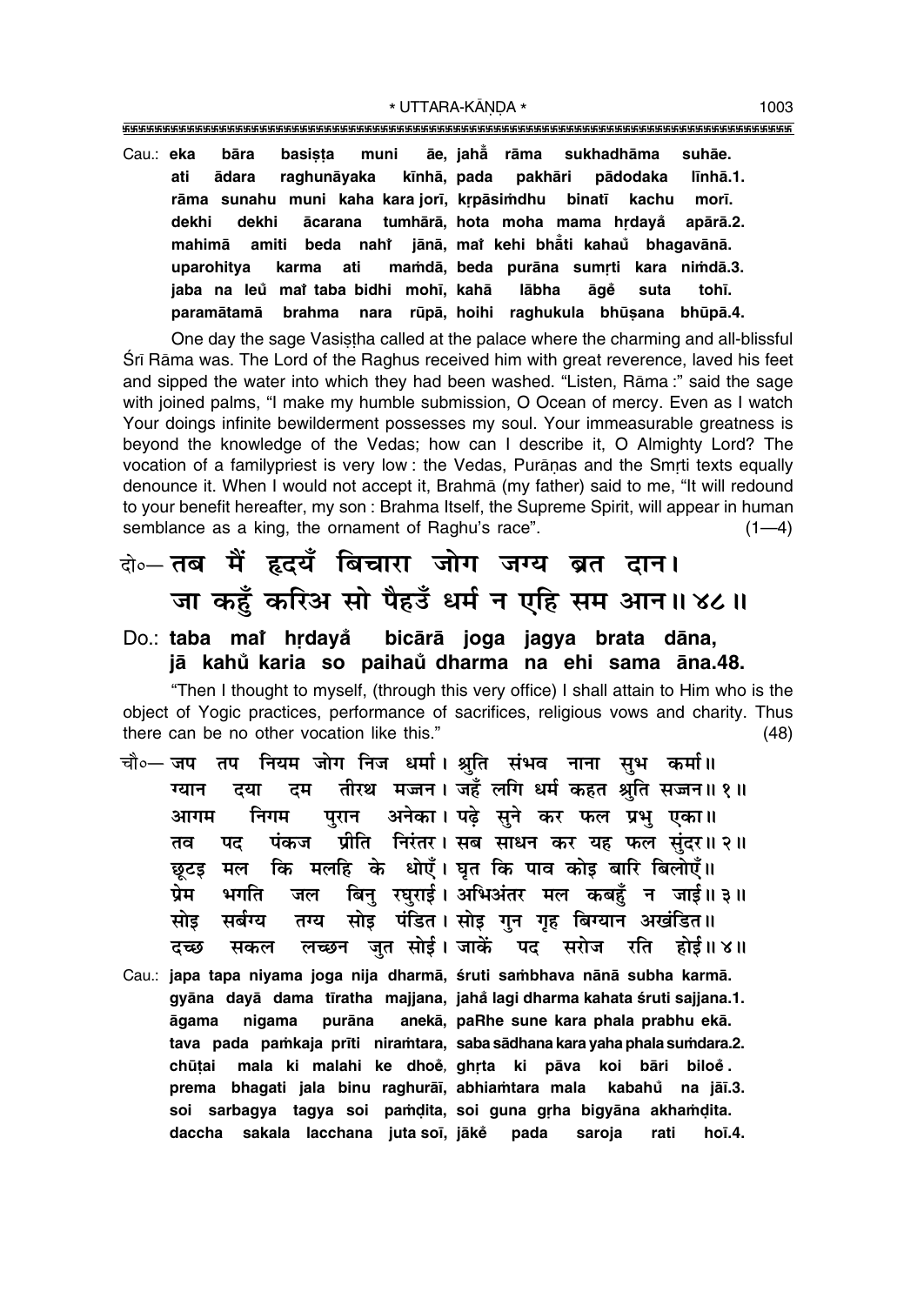"Japa (muttering of prayers), austere penance, religious observances, Yogic practices, the performance of one's allotted duties, the various pious acts recommended by the Vedas, the cultivation of spiritual enlightenment, compassion, self-control, bathing in sacred waters and whatever other sacred practices have been advocated by the Vedas and holy men and the recitation and hearing of various Tantra texts, Vedas and Puranas have only one reward, my lord; nay, all spiritual endeavours lead to the same glorious end, viz., unceasing devotion to Your lotus feet. Can dirt be removed by cleansing with dirt? Can anyone obtain butter by churning water? Even so, except by cleansing with the water of loving devotion, O Lord of the Raghus, the impurity accumulated within can never be washed away. He alone is all-wise, he the knower of Truth and he alone learned; he alone is an abode of virtues and possessed of uninterrupted and immediate perception; nay, he is clever and endowed with all auspicious attributes, who is devoted to Your lotus feet."  $(1-4)$ 

# के— नाथ एक बर मागउँ राम कृपा करि देह। जन्म जन्म प्रभु पद कमल कबहँ घटै जनि नेहु॥४९॥

bara māgaŭ rāma krpā kari dehu, Do.: nātha eka janma janma prabhu pada kamala kabahůghatai jani nehu.49.

"My lord, I would ask one boon; grant it in Your mercy, Rāma. May my love for Your lotus feet, O Lord, never flag in the course of my future births."  $(49)$ 

- चौ० अस कहि मुनि बसिष्ट गृह आए। कृपासिंधु के मन अति भाए॥ भ्राता। संग लिए सेवक हनमान भरतादिक सखदाता॥ १॥ पर बाहेर गए।गज रथ तरग मगावत भए॥ पनि कपाल देखि कपा करि सकल सराहे। दिए उचित जिन्ह जिन्ह तेड़ चाहे॥२॥ हरन सकल श्रम प्रभ श्रम पाई।गए अवँराई॥ जहाँ सीतल बसन डसाई। बैठे प्रभु सेवहिं सब भाई॥३॥ भरत दीन्ह निज मारुत करई। पुलक बपुष लोचन जल भरई॥ मारुतसत तब बड़भागी। नहिं कोउ राम चरन अनुरागी॥४॥ हनूमान सम नहिं सेवकाई। बार बार प्रभु निज मुख गाई॥५॥ गिरिजा प्रीति जास्
- Cau.: asa kahi muni basișța grha āe, krpāsimdhu ke mana ati bhāe. hanūmāna bharatādika bhrātā, samga lie sevaka sukhadātā.1. gae, gaja ratha turaga magāvata bhae. puni krpāla pura bāhera kari sakala sarāhe, die ucita jinha jinha tei cāhe.2. dekhi krpā harana sakala śrama prabhu śrama pāī, gae iahă sītala avårāī. bharata dīnha nija basana dasāi, baithe prabhu sevahi saba bhāi.3. karaī, pulaka bapuṣa locana jala bharaī. mārutasuta taba māruta hanūmāna sama nahi baRabhāgī, nahi kou rāma carana anurāgī.4. sevakāi, bāra bāra prabhu nija mukha gāi.5. girijā iāsu prīti

So saying, the sage Vasistha returned home. The All-merciful was highly pleased with him in His heart of hearts. Srī Rāma, the delight of His servants, took with Him Hanumān as well as Bharata and His other two brothers (Laksmana and Śatrughna) and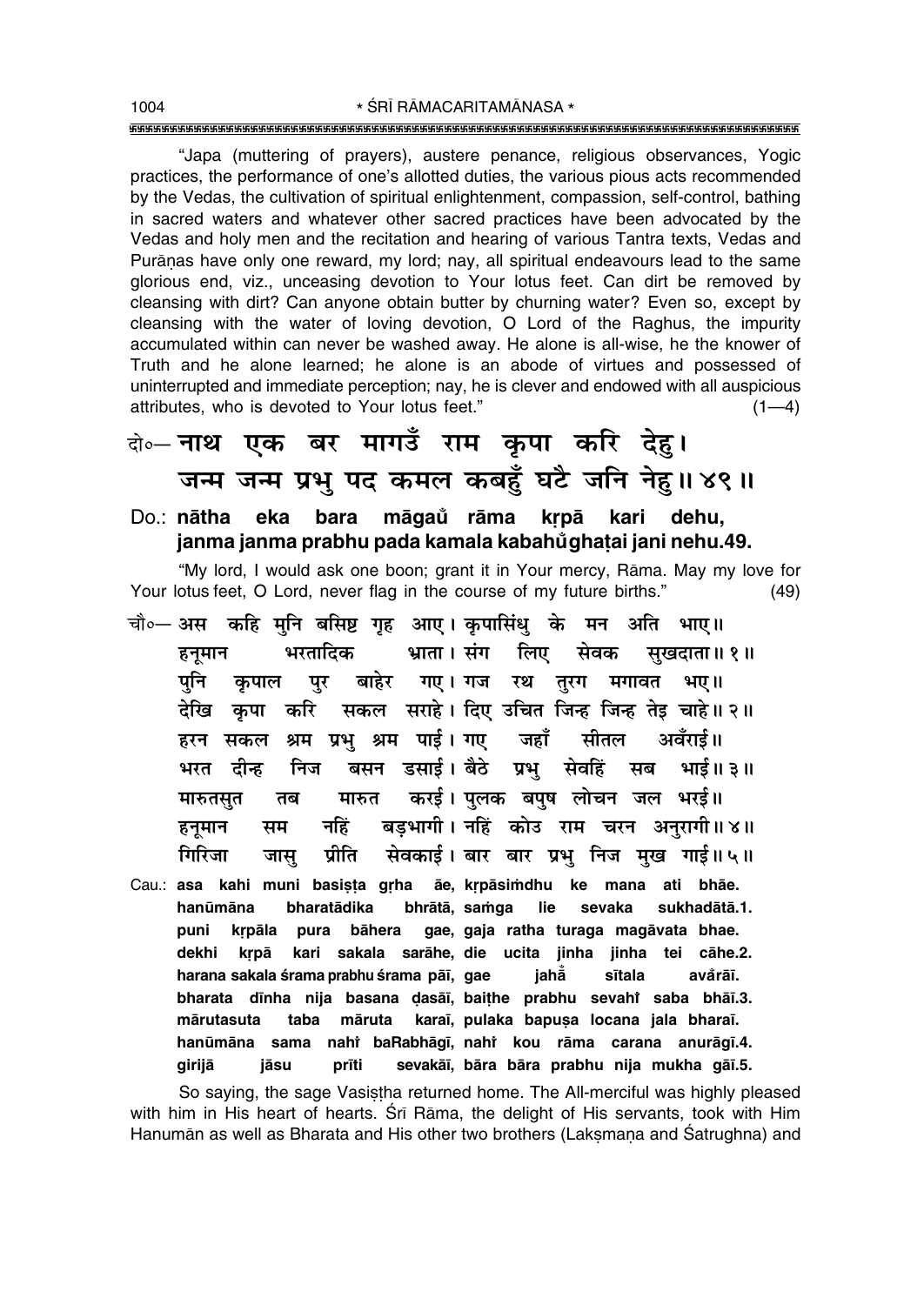the benign Lord then went outside the city and ordered elephants, chariots and horses to be immediately brought before Him. Regarding them with kindness He praised them all and distributed them among the people giving each what one deserved and what one wished to have. The Lord, who is the reliever of all fatigue, Himself felt tired and retired to a cool mango grove, where Bharata spread his own scarf and the Lord took His seat thereon with all His brothers in attendance. The son of the wind-god now began to fan Him; he felt a thrill of joy all over his body and his eves filled with tears. (Says Siva.) There is no one so blessed nor anyone so devoted to Sri Rama's lotus feet as Hanuman, whose love and service, O daughter of the mountain-king have been repeatedly extolled by the Lord with His own mouth.  $(1 - 5)$ 

## केन्ने तेहिं अवसर मुनि नारद आए करतल बीन। गावन लगे राम कल कीरति सदा नबीन॥५०॥

#### $Do:$  teht muni nārada āe karatala bīna. avasara lage rāma kala kīrati sadā nabīna.50. aāvana

At that time came Narada, lute in hand, and began to sing Sri Rama's sweet renown, which always has a fresh charm about it.  $(50)$ 

- चौ०— मामवलोकय लोचन । कृपा बिलोकनि सोच बिमोचन॥ पंकज स्याम काम अरि। हृदय कंज मकरंद मधुप हरि॥१॥ नील तामरस भंजन। मनि सज्जन रंजन अघ गंजन॥ बल जातधान बरूथ भसर ससि नव बुंद बलाहक। असरन सरन दीन जन गाहक॥ २॥ भुज बल बिपुल भार महि खंडित। खर दुषन बिराध बध पंडित॥ भूपबर। जय दसरथ कुल कुमुद सुधाकर॥ ३॥ रावनारि सुखरूप निगमागम । गावत सर मनि संत समागम॥ सजस परान बिदित खंडन। सब बिधि कसल कोसला मंडन॥४॥ कारुनीक व्यलीक मद कलि मल मथन नाम ममताहन।तुलसिदास प्रभु पाहि प्रनत जन॥५॥
- Cau.: māmavalokaya pamkaja locana, krpā bilokani bimocana. soca nīla tāmarasa syāma kāma ari, hrdaya kamja makaramda madhupa hari.1. jātudhāna barūtha bala bhamjana, muni sajjana ramjana agha gamjana. bhūsura sasi nava brmda balāhaka, asarana sarana dīna jana gāhaka.2. bhuja bala bipula bhāra mahi khamdita, khara dūsana birādha badha pamdita. rāvanāri sukharūpa bhūpabara, jaya dasaratha kula kumuda sudhākara.3. sujasa purāna bidita nigamāgama, gāvata sura muni samta samāgama. kārunīka byalīka mada khamdana, saba bidhi kusala kosalā mamdana.4. kali mala mathana nāma mamatāhana, tulasidāsa prabhu pāhi pranata jana.5.

"Regard me, O lotus-eyed Lord, O Reliever of anxiety, with a benignant look. Dark of hue as the blue lotus, O Hari, You are as it were a bee enjoying the honey of the lotus heart of Lord Siva (the Destroyer of Cupid), shattering the might of the demon hosts, You bring delight to saints and sages and wipe out sins. Beneficent to the Brāhmanas as a mass of fresh clouds to a thirsty crop. You are the refuge of the helpless and the befriender of the afflicted. By the might of Your arm You have crushed Earth's enormous burden and ingeniously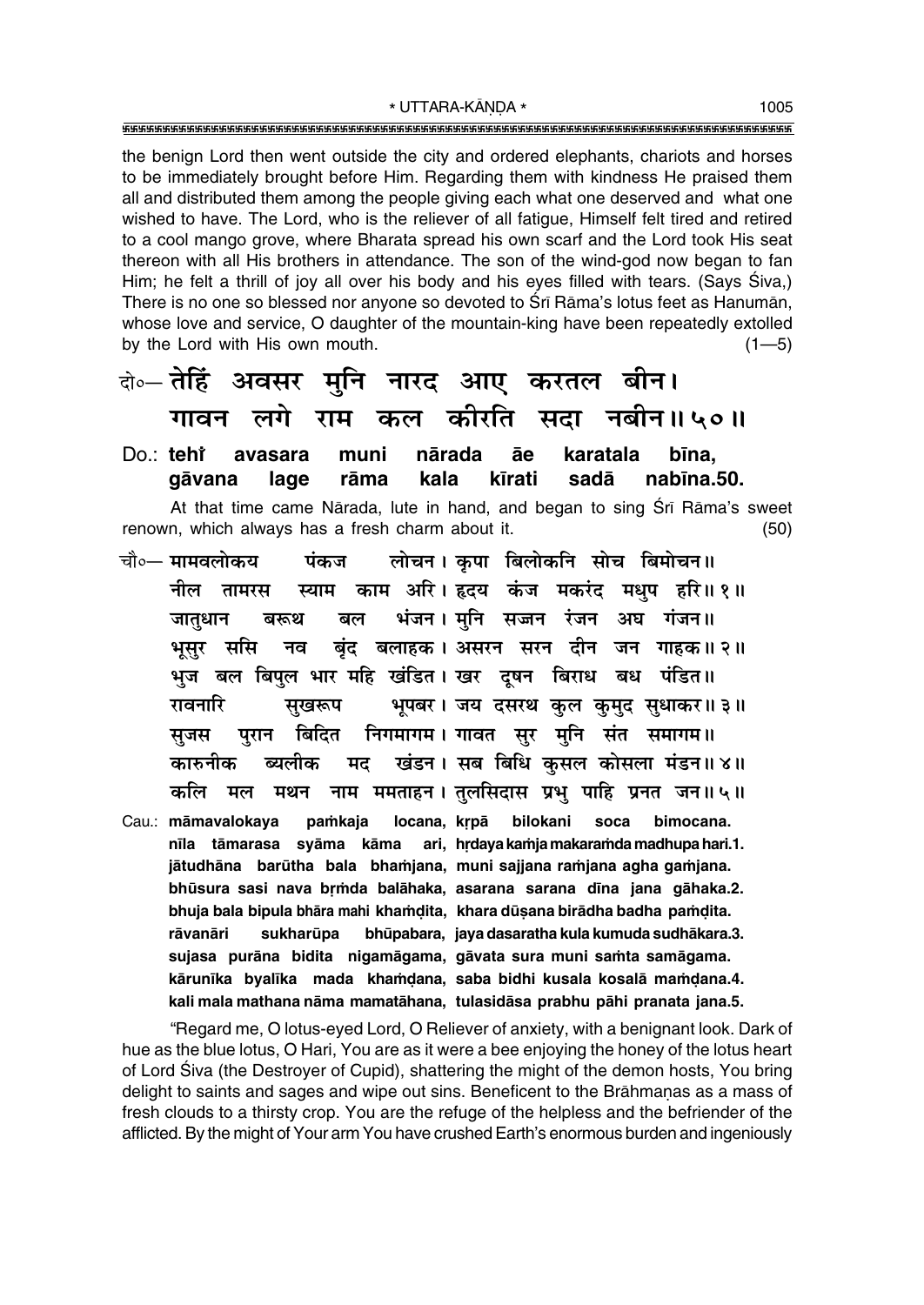killed the demons Khara, Dūsana and Virādha. Hail, all-blissful Slayer of Rāvana, noblest of kings, a moon to the lily-like line of King Daśaratha. Your fair renown is familiar to the Purānas, Vedas and Tantras and is sung in the congregations of gods, sages and saints. Crushing false pride in Your mercy You are clever in everyway, O Jewel of the city of Ayodhyā. Your very name wipes out the impurities of the Kali age and destroys worldly attachment. Pray, protect the suppliant, O lord of Tulasīdāsa."  $(1 - 5)$ 

बे॰- प्रेम सहित मुनि नारद बरनि राम गुन ग्राम। सोभासिंधु हृदयँ धरि गए जहाँ बिधि धाम॥५१॥

#### Do.: prema sahita muni nārada barani rāma guna grāma, sobhāsimdhu hrdayå dhari gae jahå bidhi dhāma.51.

Having lovingly recounted Srī Rāma's catalogue of virtues, the sage Nārada returned to Brahma's abode, enshrining the Ocean of beauty in his heart.  $(51)$ 

- चौ∘— गिरिजा सनह बिसद यह कथा। मैं सब कही मोरि मति जथा॥ राम चरित कोटि अपारा। श्रति सारदा न बरनै पारा॥१॥ सत गनानी । जन्म कर्म अनंत अनंत अनंत नामानी ॥ राम जल सीकर महि रज गनि जाहीं। रघपति चरित न बरनि सिराहीं॥२॥ हरि पद दायनी। भगति होड़ सनि अनपायनी॥ बिमल कथा कथा सुहाई। जो भुसुंडि खगपतिहि सुनाई॥३॥ कहिउँ मब उमा गुन कहेउँ बखानी। अब का कहौं सो कहहु भवानी॥ कछक राम उमा हरषानी। बोली अति बिनीत मद बानी॥४॥ सनि सुभ कथा पुरारी। सुनेउँ राम गुन भव भय हारी॥५॥ मैं धन्य धन्य धन्य
- Cau.: girijā sunahu bisada yaha kathā, mai saba kahī mori mati jathā. carita sata koti apārā, śruti sāradā baranai pārā.1. rāma na qunānī, janma rāma anamta anamta karma anamta nāmānī. jala sīkara mahi raja gani jāhi, raghupati carita na barani sirāhi.2. kathā hari pada dāyanī, bhagati hoi suni anapāyanī. bimala kathā suhāī, jo bhusumdi umā kahiů saba khaqapatihi sunāī.3. kachuka rāma guna kaheů bakhānī, aba kā kahaů so kahahu bhavānī. suni subha kathā umā harasānī, bolī ati binīta mrdu bānī.4. dhanya dhanya ma' dhanya purārī, suneu rāma guna bhaya bhaya hārī.5.

Listen, Girijā; (continues Lord Śankara.) "I have told you in full this holy narrative according to My own lights. The stories of Sri Rama are without number and beyond all dimensions. Not even the Vedas and Sarada (the goddess of speech) could recount them all. Infinite is Rāma and infinite His excellences; His births, exploits and names too are endless. It may be possible to count the drops of water (in a shower of rain) or the grains of sand; but the exploits of Sri Rama (the Lord of the Raghus) cannot be recounted in full. This sacred story enables one to reach the abode of Sri Hari; whoever hears it is blessed with unceasing devotion. Uma, (goes on Lord Śiva,) I have repeated in full the delightful story which Bhusundi recited to the king of the birds. I have thus recounted a few of Śrī Rāma's virtues; let me know, Bhavānī (Pārvatī), what am I to tell

1006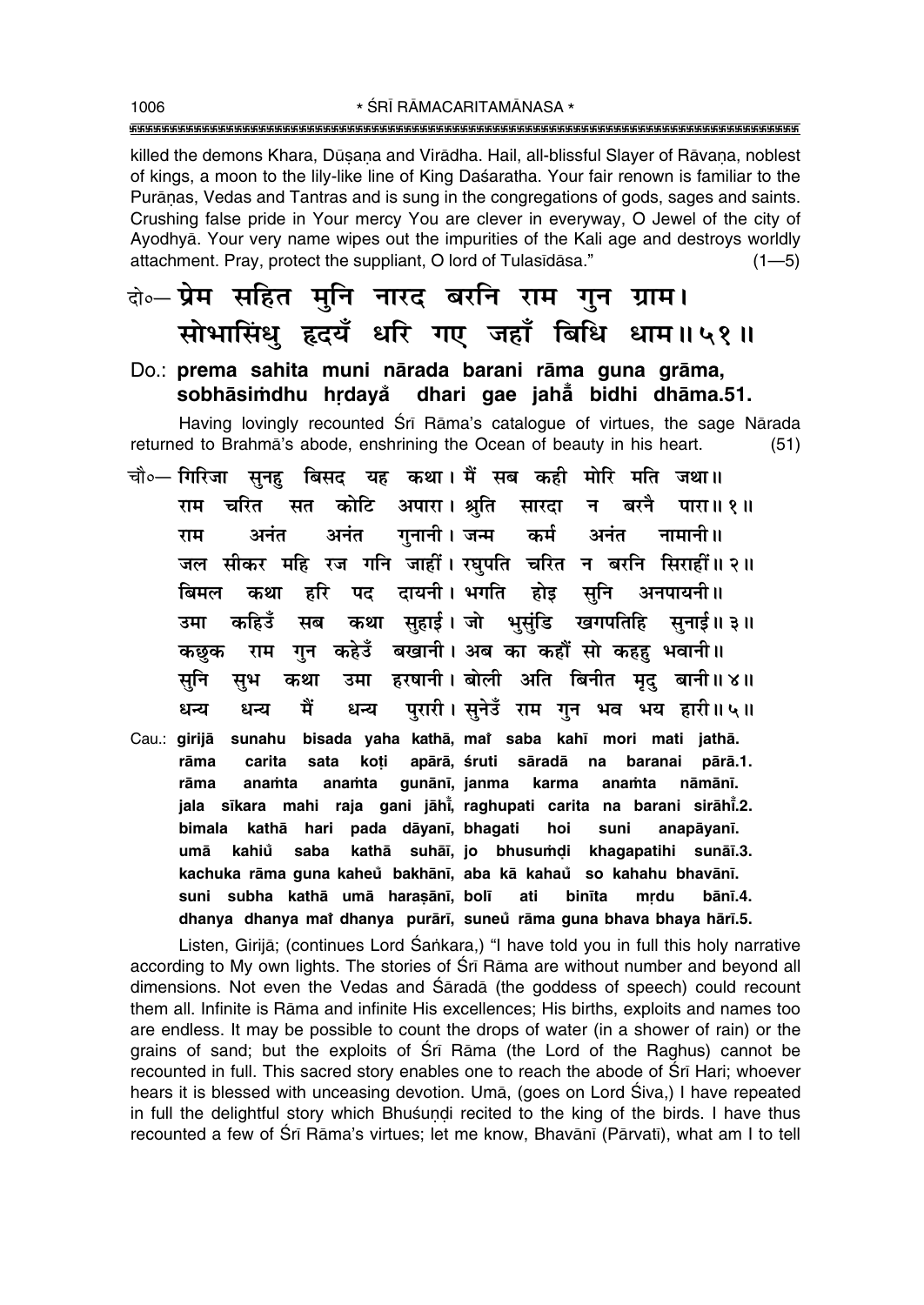you next." Uma was glad to have heard the blessed story and replied in exceedingly polite and soft accents: "I am thrice blessed, O Slayer of the demon Tripura, to have heard Srī Rāma's praises, that take away the fear of birth and death."  $(1 - 5)$ 

# बे-तुम्हरी कृपाँ कृपायतन अब कृतकृत्य न मोह। जानेउँ राम प्रताप प्रभु चिदानंद संदोह॥५२ (क)॥ नाथ तवानन ससि स्त्रवत कथा सुधा रघुबीर। श्रवन पुटन्हि मन पान करि नहिं अघात मतिधीर॥५२ (ख)॥

Do.: tumharī krpā krpāyatana aba krtakrtya na moha, jāneů rāma pratāpa prabhu cidānamda samdoha.52(A). nātha tavānana sasi sravata kathā sudhā raghubīra, śravana putanhi mana pāna kari nahi aghāta matidhīra.52(B).

"By Your grace, O Abode of mercy, I have now attained the object of my life and have no delusion left in me. I have realized the greatness of Lord Sri Rama, who is knowledge and bliss personified. O lord of resolute mind, my soul knows no satiety as I quaff with the cups of my ears the nectar-like story of Sri Rama (the Hero of Raghu's line) flowing from Your moon-like mouth."  $(52 \text{ A-B})$ 

| चौ∘— राम   चरित   जे   सुनत   अघाहीं । रस  बिसेष   जाना   तिन्ह   नाहीं ॥ |
|---------------------------------------------------------------------------|
| जीवनमुक्त  महामुनि  जेऊ । हरि गुन सुनहिं निरंतर तेऊ॥१॥                    |
| भव सागर चह पार जो पावा। राम कथा ता कहँ दृढ़ नावा॥                         |
| बिषइन्ह कहँ पुनि हरि गुन ग्रामा। श्रवन सुखद अरु मन अभिरामा॥२॥             |
| श्रवनवंत अस को जग माहीं।जाहि न रघुपति चरित सोहाहीं॥                       |
| ते जड़ जीव निजात्मक घाती।।जिन्हहि न रघुपति कथा सोहाती॥३॥                  |
| हरिचरित्र मानस तुम्ह गावा। सुनि मैं नाथ अमिति सुख पावा॥                   |
| तुम्ह जो कही यह कथा सुहाई। कागभसुंडि गरुड़ प्रति गाई॥ ४॥                  |
| Cau.: rāma carita je sunata aghāhi, rasa bisesa jānā tinha nāhi.          |
| jīvanamukta mahāmuni jeū, hari guna sunahi niramtara teū.1.               |
| bhava sāgara caha pāra jo pāvā, rāma kathā tā kahå drRha nāvā.            |
| bișainha kahă puni hari guna grāmā, śravana sukhada aru mana abhirāmā.2.  |
| śravanavamta asa ko jaga māhi, jāhi na raghupati carita sohāhi.           |
| jīva nijātmaka ghātī, jinhahi na raghupati kathā sohātī.3.<br>jaRa<br>te  |
| haricaritra mānasa tumha gāvā, suni mai nātha amiti sukha pāvā.           |
| tumha jo kahī yaha kathā suhāī, kāgabhasumdi garuRa prati gāī.4.          |

"They who feel satiated with hearing the exploits of Srī Rāma have little known their peculiar sapor. Even those great sages who have attained final beatitude in their very lifetime constantly hear the praises of Srī Hari. To him who seeks to cross the ocean of worldly existence, the narrative of Sri Rama serves as a secure bark. Nay, the praises of Sri Hari are delightful to the ear and pleasing to the mind even of the sensualist. Is there in this world anyone with ears to hear, whom the exploits of Srī Rāma (the Lord of the Raghus) do not delight. Stupid are those creatures and indeed killers of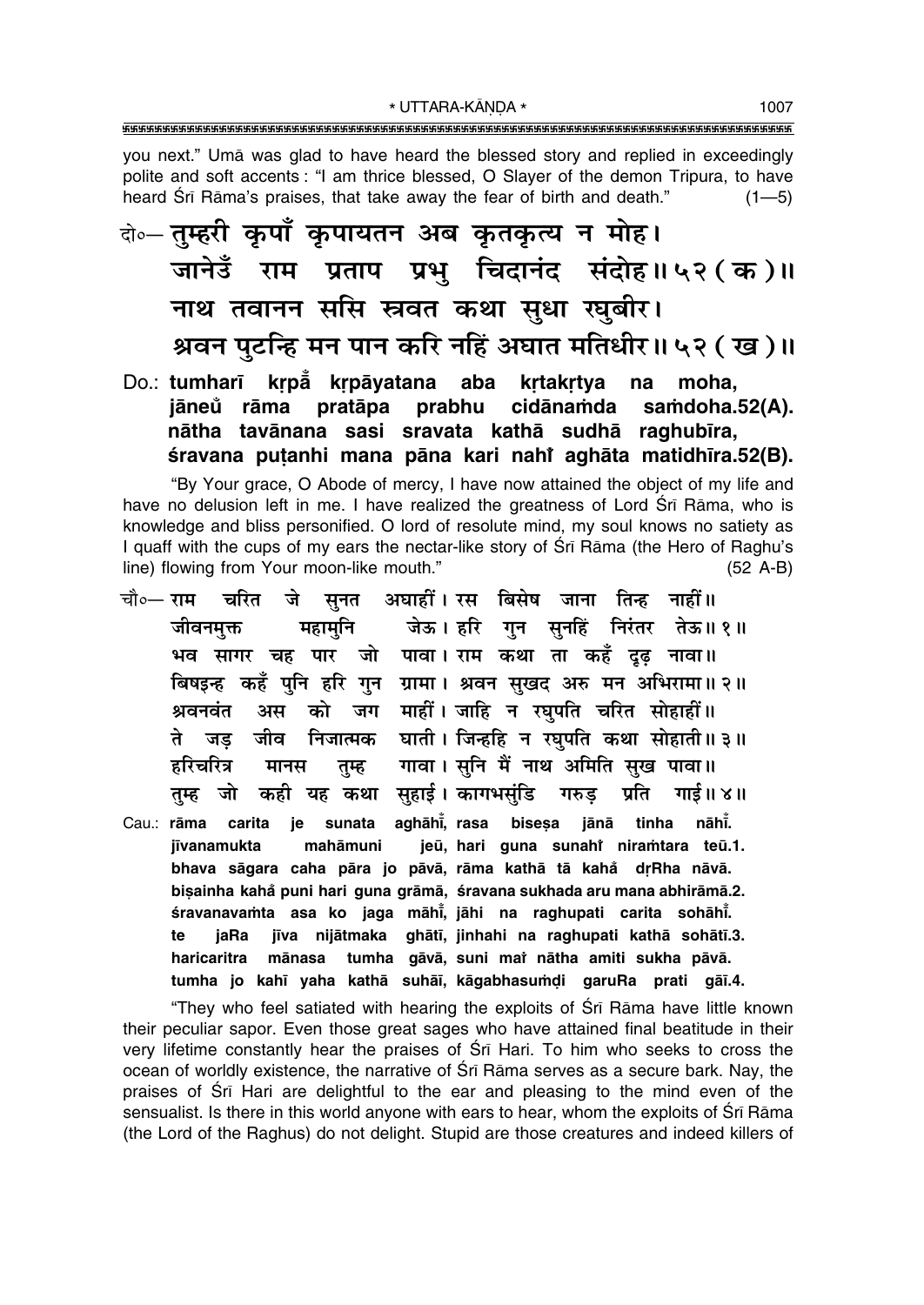their soul, whom the narrative of Sri Rama does not attract." While You sang what You have chosen to call, "the Mānasa Lake of Śrī Hari's exploits" I listened, my lord, with boundless joy. You have just told me that this charming story was recited by Kākabhuśundi to Garuda.  $(1-4)$ 

# दो० विरति ग्यान बिग्यान दूढ़ राम चरन अति नेह। बायस तन रघुपति भगति मोहि परम संदेह॥५३॥

Do.: birati qyāna biqyāna drRha rāma carana ati neha, bāyasa tana raghupati bhagati mohi parama samdeha.53.

"Bhusundi is staunch in his dispassion and steadfast in his wisdom and realization, and cherishes deep devotion to Srī Rāma's feet. That one possessing the form of a crow should be a devotee of Sri Rama (the Lord of the Raghus) fills me with great doubt." (53)

- सुनह पुरारी। कोउ एक होइ धर्म ब्रतधारी॥ चौ∘— नर महँ सहस्र , उँ उन्नोई। बिषय बिमुख बिराग रत होई॥१॥ धर्ममील कोटिक कोटि बिरक्त मध्य श्रति कहर्ड। सम्यक ग्यान सकत कोउ लहर्ड।। महँ कोऊ। जीवनमुक्त सकृत ग्यानवंत कोटिक जग सोऊ॥२॥ तिन्ह सहस्र महुँ सब सुख खानी। दुर्लभ ब्रह्मलीन बिग्यानी।। ग्यानी । जीवनमुक्त धर्मसील बिरक्त अरु प्रानी॥ ३॥ ब्रह्मपर सो दुर्लभ सुरराया। राम भगति रत गत मद माया॥ मब ते सो हरिभगति काग किमि पाई।विस्वनाथ मोहि कहह बुझाई॥४॥
- Cau.: nara sahasra mahå sunahu purārī, kou eka hoi dharma bratadhārī. dharmasīla kotika mahå koī, bisaya bimukha birāga rata hoī.1. koti birakta madhya sruti kahai, samyaka gyāna sakrta kou lahai. gyānavamta kotika mahå koū, jīvanamukta sakrta jaga soū.2. tinha sahasra mahů saba sukha khānī, durlabha brahmalīna biqvānī. dharmasīla birakta aru gyānī, jīvanamukta brahmapara prānī.3. so durlabha surarāyā, rāma bhagati rata gata mada māyā. saha te haribhagati kāga kimi pāī, bisvanātha mohi kahahu bujhāī.4. **SO**

"Listen, O Slayer of demon Tripura: among a thousand men there is scarce one who is steadfast in his vow of piety. Among ten million souls devoted to religion there may be one who is averse to the pleasures of sense and takes delight in dispassion. Among ten million souls free from worldly attachment, so declare the Vedas, scarce one succeeds in acquiring perfect wisdom. Among ten million enlightened souls in this world there is hardly one who attains final beatitude even when living. Among a thousand such souls he who has not only realized his oneness with Brahma but merged his identity in the Absolute and has accordingly become a fountain of all joy is rarely to be found. Of the religious, the unattached, the enlightened and the emancipated, as well as of those merged in the Absolute, O lord of divinities, he who takes delight in devotion to Srī Rāma and is free from vanity and wiles is most difficult to find." Kindly explain to me at length, O Lord of the universe, how such a devotion to Srī Hari was attained by a crow.  $(1-4)$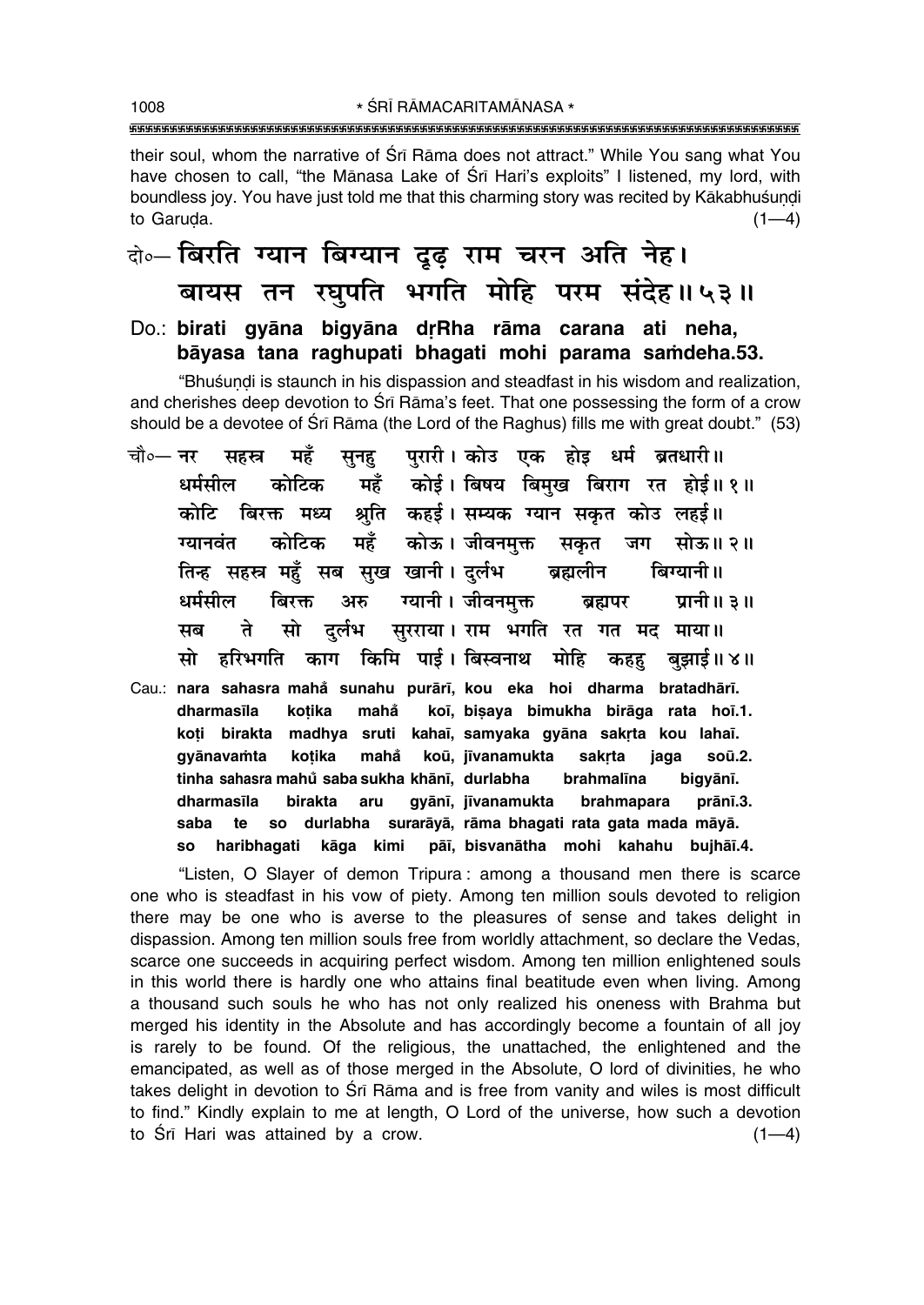### परायन ग्यान रत गुनागार मति धीर।  $\vec{a}$ ०— **राम** नाथ कहह केहि कारन पायउ काक सरीर॥५४॥

#### parāyana gyāna rata gunāgāra mati  $Do:$  rāma dhīra. kārana nātha kahahu kehi pāyau kāka sarīra.54.

"Also tell me, my lord, how did Bhuśundi obtain the form of a crow even though devoted to Śrī Rāma, steeped in wisdom, a home of virtues and resolute of mind?"  $(54)$ 

- चौ०— यह चरित पवित्र सहावा। कहह कपाल काग कहँ पावा॥ प्रभ सुना मदनारी। कहह मोहि अति कौतुक भारी॥१॥ केहि भाँति तम्ह रासी। हरि सेवक अति निकट निवासी॥ महाग्यानी गन गरुड केहि हेत काग सन जाई। सनी कथा मनि निकर बिहाई॥२॥ तेहिं कवन बिधि भा संबादा। दोउ हरिभगत काग उरगादा॥ कहह गौरि सनि सरल सहाई।बोले सिव सादर सख पाई॥३॥ गिरा मति तोरी। रघपति चरन प्रीति नहिं थोरी॥ सती पावन धन्य इतिहासा। जो सुनि सकल लोक भ्रम नासा॥४॥ पनीत परम सूनहु बिस्वासा। भव निधि तर नर बिनहिं प्रयासा॥५॥ उपजड चरन राम
- Cau.: yaha prabhu carita pavitra suhāvā, kahahu krpāla kāga kahå pāvā. tumha kehi bhåti sunā madanārī, kahahu mohi ati kautuka bhārī.1. qaruRa mahāqyānī quna rāsī, hari ati sevaka nikata nivāsī. teht kehi hetu kāga sana jāī, sunr kathā muni nikara bihāī.2. kahahu kavana bidhi bhā sambādā, dou haribhagata kāga uragādā. gauri girā suni sarala suhāī, bole siva sādara sukha pāī.3. dhanya satī pāvana mati torī, raghupati carana prīti nahi thorī. sunahu parama itihāsā, jo suni sakala loka bhrama nāsā.4. punīta upajai rāma carana bisvāsā, bhava nidhi tara nara binahi prayāsā.5.

"Further tell me, O merciful lord, wherefrom did the crow get this sacred and delightful story? And also let me know how could You hear it, O Destroyer of Cupid: for all this fills me with much inquisitiveness. Garuda, again, is highly enlightened and an embodiment of virtues; moreover, he is a servant of Srī Hari (being His own mount) and lives very close to Him. Leaving a host of sages, wherefore did he approach a crow and hear Sri Rama's story from him? Further let me know how the dialogue proceeded between the crow and Garuda (the devourer of serpents), both of whom are devotees of Srī Hari." Lord Siva rejoiced to hear the artless and welcome speech of His Consort (Gauri) and politely replied, "You are blessed indeed, O virtuous lady; your idea is holy, and you possess not a little love for the feet of Sri Rama (the Lord of the Raghus). Therefore, listen to a most sacred story, which, when heard, puts an end to the delusion of the whole universe, engenders faith in Sri Rama's feet and enables a man to cross the ocean of worldly existence without any difficulty."  $(1 - 5)$ 

# बे-ऐसिअ प्रस्न बिहंगपति कीन्हि काग सन जाइ। सो सब सादर कहिहउँ सुनह उमा मन लाइ॥५५॥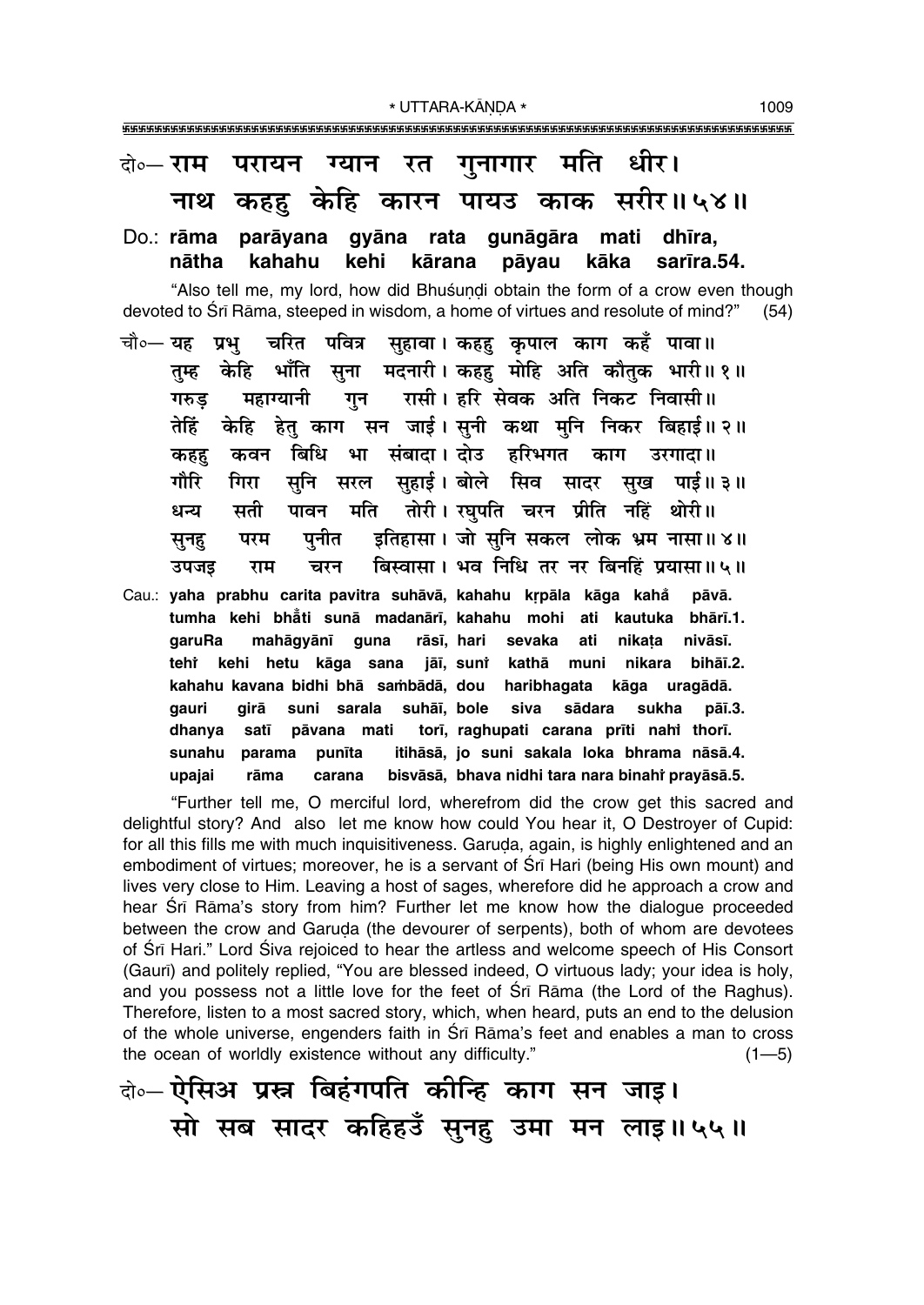#### Do.: aisia prasna bihamgapati kīnhi kāga sana jāi, sādara kahihaů sunahu umā saba lāi.55. **SO** mana

The king of the birds too went and put quite similar questions to the crow. I will reverently tell you all that: listen, Umā with an attentive mind.  $(55)$ 

- चौ० मैं जिमि कथा सनी भव मोचनि। सो प्रसंग सुनु सुमुखि सुलोचनि॥ अवतारा। सती नाम तब रहा प्रथम दच्छ गह तव तम्हारा ॥ १ ॥ अपमाना। तुम्ह अति क्रोध तजे तब प्राना॥ तव जग्य भा दच्छ अनचरन्ह कीन्ह मख भंगा। जानह तम्ह सो सकल प्रसंगा॥२॥ मम अति सोच भयउ मन मोरें। दुखी भयउँ बियोग प्रिय तोरें॥ तब सरित तडागा।कौतक देखत फिरडँ गिरि बेरागा॥ ३॥ संदर बन गिरि समेर दिसि दरी । नील मैल उत्तर एक संदर भरी॥ कनकमय सिखर सहाए। चारि मोरे चारु मन तास भाए ॥ ४ ॥ पीपर तिन्ह पर एक एक बिटप बिसाला। बट पाकरी रसाला ॥ सैलोपरि सोहा। मनि सोपान देखि सुंदर मन मोहा॥५॥ मर
- Cau.: mai jimi kathā sunī bhava mocani, so prasamga sunu sumukhi sulocani. prathama daccha grha tava avatārā, satī nāma taba rahā tumhārā.1. daccha jagya tava bhā apamānā, tumha ati krodha taje taba prānā. mama anucaranha kinha makha bhamgā, jānahu tumha so sakala prasamgā.2. taba ati soca bhayau mana more, dukhī bhayau biyoga priya tore. sumdara bana giri sarita taRāgā, kautuka dekhata phiraŭ berāgā.3. uttara disi dūrī, nīla bhūrī. giri sumera saila eka sumdara kanakamaya sikhara suhāe, cāri tāsu cāru more mana bhae.4. tinha para eka eka bitapa bisālā, bata rasālā. pīpara pākarī sumdara sohā, mani sopāna dekhi mana mohā.5. sailopari sara

Listen, O charming and bright-eyed lady, to the circumstances in which I heard this story, that delivers one from the cycle of births and deaths. You first took birth in the house of Daksa and Satī was the name you then bore. At Daksa's sacrifice you were subjected to contumely and in the heat of your indignation you gave up your life then. My servants wrecked the sacrifice: you know the whole episode already. I felt much troubled at heart thereafter; for your loss had left me disconsolate, my dear. I wandered among beautiful woodlands, mountains, rivers and tanks seeing sights, but found no charm anywhere. In the far north, even beyond Mount Sumeru, there stands a most lovely mountain, known by the name of Nilagiri (the Blue Mountain). It has four charming and delightful gold peaks, which gladdened my soul: on each stood one gigantic tree, a banyan, a Peepul (the sacred bo-tree), a Plaksa (the Indian fig tree) and a mango. On the top of the mountain sparkled a beautiful tarn with jewelled steps, which were so enchanting to behold.  $(1 - 5)$ 

बे॰-सीतल अमल मधुर जल जलज बिपुल बहुरंग। कुजत कल रव हंस गन गुंजत मंजुल भूंग॥५६॥

Do.: sītala amala madhura jala jalaja bipula bahuramga, kūjata kala rava hamsa gana gumjata mamjula bhrmga.56.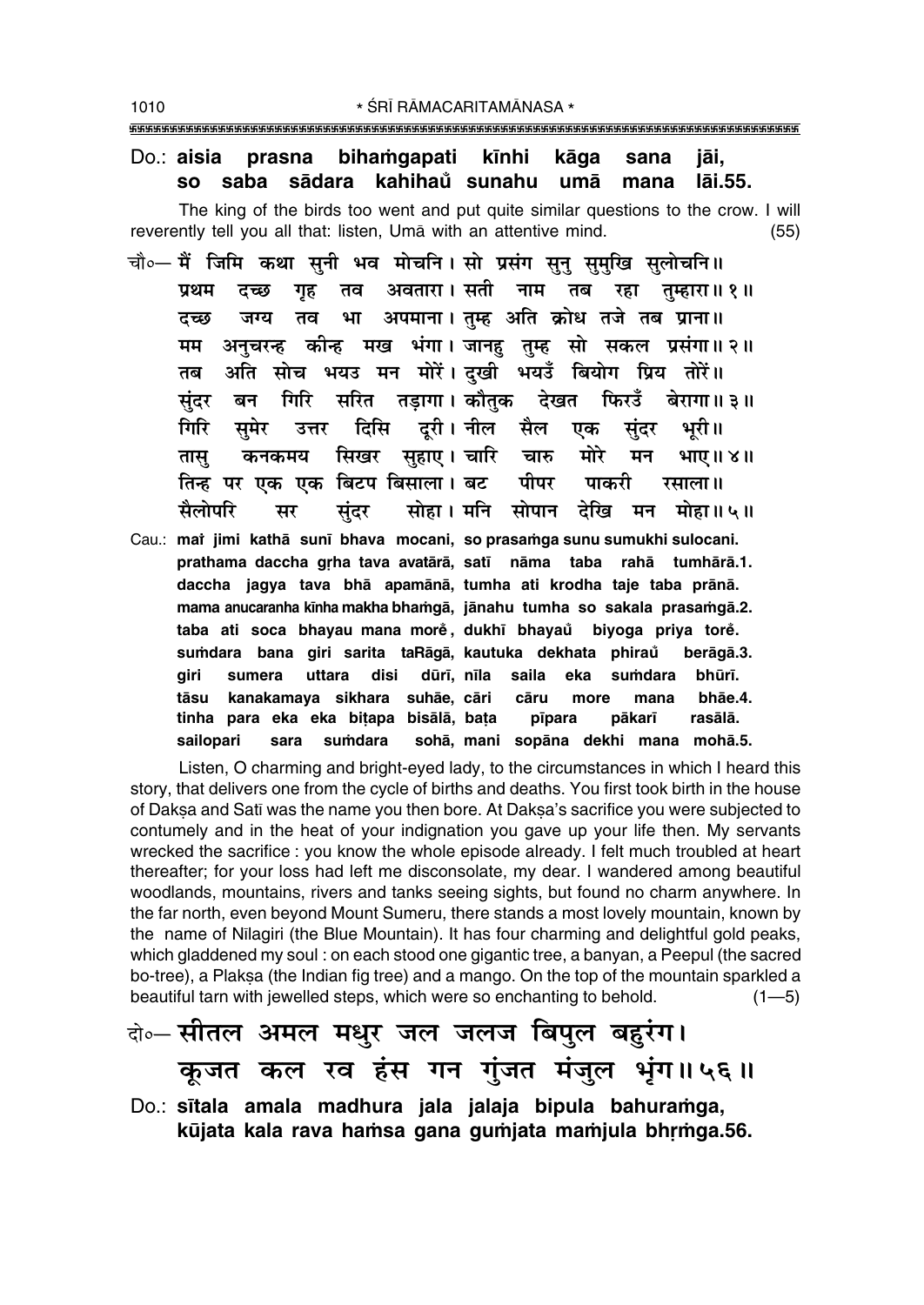Its water was cool, limpid and sweet; its lotuses abundant and many coloured. Flocks of swans murmured their sweet notes and the bees made a delightful buzzing.  $(56)$ 

- चौ∘— तेहिं गिरि रुचिर बसइ खग सोई। तास नास कल्पांत न होई॥ गुन दोष अनेका।मोह मनोज आदि अबिबेका॥१॥ कत माया जग माहीं। तेहि गिरि निकट कबहँ नहिं जाहीं॥ रहे ब्यापि समस्त तहँ बसि हरिहि भजइ जिमि कागा। सो सुनु उमा सहित अनुरागा॥ २॥ पीपर तरु तर ध्यान सो धरई।जाप जग्य पाकरि तर करई॥ पूजा । तजि हरि भजनु काजु नहिं दुजा ॥ ३ ॥ आँब छाँह मानस कर बर तर कह हरि कथा प्रसंगा। आवहिं सुनहिं अनेक बिहंगा॥ राम चरित बिचित्र बिधि नाना।ग्रेम सहित कर सादर गाना ॥ ४ ॥ सनहिं सकल मति बिमल मराला। बसहिं निरंतर जे तेहिं ताला ॥ जब मैं जाइ सो कौतक देखा। उर आनंद बिसेषा॥५॥ उपजा
- Cau.: teht giri rucira basai khaga soi, tāsu nāsa kalpāmta na hoī. krta guna dosa anekā, moha māvā manoja ādi abibekā.1. rahe byāpi samasta jaga māhī, tehi giri nikata kabahů nahi jāhī. tahå basi harihi bhajai jimi kāgā, so sunu umā sahita anurāgā.2. pīpara taru tara dhyāna so dharaī, jāpa jagya pākari tara karaī. ăba chāha kara mānasa pūjā, taji hari bhajanu kāju nahi dūjā.3. bara tara kaha hari kathā prasamgā, āvahi sunahi aneka bihamqā. rāma carita bicitra bidhi nānā, prema sahita kara sādara gānā.4. sunahi sakala mati bimala marālā, basahi niramtara ie tehr tālā. jaba mai jāi so kautuka dekhā, ura upajā ānamda bisesā.5.

On that splendid mountain dwells the same bird (Kākabhuśundi), that outlives even the end of the world. The various good and evil phenomena created by Māyā (the Cosmic Illusion), and ignorance in its varied forms such as infatuation, lust etc., which hold sway all over the universe, never touch the precincts of that mountain. Now hear, Umā, with tender affection how the crow spends his days there in adoring Srī Hari. Under the Peepul tree he practises meditation; he performs secrifice in the form of Japa (muttering of prayers) under the Plaksa; in the shade of the mango tree he offers mental worship to the Lord, having no occupation other than adoring Srī Hari; and under the banyan he narrates episodes from the story of Sri Hari, to hear which many a bird flocks there. With loving reverence he sings the various marvellous exploits of Srī Rāma; the swans of pure mind, that ever dwell in that lake, all listen to the story. When I arrived there and saw the spectacle, an intense joy welled up in my heart.  $(1 - 5)$ 

## के— तब कछ काल मराल तनु धरि तहँ कीन्ह निवास। सादर सुनि रघुपति गुन पुनि आयउँ कैलास॥५७॥ Do.: taba kachu kāla marāla tanu dhari tahă kīnha nivāsa.

#### suni puni āvaů kailāsa.57. sādara raghupati quna

Then, assuming the form of a swan, I sojourned there for some length of time. And. after reverently listening to the praises of Sri Rama (the Lord of the Raghus). I returned to Kailāsa.  $(57)$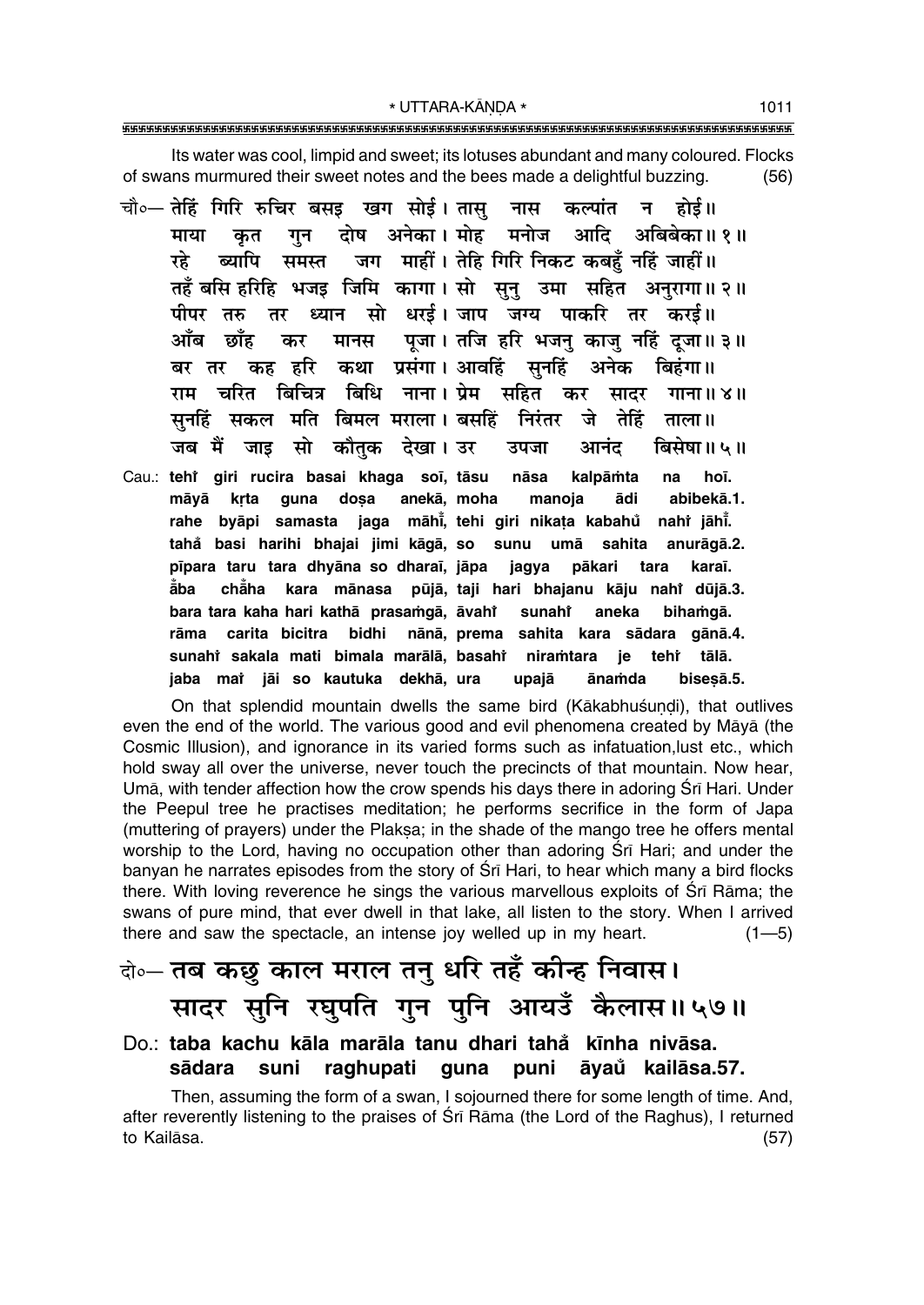- चौ∘— गिरिजा कहेउँ सो सब इतिहासा। मैं जेहि समय गयउँ खग पासा॥ अब सो कथा सुनह जेहि हेतु । गयउ काग पहिं खग कुल केतु ॥ १ ॥ जब रघनाथ कीन्हि रन क्रीडा। समझत चरित होति मोहि ब्रीडा॥ बँधायो। तब नारद मनि गरुड पठायो॥२॥ डंद्रजीत आप कर काटि बंधन गयो उरगादा । उपजा हृदयँ प्रचंड बिषाटा ॥ भाँती । करत बिचार आराती॥ ३॥ बंधन समझत बह उरग प्रभ बागीसा । माया बिरज ब्यापक ब्रह्म मोह पार परमीसा ॥ मो सनेउँ जग माहीं। देखेउँ सो प्रभाव कछ नाहीं॥४॥ अवतार
- Cau.: girijā kaheů **SO** saba itihāsā, mai jehi samaya gayaŭ khaga pāsā. aba so kathā sunahu jehi hetū, gayau kāga pahi khaga kula ketū.1. jaba raghunātha kīnhi rana krīRā, samujhata carita hoti mohi brīRā. bådhāyo, taba nārada muni garuRa pathāyo.2. imdrajīta kara āpu uragādā, upajā hrdayå bamdhana kāti qayo pracamda bisādā. prabhu bamdhana samujhata bahu bhåtī, karata bicāra uraga ārātī.3. bāgīsā, māyā byāpaka brahma biraja moha paramīsā. pāra **SO** avatāra suneů jaga māhi, dekheŭ so prabhāva kachu nāhi.4.

Girijā, I have thus narrated the whole episode as to when I visited the bird (Kākabhuśundi). Now hear the circumstances under which Garuda (the glory of the feathered kingdom) called on the crow. When the Lord of the Raghus enacted the sport of a combat (with Meghanada, Ravana's son)—the very thought of which fills me with shame—and allowed Himself to be bound by Meghanada (the conqueror of Indra), the sage Nārada despatched Garuda. When Garuda (the devourer of serpents) had cut the bonds and departed a terrible dejection possessed his soul. Racalling the Lord's bondage, the enemy of the serpents thought over the incident in many ways: "It was the all-pervading and passionless Brahma, the lord of speech, the supreme Ruler beyond Māyā and error, who had, I was told, taken descent in this world. But I saw none of His divine glory.  $(1-4)$ 

वे. भव बंधन ते छूटहिं नर जपि जा कर नाम। खर्ब निसाचर बाँधेउ नागपास सोइ राम॥५८॥

#### Do.: bhava bamdhana te chūtahi nara japi jā kara nāma, kharba nisācara bådheu nāgapāsa rāma.58. soi

"The same Rāma, by repeating whose Name men get freedom from the bonds of worldly existence was tied down by a puny demon with coils of snakes!"  $(58)$ 

समुझावा। प्रगट न ग्यान हृदयँ भ्रम छावा॥ चौ∘— नाना भाँति मनहि खेद बढाई। भयउ मोहबस तम्हरिहिं खिन्न तर्क नार्ड ॥ १ ॥ मन पार्हीं। कहेसि जो संसय निज मन माहीं॥ देवरिषि ब्याकल गयउ सुनि नारदहि लागि अति दाया।सूनु खग प्रबल राम कै माया॥२॥ कर चित अपहरई। बरिआईं ग्यानिन्ह बिमोह जो मन करई।। जेहिं नचावा मोही।सोड ब्यापी बिहंगपति तोही॥३॥ बह बार

1012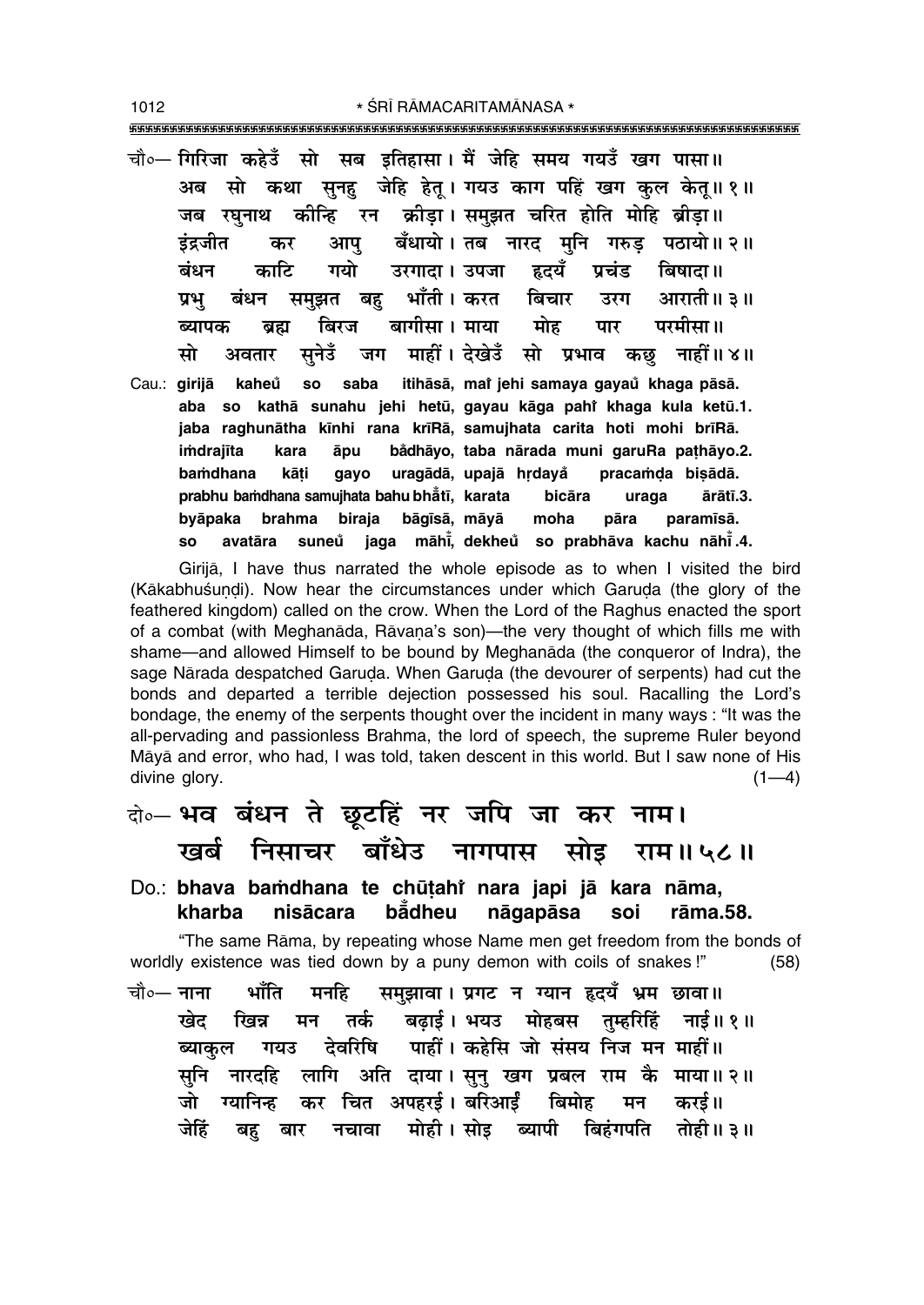| महामोह<br>चतुरानन |              | उपजा उर तोरें। मिटिहि न बेगि कहें खग मोरें॥<br>पहिं जाहु खगेसा।सोइ करेहु जेहि होइ निदेसा॥४॥ |           |
|-------------------|--------------|---------------------------------------------------------------------------------------------|-----------|
| Cau.: nānā        |              | bhẳti manahi samujhāvā, pragaṭa na gyāna hṛdayǎ bhrama chāvā.                               |           |
|                   |              | kheda khinna mana tarka baRhāi, bhayau mohabasa tumharihi nāi.1.                            |           |
| byākula           | gayau        | devarisi pāhī, kahesi jo samsaya nija mana māhī.                                            |           |
| suni nāradahi     |              | lāgi ati dāyā, sunu khaga prabala rāma kai māyā.2.                                          |           |
|                   |              | jo gyāninha kara cita apaharaī, bariāi  bimoha<br>mana                                      | karaī.    |
| bahu<br>jehî      | bāra         | nacāvā mohī, soi byāpī<br>bihamgapati                                                       | tohī.3.   |
| mahāmoha          | upajā        | ura torě, mitihi na begi kahě khaga morě.                                                   |           |
| caturānana        | pahi<br>jāhu | jehi<br>khagesā, soi karehu<br>hoi                                                          | nidesā.4. |

Garuda did all he could to reassure himself; but the light of wisdom did not dawn on him; on the other hand, error overshadowed his soul all the more. Torn by torments and full of mental questionings, he fell a prey to delusion just like yourself. In his perplexity he approached the celestial sage (Narada) and apprized him of the doubt that preyed upon his mind. On hearing his tale Nārada was moved with great compassion and said, "Listen, Garuda: formidable is Śrī Rāma's Māyā (delusive power); it robs even the wise of their sense and bringing them under its sway clouds their mind with utter infatuation. The same Maya that befooled me many a time has laid its hold on you, O lord of the feathered creation. A blinding infatuation has taken root in your heart and it will not be readily eradicated by any words of mine. Therefore, betake yourself to Brahmā (the four-faced Creator), O lord of the winged creatures, and do whatever he enjoins you."  $(1-4)$ 

## बे-अस कहि चले देवरिषि करत राम गुन गान। हरि माया बल बरनत पुनि पुनि परम सुजान॥५९॥

Do.: asa kahi cale devarisi karata rāma guna gāna, hari māyā bala baranata puni puni parama sujāna.59.

So saying the most enlightened celestial sage went his way, chanting Srī Rāma's praises and repeatedly recalling to his mind the power of Srī Hari's Māyā.  $(59)$ 

चौ∘— तब खगपति बिरंचि पहिं गयऊ। निज संदेह सनावत भयऊ॥ बिरंचि रामहि सिरु नावा। समुझि प्रताप प्रेम अति छावा॥१॥ सनि करड़ बिचार बिधाता। माया बस कबि कोबिद ग्याता॥ महँ मन अमिति प्रभावा। बिपल बार जेहिं मोहि नचावा॥२॥ हरि माया कर मम उपराजा। नहिं आचरज मोह खगराजा ॥ अग जगमय जग बिधि गिरा सहाई। जान बोले महेस प्रभताई॥ ३॥ ਰਕ राम बैनतेय पहिं संकर जाहू । तात अनत पूछहु जनि काहू ॥ तहँ तव संसय हानी। चलेउ बिहंग सुनत बिधि बानी॥४॥ होडहि Cau.: taba khagapati biramci pahi gayaū, nija samdeha sunāvata bhayaū. biramci rāmahi siru nāvā, samujhi pratāpa prema ati chāvā.1. suni mana mahů karai bicāra bidhātā, māyā basa kabi kobida gyātā. hari māyā kara amiti prabhāvā, bipula bāra jehi mohi nacāvā.2.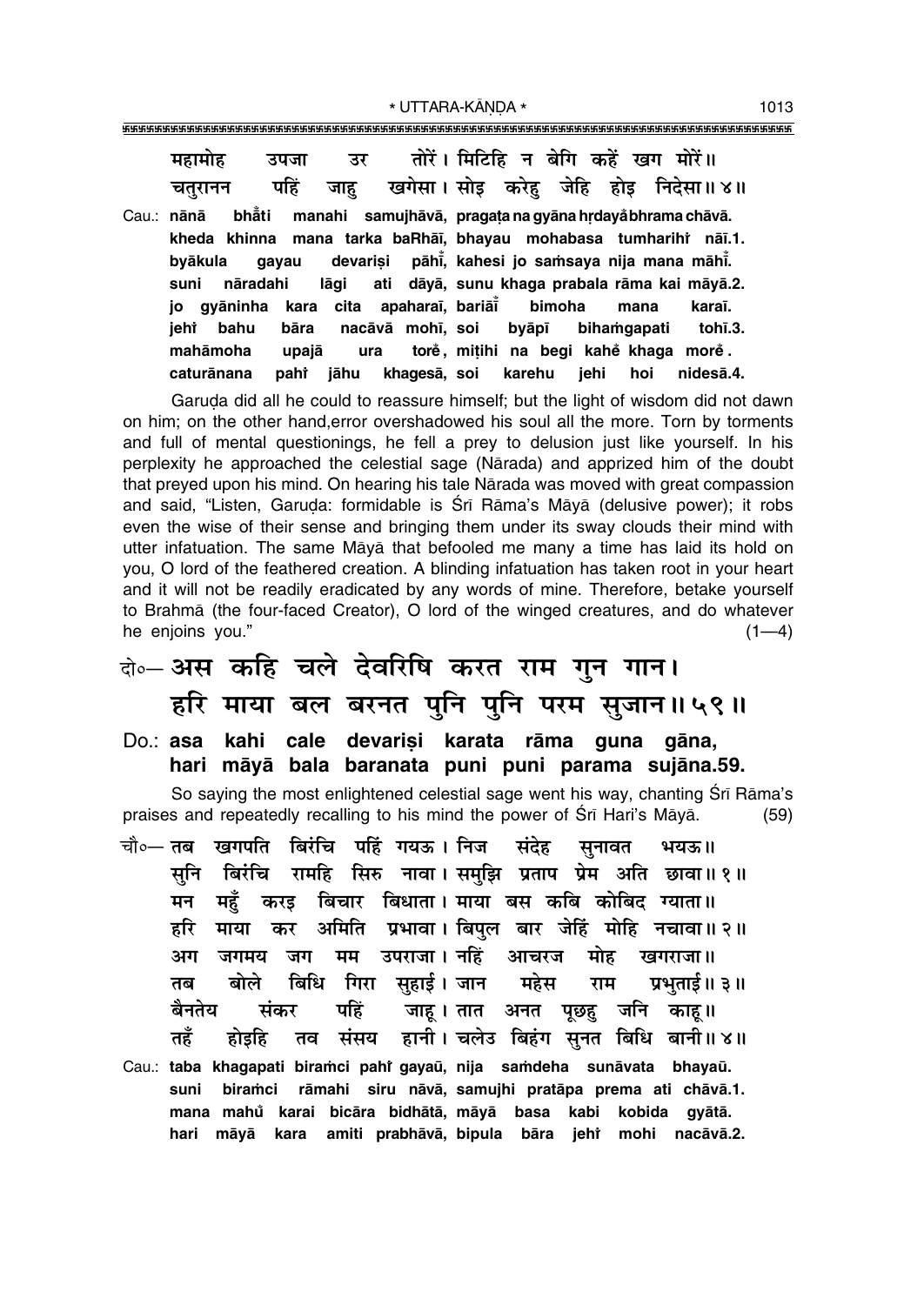#### aga jagamaya jaga mama uparājā, naht ācaraja moha khagarājā. bidhi suhāī, jāna mahesa prabhutāī.3. taba bole qirā rāma iāhū, tāta anata pūchahu iani kāhū. bainateva samkara paht tahå tava samsaya hānī, caleu bihamga sunata bidhi bānī.4. hoihi

The lord of the feathered creation then went to the Creator and told him his doubt. On hearing his story Brahma bowed his head to Sri Rama and, realizing His might, was overwhelmed with love. The Creator mused within himself: "The seers and sages as well as the learned are all dominated by Mava. Unbounded is the power of Sri Hari's Māyā, that has often made a puppet of me. The whole of this animate and inanimate creation was evolved by me; no wonder, then, that the king of the birds has been bequiled by it." Thereupon Brahma said in charming accents, "The great Lord Śiva is conversant with Srī Rāma's glory. Therefore, O son of Vinatā, approach Lord Sankara and ask no question of anyone elsewhere, dear child. There alone will your doubts be resolved." On hearing the Creator's advice the bird flew away.  $(1-4)$ 

बिहंगपति मो दो**०— परमातर** आयउ तब पास। रहेउँ कुबेर गृह रहिंह कैलास॥६०॥ जात उमा Do.: paramātura bihamqapati āvau taba pāsa. mo raheů jāta kubera grha rahihu umā kailāsa.60.

Then came the lord of the feathered kingdom in utmost distress to me. At that time I was on my way to Kubera's residence; while you, Umā, were here on Mount Kailāsa. (60)

- चौ∘— तेहिं मम पद सादर सिरु नावा। पनि आपन संदेह सनावा ॥ सुनि ता करि बिनती मृद् बानी।ऐप्रेम सहित मैं कहेउँ भवानी॥ १॥ मिलेह मारग महँ मोही।वकन भाँति समझावौं तोही ॥ गरुड संसय भंगा। जब बह काल करिअ सतसंगा॥२॥ तबर्हि होड सब सनिअ तहाँ हरि कथा सहाई। नाना भाँति मुनिन्ह जो गार्ड ॥ जेहि महँ आदि मध्य अवसाना। प्रभु प्रतिपाद्य राम भगवाना ॥ ३॥ होत जहँ भाई। पठवउँ तहाँ नित हरि कथा जार्ड ॥ तम्ह सनह जाडहि संदेहा। राम होडहि अति सकल चरन नेद्रा॥ ४॥ सनत
- Cau.: tehi mama pada sādara siru nāvā, puni āpana samdeha sunāvā. suni tā kari binatī mrdu bānī, prema sahita mar kaheu bhavānī.1. milehu garuRa māraga mahå mohī, kavana bhāti samujhāvaŭ tohī. tabahi hoi saba samsaya bhamgā, jaba bahu kāla karia satasamgā.2. tahằ suhāī, nānā bhẳti sunia hari kathā muninha io gāī. jehi mahů ādi madhya avasānā, prabhu pratipādya rāma bhagavānā.3. nita hari kathā hota jahå bhāī, paṭhavaů tahẳ sunahu tumha jāī. samdehā, rāma jāihi sunata sakala carana hoihi ati nehā.4.

He reverently bowed his head at my feet and then placed his doubt before me. On hearing his submission, which was couched in polite terms, Bhavānī, I lovingly replied to him, "Garuda, you have met me on the way; how then, shall I instruct you? Doubts are wholly resolved only when one enjoys the fellowship of saints for a long time, and listens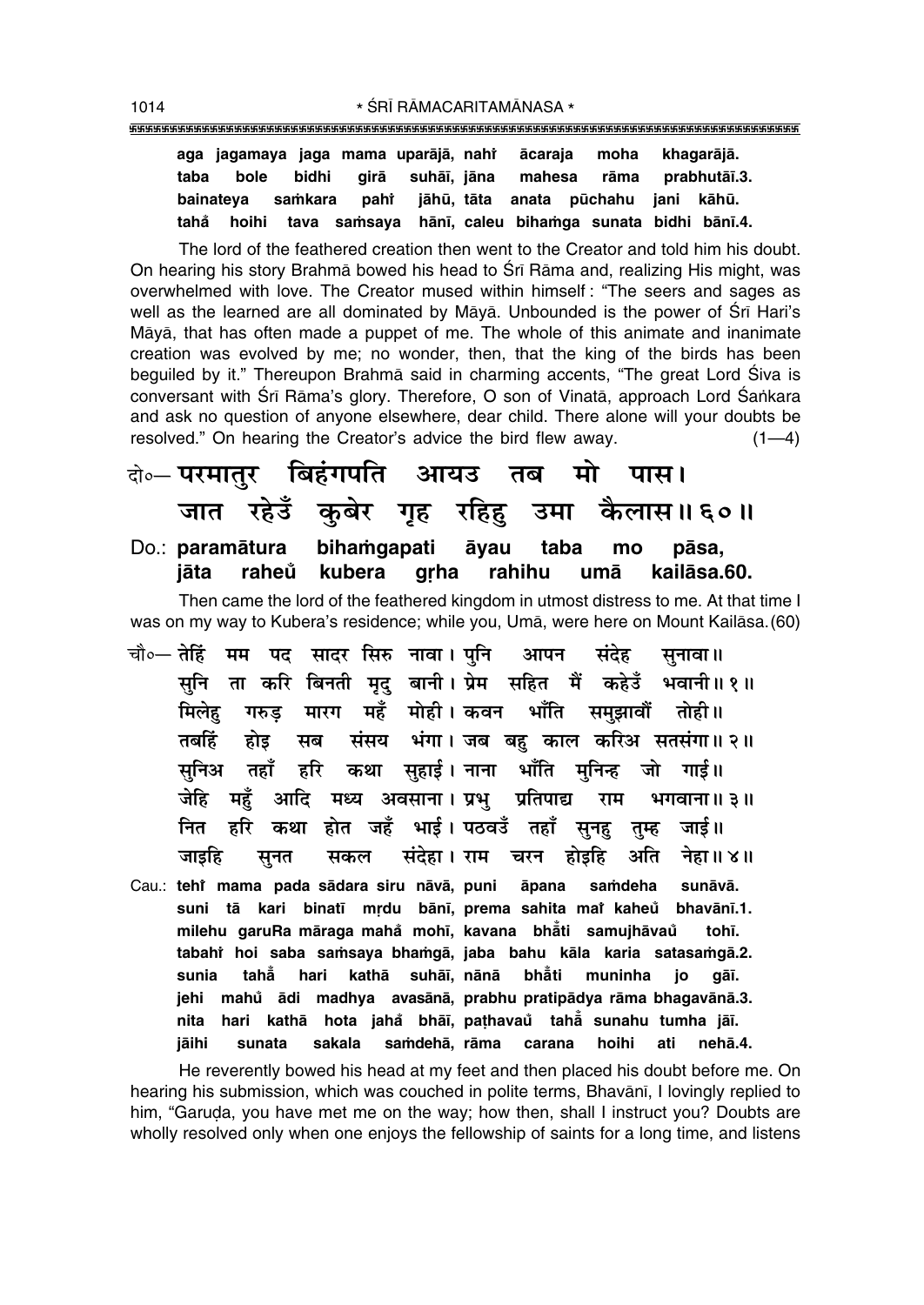\* UTTARA-KĀNDA \* 

there to the delightful story of Sri Hari, that has been sung by the sages in diverse ways and the sole theme of which—at the beginning, in the middle as well as at the end—is the divine Lord Śrī Rāma. I shall accordingly send you to a place where, O brother, the story of Srī Hari is recited everyday; you go there and listen. As you hear it all your doubts will vanish and you will develop intense love for Srī Rāma's feet."  $(1-4)$ 

## वे⊶ बिनु सतसंग न हरि कथा तेहि बिनु मोह न भाग। मोह गएँ बिन् राम पद होड़ न दुढ़ अनुराग॥६१॥

### Do.: binu satasamga na hari kathā tehi binu moha na bhāga, moha gaĕ binu rāma pada hoi na drRha anurāga.61.

Except in the company of saints there is no talk of Srī Hari, and one cannot be rid of error except through such talk. And till one's error is dispersed one cannot have deep-rooted affection for Sri Rāma's feet.  $(61)$ 

- चौ∘— मिलहिं न रघपति बिन् अनुरागा। किएँ जोग तप ग्यान बिरागा॥ दिसि सुंदर गिरि नीला।तहँ रह काकभुसुंडि सुसीला॥१॥ उत्तर परम प्रबीना। ग्यानी गुन गृह बह कालीना॥ भगति पथ राम कहड़ निरंतर। सादर सुनहिं बिबिध बिहंगबर॥२॥ कथा सो राम तहँ हरि गुन भूरी। होइहि मोह जनित दुख दूरी॥ सनह जाड जब तेहि सब कहा बुझाई। चलेउ हरषि मम पद सिरु नाई॥३॥ मैं समुझावा। रघुपति कुपाँ मरम् मैं पावा॥ ताते उमा न $\overline{a}$ मैं कबहँ अभिमाना। सो खोवै चह होड़हि कीन्ह कपानिधाना॥ ४॥ तेहि ते पुनि मैं नहिं राखा। समुझइ खग खगही कै भाषा॥ कछ भवानी। जाहि न मोह कवन अस ग्यानी॥५॥ प्रभ माया बलवंत Cau.: milahî na raghupati binu anurāgā, kie joga tapa qyāna birāgā. uttara disi sumdara giri nīlā, tahå raha kākabhusumdi susīlā.1.
- rāma bhagati patha parama prabīnā, gyānī guna grha bahu kālīnā. kathā so kahai niramtara, sādara sunahi bibidha bihamgabara.2. rāma jāi sunahu tahå hari guna bhūrī, hoihi moha janita dukha dūrī. mai jaba tehi saba kahā bujhāi, caleu harasi mama pada siru nāī.3. samujhāvā, raghupati krpā maramu mai pāvā. tāte umā na mař kabahů hoihi kīnha abhimānā, so khovai caha krpānidhānā.4. kachu tehi te puni mai nahi rākhā, samujhai khaga khagahī kai bhāṣā. prabhu māyā balavamta bhavānī, jāhi na moha kavana asa gyānī.5.

The Lord of the Raghus cannot be found except through love, even though you may practise Yoga (mind-control) or austere penance or culivate spiritual wisdom or dispassion. In the north there is a beautiful blue mountain called Nīlagiri, where lives the amiable Kākabhuśundi, highly conversant with the path of Devotion to Śrī Rāma, enlightened, full of all good qualities and ages old. He unceasingly recites Srī Rāma's narrative and noble birds of different species reverently listen to it. Go there and hear of the many virtues of Srī Hari; your distress born of infatuation will thus disappear." When I had thus told him everything in unambiguous terms. Garuda bowed his head at my feet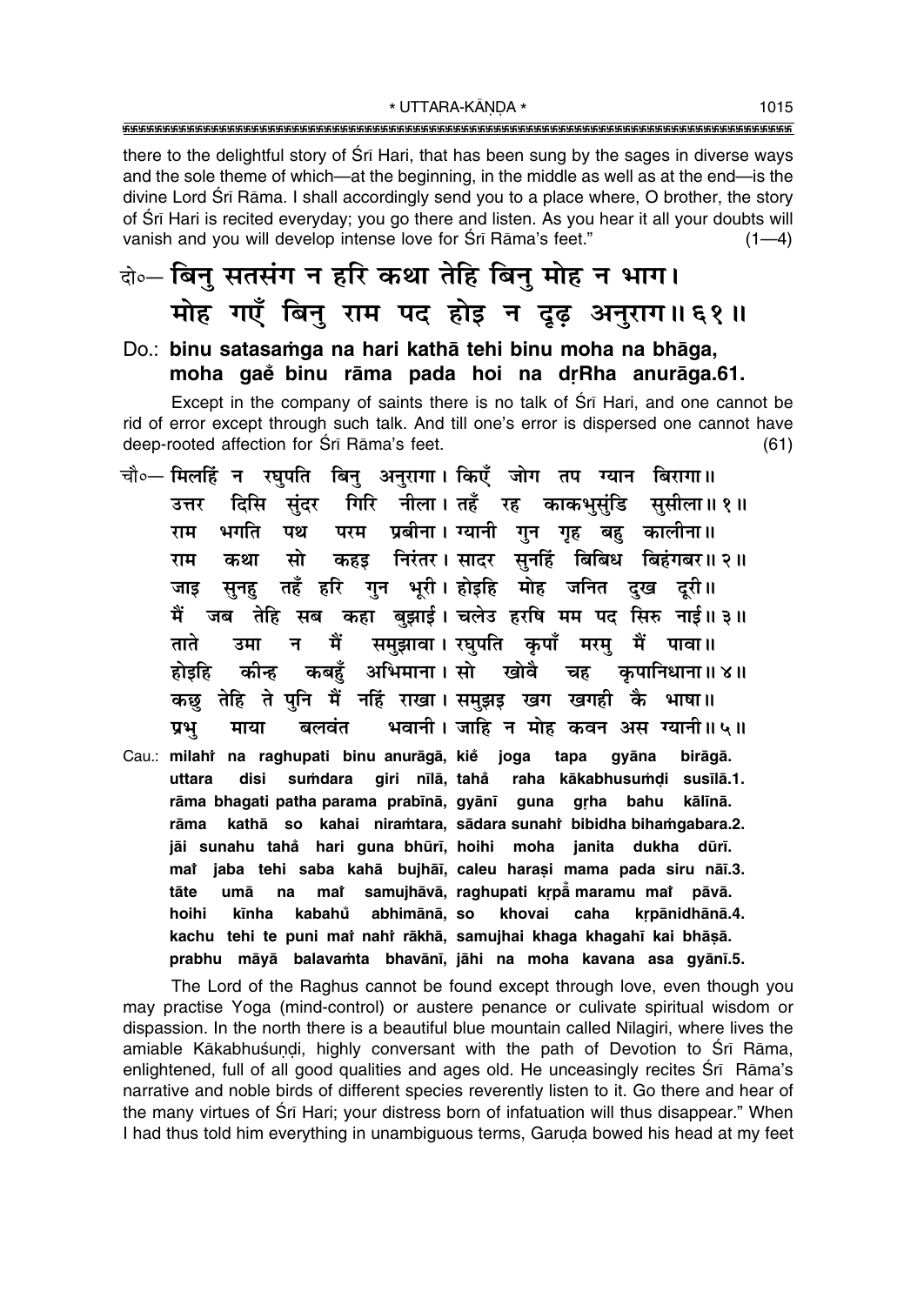and departed with joy. Uma, I did not instruct him myself, because by the grace of Sri Rāma (the Lord of the Raghus) I had come to know the secret (of Garuda's infatuation). He must have given vent to his pride on some ocassion and the All-merciful evidently wished to cure him of it. Partly there was another reason why I did not detain him; a bird can follow the language of a bird alone. My lord's Māyā, Bhavānī, is formidable; who is there so wise as not to be bequiled by it?"  $(1 - 5)$ 

# केन्- ग्यानी भगत सिरोमनि त्रिभुवनपति कर जान। ताहि मोह माया नर पावँर करहिं गुमान॥६२ (क)॥

### Do.: gyānī bhagata siromani tribhuvanapati kara jāna, tāhi moha māyā nara pāvåra karahi gumāna.62(A).

Even Garuda, the very crest-jewel of devotees and enlightened souls and the mount of Lord Visnu (the sovereign of the three spheres), was deluded by Māyā how absurd, then, the poor mortals vaunt their immunity from it.  $(62 A)$ 

[PAUSE 28 FOR A THIRTY-DAY RECITATION]

# सिव बिरंचि कहँ मोहड़ को है बपुरा आन। अस जियँ जानि भजहिं मनि माया पति भगवान ॥ ६२ ( ख )॥

### siva biramci kahů mohai ko hai bapurā āna, asa jiyå jāni bhajahi muni māyā pati bhagavāna.62(B).

The Lord's Māyā beguiles even Śiva and Brahmā; of what account in any poor creature? Bearing this in mind, the sages adore the divine Lord of Māyā.  $(62 B)$ 

- जहँ बसइ भुसुंडा। मति अकुंठ हरि भगति अखंडा॥ चौ०— गयउ गरुड मन भयऊ।माया मोह सोच सब गयऊ॥१॥ देखि सैल प्रसन्न करि तडाग जलपाना। बट तर गयउ हृदयँ हरषाना॥ मज्जन बिहंग तहँ आए।सुनै राम के चरित बद्ध बद्ध सुहाए।। २॥ अरंभ करै सोड़ चाहा।तेही समय कथा गयउ खगनाहा।। देखि सकल खगराजा। हरषेउ बायस सहित आवत समाजा॥ ३॥ आदर खगपति कर कोन्हा। स्वागत पूछि अति सुआसन दीन्हा ॥ करि पुजा समेत अनुरागा। मधुर बचन तब बोलेउ कागा॥४॥
- Cau.: gayau garuRa jahå basai bhusumdā, mati akumtha hari bhagati akhamdā. dekhi saila prasanna mana bhayaū, māyā moha soca saba gayaū.1. kari taRāga majjana jalapānā, bata tara gayau hrdaya harasānā. brddha brddha bihamga tahå āe, sunai rāma ke carita suhāe.2. kathā arambha karai soi cāhā, tehī samaya gayau khaganāhā. āvata dekhi sakala khagarājā, haraseu bāvasa sahita samājā.3. ādara khagapati kara kīnhā, svāgata ati pūchi suāsana dīnhā. anurāgā, madhura bacana taba boleu kāgā.4. pūjā sameta kari Garuda went to the abode of Bhusundi (Kākabhusundi) of unhampered intellect and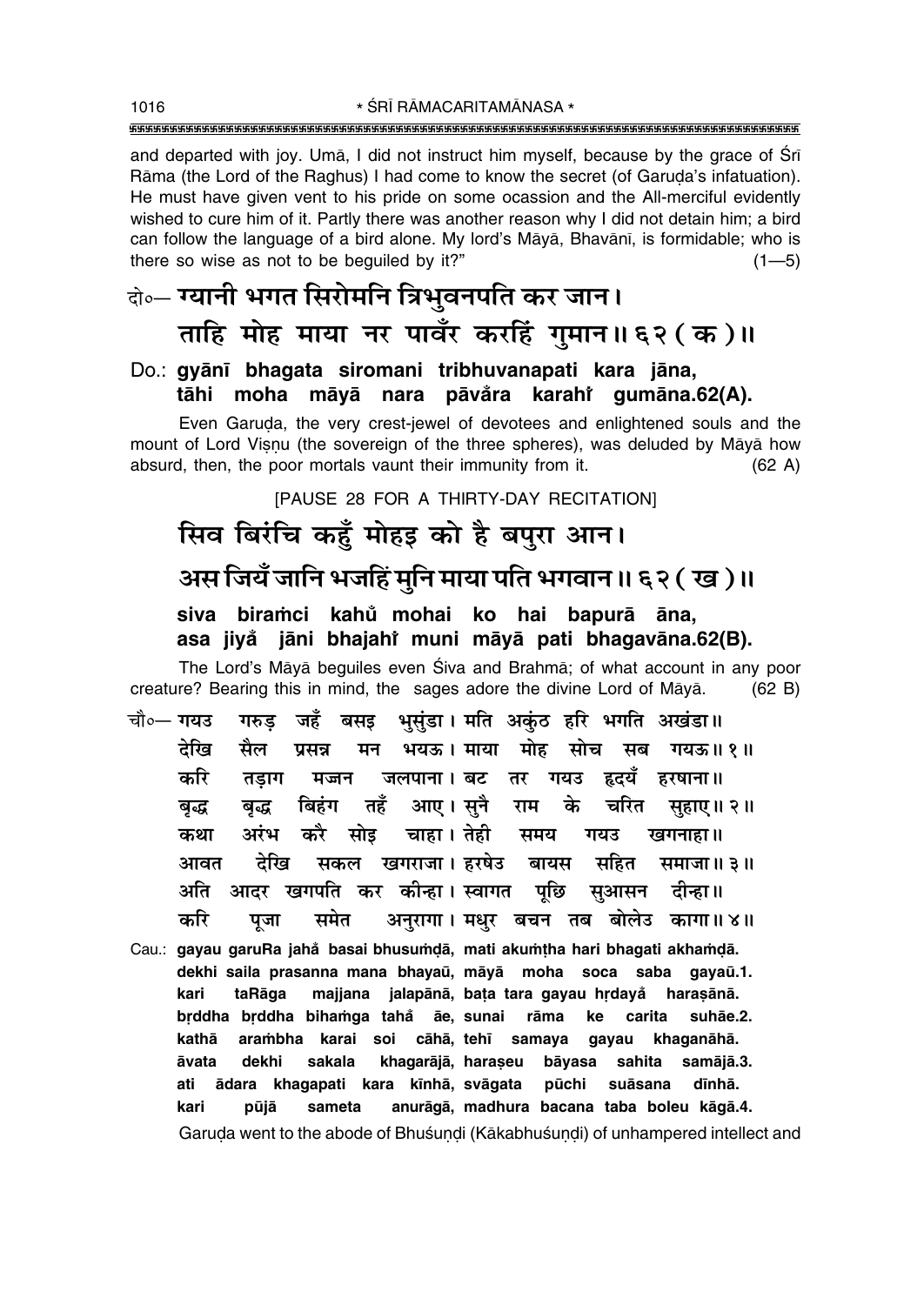possessing uninterrupted devotion to Srī Hari. At the sight of the mountain his heart rejoiced and he was rid of all Maya (delusion), infatuation and anxiety. After bathing in the tarn and drinking of its water he betook himself under the banyan tree, delighted at heart. Aged birds of all kinds flocked there to hear Srī Rāma's charming exploits. Bhuśundi was just on the point of commencing the narration when the king of the birds arrived. All were rejoiced to see the king of the whole feathered creation approach, the crow no less than the rest of the assembly. Bhusundi received the king of the birds with the utmost reverence and, having enquired after his welfare, conducted him to an exalted seat. After offering him loving worship the crow addressed him in honeyed accents:- $(1-4)$ 

# वे॰– नाथ कृतारथ भयउँ मैं तव दरसन खगराज। आयसु देहु सो करौं अब प्रभु आयहु केहि काज॥ ६३ ( क )॥ सदा कृतारथ रूप तुम्ह कह मृदु बचन खगेस। जेहि कै अस्तुति सादर निज मुख कीन्हि महेस ॥६३ ( ख )॥

Do.: nātha krtāratha bhayaŭ mai tava darasana khagarāja, āyasu dehu so karaŭ aba prabhu āyahu kehi kāja.63(A). sadā krtāratha rūpa tumha kaha mrdu bacana khagesa, jehi kai astuti sādara nija mukha kīnhi mahesa.63(B).

"My lord, I have been blessed by your sight; now let me do whatever you bid me, O king of the birds. With what object have you come, my master ?" "You have always been a picture of blessedness," replied the lord of the feathered kingdom in gentle phrase, "as I find that the great Lord Siva reverently extolled you with His own mouth."  $(63 A-B)$ 

कारन आयडँ। सो सब भयउ दरस तव पायडँ॥ चौ०— सूनहु जेहि तात पावन तव आश्रम। गयउ मोह संसय नाना भ्रम॥१॥ देखि परम कथा अति पावनि। सदा सखद दुख पुंज नसावनि॥ श्रीराम अब मोही। बार बार बिनवउँ प्रभु तोही॥ २॥ सुनावहु तात सादर गिरा बिनीता।सरल सुप्रेम सुखद सुपुनीता॥ कै गरुड सूनत परम उछाहा। लाग कहै रघुपति गुन गाहा॥३॥ मन भयउ तास अनुराग भवानी । रामचरित सर कहेसि बखानी ॥ प्रथमहिं अति अपारा। कहेसि बहरि रावन अवतारा॥४॥ पनि कर मोह नारद पनि गाई। तब सिसु चरित कहेसि मन लाई॥५॥ प्रभ कथा अवतार Cau.: sunahu tāta jehi kārana āyaů, so saba bhayau darasa tava pāyaů. dekhi parama pāvana tava āśrama, gayau moha samsaya nānā bhrama.1. kathā ati pāvani, sadā sukhada dukha pumja nasāvani. aba śrīrāma sunāvahu mohī, bāra bāra binavaŭ sādara tāta prabhu tohī.2. kai girā binītā, sarala suprema sukhada supunītā. sunata garuRa bhayau tāsu mana parama uchāhā, lāga kahai raghupati guna gāhā.3. prathamahi anurāga bhavānī, rāmacarita sara kahesi bakhānī. ati puni nārada kara moha apārā, kahesi bahuri rāvana avatārā.4. avatāra kathā puni gāi, taba sisu carita kahesi mana lāi.5. prabhu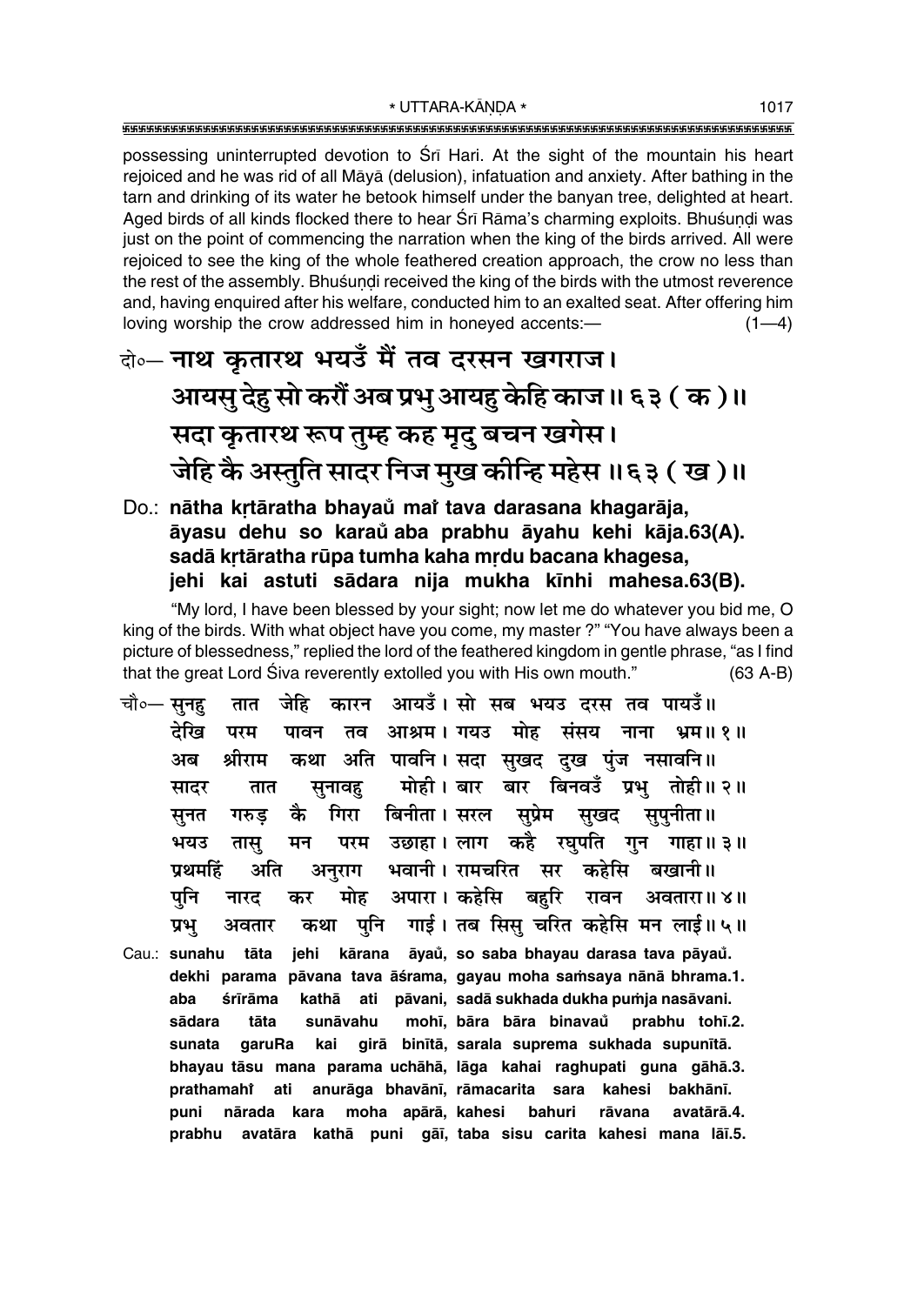"Listen, dear one : the object for which I came has already been fully accomplished and I have also had the privilege of seeing you. At the very sight of your most holy hermitage my infatuation, doubt and many misconceptions have been removed. Now, dear one, narrate to me with due reverence the most sacred story of Sri Rāma, which is ever delightful and a cure for all sufferings. This is what I beg of you again and again." The moment Bhusundi heard Garuda's prayer, humble, sincere, loving; delightful and pious, a supreme joy diffused over his soul and he commenced recounting the virtues of Sri Rama (the Lord of the Raghus). First of all, with fervent devotion, O Bhavānī, he gave an elaborate description of the lake of Sri Rama's exploits. Next he told about Narada's terrible infatuation and then of Rāvana's incarnation. Thereafter he sang the story of the Lord's descent and then recounted with deep interest His childlike sports.  $(1 - 5)$ 

# वे॰- बालचरित कहि बिबिधि बिधि मन महँ परम उछाह। रिषि आगवन कहेसि पुनि श्रीरघुबीर बिबाह।।६४॥

#### Do.: bālacarita kahi bibidhi bidhi mana mahă parama uchāha. risi kahesi puni śrīraghubīra bibāha.64. āgavana

After narrating His boyish sports of various kinds with the utmost rapture of soul he told of the sage's (Viśvāmitra's) arrival and thereafter of Śrī Rāma's wedding. (64)

- प्रसंगा। पुनि नृप बचन राज रस भंगा॥ अभिषेक चौ∘— बहरि राम बिरह बिषादा।कहेसि राम लछिमन परबासिन्ह संबादा॥ १॥ कर केवट अनुरागा। सुरसरि उतरि निवास प्रयागा॥ बिपिन गवन मिलन बखाना। चित्रकट जिमि बसे भगवाना॥ २॥ बालमीक प्रभ नृप मरना। भरतागवन प्रेम सचिवागवन नगर बह बरना ॥ करि नप क्रिया संग परबासी। भरत गए जहँ प्रभ सख रासी॥३॥ बहबिधि समझाए।लै पादका पनि अवधपर रघपति आए।। रहनि सुरपति सुत करनी। प्रभु अरु अत्रि भेंट पुनि बरनी॥४॥ भरत Cau.: bahuri rāma abhiseka prasamgā, puni nrpa bacana rāja rasa bhamgā.
- purabāsinha kara biraha bisādā, kahesi rāma lachimana sambādā.1. aavana kevata anurāgā, surasari bipina utari nivāsa pravāgā. bālamīka prabhu milana bakhānā, citrakūta jimi base bhagavānā.2. sacivāgavana nagara nrpa maranā, bharatāgavana prema bahu baranā. kari nrpa kriyā samga purabāsī, bharata gae jahå prabhu sukha rāsī.3. puni raghupati bahubidhi samujhāe, lai pādukā avadhapura āе bharata rahani surapati suta karanī, prabhu aru atri bhěța puni baranī.4.

Then he narrated the episode of Srī Rāma's projected installaion (as the Prince-Regent of Ayodhya) and after that he spoke of the sudden interruption in the festivities connected with the installation due to King Daśaratha's solemn pledge (to Kaikeyī), as well as of the citizens' agony at Rāma's parting. He then reproduced the dialogue between Śrī Rāma and Laksmana and further described their journey to the forest, the devotion of the boatman and their ferrying across the celestial stream (Ganga) and halt at Prayaga. He further described the Lord's meeting with the sage Valmiki and how the divine Sri Rama sojourned at Citrakūta. Again, he then told of the minister's (Sumantra's) return to the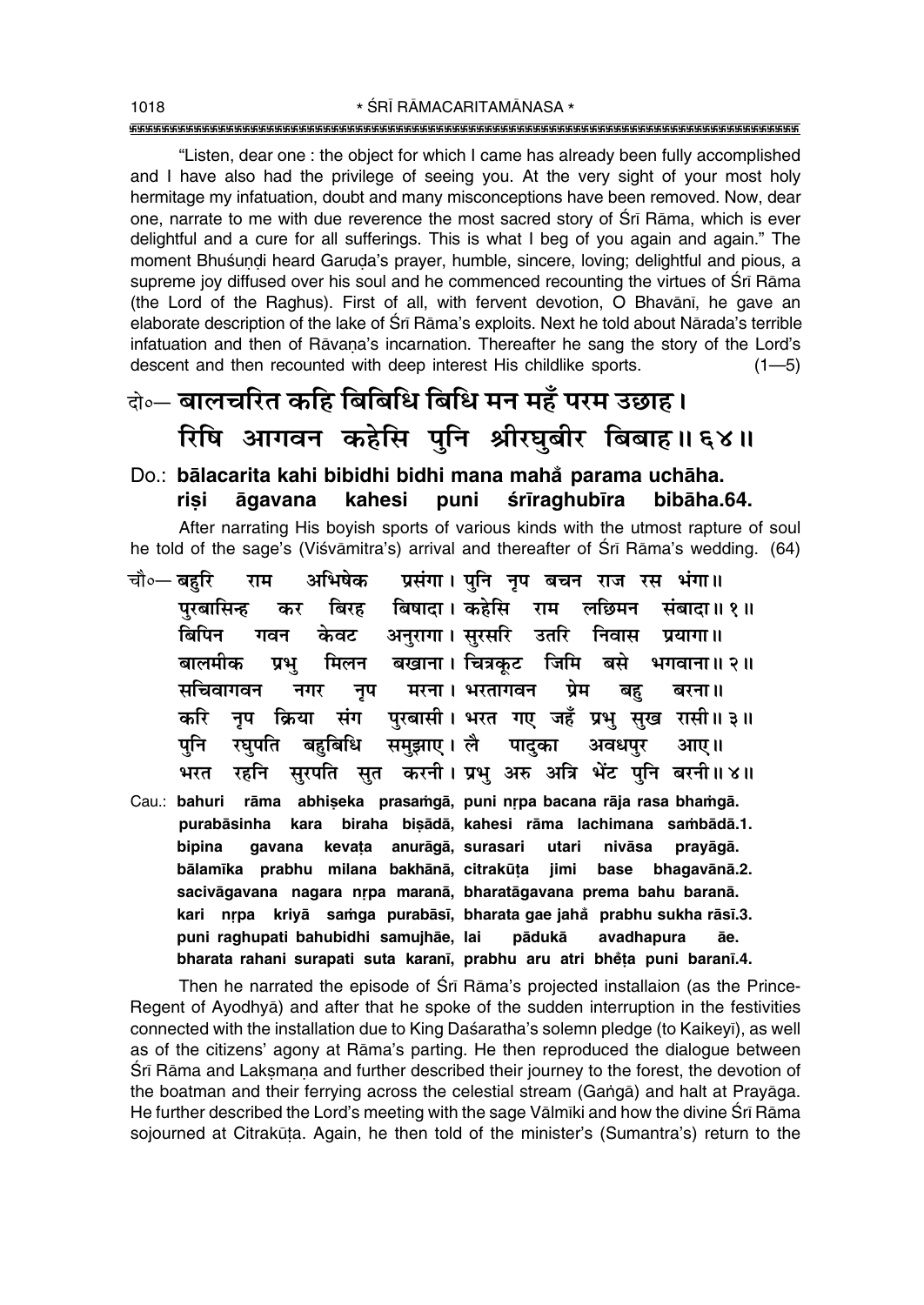capital, the King's demise, Bharata's coming back (from his maternal grandfather's) as well as his abundant love (for Śrī Rāma). He further related how after performing the King's obsequies Bharata with all the citizens betook himself to where the All-blissful Lord was, and how when the Lord of the Raghus consoled him in every way he took the Lord's sandals and returned to the city of Ayodhya. Bhusundi continued and described Bharata's mode of life (at Nandigrāma), the (mischievous) conduct of Jayanta (the son of Indra, the lord of the celestials) and the Lord's meeting with the sage Atri.  $(1-4)$ 

## वेन्ट कहि बिराध बध जेहि बिधि देह तजी सरभंग। बरनि सुतीछन प्रीति पुनि प्रभु अगस्ति सतसंग॥६५॥

### Do.: kahi birādha badha jehi bidhi deha tajī sarabhamga, barani sutichana priti puni prabhu agasti satasamga.65.

After giving an account of Viradha's death (at the hands of the Lord) he told how the sage Sarabhanga dropped his body, and further described Sutiksna's devotion and also the Lord's holy communion with the sage Agastya.  $(65)$ 

- पावनताई। गीध मइत्री पनि तेहिं गाई॥ चौ०— कहि दंडक बन पंचबर्टी कृत बासा। भंजी सकल मुनिन्ह की त्रासा॥१॥ पनि प्रभ अनुपा। सुपनखा जिमि कीन्हि कुरूपा॥ पुनि उपदेस लछिमन बध बहरि बखाना। जिमि सब मरमु दसानन जाना॥ २॥ खर दूषन बतकही। जेहि बिधि भई सो सब तेहिं कही।। मारीच दसकंधर सीता कर हरना। श्रीरघबीर बिरह कछ बरना॥३॥ पनि माया पनि प्रभ गीध क्रिया जिमि कीन्ही। बधि कबंध सबरिहि गति दीन्ही।। रघुबीरा। जेहि बिधि गए सरोबर तीरा॥४॥ बहरि बिरह बरनत
- Cau.: kahi bana pāvanatāī, gīdha maitrī damdaka puni tehr gāī. puni prabhu pamcabati krta bāsā, bhamjī sakala muninha kī trāsā.1. puni lachimana upadesa anūpā, sūpanakhā jimi kīnhi kurūpā. khara dūsana badha bahuri bakhānā, jimi saba maramu dasānana jānā.2. batakahī, jehi bidhi bhai so saba tehi kahī. dasakamdhara mārīca kara haranā, śrīraghubīra biraha kachu baranā.3. puni māvā sītā puni prabhu gīdha kriyā jimi kīnhī, badhi kabamdha sabarihi gati dīnhī. bahuri biraha baranata raghubīrā, jehi bidhi sarobara tīrā.4. gae

After speaking about the purification of the Dandaka forest Bhusundi told of the Lord's friendship with the vulture king (Jatayu). He further narrated how the Lord took up His abode at Pañcavati and dissipated the fears of all the hermits. Then came the Lord's incomparable exhortation to Laksmana and the story of Surpanakha's mutilation. He further narrated the death of Khara and Dūsana (at the Lord's hands) and how Rāvana (the ten-headed monster) got all the information. Again, he then told all the particulars of the latter's talk with Mārīca. Thereafter he described the abduction of the fictitious Sītā and briefly referred to the desolation of Sri Rama (the Hero of Raghu's line). After this he told how the Lord performed the Obsequies of the vulture king, slew the demon Kabandha and bestowed the highest state (final beatitude) on Sabari (the Bhila woman), and further narrated how the Hero of Raghu's line went to the bank of the Pampa lake, bewailing His desolation all the way.  $(1-4)$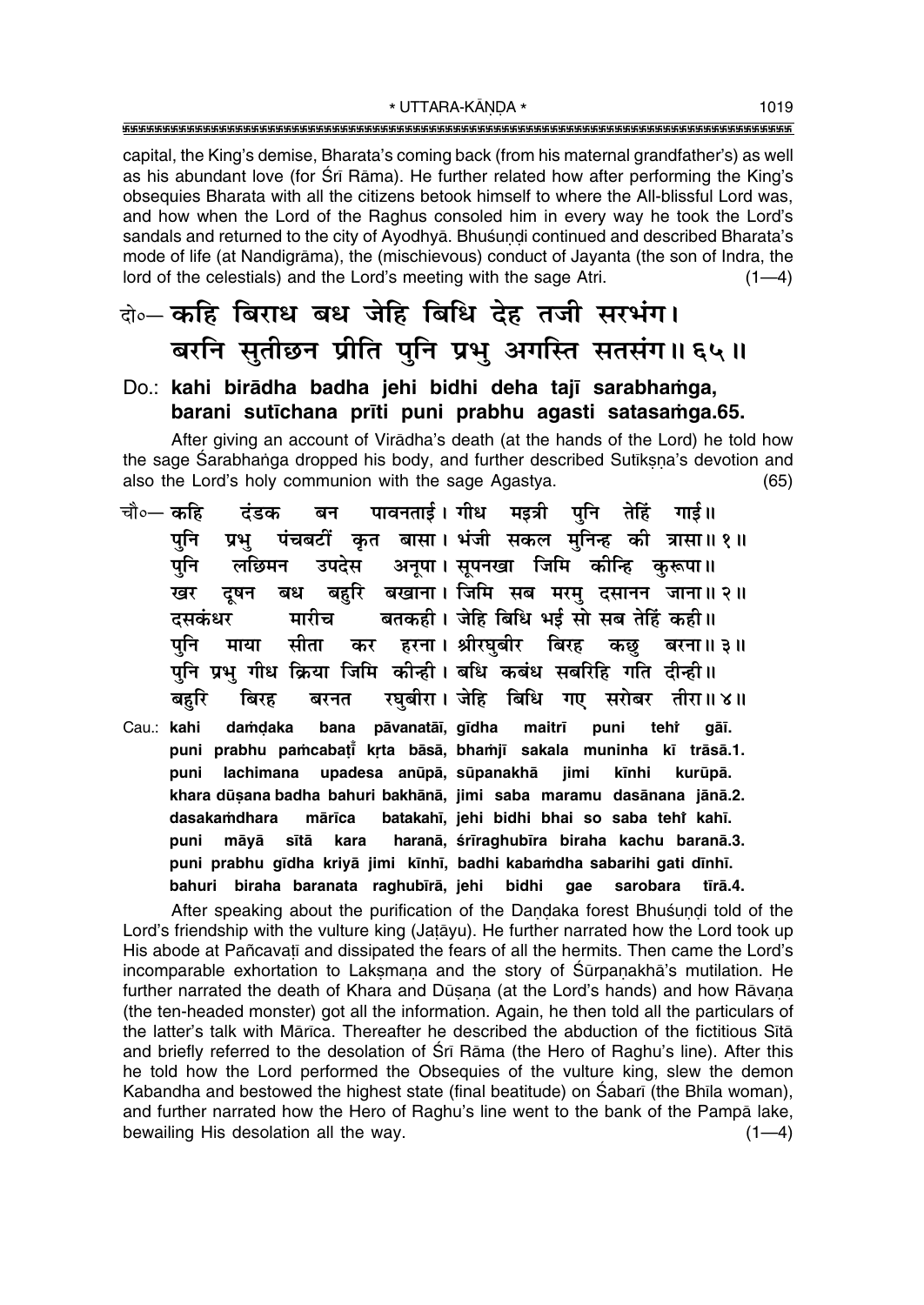# दो**० प्रभ नारद संबाद कहि मारुति मिलन प्रसंग।** पुनि सुग्रीव मिताई बालि प्रान कर भंग॥६६ (क)॥ **कपिहि तिलक करि** प्रभु कृत सैल प्रबरषन बास । बरनन बर्षा सरद अरु राम रोष कपि त्रास॥६६ (ख)॥

Do.: **prabhu nārada sambāda kahi māruti milana prasamga,** puni sugrīva mitāī bāli prāna kara bhamga.66(A). kapihi tilaka kari prabhu krta saila prabarasana bāsa, baranana barsā sarada aru rāma rosa kapi trāsa.66(B).

After repeating the Lord's talk with the sage Nārada as well as the episode of His meeting with the son of the wind-good, Bhusundi told of Srī Rāma's alliance with Sugrīva and of Vāli's death at His hands. He further related how after installing Sugrīva (on the throne of Kiskindhā) the Lord took up His abode on Mount Pravarsana, gave an account of the rains as well as of the autumn that immediately followed and told of Śrī Rāma's wrath on Sugrīva and the latter's dismay. (66 A-B)

- चौ०— **जेहि बिधि कपिपति कीस पठाए। सीता खोज सकल दिसि धाए॥** बिबर प्रबेस कीन्ह जेहि भाँती। कपिन्ह बहोरि मिला संपाती॥ १॥ सनि सब कथा समीरकमारा। नाघत भयउ पयोधि अपारा॥ **लंकाँ कपि प्रबेस जिमि कीन्हा। पनि सीतहि धीरज जिमि दीन्हा॥२॥** बन उजारि रावनहि प्रबोधी।**पुर दहि नाघेउ बहरि पयोधी**॥ आए कपि सब जहँ रघुराई। बैदेही की कुसल सुनाई॥ ३॥ सेन समेति जथा रघबीरा।उतरे जाइ बारिनिधि तीरा॥ <u>मिला बिभीषन जेहि बिधि आईं। सागर निग्रह कथा सनाई॥४॥</u>
- Cau.: **jehi bidhi kapipati k∂sa pa¢håe, s∂tå khoja sakala disi dhåe. bibara prabesa k∂nha jehi bhå° t∂, kapinha bahori milå sa≈påt∂.1. suni saba kathå sam∂rakumårå, någhata bhayau payodhi apårå. la≈kå° kapi prabesa jimi k∂nhå, puni s∂tahi dh∂raju jimi d∂nhå.2. bana ujåri råvanahi prabodh∂, pura dahi någheu bahuri payodh∂. åe kapi saba jaha° raghurå∂, baideh∂ k∂ kusala sunå∂.3. sena sameti jathå raghub∂rå, utare jåi bårinidhi t∂rå. milå bibh∂¶ana jehi bidhi å∂, sågara nigraha kathå sunå∂.4.**

The crow further narrated how Sugrīva (the lord of the monkeys) sent out monkeys, who rushed forth in every direction in quest of Sītā; how the party sent to the south entered a cave and were met later on by Sampåt∂ (Ja¢åyuís elder brother); how after hearing all the news from him the son of the wind-god jumped over the vast ocean, how the monkey chief made his way into Lankā and how later on he saw and reassured Sītā; how after laying waste the grove (where Sītā had been lodged) and exhorting Rāvana he set fire to his capital and leapt back across the sea; how the whole party of the monkeys rejoined the Lord of the Raghus and told Him of Sītā's welfare and how the Hero of Raghu's line with His army went and encamped on the seashore and how Vibhīsana came and saw Him; and further recited the story of the ocean's subjugation.  $(1-4)$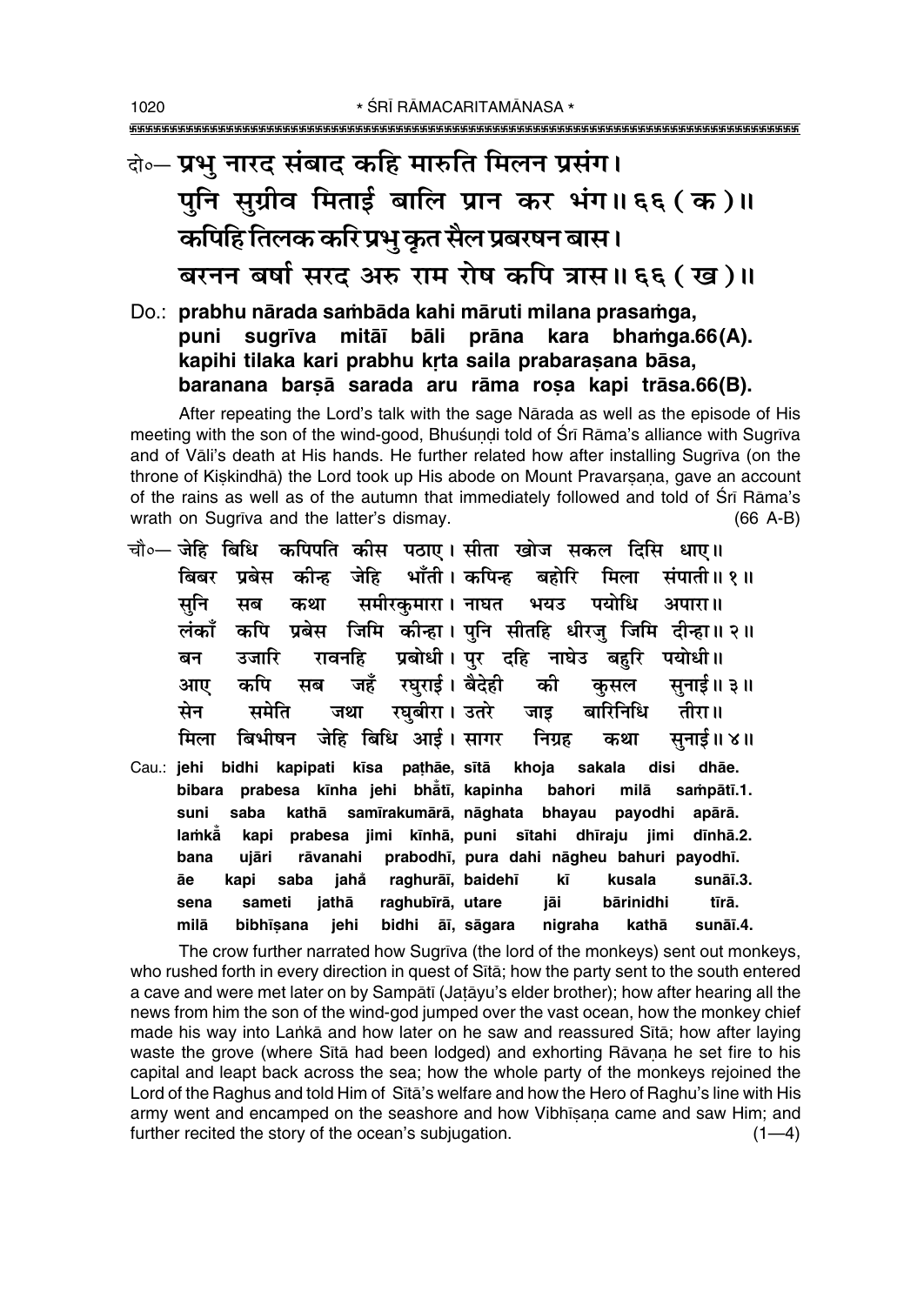## वे∘– सेतु बाँधि कपि सेन जिमि उतरी सागर पार। गयउ बसीठी बीरबर जेहि बिधि बालिकुमार॥ ६७ (क)॥ निसिचर कीस लराई बरनिसि बिबिधि प्रकार। कुंभकरन घननाद कर बल पौरुष संघार॥६७ (ख)॥

Do.: setu bådhi kapi sena jimi utarī sāgara pāra, basīthī bīrabara jehi bidhi bālikumāra.67(A). qayau kīsa bibidhi nisicara larāī baranisi prakāra. kumbhakarana ghananāda kara bala paurusa samghāra.67(B).

Bhuśundi then narrated how after building a bridge across the ocean the monkey host crossed over to the other side and how the most heroic son of Vali went as an envoy to Rāvana. He further described the conflict between the demons and the monkeys in all its phases, and in course of it the might and valour, and eventually the destruction, of Kumbhakarna and Meghanāda.  $(67 A-B)$ 

- चौ०— निसिचर निकर मरन बिधि नाना। रघपति रावन समर बखाना ॥ सोका। राज बिभीषन देव मंदोदरि असोका॥ १॥ बध रावन मिलन बहोरी। सरन्ह कीन्हि अस्तति कर जोरी॥ सीता रघपति पनि पष्पक चढि कपिन्ह समेता। अवध चले प्रभ कपा निकेता॥२॥ बिधि राम नगर निज आए। बायस बिसद चरित सब गाए॥ जेहि बहोरि अभिषेका। पर कहेसि बरनत नुपनीति अनेका॥ ३॥ राम बखानी। जो मैं तम्ह सन कही भवानी॥ कथा भसंड समस्त सनि सब खगनाहा । कहत बचन मन परम उछाहा ॥ ४॥ राम कथा
- Cau.: nisicara nikara marana bidhi nānā, raghupati rāvana samara bakhānā. rāvana badha mamdodari sokā, rāja bibhīsana deva asokā.1. raghupati sītā milana bahorī, suranha kīnhi astuti kara jorī. puni puspaka caRhi kapinha sametā, avadha cale prabhu krpā niketā.2. jehi bidhi rāma nagara nija āe, bāyasa bisada carita saba gāe. kahesi **bahori** rāma abhisekā, pura baranata nrpanīti anekā.3. kathā samasta bhusumda bakhānī, jo mai tumha sana kahī bhavānī. suni saba rāma kathā khaganāhā, kahata bacana mana parama uchāhā.4.

The crow then told about the extermination of the demon host and the various phases of the combat between the Lord of the Raghus and Rāvaṇa, Rāvaṇa's death and Mandodarī's lament, the enthronement of Vibhisana, the cessation of the gods' sorrow and Sita's reunion with the Lord of the Raghus. He further narrated how the gods with joined palms hymned the Lord's praises, how the All-merciful Lord then mounted the aerial car known by the name of Puspaka alongwith the monkeys and flew to Ayodhya and how Sri Rama arrived at His own capital and all such holy doings. He then told of Srī Rāma's coronation and also described the city and all its kingly polity. In this way Bhusundi narrated the whole story as I have already told you, Bhavānī. When he heard the whole of Śrī Rāma's narrative, Garuda's mind was filled with rapture and he spoke as follows:- $(1-4)$